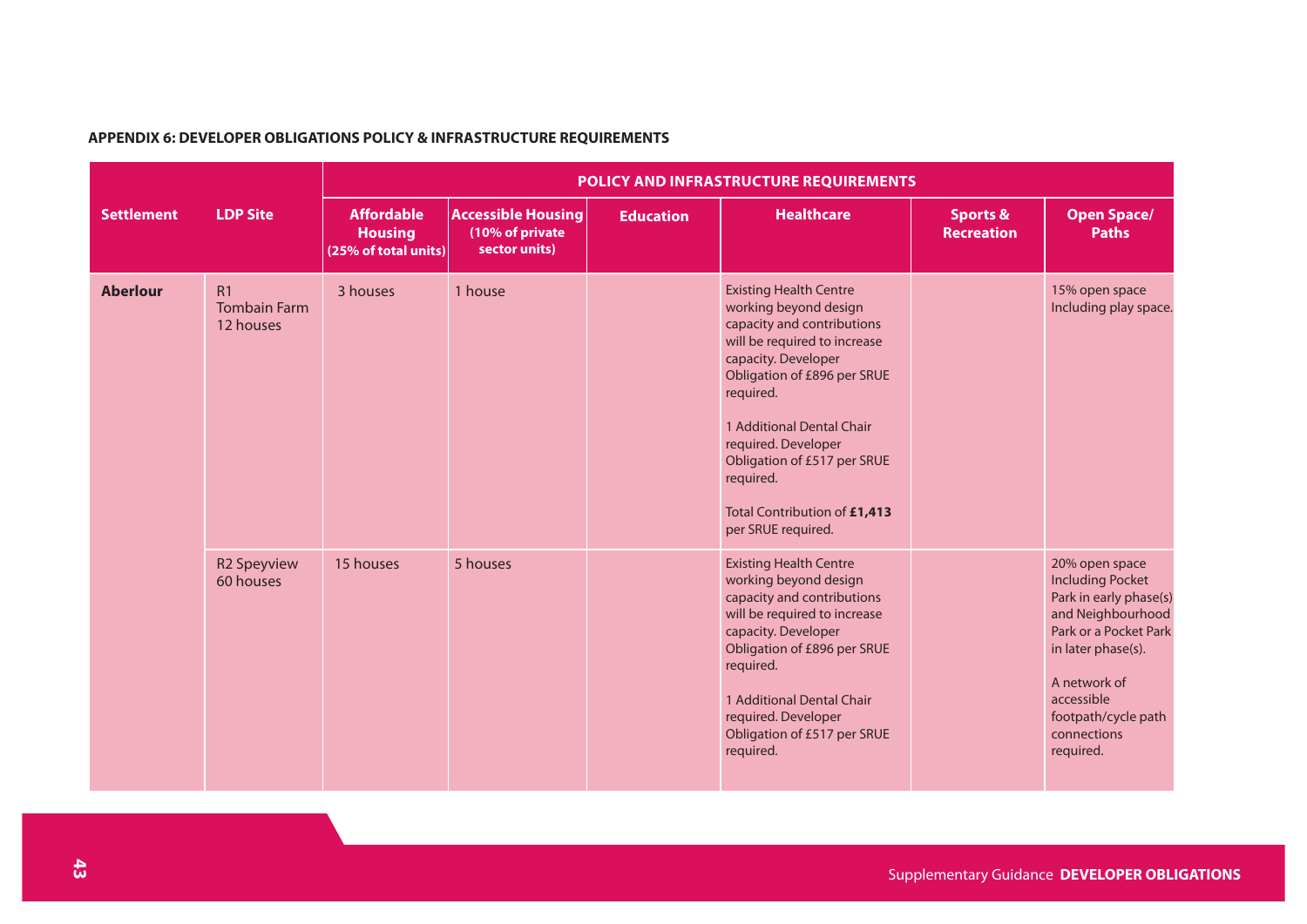|                   |                                        | <b>POLICY AND INFRASTRUCTURE REQUIREMENTS</b>               |                                                               |                                                                                                                                                            |                                                                                                                                                                                                                                                                                                                                               |                                                                                                                               |                                                |  |  |
|-------------------|----------------------------------------|-------------------------------------------------------------|---------------------------------------------------------------|------------------------------------------------------------------------------------------------------------------------------------------------------------|-----------------------------------------------------------------------------------------------------------------------------------------------------------------------------------------------------------------------------------------------------------------------------------------------------------------------------------------------|-------------------------------------------------------------------------------------------------------------------------------|------------------------------------------------|--|--|
| <b>Settlement</b> | <b>LDP Site</b>                        | <b>Affordable</b><br><b>Housing</b><br>(25% of total units) | <b>Accessible Housing</b><br>(10% of private<br>sector units) | <b>Education</b>                                                                                                                                           | <b>Healthcare</b>                                                                                                                                                                                                                                                                                                                             | <b>Sports &amp;</b><br><b>Recreation</b>                                                                                      | <b>Open Space/</b><br><b>Paths</b>             |  |  |
| <b>Aberlour</b>   |                                        |                                                             |                                                               |                                                                                                                                                            | Total Contribution of £1,413<br>per SRUE required.                                                                                                                                                                                                                                                                                            |                                                                                                                               |                                                |  |  |
|                   | OPP <sub>1</sub><br><b>Mary Avenue</b> | 25% Affordable<br>Housing                                   | 10% Accessible<br>Housing                                     |                                                                                                                                                            | <b>Existing Health Centre</b><br>working beyond design<br>capacity and contributions<br>will be required to increase<br>capacity. Developer<br>Obligation of £896 per SRUE<br>required.<br>1 Additional Dental Chair<br>required. Developer<br>Obligation of £517 per SRUE<br>required.<br>Total Contribution of £1,413<br>per SRUE required. |                                                                                                                               |                                                |  |  |
| <b>Alves</b>      | Long Alves<br><b>North</b>             | 25% Affordable<br>Housing                                   | 10% Accessible<br>Housing                                     | Developer<br>Obligations will be<br>required towards<br>extension at<br>Secondary School.<br>Developer<br>Obligation of<br>£5,114.09 per SRUE<br>required. | <b>Existing Health Centre</b><br>working beyond design<br>capacity and contributions<br>will be required to increase<br>capacity. Developer<br>Obligation of £1,523 per SRUE<br>required.<br>2 Additional Dental Chairs<br>required. Developer<br>Obligation of £517 per SRUE<br>required.                                                    | Enclosed, floodlit<br>synthetic turf (3G)<br>pitch<br>Developer<br>Obligation of £203<br>per SRUE required.<br>A sports pitch | A linear park<br>incorporating a play<br>area. |  |  |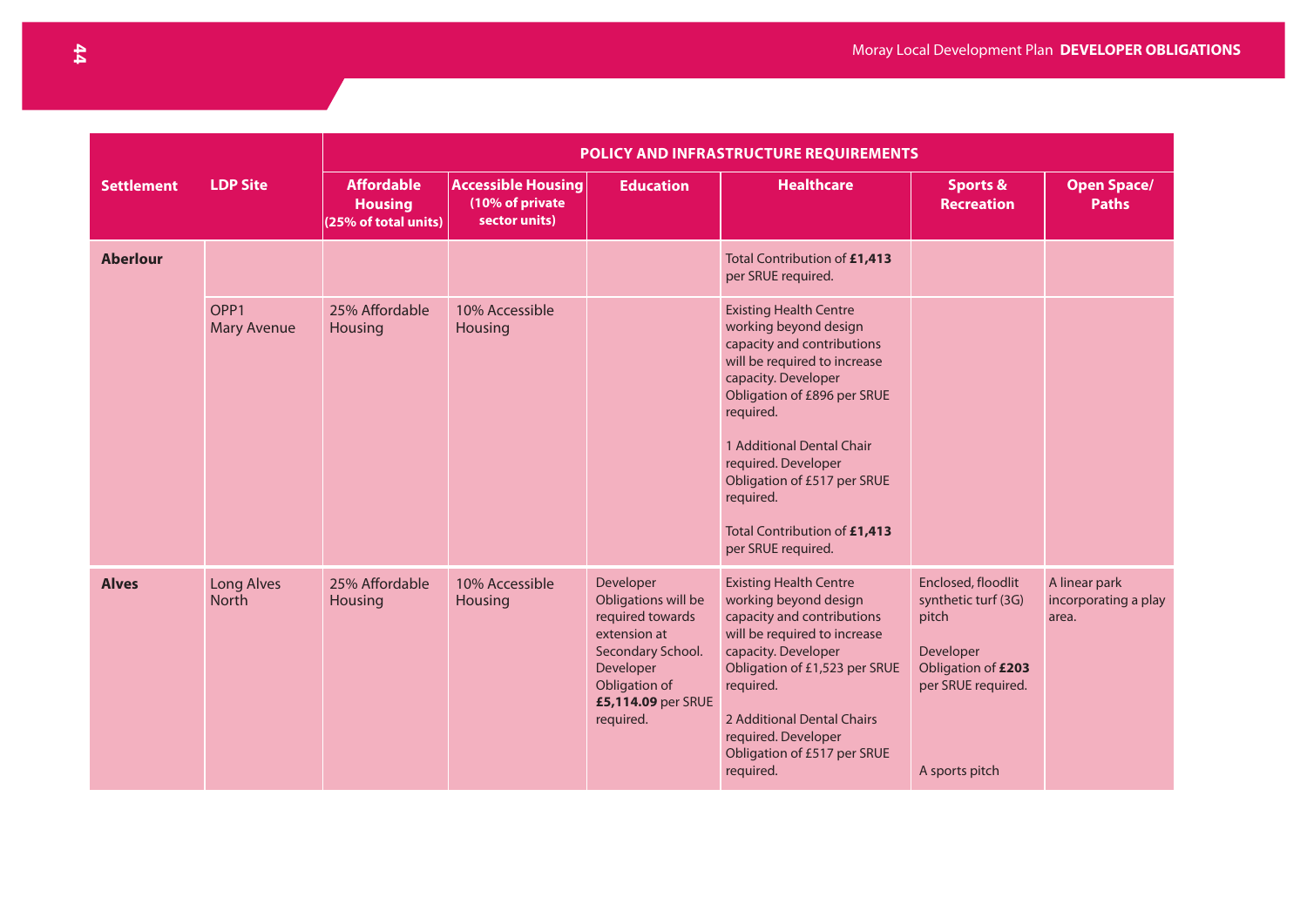|                    |                                  | POLICY AND INFRASTRUCTURE REQUIREMENTS                      |                                                               |                  |                                                                                                                                                                                                                                                                                                                                               |                                          |                                    |  |  |  |
|--------------------|----------------------------------|-------------------------------------------------------------|---------------------------------------------------------------|------------------|-----------------------------------------------------------------------------------------------------------------------------------------------------------------------------------------------------------------------------------------------------------------------------------------------------------------------------------------------|------------------------------------------|------------------------------------|--|--|--|
| <b>Settlement</b>  | <b>LDP Site</b>                  | <b>Affordable</b><br><b>Housing</b><br>(25% of total units) | <b>Accessible Housing</b><br>(10% of private<br>sector units) | <b>Education</b> | <b>Healthcare</b>                                                                                                                                                                                                                                                                                                                             | <b>Sports &amp;</b><br><b>Recreation</b> | <b>Open Space/</b><br><b>Paths</b> |  |  |  |
|                    |                                  |                                                             |                                                               |                  | Reconfiguration of existing<br>pharmacy outlets required.<br>Developer Obligation of £227<br>per SRUE required.<br>Total Contribution of £2,267<br>per SRUE required.                                                                                                                                                                         |                                          |                                    |  |  |  |
| <b>Archiestown</b> | <b>R1 East End</b><br>15 houses  | 4 houses                                                    | 2 house                                                       |                  | <b>Existing Health Centre</b><br>working beyond design<br>capacity and contributions<br>will be required to increase<br>capacity. Developer<br>Obligation of £896 per SRUE<br>required.<br>1 Additional Dental Chair<br>required. Developer<br>Obligation of £517 per SRUE<br>required.<br>Total Contribution of £1,413<br>per SRUE required. |                                          | 15% open space.                    |  |  |  |
|                    | <b>R2 South Lane</b><br>4 houses | 1 house                                                     |                                                               |                  | <b>Existing Health Centre</b><br>working beyond design<br>capacity and contributions<br>will be required to increase<br>capacity. Developer<br>Obligation of £896 per SRUE<br>required.                                                                                                                                                       |                                          | Landscaping.                       |  |  |  |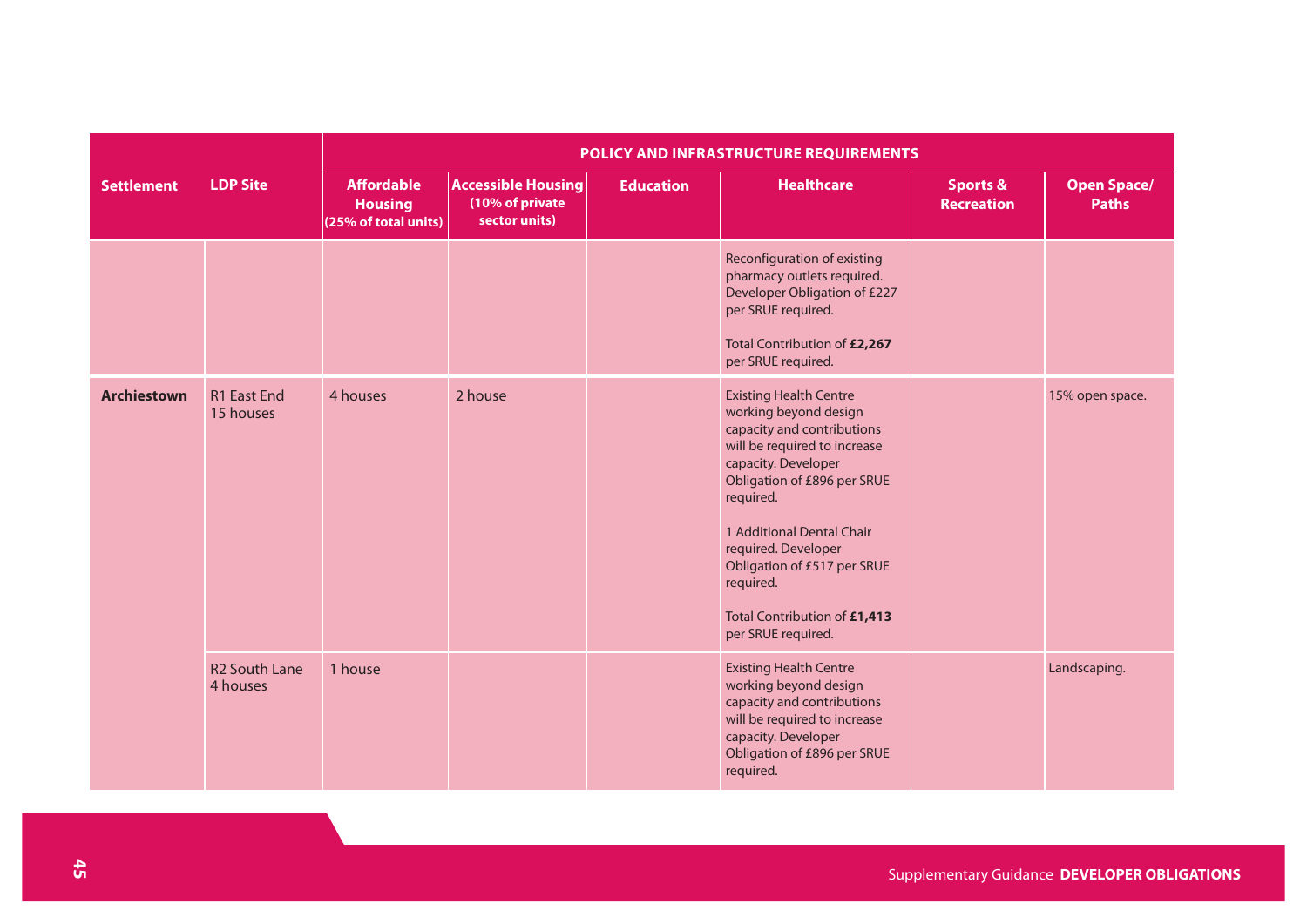|                    |                                       | POLICY AND INFRASTRUCTURE REQUIREMENTS                      |                                                               |                  |                                                                                                                                                                                                                                                                                                                                         |                                          |                                    |  |  |  |
|--------------------|---------------------------------------|-------------------------------------------------------------|---------------------------------------------------------------|------------------|-----------------------------------------------------------------------------------------------------------------------------------------------------------------------------------------------------------------------------------------------------------------------------------------------------------------------------------------|------------------------------------------|------------------------------------|--|--|--|
| <b>Settlement</b>  | <b>LDP Site</b>                       | <b>Affordable</b><br><b>Housing</b><br>(25% of total units) | <b>Accessible Housing</b><br>(10% of private<br>sector units) | <b>Education</b> | <b>Healthcare</b>                                                                                                                                                                                                                                                                                                                       | <b>Sports &amp;</b><br><b>Recreation</b> | <b>Open Space/</b><br><b>Paths</b> |  |  |  |
| <b>Archiestown</b> |                                       |                                                             |                                                               |                  | 1 Additional Dental Chair<br>required. Developer Obligation<br>of £517 per SRUE required.<br>Total Contribution of £1,413<br>per SRUE required.                                                                                                                                                                                         |                                          |                                    |  |  |  |
|                    | <b>R3 West End</b><br>6 houses        | 2 houses                                                    |                                                               |                  | <b>Existing Health Centre working</b><br>beyond design capacity and<br>contributions will be required<br>to increase capacity. Developer<br>Obligation of £896 per SRUE<br>required.<br>1 Additional Dental Chair<br>required. Developer Obligation<br>of £517 per SRUE required.<br>Total Contribution of £1,413<br>per SRUE required. |                                          | Landscaping.                       |  |  |  |
|                    | R4 South of<br>Viewmount<br>10 houses | 3 houses                                                    | 1 House                                                       |                  | <b>Existing Health Centre working</b><br>beyond design capacity and<br>contributions will be required<br>to increase capacity. Developer<br>Obligation of £896 per SRUE<br>required.<br>1 Additional Dental Chair<br>required. Developer Obligation<br>of £517 per SRUE required.                                                       |                                          | 15% open space.                    |  |  |  |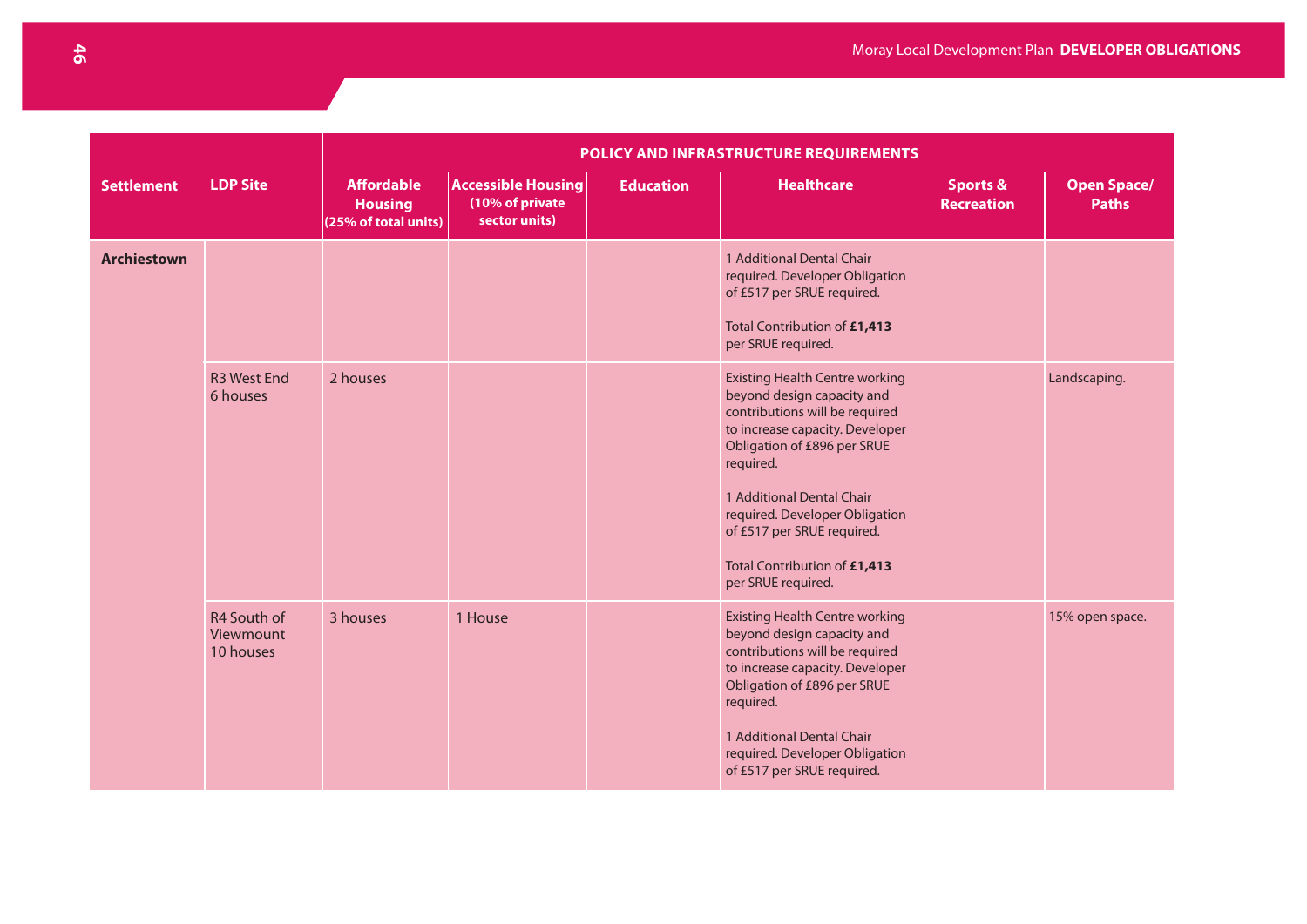|                   |                                                       | POLICY AND INFRASTRUCTURE REQUIREMENTS                      |                                                               |                                                                                                                                                                                                                                                                                                                                                                          |                                                                                                                                                                                           |                                          |                                    |  |  |  |
|-------------------|-------------------------------------------------------|-------------------------------------------------------------|---------------------------------------------------------------|--------------------------------------------------------------------------------------------------------------------------------------------------------------------------------------------------------------------------------------------------------------------------------------------------------------------------------------------------------------------------|-------------------------------------------------------------------------------------------------------------------------------------------------------------------------------------------|------------------------------------------|------------------------------------|--|--|--|
| <b>Settlement</b> | <b>LDP Site</b>                                       | <b>Affordable</b><br><b>Housing</b><br>(25% of total units) | <b>Accessible Housing</b><br>(10% of private<br>sector units) | <b>Education</b>                                                                                                                                                                                                                                                                                                                                                         | <b>Healthcare</b>                                                                                                                                                                         | <b>Sports &amp;</b><br><b>Recreation</b> | <b>Open Space/</b><br><b>Paths</b> |  |  |  |
|                   |                                                       |                                                             |                                                               |                                                                                                                                                                                                                                                                                                                                                                          | Total Contribution of £1,413<br>per SRUE required.                                                                                                                                        |                                          |                                    |  |  |  |
| <b>Buckie</b>     | R1 Burnbank<br>20 houses                              | 5 houses                                                    | 2 houses                                                      | Developer<br>Obligations will be<br>required towards<br>New Primary School.<br>Developer<br>Obligation of £8,858<br>per SRUE required.<br>Developer<br>Obligations will be<br>required towards<br>extension at<br>Secondary School.<br>Developer<br>Obligation of<br>£5,114.09 per SRUE<br>required.<br><b>Total Contribution of</b><br>£13,972.09 per<br>SRUE required. | <b>Existing Health Centre</b><br>working beyond design<br>capacity and contributions<br>will be required to increase<br>capacity. Developer<br>Obligation of £1,523 per<br>SRUE required. |                                          | 15% open space.                    |  |  |  |
|                   | R <sub>2</sub><br><b>Archibald Grove</b><br>10 houses | 3 houses                                                    | 1 house                                                       | Developer<br>Obligations will be<br>required towards<br>extension at<br>Secondary School.                                                                                                                                                                                                                                                                                | <b>Existing Health Centre</b><br>working beyond design<br>capacity and contributions<br>will be required to increase<br>capacity. Developer<br>Obligation of £1,523 per<br>SRUE required. |                                          | 15% open space.                    |  |  |  |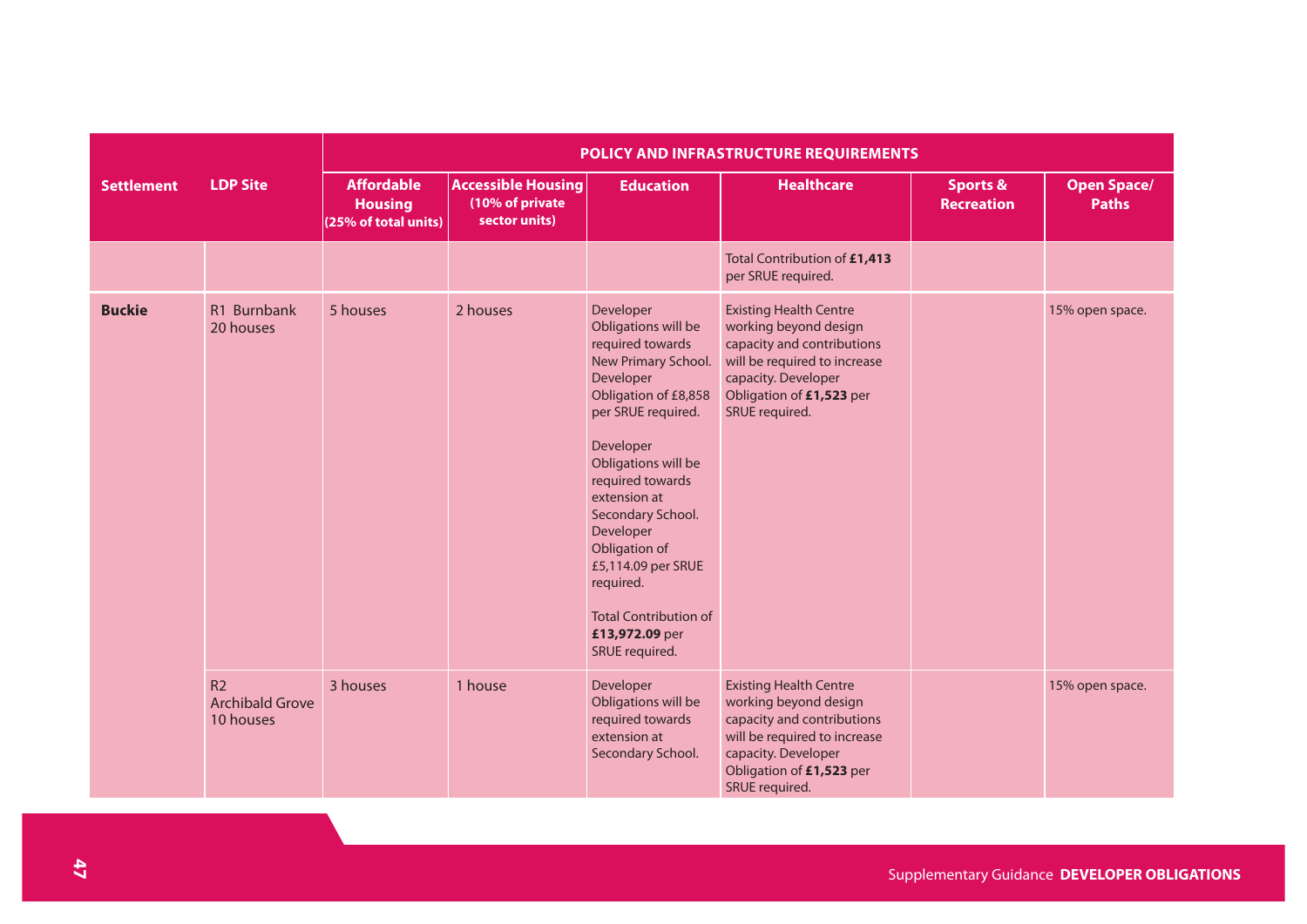|                   |                                     | <b>POLICY AND INFRASTRUCTURE REQUIREMENTS</b>               |                                                               |                                                                                                                                                            |                                                                                                                                                                                           |                                          |                                                                                                                                                                                                  |  |  |  |
|-------------------|-------------------------------------|-------------------------------------------------------------|---------------------------------------------------------------|------------------------------------------------------------------------------------------------------------------------------------------------------------|-------------------------------------------------------------------------------------------------------------------------------------------------------------------------------------------|------------------------------------------|--------------------------------------------------------------------------------------------------------------------------------------------------------------------------------------------------|--|--|--|
| <b>Settlement</b> | <b>LDP Site</b>                     | <b>Affordable</b><br><b>Housing</b><br>(25% of total units) | <b>Accessible Housing</b><br>(10% of private<br>sector units) | <b>Education</b>                                                                                                                                           | <b>Healthcare</b>                                                                                                                                                                         | <b>Sports &amp;</b><br><b>Recreation</b> | <b>Open Space/</b><br><b>Paths</b>                                                                                                                                                               |  |  |  |
| <b>Buckie</b>     |                                     |                                                             |                                                               | Developer<br>Obligation of<br>£5,114.09 per SRUE<br>required.                                                                                              |                                                                                                                                                                                           |                                          |                                                                                                                                                                                                  |  |  |  |
|                   | R3 Rathburn(N)<br>60 houses         | 15 houses                                                   | 5 houses                                                      | Developer<br>Obligations will be<br>required towards<br>extension at<br>Secondary School.<br>Developer<br>Obligation of<br>£5,114.09 per SRUE<br>required. | <b>Existing Health Centre</b><br>working beyond design<br>capacity and contributions<br>will be required to increase<br>capacity. Developer<br>Obligation of £1,523 per<br>SRUE required. |                                          | 20% open space.<br>Including a<br>Neighbourhood<br>Park with play space<br>and a pitch between<br>R <sub>3</sub> and R <sub>4</sub> .                                                            |  |  |  |
|                   | R4 Rathburn (S)<br>60 houses        | 15 houses                                                   | 5 houses                                                      | Developer<br>Obligations will be<br>required towards<br>extension at<br>Secondary School.<br>Developer<br>Obligation of<br>£5,114.09 per SRUE<br>required. | <b>Existing Health Centre</b><br>working beyond design<br>capacity and contributions<br>will be required to increase<br>capacity. Developer<br>Obligation of £1,523 per<br>SRUE required. |                                          | 20% open space.<br>Including a<br>Neighbourhood<br>Park with play space<br>and a pitch between<br>R3 and R4<br>Links into path<br>network within the<br><b>Rathven Burn must</b><br>be provided. |  |  |  |
|                   | R5<br>High Street (E)<br>170 houses | 43 houses                                                   | 13 houses                                                     | Developer<br>Obligations will be<br>required towards<br>extension at<br>Secondary School.<br>Developer                                                     | <b>Existing Health Centre</b><br>working beyond design<br>capacity and contributions<br>will be required to increase<br>capacity. Developer                                               |                                          | 20% open space.<br>Including a<br>Neighbourhood<br>Park,<br>Landscaping and<br>an open space                                                                                                     |  |  |  |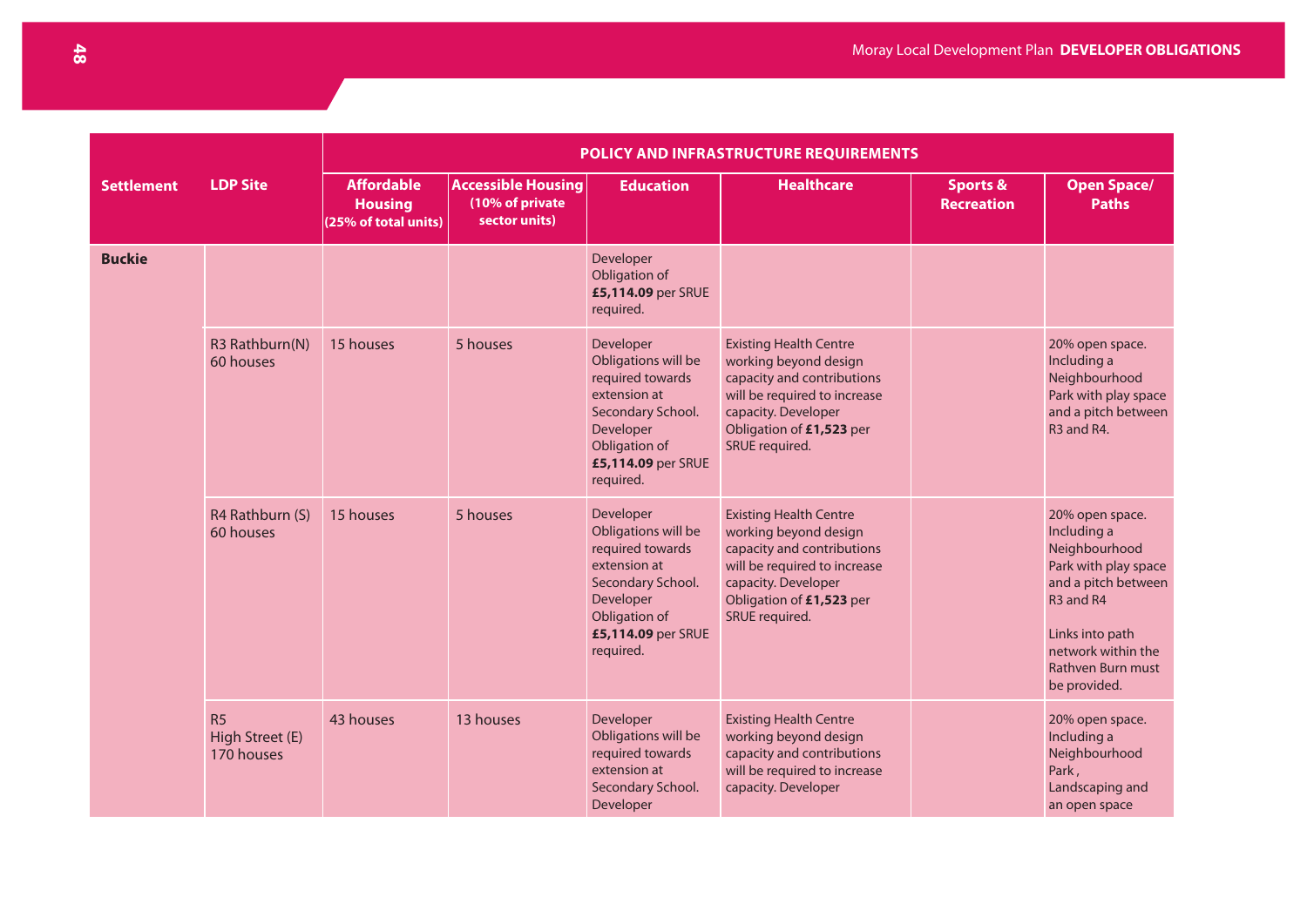|                   |                                                    | <b>POLICY AND INFRASTRUCTURE REQUIREMENTS</b>               |                                                               |                                                                                                                                                                                                                                                                                                                                                                          |                                                                                                                                                                                         |                                          |                                                      |  |  |  |
|-------------------|----------------------------------------------------|-------------------------------------------------------------|---------------------------------------------------------------|--------------------------------------------------------------------------------------------------------------------------------------------------------------------------------------------------------------------------------------------------------------------------------------------------------------------------------------------------------------------------|-----------------------------------------------------------------------------------------------------------------------------------------------------------------------------------------|------------------------------------------|------------------------------------------------------|--|--|--|
| <b>Settlement</b> | <b>LDP Site</b>                                    | <b>Affordable</b><br><b>Housing</b><br>(25% of total units) | <b>Accessible Housing</b><br>(10% of private<br>sector units) | <b>Education</b>                                                                                                                                                                                                                                                                                                                                                         | <b>Healthcare</b>                                                                                                                                                                       | <b>Sports &amp;</b><br><b>Recreation</b> | <b>Open Space/</b><br><b>Paths</b>                   |  |  |  |
| <b>Buckie</b>     |                                                    |                                                             |                                                               | Obligation of<br>£5,114.09 per SRUE<br>required.                                                                                                                                                                                                                                                                                                                         | Obligation of £1,523 per<br>SRUE required.                                                                                                                                              |                                          | corridor with tree<br>planting is required.          |  |  |  |
|                   | <b>R6</b><br><b>Barhill Road (S)</b><br>110 houses | 28 houses                                                   | 9 houses                                                      | Developer<br>Obligations will be<br>required towards<br>New Primary School.<br>Developer<br>Obligation of £8,858<br>per SRUE required.<br>Developer<br>Obligations will be<br>required towards<br>extension at<br>Secondary School.<br>Developer<br>Obligation of<br>£5,114.09 per SRUE<br>required.<br><b>Total Contribution</b><br>of £13,972.09 per<br>SRUE required. | <b>Existing Health Centre</b><br>working beyond design<br>capacity and contributions<br>will be required to increase<br>capacity. Developer<br>Obligation of £896 per SRUE<br>required. |                                          | 20% open space<br><b>Including a Pocket</b><br>Park. |  |  |  |
|                   | R7 Land at<br><b>Muirton</b><br>140 houses         | 35 houses                                                   | 11 houses                                                     | Developer<br>Obligations will be<br>required towards                                                                                                                                                                                                                                                                                                                     | <b>Existing Health Centre</b><br>working beyond design<br>capacity and contributions<br>will be required to increase                                                                    |                                          |                                                      |  |  |  |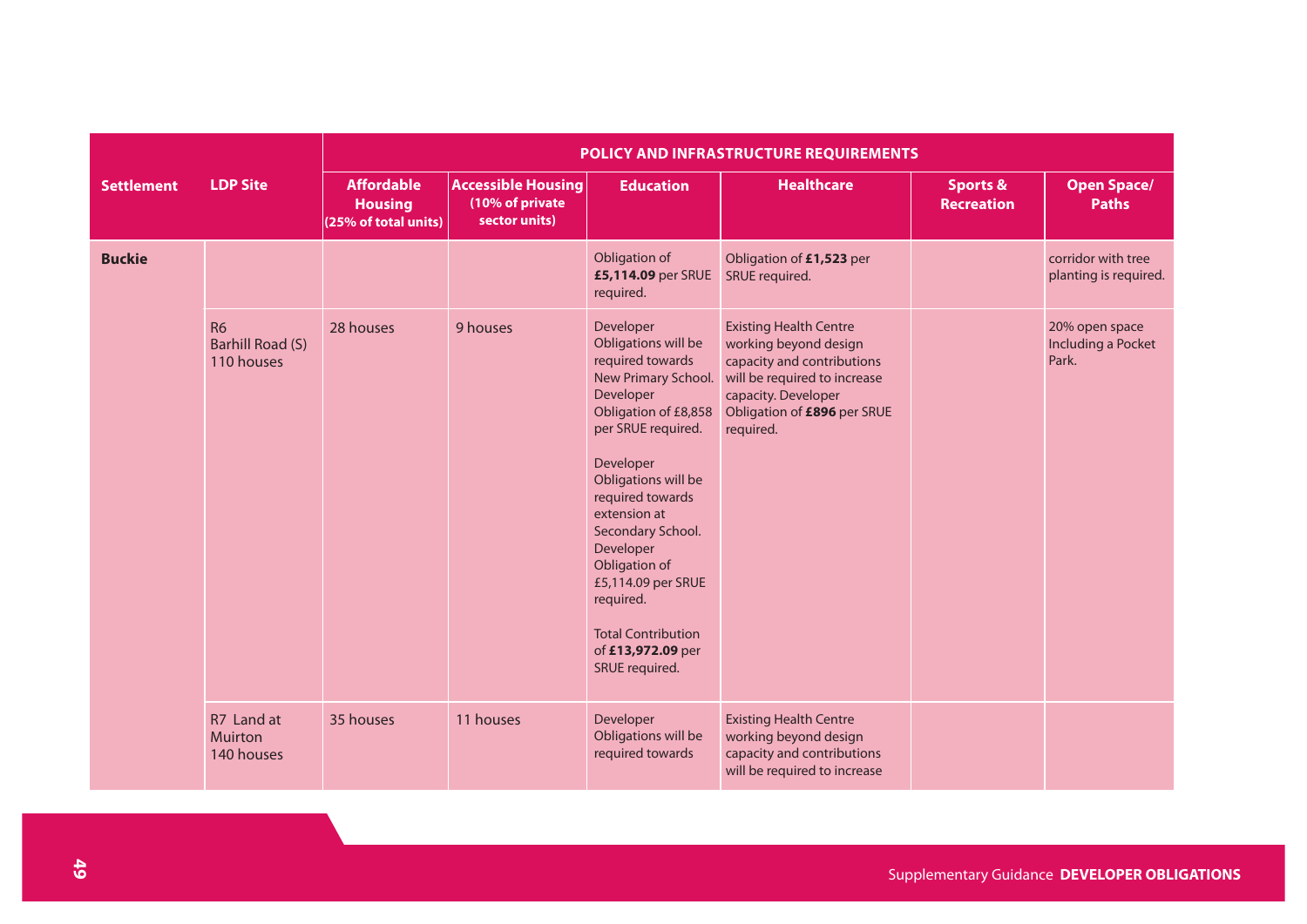| POLICY AND INFRASTRUCTURE REQUIREMENTS |                                                |                                                             |                                                               |                                                                                                                                                                                                                                                                                                                  |                                                                                                                                                                                         |                                          |                                                                         |
|----------------------------------------|------------------------------------------------|-------------------------------------------------------------|---------------------------------------------------------------|------------------------------------------------------------------------------------------------------------------------------------------------------------------------------------------------------------------------------------------------------------------------------------------------------------------|-----------------------------------------------------------------------------------------------------------------------------------------------------------------------------------------|------------------------------------------|-------------------------------------------------------------------------|
| <b>Settlement</b>                      | <b>LDP Site</b>                                | <b>Affordable</b><br><b>Housing</b><br>(25% of total units) | <b>Accessible Housing</b><br>(10% of private<br>sector units) | <b>Education</b>                                                                                                                                                                                                                                                                                                 | <b>Healthcare</b>                                                                                                                                                                       | <b>Sports &amp;</b><br><b>Recreation</b> | <b>Open Space/</b><br><b>Paths</b>                                      |
| <b>Buckie</b>                          |                                                |                                                             |                                                               | New Primary School.<br>Developer<br>Obligation of £8,858<br>per SRUE required.<br>Developer<br>Obligations will be<br>required towards<br>extension at<br>Secondary School.<br>Developer<br>Obligation of<br>£5,114.09 per SRUE<br>required.<br><b>Total Contribution of</b><br>£13,972.09 per<br>SRUE required. | capacity. Developer<br>Obligation of £896 per SRUE<br>required.                                                                                                                         |                                          | 20% open space<br>Including a Pocket<br>Park.                           |
|                                        | R8 Land at<br><b>Barhill Road</b><br>250 units | 63 houses                                                   | 19 houses                                                     | Developer<br>Obligations will be<br>required towards<br>New Primary School.<br>Developer<br>Obligation of £8,858<br>per SRUE required.<br>Developer<br>Obligations will be<br>required towards<br>extension at                                                                                                   | <b>Existing Health Centre</b><br>working beyond design<br>capacity and contributions<br>will be required to increase<br>capacity. Developer<br>Obligation of £896 per SRUE<br>required. |                                          | 30% open space<br>including a<br>Neighbourhood<br>Park.<br>Landscaping. |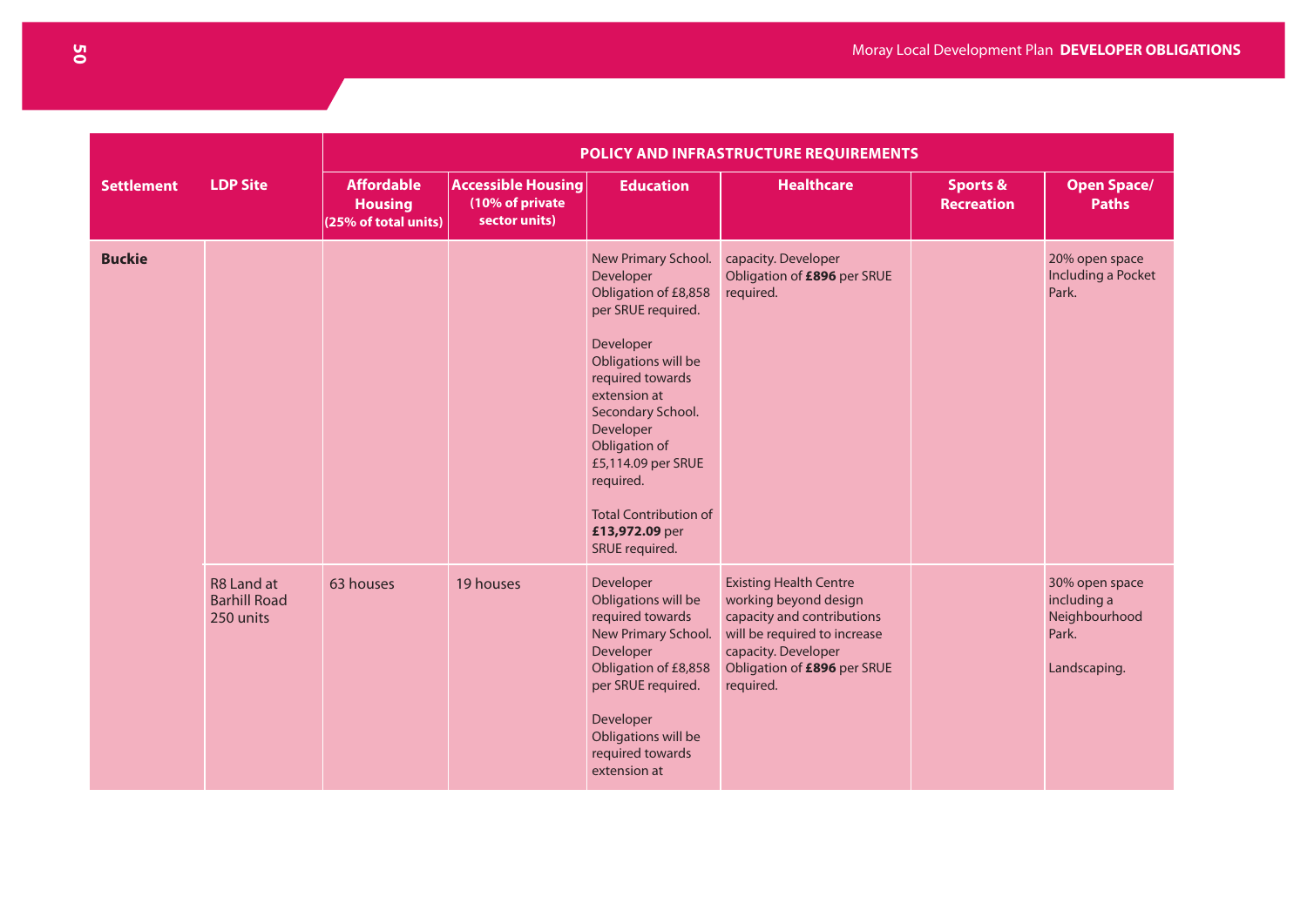|                   |                                                         | POLICY AND INFRASTRUCTURE REQUIREMENTS                      |                                                               |                                                                                                                                                                                                                                                                                                                                                                          |                                                                                                                                                                                           |                                          |                                    |  |  |  |
|-------------------|---------------------------------------------------------|-------------------------------------------------------------|---------------------------------------------------------------|--------------------------------------------------------------------------------------------------------------------------------------------------------------------------------------------------------------------------------------------------------------------------------------------------------------------------------------------------------------------------|-------------------------------------------------------------------------------------------------------------------------------------------------------------------------------------------|------------------------------------------|------------------------------------|--|--|--|
| <b>Settlement</b> | <b>LDP Site</b>                                         | <b>Affordable</b><br><b>Housing</b><br>(25% of total units) | <b>Accessible Housing</b><br>(10% of private<br>sector units) | <b>Education</b>                                                                                                                                                                                                                                                                                                                                                         | <b>Healthcare</b>                                                                                                                                                                         | <b>Sports &amp;</b><br><b>Recreation</b> | <b>Open Space/</b><br><b>Paths</b> |  |  |  |
| <b>Buckie</b>     |                                                         |                                                             |                                                               | Secondary School.<br>Developer<br>Obligation of<br>£5,114.09 per SRUE<br>required.<br><b>Total Contribution of</b><br>£13,972.09 per<br>SRUE required.                                                                                                                                                                                                                   |                                                                                                                                                                                           |                                          |                                    |  |  |  |
|                   | R9 Site at<br><b>Ardach Health</b><br>Centre<br>5 units | 2 houses                                                    |                                                               | Developer<br>Obligations will be<br>required towards<br>New Primary School.<br>Developer<br>Obligation of £8,858<br>per SRUE required.<br>Developer<br>Obligations will be<br>required towards<br>extension at<br>Secondary School.<br>Developer<br>Obligation of<br>£5,114.09 per SRUE<br>required.<br><b>Total Contribution of</b><br>£13,972.09 per<br>SRUE required. | <b>Existing Health Centre</b><br>working beyond design<br>capacity and contributions<br>will be required to increase<br>capacity. Developer<br>Obligation of £1,523 per<br>SRUE required. |                                          | Landscaping.                       |  |  |  |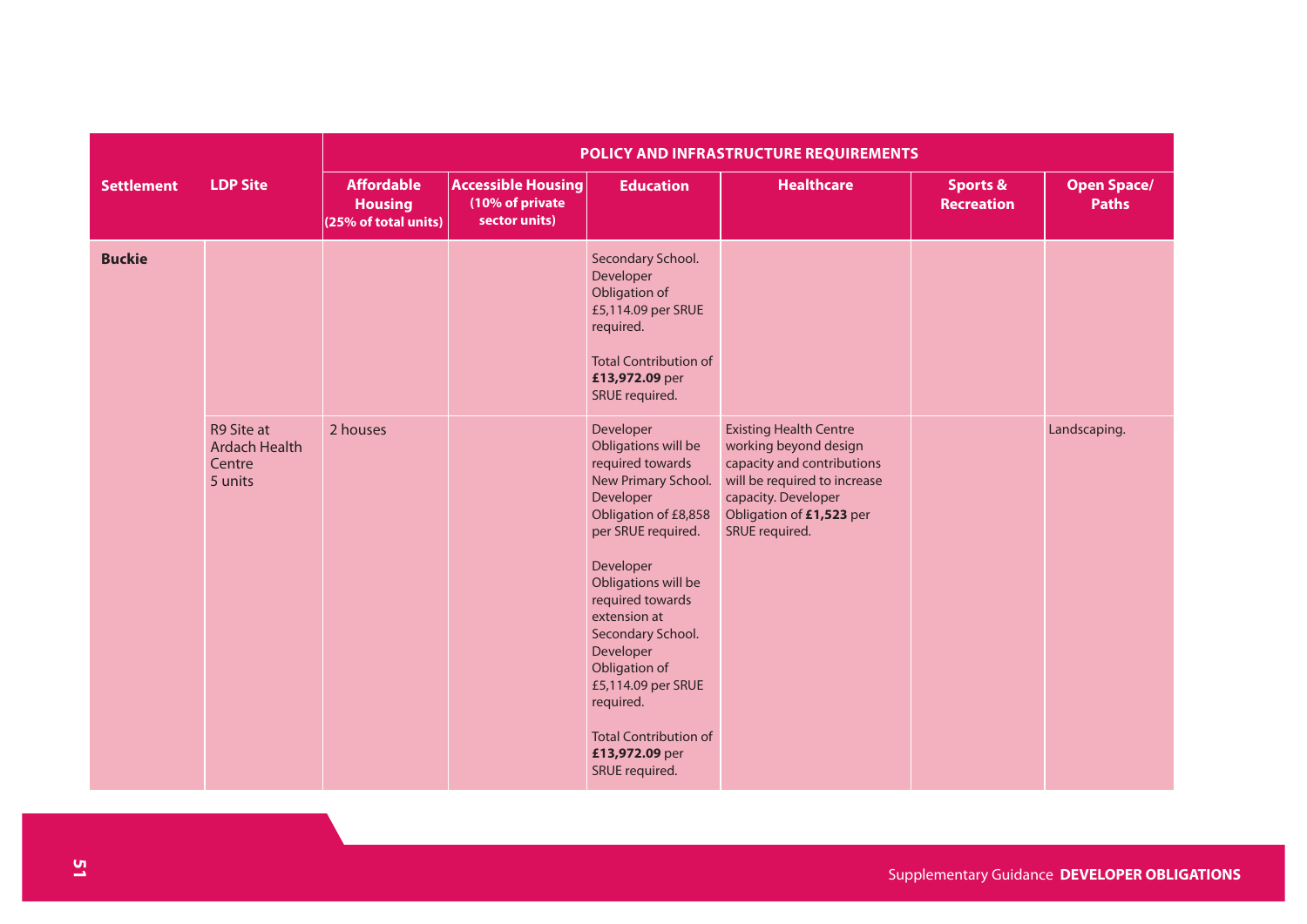|                   | POLICY AND INFRASTRUCTURE REQUIREMENTS                       |                                                             |                                                               |                                                                                                                                                                                                                                                                                                                                                                          |                                                                                                                                                                                           |                                          |                                                                                            |
|-------------------|--------------------------------------------------------------|-------------------------------------------------------------|---------------------------------------------------------------|--------------------------------------------------------------------------------------------------------------------------------------------------------------------------------------------------------------------------------------------------------------------------------------------------------------------------------------------------------------------------|-------------------------------------------------------------------------------------------------------------------------------------------------------------------------------------------|------------------------------------------|--------------------------------------------------------------------------------------------|
| <b>Settlement</b> | <b>LDP Site</b>                                              | <b>Affordable</b><br><b>Housing</b><br>(25% of total units) | <b>Accessible Housing</b><br>(10% of private<br>sector units) | <b>Education</b>                                                                                                                                                                                                                                                                                                                                                         | <b>Healthcare</b>                                                                                                                                                                         | <b>Sports &amp;</b><br><b>Recreation</b> | <b>Open Space/</b><br><b>Paths</b>                                                         |
| <b>Buckie</b>     | R10 Site at<br><b>Station Road,</b><br>Portessie<br>5 houses | 2 houses                                                    |                                                               | Developer<br>Obligations will be<br>required towards<br>extension at<br>Secondary School.<br>Developer<br>Obligation of<br>£5,114.09 per SRUE<br>required.                                                                                                                                                                                                               | <b>Existing Health Centre</b><br>working beyond design<br>capacity and contributions<br>will be required to increase<br>capacity. Developer<br>Obligation of £1,523 per<br>SRUE required. |                                          | Landscaping.                                                                               |
|                   | LONG1 Land to<br>South West of<br><b>Buckie</b>              | 25% Affordable<br><b>Housing</b>                            | 10% Accessible<br>Housing                                     | Developer<br>Obligations will be<br>required towards<br>New Primary School.<br>Developer<br>Obligation of £8,858<br>per SRUE required.<br>Developer<br>Obligations will be<br>required towards<br>extension at<br>Secondary School.<br>Developer<br>Obligation of<br>£5,114.09 per SRUE<br>required.<br><b>Total Contribution of</b><br>£13,972.09 per<br>SRUE required. | <b>Existing Health Centre</b><br>working beyond design<br>capacity and contributions<br>will be required to increase<br>capacity. Developer<br>Obligation of £896 per SRUE<br>required.   | A Sports Pitch                           | Open space<br>Including a<br>Pocket Park.<br>Landscaping and<br>recreational<br>footpaths. |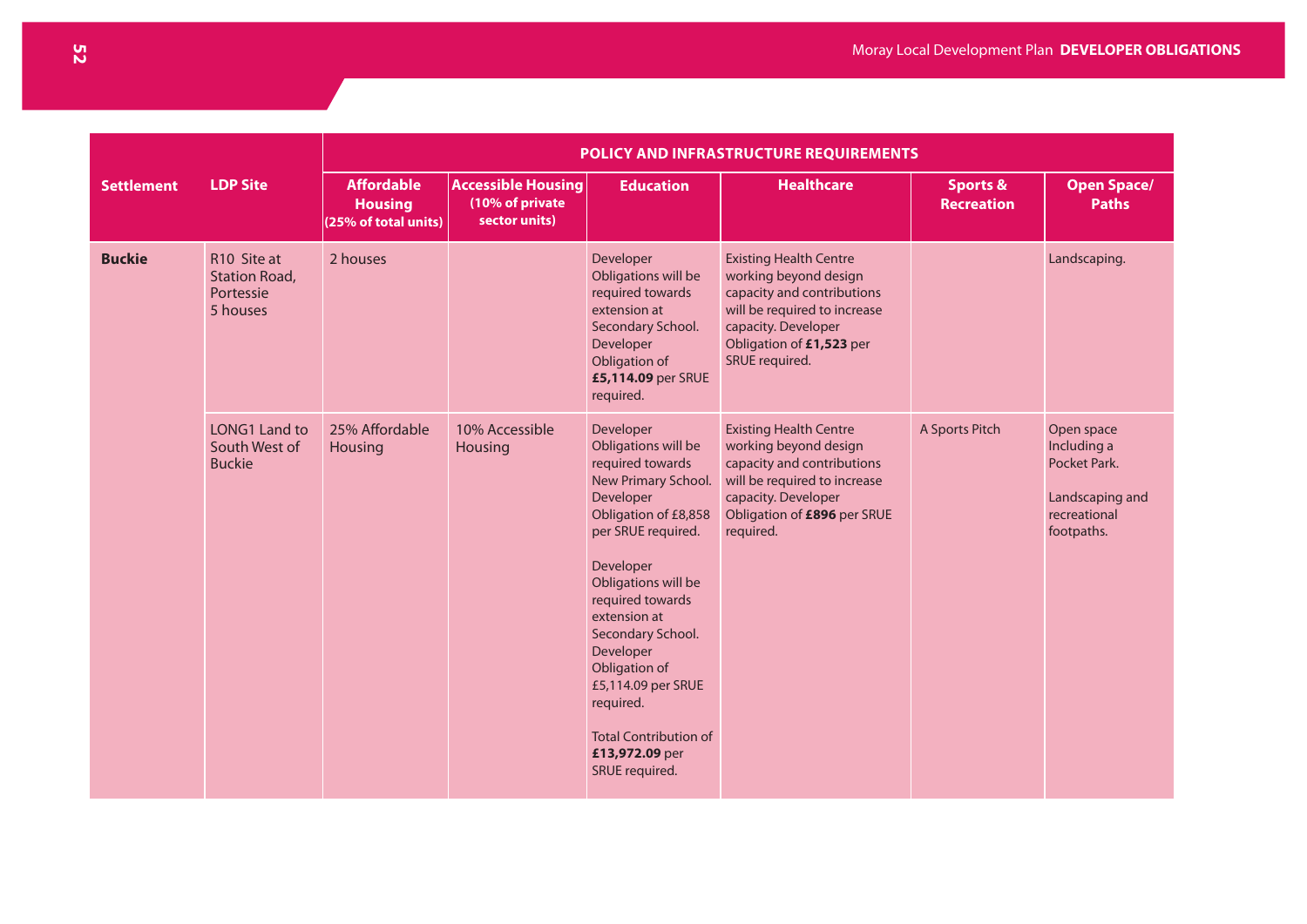|                   |                                           | POLICY AND INFRASTRUCTURE REQUIREMENTS                      |                                                               |                                                                                                                                                                                                                                                                                                                                                                          |                                                                                                                                                                                           |                                          |                                                                                       |  |
|-------------------|-------------------------------------------|-------------------------------------------------------------|---------------------------------------------------------------|--------------------------------------------------------------------------------------------------------------------------------------------------------------------------------------------------------------------------------------------------------------------------------------------------------------------------------------------------------------------------|-------------------------------------------------------------------------------------------------------------------------------------------------------------------------------------------|------------------------------------------|---------------------------------------------------------------------------------------|--|
| <b>Settlement</b> | <b>LDP Site</b>                           | <b>Affordable</b><br><b>Housing</b><br>(25% of total units) | <b>Accessible Housing</b><br>(10% of private<br>sector units) | <b>Education</b>                                                                                                                                                                                                                                                                                                                                                         | <b>Healthcare</b>                                                                                                                                                                         | <b>Sports &amp;</b><br><b>Recreation</b> | <b>Open Space/</b><br><b>Paths</b>                                                    |  |
| <b>Buckie</b>     | <b>MU</b><br><b>HIGH STREET</b>           | 25% Affordable<br>Housing                                   | 10% Accessible<br>Housing                                     | Developer<br>Obligations will be<br>required towards<br>New Primary School.<br>Developer<br>Obligation of £8,858<br>per SRUE required.<br>Developer<br>Obligations will be<br>required towards<br>extension at<br>Secondary School.<br>Developer<br>Obligation of<br>£5,114.09 per SRUE<br>required.<br><b>Total Contribution of</b><br>£13,972.09 per<br>SRUE required. | <b>Existing Health Centre</b><br>working beyond design<br>capacity and contributions<br>will be required to increase<br>capacity. Developer<br>Obligation of £1,523 per<br>SRUE required. |                                          | Open space<br>including a Pocket<br>Park.<br>Landscaping.<br><b>Connecting Paths.</b> |  |
|                   | OPP <sub>1</sub><br><b>Highland Yards</b> | 25% Affordable<br>Housing                                   | 10% Accessible<br>Housing                                     | Developer<br>Obligations will be<br>required towards<br>extension at<br>Secondary School.<br>Developer<br>Obligation of<br>£5,114.09 per SRUE<br>required.                                                                                                                                                                                                               | <b>Existing Health Centre</b><br>working beyond design<br>capacity and contributions<br>will be required to increase<br>capacity. Developer<br>Obligation of £1,523 per<br>SRUE required. |                                          |                                                                                       |  |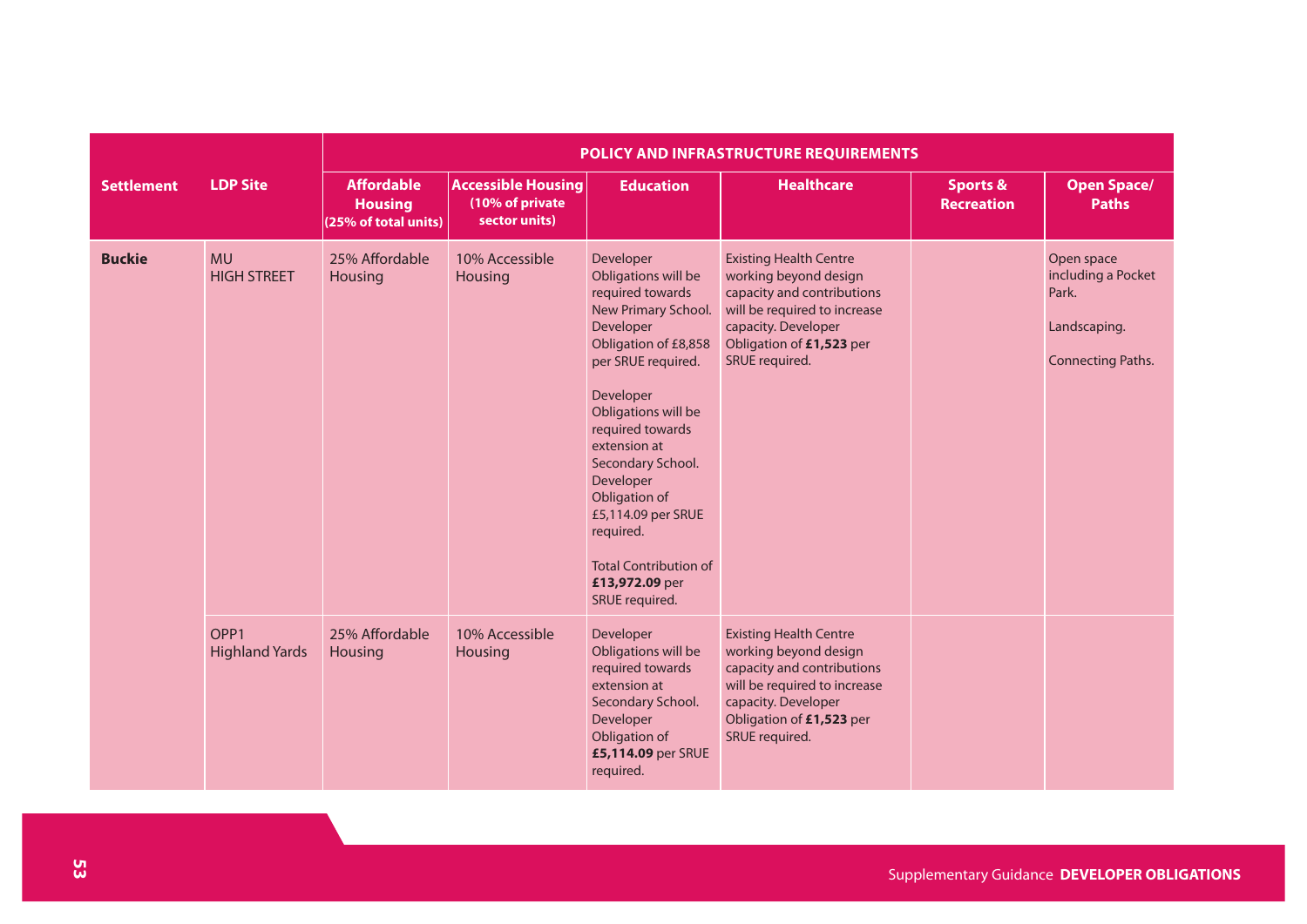|                   |                                             |                                                             |                                                               |                                                                                                                                                                                                                                                                                                                                                                          | POLICY AND INFRASTRUCTURE REQUIREMENTS                                                                                                                                                    |                                          |                                    |  |
|-------------------|---------------------------------------------|-------------------------------------------------------------|---------------------------------------------------------------|--------------------------------------------------------------------------------------------------------------------------------------------------------------------------------------------------------------------------------------------------------------------------------------------------------------------------------------------------------------------------|-------------------------------------------------------------------------------------------------------------------------------------------------------------------------------------------|------------------------------------------|------------------------------------|--|
| <b>Settlement</b> | <b>LDP Site</b>                             | <b>Affordable</b><br><b>Housing</b><br>(25% of total units) | <b>Accessible Housing</b><br>(10% of private<br>sector units) | <b>Education</b>                                                                                                                                                                                                                                                                                                                                                         | <b>Healthcare</b>                                                                                                                                                                         | <b>Sports &amp;</b><br><b>Recreation</b> | <b>Open Space/</b><br><b>Paths</b> |  |
| <b>Buckie</b>     | OPP <sub>2</sub><br><b>Blairdaff Street</b> | 25% Affordable<br>Housing                                   | 10% Accessible<br><b>Housing</b>                              | Developer<br>Obligations will be<br>required towards<br>New Primary School.<br>Developer<br>Obligation of £8,858<br>per SRUE required.<br>Developer<br>Obligations will be<br>required towards<br>extension at<br>Secondary School.<br>Developer<br>Obligation of<br>£5,114.09 per SRUE<br>required.<br><b>Total Contribution of</b><br>£13,972.09 per<br>SRUE required. | <b>Existing Health Centre</b><br>working beyond design<br>capacity and contributions<br>will be required to increase<br>capacity. Developer<br>Obligation of £1,523 per<br>SRUE required. |                                          |                                    |  |
|                   | OPP <sub>3</sub><br><b>Barron Street</b>    | 25% Affordable<br>Housing                                   | 10% Accessible<br>Housing                                     | Developer<br>Obligations will be<br>required towards<br>New Primary School.<br>Developer<br>Obligation of £8,858<br>per SRUE required.                                                                                                                                                                                                                                   | <b>Existing Health Centre</b><br>working beyond design<br>capacity and contributions<br>will be required to increase<br>capacity. Developer<br>Obligation of £1,523 per<br>SRUE required. |                                          |                                    |  |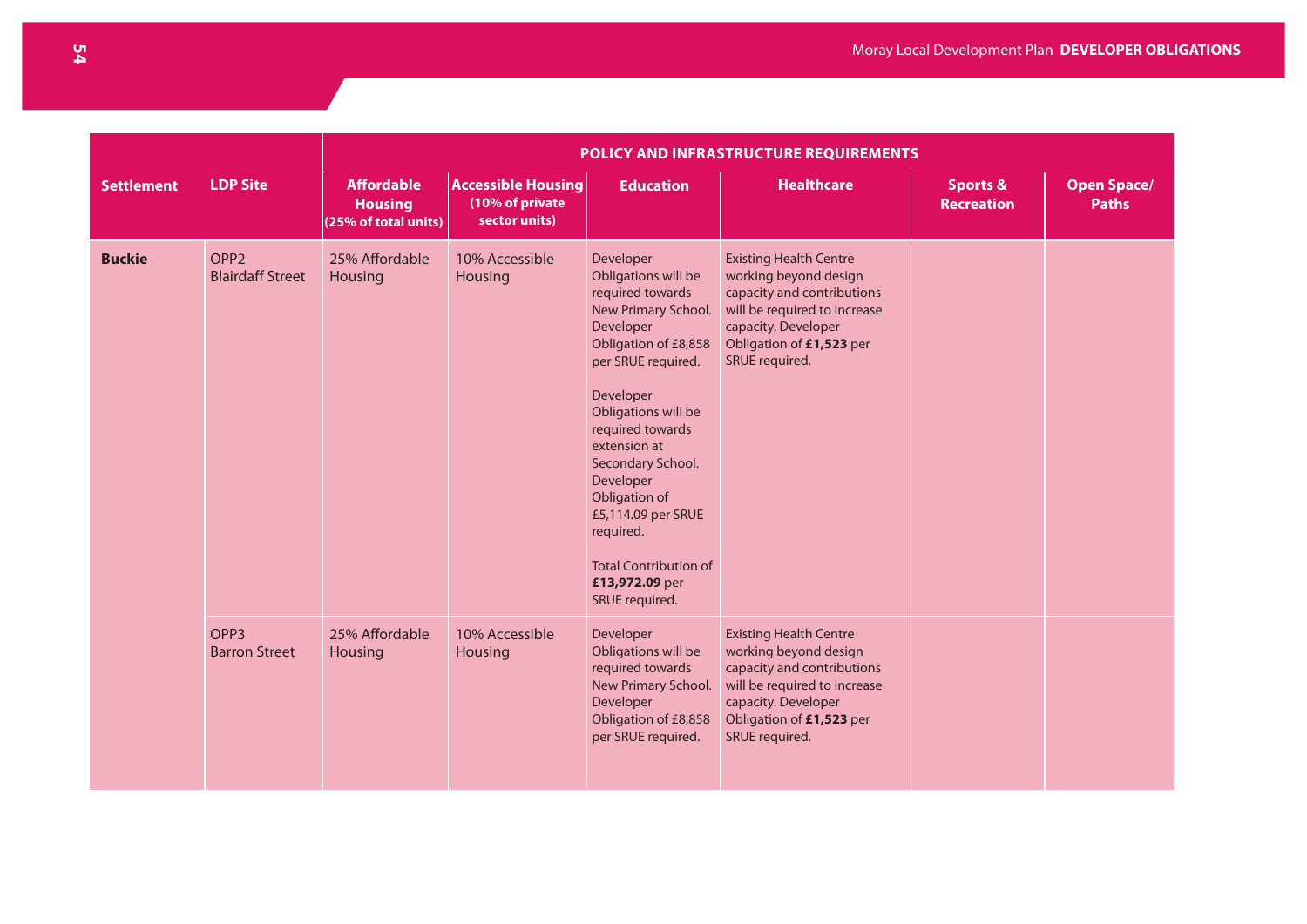|                   |                            | POLICY AND INFRASTRUCTURE REQUIREMENTS                      |                                                               |                                                                                                                                                                                                                                                                                                                                                                                                                                                                                                                                        |                                                                                                                                                                                           |                                          |                                    |  |  |  |
|-------------------|----------------------------|-------------------------------------------------------------|---------------------------------------------------------------|----------------------------------------------------------------------------------------------------------------------------------------------------------------------------------------------------------------------------------------------------------------------------------------------------------------------------------------------------------------------------------------------------------------------------------------------------------------------------------------------------------------------------------------|-------------------------------------------------------------------------------------------------------------------------------------------------------------------------------------------|------------------------------------------|------------------------------------|--|--|--|
| <b>Settlement</b> | <b>LDP Site</b>            | <b>Affordable</b><br><b>Housing</b><br>(25% of total units) | <b>Accessible Housing</b><br>(10% of private<br>sector units) | <b>Education</b>                                                                                                                                                                                                                                                                                                                                                                                                                                                                                                                       | <b>Healthcare</b>                                                                                                                                                                         | <b>Sports &amp;</b><br><b>Recreation</b> | <b>Open Space/</b><br><b>Paths</b> |  |  |  |
| <b>Buckie</b>     | OPP4<br><b>Bank Street</b> | 25% Affordable<br>Housing                                   | 10% Accessible<br>Housing                                     | Developer<br>Obligations will be<br>required towards<br>extension at<br>Secondary School.<br>Developer<br>Obligation of<br>£5,114.09 per SRUE<br>required.<br><b>Total Contribution of</b><br>£13,972.09 per<br>SRUE required.<br>Developer<br>Obligations will be<br>required towards<br>New Primary School.<br>Developer<br>Obligation of £8,858<br>per SRUE required.<br>Developer<br>Obligations will be<br>required towards<br>extension at<br>Secondary School.<br>Developer<br>Obligation of<br>£5,114.09 per SRUE<br>required. | <b>Existing Health Centre</b><br>working beyond design<br>capacity and contributions<br>will be required to increase<br>capacity. Developer<br>Obligation of £1,523 per<br>SRUE required. |                                          |                                    |  |  |  |
|                   |                            |                                                             |                                                               | <b>Total Contribution of</b>                                                                                                                                                                                                                                                                                                                                                                                                                                                                                                           |                                                                                                                                                                                           |                                          |                                    |  |  |  |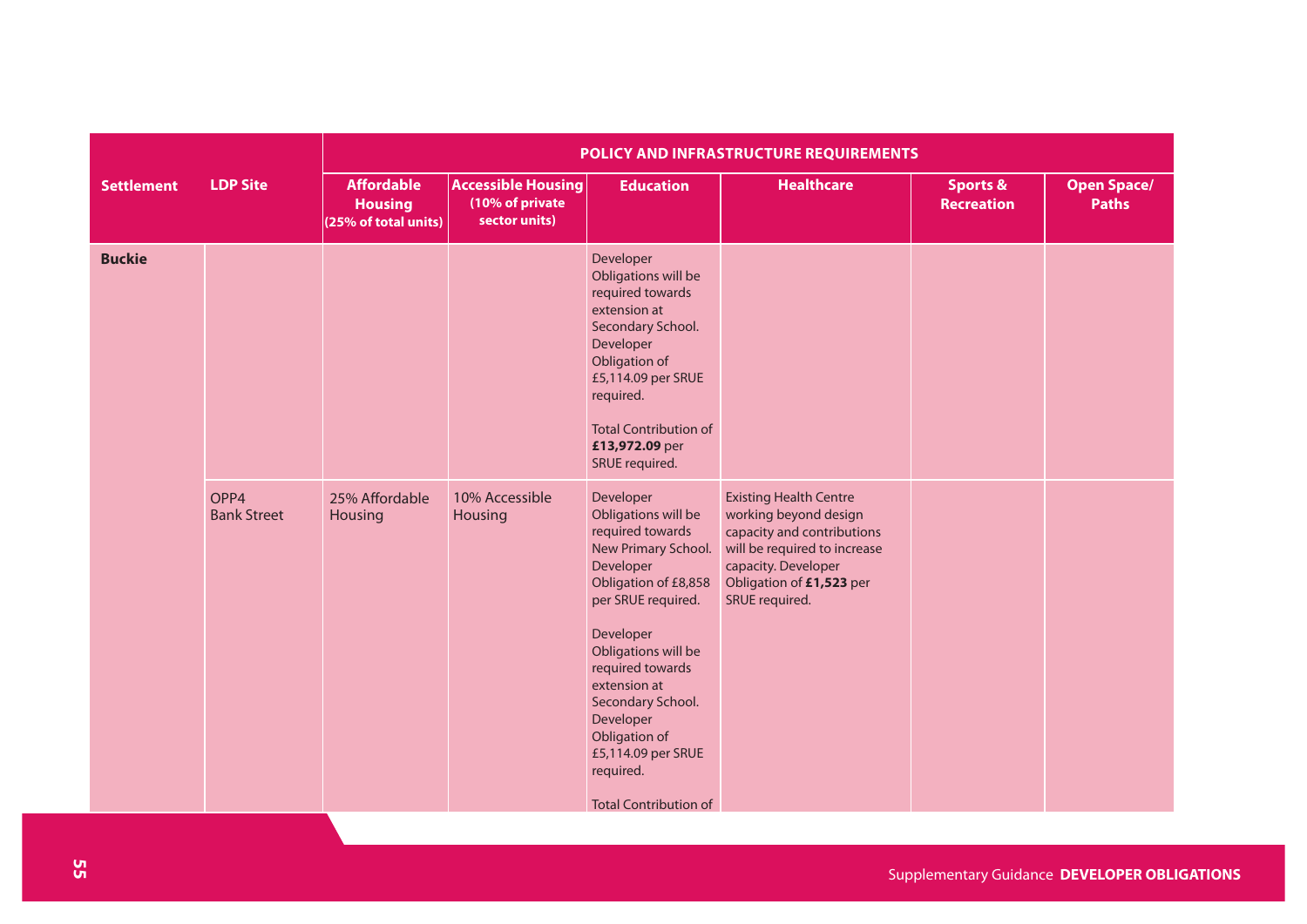|                   |                                                       | POLICY AND INFRASTRUCTURE REQUIREMENTS                      |                                                               |                                                                                                                                                                                                                                                                                                      |                                                                                                                                                                                           |                                   |                                    |  |  |  |
|-------------------|-------------------------------------------------------|-------------------------------------------------------------|---------------------------------------------------------------|------------------------------------------------------------------------------------------------------------------------------------------------------------------------------------------------------------------------------------------------------------------------------------------------------|-------------------------------------------------------------------------------------------------------------------------------------------------------------------------------------------|-----------------------------------|------------------------------------|--|--|--|
| <b>Settlement</b> | <b>LDP Site</b>                                       | <b>Affordable</b><br><b>Housing</b><br>(25% of total units) | <b>Accessible Housing</b><br>(10% of private<br>sector units) | <b>Education</b>                                                                                                                                                                                                                                                                                     | <b>Healthcare</b>                                                                                                                                                                         | <b>Sports &amp;</b><br>Recreation | <b>Open Space/</b><br><b>Paths</b> |  |  |  |
| <b>Buckie</b>     |                                                       |                                                             |                                                               | £13,972.09 per<br>SRUE required.                                                                                                                                                                                                                                                                     |                                                                                                                                                                                           |                                   |                                    |  |  |  |
|                   | <b>OPP5 Former</b><br>Jones Shipyard                  | 25% Affordable<br>Housing                                   | 10% Accessible<br>Housing                                     | Developer<br>Obligations will be<br>required towards<br>extension at<br>Secondary School.<br>Developer<br>Obligation of<br>£5,114.09 per SRUE<br>required.                                                                                                                                           | <b>Existing Health Centre</b><br>working beyond design<br>capacity and contributions<br>will be required to increase<br>capacity. Developer<br>Obligation of £1,523 per<br>SRUE required. |                                   |                                    |  |  |  |
|                   | <b>OPP6 Former</b><br>Grampian<br><b>Country Pork</b> | 25% Affordable<br>Housing                                   | 10% Accessible<br>Housing                                     | Developer<br>Obligations will be<br>required towards<br>New Primary School.<br>Developer<br>Obligation of £8,858<br>per SRUE required.<br>Developer<br>Obligations will be<br>required towards<br>extension at<br>Secondary School.<br>Developer<br>Obligation of<br>£5,114.09 per SRUE<br>required. | <b>Existing Health Centre</b><br>working beyond design<br>capacity and contributions<br>will be required to increase<br>capacity. Developer<br>Obligation of £896 per SRUE<br>required.   |                                   |                                    |  |  |  |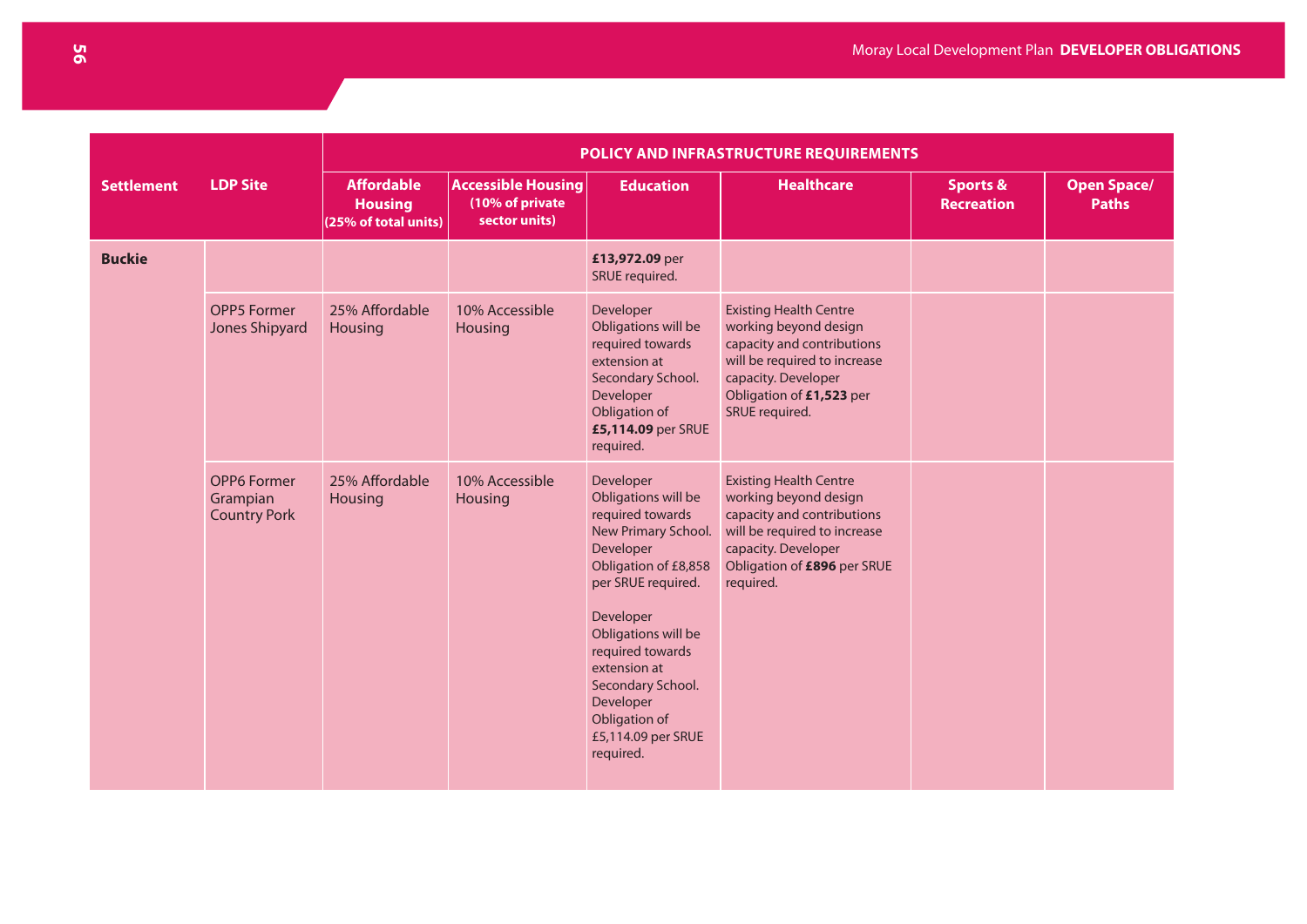|                   |                                                      | POLICY AND INFRASTRUCTURE REQUIREMENTS                      |                                                               |                                                                                                                                                                                                                                                                                                                                                                          |                                                                                                                                                                                           |                                          |                                            |  |  |  |
|-------------------|------------------------------------------------------|-------------------------------------------------------------|---------------------------------------------------------------|--------------------------------------------------------------------------------------------------------------------------------------------------------------------------------------------------------------------------------------------------------------------------------------------------------------------------------------------------------------------------|-------------------------------------------------------------------------------------------------------------------------------------------------------------------------------------------|------------------------------------------|--------------------------------------------|--|--|--|
| <b>Settlement</b> | <b>LDP Site</b>                                      | <b>Affordable</b><br><b>Housing</b><br>(25% of total units) | <b>Accessible Housing</b><br>(10% of private<br>sector units) | <b>Education</b>                                                                                                                                                                                                                                                                                                                                                         | <b>Healthcare</b>                                                                                                                                                                         | <b>Sports &amp;</b><br><b>Recreation</b> | <b>Open Space/</b><br><b>Paths</b>         |  |  |  |
| <b>Buckie</b>     |                                                      |                                                             |                                                               | <b>Total Contribution of</b><br>£13,972.09 per<br>SRUE required.                                                                                                                                                                                                                                                                                                         |                                                                                                                                                                                           |                                          |                                            |  |  |  |
|                   | <b>OPP7 Former</b><br>Millbank Garage<br><b>Site</b> | 25% Affordable<br>Housing                                   | 10% Accessible<br>Housing                                     | Developer<br>Obligations will be<br>required towards<br>New Primary School.<br>Developer<br>Obligation of £8,858<br>per SRUE required.<br>Developer<br>Obligations will be<br>required towards<br>extension at<br>Secondary School.<br>Developer<br>Obligation of<br>£5,114.09 per SRUE<br>required.<br><b>Total Contribution of</b><br>£13,972.09 per<br>SRUE required. | <b>Existing Health Centre</b><br>working beyond design<br>capacity and contributions<br>will be required to increase<br>capacity. Developer<br>Obligation of £1,523 per<br>SRUE required. |                                          |                                            |  |  |  |
|                   | OPP8 Site at<br><b>March Road</b><br>West            | 25% Affordable<br>Housing                                   | 10% Accessible<br>Housing                                     | Developer<br>Obligations will be<br>required towards<br>extension at<br>Secondary School.                                                                                                                                                                                                                                                                                | <b>Existing Health Centre</b><br>working beyond design<br>capacity and contributions<br>will be required to increase<br>capacity. Developer                                               |                                          | A direct link to core<br>path is required. |  |  |  |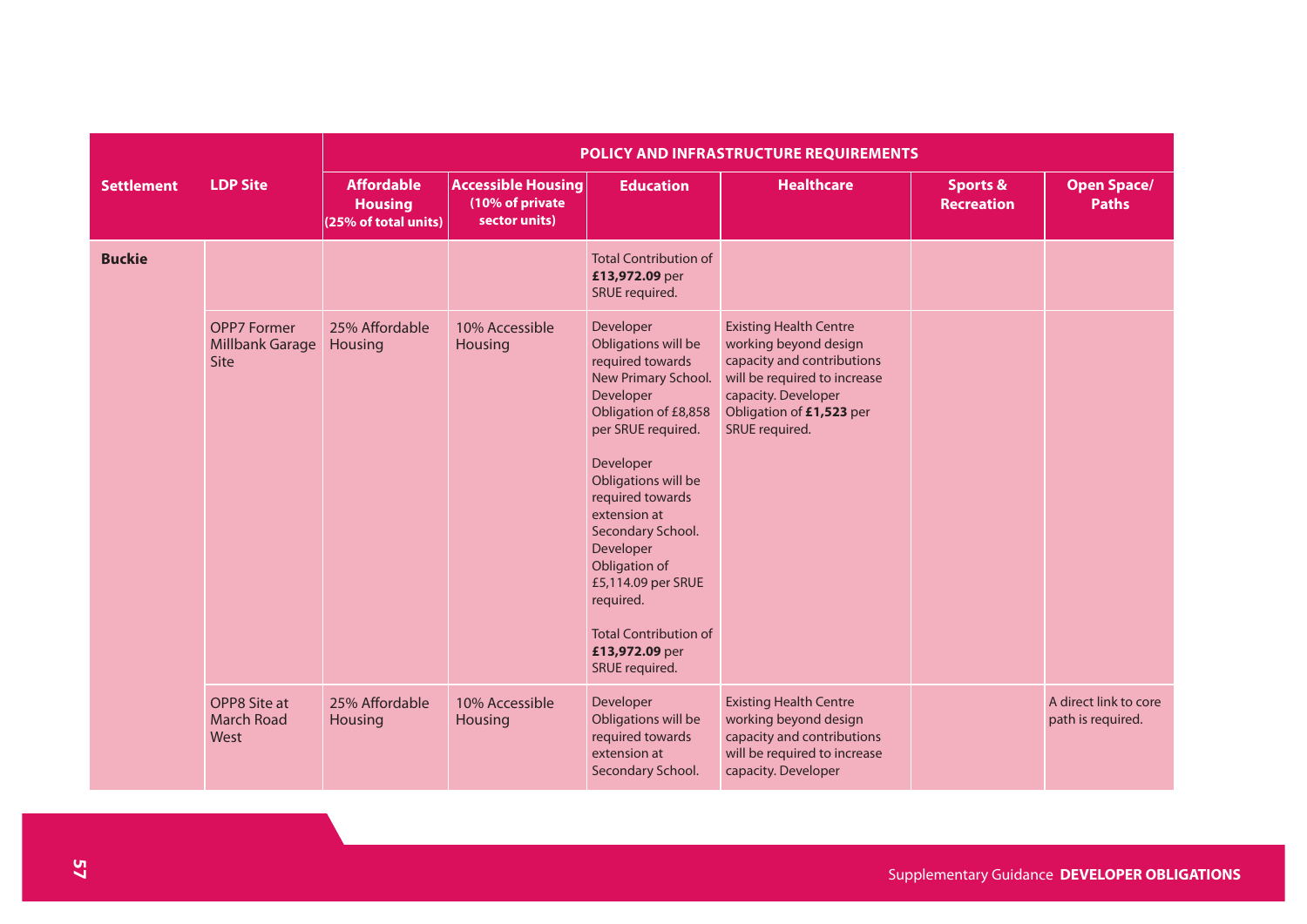|                   |                                     |                                                             |                                                               |                                                               | POLICY AND INFRASTRUCTURE REQUIREMENTS                                                                                                                                                    |                                          |                                    |
|-------------------|-------------------------------------|-------------------------------------------------------------|---------------------------------------------------------------|---------------------------------------------------------------|-------------------------------------------------------------------------------------------------------------------------------------------------------------------------------------------|------------------------------------------|------------------------------------|
| <b>Settlement</b> | <b>LDP Site</b>                     | <b>Affordable</b><br><b>Housing</b><br>(25% of total units) | <b>Accessible Housing</b><br>(10% of private<br>sector units) | <b>Education</b>                                              | <b>Healthcare</b>                                                                                                                                                                         | <b>Sports &amp;</b><br><b>Recreation</b> | <b>Open Space/</b><br><b>Paths</b> |
| <b>Buckie</b>     |                                     |                                                             |                                                               | Developer<br>Obligation of<br>£5,114.09 per<br>SRUE required. | Obligation of £1,523 per<br>SRUE required.                                                                                                                                                |                                          |                                    |
| <b>Burghead</b>   | <b>R1 North Quay</b>                | 25% Affordable<br><b>Housing</b>                            | 10% Accessible<br>Housing                                     |                                                               | <b>Existing Health Centre</b><br>working beyond design<br>capacity and contributions<br>will be required to increase<br>capacity. Developer<br>Obligation of £1,523 per<br>SRUE required. |                                          |                                    |
|                   | <b>R2 Clarkly Hill</b><br>60 houses | 15 houses                                                   | 5 houses                                                      |                                                               | <b>Existing Health Centre</b><br>working beyond design<br>capacity and contributions<br>will be required to increase<br>capacity. Developer<br>Obligation of £1,523 per<br>SRUE required. |                                          | 20% open space.                    |
|                   | <b>LONG</b><br><b>Clarkly Hill</b>  | 25% Affordable<br><b>Housing</b>                            | 10% Accessible<br>Housing                                     |                                                               | <b>Existing Health Centre</b><br>working beyond design<br>capacity and contributions<br>will be required to increase<br>capacity. Developer<br>Obligation of £1,523 per<br>SRUE required. |                                          | Pocket Park.                       |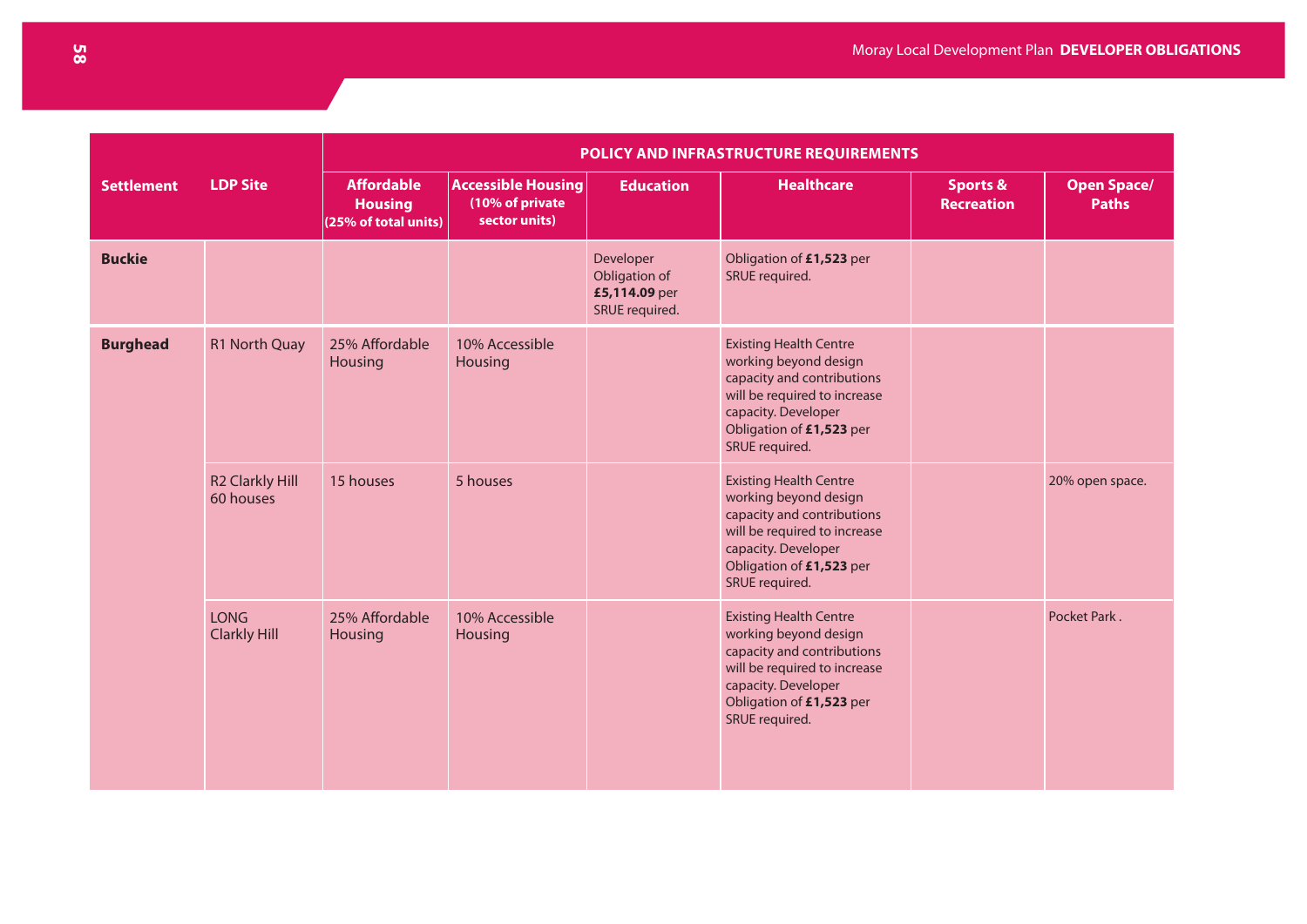|                      |                                                             | POLICY AND INFRASTRUCTURE REQUIREMENTS                      |                                                               |                  |                                                                                                                                                                                                                                                                                                                                               |                                          |                                    |  |  |  |  |
|----------------------|-------------------------------------------------------------|-------------------------------------------------------------|---------------------------------------------------------------|------------------|-----------------------------------------------------------------------------------------------------------------------------------------------------------------------------------------------------------------------------------------------------------------------------------------------------------------------------------------------|------------------------------------------|------------------------------------|--|--|--|--|
| <b>Settlement</b>    | <b>LDP Site</b>                                             | <b>Affordable</b><br><b>Housing</b><br>(25% of total units) | <b>Accessible Housing</b><br>(10% of private<br>sector units) | <b>Education</b> | <b>Healthcare</b>                                                                                                                                                                                                                                                                                                                             | <b>Sports &amp;</b><br><b>Recreation</b> | <b>Open Space/</b><br><b>Paths</b> |  |  |  |  |
| <b>Burghead</b>      | OPP <sub>1</sub><br><b>West Foreshore</b>                   | 25% Affordable<br><b>Housing</b>                            | 10% Accessible<br>Housing                                     |                  | <b>Existing Health Centre</b><br>working beyond design<br>capacity and contributions<br>will be required to increase<br>capacity. Developer<br>Obligation of £1,523 per<br>SRUE required.                                                                                                                                                     |                                          |                                    |  |  |  |  |
| <b>Craigellachie</b> | R1<br><b>Edward Avenue</b><br>5 houses                      | 2 houses                                                    |                                                               |                  | <b>Existing Health Centre</b><br>working beyond design<br>capacity and contributions<br>will be required to increase<br>capacity. Developer<br>Obligation of £896 per SRUE<br>required.<br>1 Additional Dental Chair<br>required. Developer<br>Obligation of £517 per SRUE<br>required.<br>Total Contribution of £1,413<br>per SRUE required. |                                          | Landscaping.                       |  |  |  |  |
|                      | R <sub>2</sub> Site of<br><b>Former Brewery</b><br>5 houses | 2 houses                                                    |                                                               |                  | <b>Existing Health Centre</b><br>working beyond design<br>capacity and contributions<br>will be required to increase<br>capacity. Developer<br>Obligation of £896 per SRUE<br>required.                                                                                                                                                       |                                          | Landscaping.                       |  |  |  |  |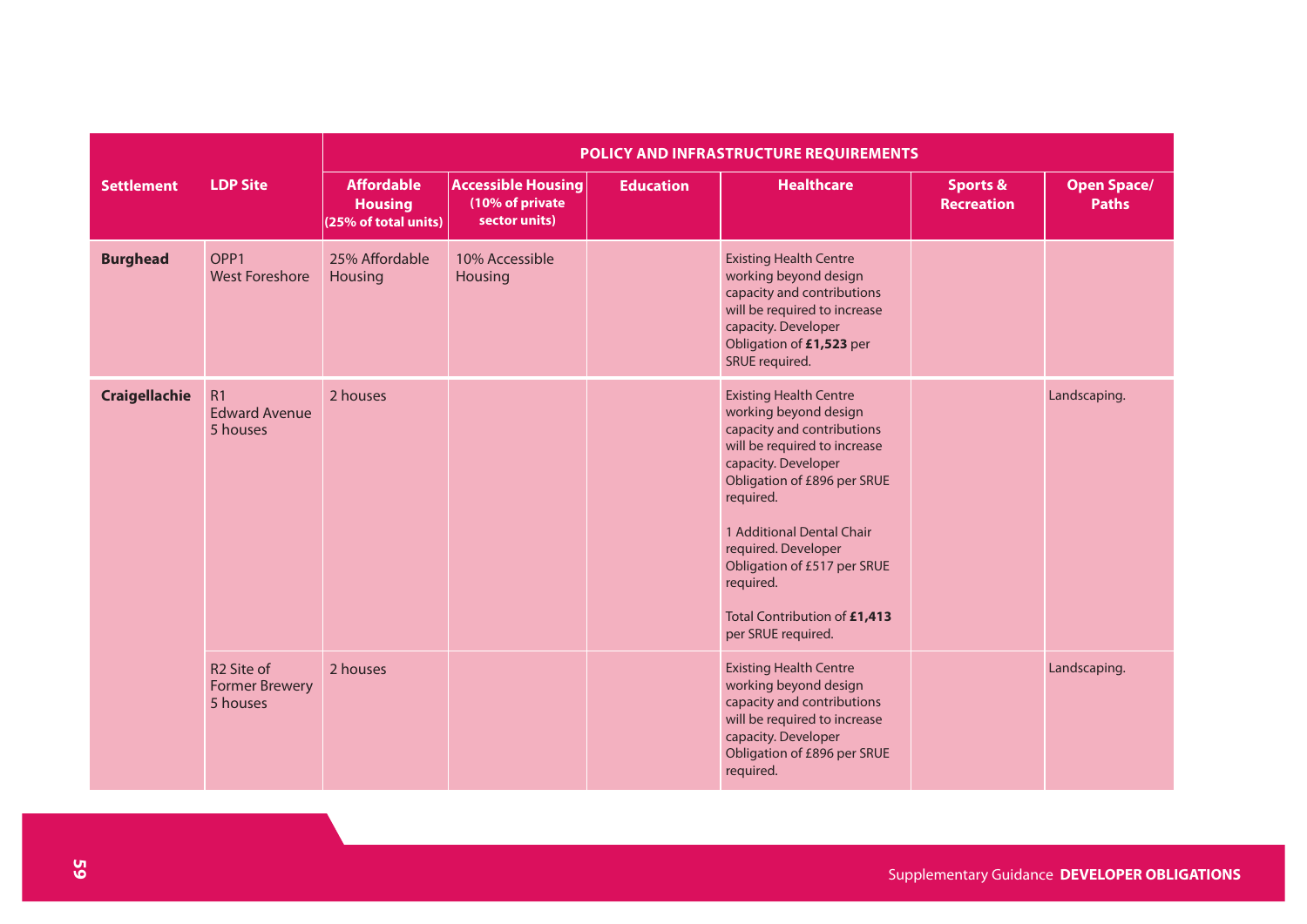|                      |                                   | POLICY AND INFRASTRUCTURE REQUIREMENTS                      |                                                               |                                                                                                                                                            |                                                                                                                                                                                                                                                                                                                                               |                                          |                                                               |  |  |
|----------------------|-----------------------------------|-------------------------------------------------------------|---------------------------------------------------------------|------------------------------------------------------------------------------------------------------------------------------------------------------------|-----------------------------------------------------------------------------------------------------------------------------------------------------------------------------------------------------------------------------------------------------------------------------------------------------------------------------------------------|------------------------------------------|---------------------------------------------------------------|--|--|
| <b>Settlement</b>    | <b>LDP Site</b>                   | <b>Affordable</b><br><b>Housing</b><br>(25% of total units) | <b>Accessible Housing</b><br>(10% of private<br>sector units) | <b>Education</b>                                                                                                                                           | <b>Healthcare</b>                                                                                                                                                                                                                                                                                                                             | <b>Sports &amp;</b><br><b>Recreation</b> | <b>Open Space/</b><br><b>Paths</b>                            |  |  |
| <b>Craigellachie</b> |                                   |                                                             |                                                               |                                                                                                                                                            | 1 Additional Dental Chair<br>required. Developer<br>Obligation of £517 per SRUE<br>required.<br>Total Contribution of £1,413<br>per SRUE required.                                                                                                                                                                                            |                                          |                                                               |  |  |
|                      | <b>R3 Brickfield</b><br>12 houses | 3 houses                                                    | 1 house                                                       |                                                                                                                                                            | <b>Existing Health Centre</b><br>working beyond design<br>capacity and contributions<br>will be required to increase<br>capacity. Developer<br>Obligation of £896 per SRUE<br>required.<br>1 Additional Dental Chair<br>required. Developer<br>Obligation of £517 per SRUE<br>required.<br>Total Contribution of £1,413<br>per SRUE required. |                                          | 15% open space.                                               |  |  |
| <b>Cullen</b>        | R1 Seafield Road<br>55 units      | 14 houses                                                   | 5 houses                                                      | Developer<br>Obligations will be<br>required towards<br>extension at<br>Secondary School.<br>Developer<br>Obligation of<br>£5,114.09 per SRUE<br>required. | <b>Existing Health Centre</b><br>working beyond design<br>capacity and contributions<br>will be required to increase<br>capacity. Developer<br>Obligation of £896 per SRUE<br>required.                                                                                                                                                       |                                          | 20% open space<br>Including a Pocket<br>Park.<br>Landscaping. |  |  |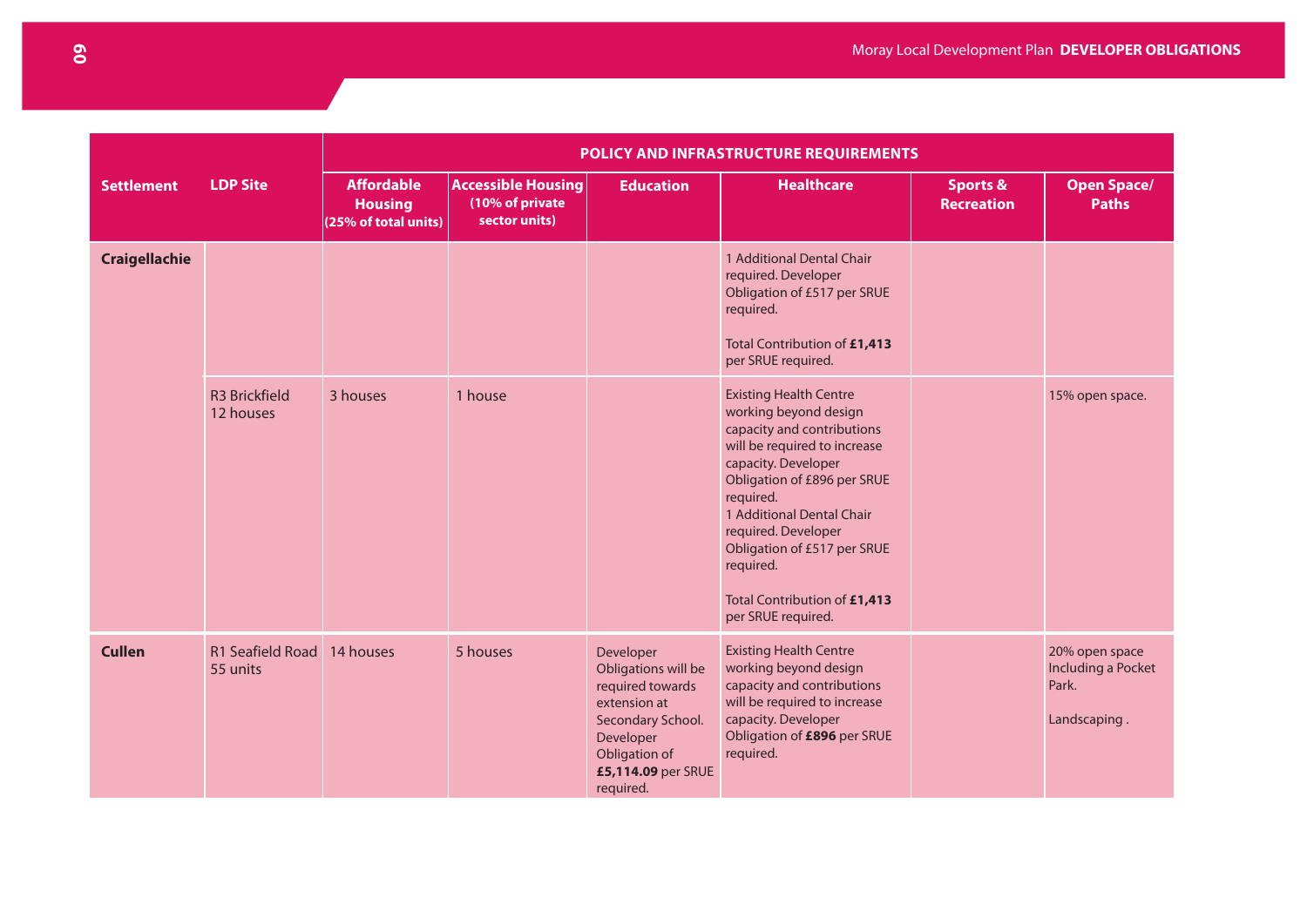|                       |                                            | POLICY AND INFRASTRUCTURE REQUIREMENTS                      |                                                               |                                                                                                                                                            |                                                                                                                                                                                           |                                          |                                                            |  |  |  |
|-----------------------|--------------------------------------------|-------------------------------------------------------------|---------------------------------------------------------------|------------------------------------------------------------------------------------------------------------------------------------------------------------|-------------------------------------------------------------------------------------------------------------------------------------------------------------------------------------------|------------------------------------------|------------------------------------------------------------|--|--|--|
| <b>Settlement</b>     | <b>LDP Site</b>                            | <b>Affordable</b><br><b>Housing</b><br>(25% of total units) | <b>Accessible Housing</b><br>(10% of private<br>sector units) | <b>Education</b>                                                                                                                                           | <b>Healthcare</b>                                                                                                                                                                         | <b>Sports &amp;</b><br><b>Recreation</b> | <b>Open Space/</b><br><b>Paths</b>                         |  |  |  |
| <b>Cullen</b>         | OPP <sub>1</sub><br><b>Blantyre Street</b> | 25% Affordable<br>Housing                                   | 10% Accessible<br>Housing                                     | Developer<br>Obligations will be<br>required towards<br>extension at<br>Secondary School.<br>Developer<br>Obligation of<br>£5,114.09 per SRUE<br>required. | <b>Existing Health Centre</b><br>working beyond design<br>capacity and contributions<br>will be required to increase<br>capacity. Developer<br>Obligation of £896 per SRUE<br>required.   |                                          |                                                            |  |  |  |
|                       | OPP <sub>2</sub><br>Port Long Road         | 25% Affordable<br>Housing                                   | 10% Accessible<br>Housing                                     | Developer<br>Obligations will be<br>required towards<br>extension at<br>Secondary School.<br>Developer<br>Obligation of<br>£5,114.09 per SRUE<br>required. | <b>Existing Health Centre</b><br>working beyond design<br>capacity and contributions<br>will be required to increase<br>capacity. Developer<br>Obligation of £896 per SRUE<br>required.   |                                          | An upgrade Core<br>Path CU07 and the<br>adjacent footpath. |  |  |  |
| <b>Cummingston</b> R1 | <b>Seaview Road</b><br>4 houses            | 1 house                                                     |                                                               |                                                                                                                                                            | <b>Existing Health Centre</b><br>working beyond design<br>capacity and contributions<br>will be required to increase<br>capacity. Developer<br>Obligation of £1,523 per<br>SRUE required. |                                          | Landscaping.                                               |  |  |  |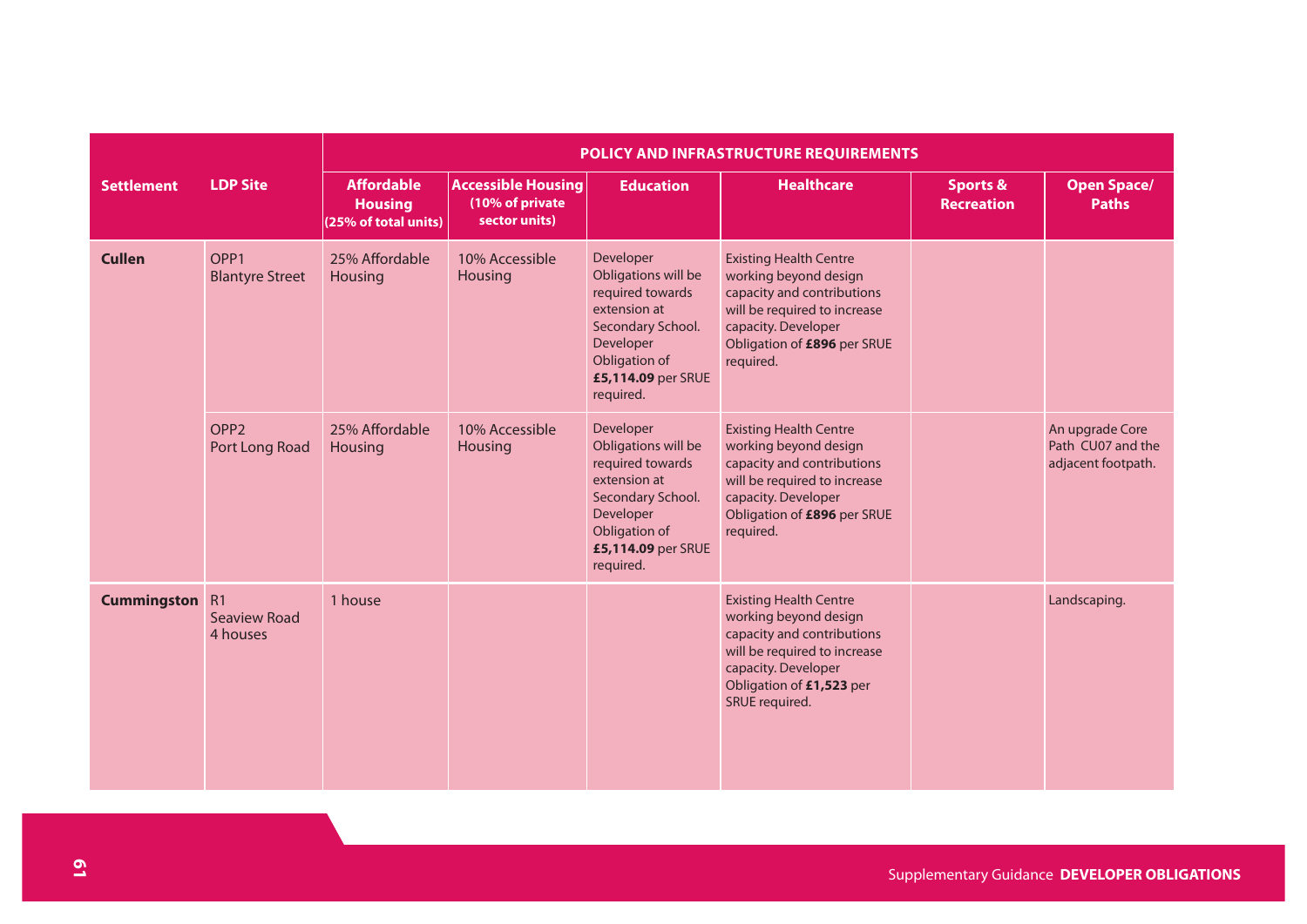|                   | POLICY AND INFRASTRUCTURE REQUIREMENTS     |                                                             |                                                               |                                                                                                                                                            |                                                                                                                                                                                                                                                                                                                                                                                                                                                                     |                                                                                                             |                                    |
|-------------------|--------------------------------------------|-------------------------------------------------------------|---------------------------------------------------------------|------------------------------------------------------------------------------------------------------------------------------------------------------------|---------------------------------------------------------------------------------------------------------------------------------------------------------------------------------------------------------------------------------------------------------------------------------------------------------------------------------------------------------------------------------------------------------------------------------------------------------------------|-------------------------------------------------------------------------------------------------------------|------------------------------------|
| <b>Settlement</b> | <b>LDP Site</b>                            | <b>Affordable</b><br><b>Housing</b><br>(25% of total units) | <b>Accessible Housing</b><br>(10% of private<br>sector units) | <b>Education</b>                                                                                                                                           | <b>Healthcare</b>                                                                                                                                                                                                                                                                                                                                                                                                                                                   | <b>Sports &amp;</b><br><b>Recreation</b>                                                                    | <b>Open Space/</b><br><b>Paths</b> |
| <b>Dallas</b>     | R1 Dallas School<br>West<br>6 houses       | 2 houses                                                    |                                                               | Developer<br>Obligations will be<br>required towards<br>extension at<br>Secondary School.<br>Developer<br>Obligation of<br>£5,114.09 per SRUE<br>required. | <b>Existing Health Centre</b><br>working beyond design<br>capacity and contributions<br>will be required to increase<br>capacity. Developer<br>Obligation of £1,523 per SRUE<br>required.<br>2 Additional Dental Chairs<br>required. Developer<br>Obligation of £517 per SRUE<br>required.<br>Reconfiguration of existing<br>pharmacy outlets required.<br>Developer Obligation of £227<br>per SRUE required.<br>Total Contribution of £2,267<br>per SRUE required. | Enclosed, floodlit<br>synthetic turf (3G)<br>pitch<br>Developer<br>Obligation of £203<br>per SRUE required. | Landscaping.                       |
|                   | <b>R2 Dallas School</b><br>East<br>1 house |                                                             |                                                               | Developer<br>Obligations will be<br>required towards<br>extension at<br>Secondary School.<br>Developer<br>Obligation of<br>£5,114.09 per SRUE<br>required. | <b>Existing Health Centre</b><br>working beyond design<br>capacity and contributions<br>will be required to increase<br>capacity. Developer<br>Obligation of £1,523 per SRUE<br>required.<br>2 Additional Dental Chairs<br>required. Developer                                                                                                                                                                                                                      | Enclosed, floodlit<br>synthetic turf (3G)<br>pitch<br>Developer<br>Obligation of £203<br>per SRUE required. | Landscaping.                       |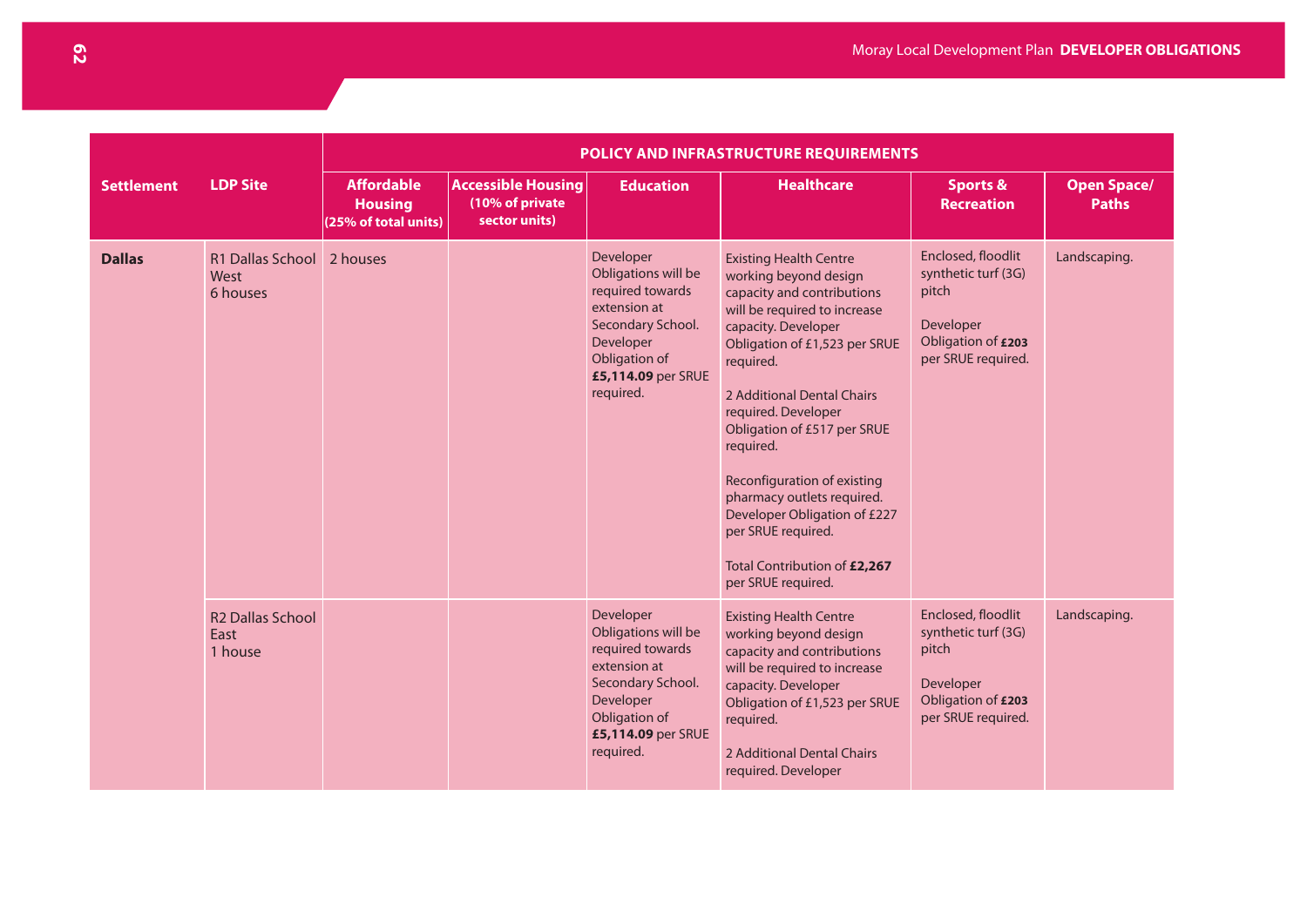|                   |                                                        | POLICY AND INFRASTRUCTURE REQUIREMENTS                      |                                                               |                                                                                                                                                            |                                                                                                                                                                                                                                                                                                                                                                                                                                                                     |                                                                                                             |                                    |  |  |  |
|-------------------|--------------------------------------------------------|-------------------------------------------------------------|---------------------------------------------------------------|------------------------------------------------------------------------------------------------------------------------------------------------------------|---------------------------------------------------------------------------------------------------------------------------------------------------------------------------------------------------------------------------------------------------------------------------------------------------------------------------------------------------------------------------------------------------------------------------------------------------------------------|-------------------------------------------------------------------------------------------------------------|------------------------------------|--|--|--|
| <b>Settlement</b> | <b>LDP Site</b>                                        | <b>Affordable</b><br><b>Housing</b><br>(25% of total units) | <b>Accessible Housing</b><br>(10% of private<br>sector units) | <b>Education</b>                                                                                                                                           | <b>Healthcare</b>                                                                                                                                                                                                                                                                                                                                                                                                                                                   | <b>Sports &amp;</b><br><b>Recreation</b>                                                                    | <b>Open Space/</b><br><b>Paths</b> |  |  |  |
| <b>Dallas</b>     |                                                        |                                                             |                                                               |                                                                                                                                                            | Obligation of £517 per SRUE<br>required.<br>Reconfiguration of existing<br>pharmacy outlets required.<br>Developer Obligation of £227<br>per SRUE required.<br>Total Contribution of £2,267<br>per SRUE required.                                                                                                                                                                                                                                                   |                                                                                                             |                                    |  |  |  |
|                   | <b>R3 Former</b><br><b>Filling Station</b><br>4 houses | 1 house                                                     |                                                               | Developer<br>Obligations will be<br>required towards<br>extension at<br>Secondary School.<br>Developer<br>Obligation of<br>£5,114.09 per SRUE<br>required. | <b>Existing Health Centre</b><br>working beyond design<br>capacity and contributions<br>will be required to increase<br>capacity. Developer<br>Obligation of £1,523 per SRUE<br>required.<br>2 Additional Dental Chairs<br>required. Developer<br>Obligation of £517 per SRUE<br>required.<br>Reconfiguration of existing<br>pharmacy outlets required.<br>Developer Obligation of £227<br>per SRUE required.<br>Total Contribution of £2,267<br>per SRUE required. | Enclosed, floodlit<br>synthetic turf (3G)<br>pitch<br>Developer<br>Obligation of £203<br>per SRUE required. | Landscaping.                       |  |  |  |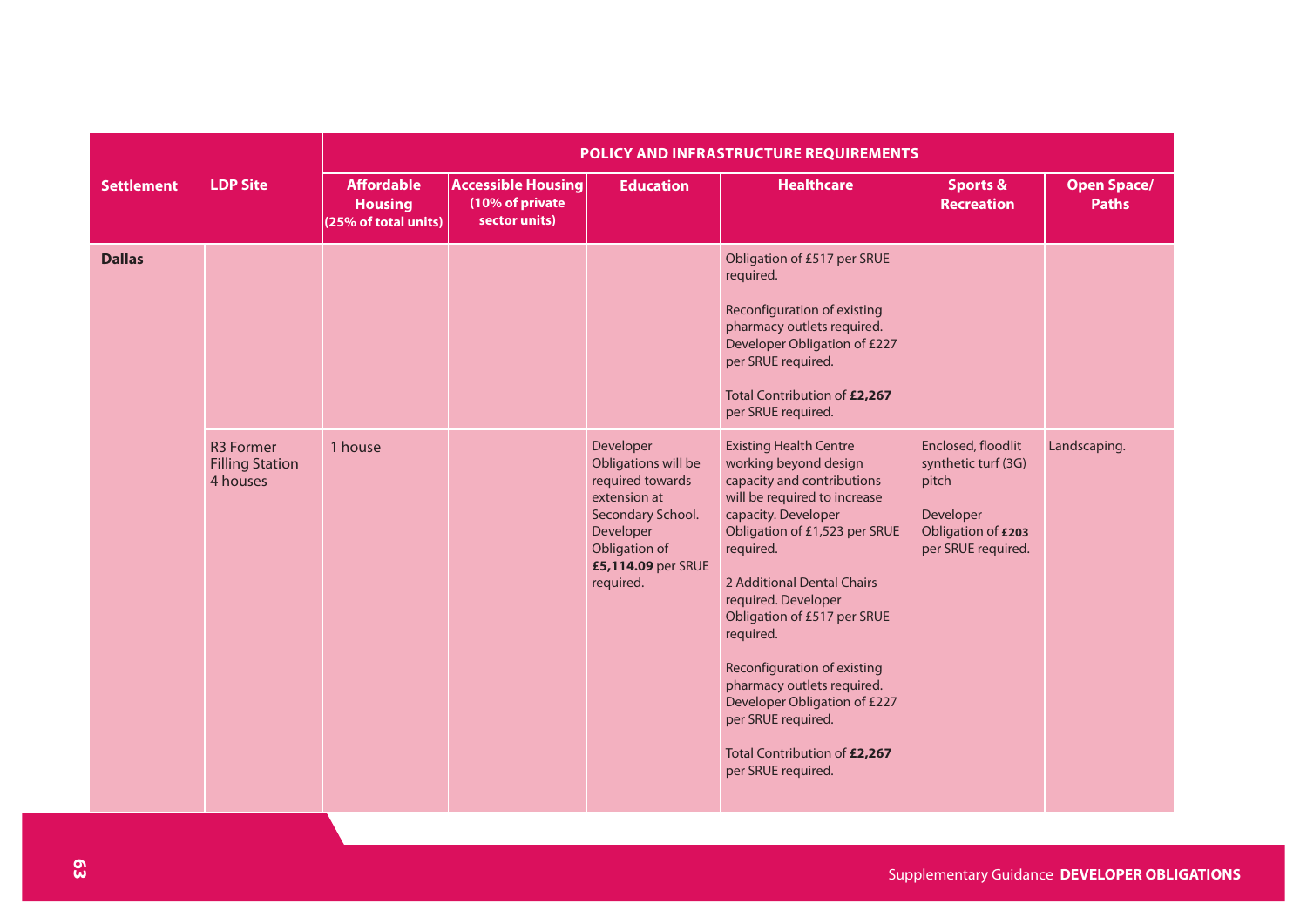|                   |                                                                | POLICY AND INFRASTRUCTURE REQUIREMENTS                      |                                                               |                  |                                                                                                                                                                                                                                                                                                                                                 |                                          |                                                                                                                                                                                                                                  |  |  |  |  |
|-------------------|----------------------------------------------------------------|-------------------------------------------------------------|---------------------------------------------------------------|------------------|-------------------------------------------------------------------------------------------------------------------------------------------------------------------------------------------------------------------------------------------------------------------------------------------------------------------------------------------------|------------------------------------------|----------------------------------------------------------------------------------------------------------------------------------------------------------------------------------------------------------------------------------|--|--|--|--|
| <b>Settlement</b> | <b>LDP Site</b>                                                | <b>Affordable</b><br><b>Housing</b><br>(25% of total units) | <b>Accessible Housing</b><br>(10% of private<br>sector units) | <b>Education</b> | <b>Healthcare</b>                                                                                                                                                                                                                                                                                                                               | <b>Sports &amp;</b><br><b>Recreation</b> | <b>Open Space/</b><br><b>Paths</b>                                                                                                                                                                                               |  |  |  |  |
| <b>Dufftown</b>   | R1 Hillside Farm<br>100 houses                                 | 25 houses                                                   | 8 houses                                                      |                  | <b>Existing Health Centre</b><br>working beyond design<br>capacity and contributions<br>will be required to increase<br>capacity. Developer<br>Obligation of £1,523 per SRUE<br>required.<br>1 Additional Dental Chair<br>required. Developer<br>Obligation of £517 per SRUE<br>required.<br>Total Contribution of £2,040<br>per SRUE required. |                                          | 20% open space<br>Including a Pocket<br>Park with playspace<br>and kickabout area.<br>Footpaths from<br>development to<br>existing paths<br>between Westburn<br><b>Road and Kininvie</b><br><b>Court and Hillside</b><br>Avenue. |  |  |  |  |
|                   | OPP <sub>1</sub><br><b>Auction Mart,</b><br><b>Hill Street</b> | 25% Affordable<br>Housing                                   | 10% Accessible<br>Housing                                     |                  | <b>Existing Health Centre</b><br>working beyond design<br>capacity and contributions<br>will be required to increase<br>capacity. Developer<br>Obligation of £1,523 per SRUE<br>required.<br>1 Additional Dental Chair<br>required. Developer<br>Obligation of £517 per SRUE<br>required.<br>Total Contribution of £2,040<br>per SRUE required. |                                          |                                                                                                                                                                                                                                  |  |  |  |  |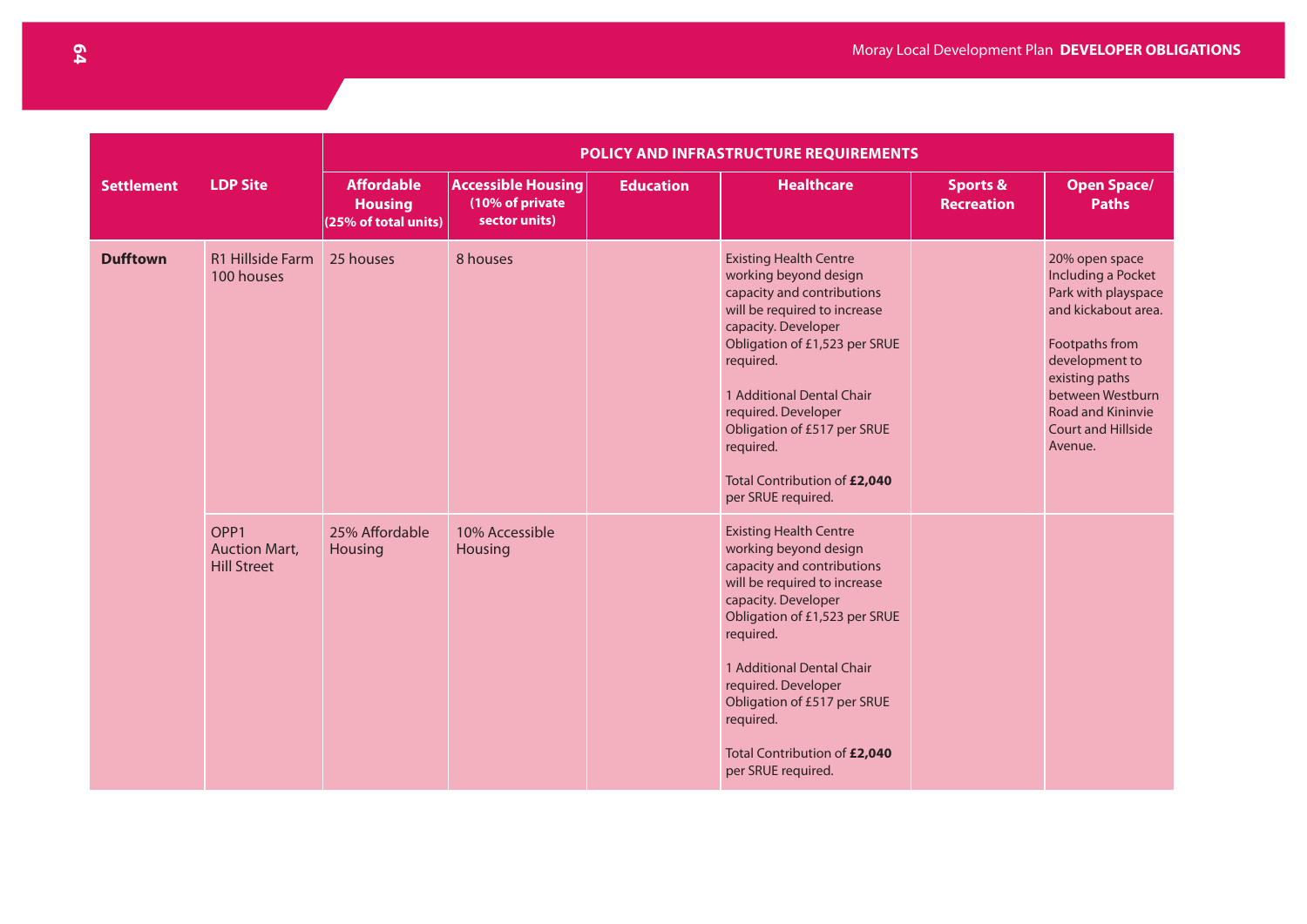|                   |                                                                  | POLICY AND INFRASTRUCTURE REQUIREMENTS                      |                                                               |                  |                                                                                                                                                                                                                                                                                                                                                 |                                          |                                    |  |  |  |
|-------------------|------------------------------------------------------------------|-------------------------------------------------------------|---------------------------------------------------------------|------------------|-------------------------------------------------------------------------------------------------------------------------------------------------------------------------------------------------------------------------------------------------------------------------------------------------------------------------------------------------|------------------------------------------|------------------------------------|--|--|--|
| <b>Settlement</b> | <b>LDP Site</b>                                                  | <b>Affordable</b><br><b>Housing</b><br>(25% of total units) | <b>Accessible Housing</b><br>(10% of private<br>sector units) | <b>Education</b> | <b>Healthcare</b>                                                                                                                                                                                                                                                                                                                               | <b>Sports &amp;</b><br><b>Recreation</b> | <b>Open Space/</b><br><b>Paths</b> |  |  |  |
| <b>Dufftown</b>   | <b>OPP2 Hill Street</b><br>Indicative<br>capacity of 2<br>houses | 25% Affordable<br><b>Housing</b>                            | 10% Accessible<br>Housing                                     |                  | <b>Existing Health Centre</b><br>working beyond design<br>capacity and contributions<br>will be required to increase<br>capacity. Developer<br>Obligation of £1,523 per SRUE<br>required.<br>1 Additional Dental Chair<br>required. Developer<br>Obligation of £517 per SRUE<br>required.<br>Total Contribution of £2,040<br>per SRUE required. |                                          |                                    |  |  |  |
|                   | OPP <sub>3</sub><br><b>Balvenie Street</b>                       | 25% Affordable<br><b>Housing</b>                            | 10% Accessible<br>Housing                                     |                  | <b>Existing Health Centre</b><br>working beyond design<br>capacity and contributions<br>will be required to increase<br>capacity. Developer<br>Obligation of £1,523 per SRUE<br>required.<br>1 Additional Dental Chair<br>required. Developer<br>Obligation of £517 per SRUE<br>required.<br>Total Contribution of £2,040<br>per SRUE required. |                                          |                                    |  |  |  |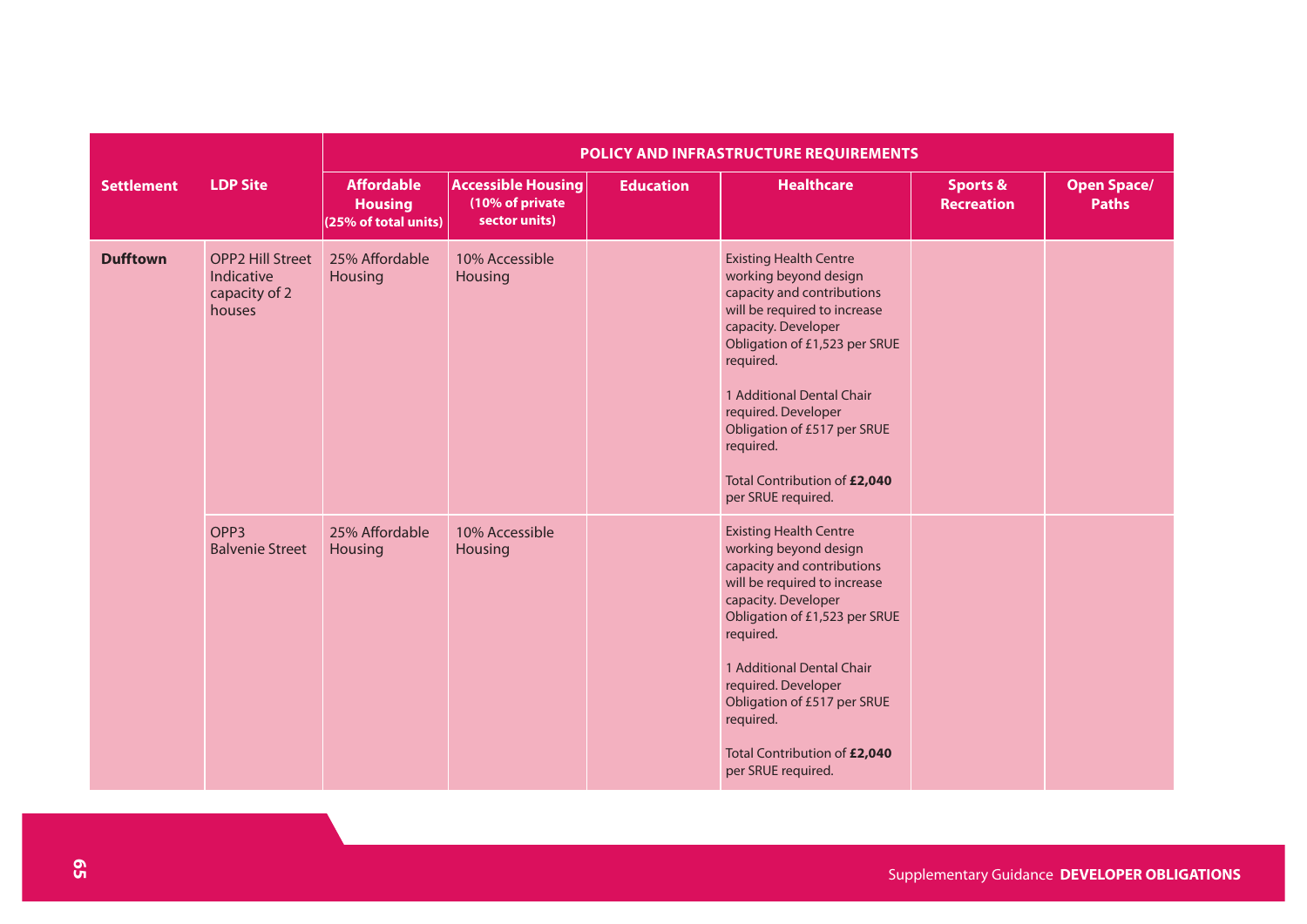|                   | POLICY AND INFRASTRUCTURE REQUIREMENTS                    |                                                             |                                                               |                                                                                                                                                            |                                                                                                                                                                                                                                                                                                                                                                                                                                                                     |                                                                                                             |                                    |
|-------------------|-----------------------------------------------------------|-------------------------------------------------------------|---------------------------------------------------------------|------------------------------------------------------------------------------------------------------------------------------------------------------------|---------------------------------------------------------------------------------------------------------------------------------------------------------------------------------------------------------------------------------------------------------------------------------------------------------------------------------------------------------------------------------------------------------------------------------------------------------------------|-------------------------------------------------------------------------------------------------------------|------------------------------------|
| <b>Settlement</b> | <b>LDP Site</b>                                           | <b>Affordable</b><br><b>Housing</b><br>(25% of total units) | <b>Accessible Housing</b><br>(10% of private<br>sector units) | <b>Education</b>                                                                                                                                           | <b>Healthcare</b>                                                                                                                                                                                                                                                                                                                                                                                                                                                   | <b>Sports &amp;</b><br><b>Recreation</b>                                                                    | <b>Open Space/</b><br><b>Paths</b> |
| <b>Dyke</b>       | R <sub>1</sub> North<br><b>Darklass Road</b><br>12 houses | 3 houses                                                    | 1 house                                                       | Developer<br>Obligations will be<br>required towards<br>extension at<br>Secondary School.<br>Developer<br>Obligation of<br>£5,114.09 per SRUE<br>required. | <b>Existing Health Centre</b><br>working beyond design<br>capacity and contributions<br>will be required to increase<br>capacity. Developer<br>Obligation of £1,523 per SRUE<br>required.<br>2 Additional Dental Chairs<br>required. Developer<br>Obligation of £517 per SRUE<br>required.<br>Reconfiguration of existing<br>pharmacy outlets required.<br>Developer Obligation of £227<br>per SRUE required.<br>Total Contribution of £2,267<br>per SRUE required. | Enclosed, floodlit<br>synthetic turf (3G)<br>pitch<br>Developer<br>Obligation of £203<br>per SRUE required. | 15% open space.                    |
|                   | <b>R2 South</b><br>Darklass Road<br>5 houses              | 1 house                                                     |                                                               | Developer<br>Obligations will be<br>required towards<br>extension at<br>Secondary School.<br>Developer<br>Obligation of<br>£5,114.09 per SRUE<br>required. | <b>Existing Health Centre</b><br>working beyond design<br>capacity and contributions<br>will be required to increase<br>capacity. Developer<br>Obligation of £1,523 per SRUE<br>required.<br>2 Additional Dental Chairs<br>required. Developer<br>Obligation of £517 per SRUE<br>required.                                                                                                                                                                          | Enclosed, floodlit<br>synthetic turf (3G)<br>pitch<br>Developer<br>Obligation of £203<br>per SRUE required. | Landscaping.                       |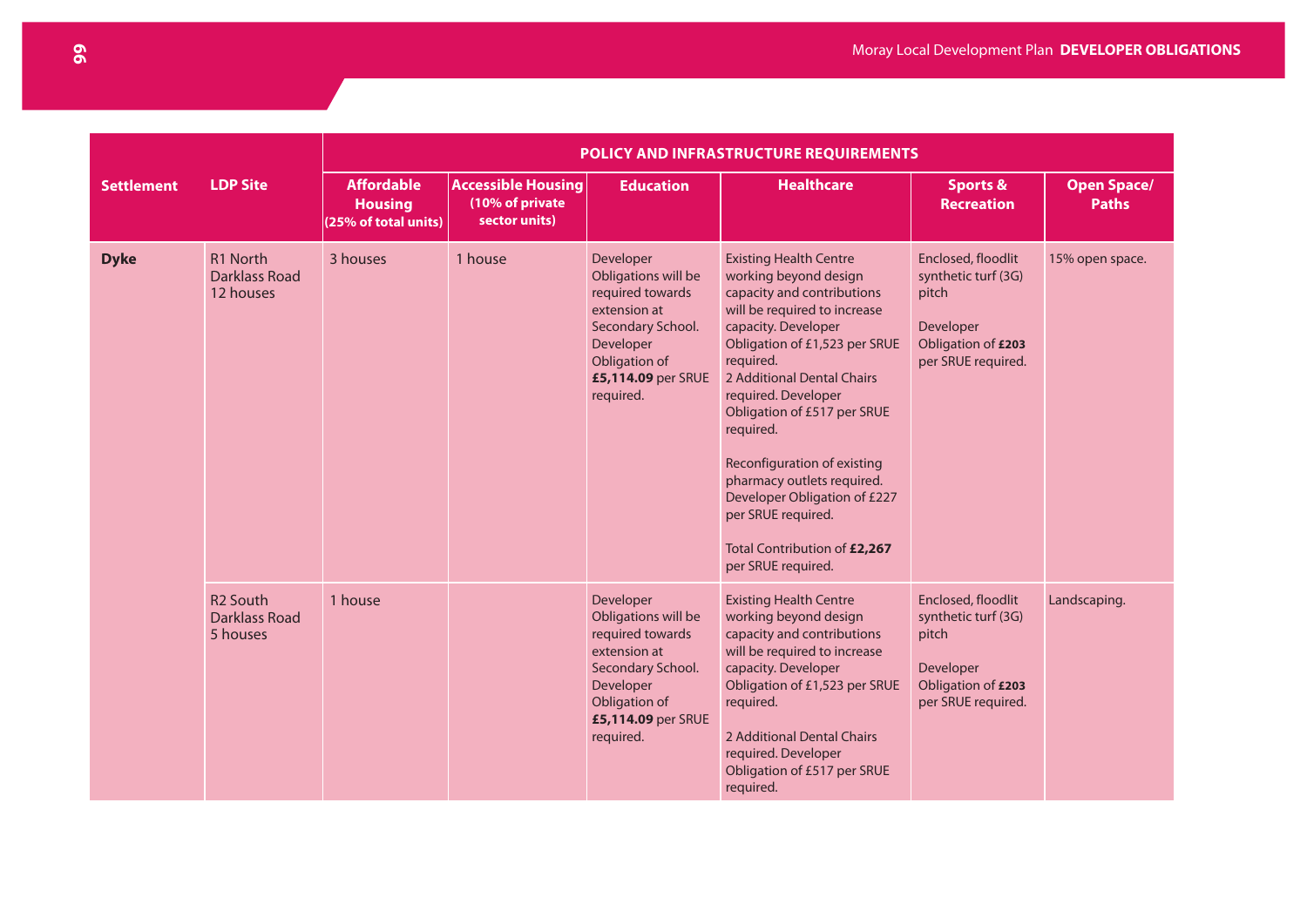|                   |                                     | POLICY AND INFRASTRUCTURE REQUIREMENTS                      |                                                               |                                                                                                                                                            |                                                                                                                                                                                                                                                                                                                                                                                                                                                                     |                                          |                                    |  |  |  |
|-------------------|-------------------------------------|-------------------------------------------------------------|---------------------------------------------------------------|------------------------------------------------------------------------------------------------------------------------------------------------------------|---------------------------------------------------------------------------------------------------------------------------------------------------------------------------------------------------------------------------------------------------------------------------------------------------------------------------------------------------------------------------------------------------------------------------------------------------------------------|------------------------------------------|------------------------------------|--|--|--|
| <b>Settlement</b> | <b>LDP Site</b>                     | <b>Affordable</b><br><b>Housing</b><br>(25% of total units) | <b>Accessible Housing</b><br>(10% of private<br>sector units) | <b>Education</b>                                                                                                                                           | <b>Healthcare</b>                                                                                                                                                                                                                                                                                                                                                                                                                                                   | <b>Sports &amp;</b><br><b>Recreation</b> | <b>Open Space/</b><br><b>Paths</b> |  |  |  |
| <b>Dyke</b>       |                                     |                                                             |                                                               |                                                                                                                                                            | Reconfiguration of existing<br>pharmacy outlets required.<br>Developer Obligation of £227<br>per SRUE required.<br>Total Contribution of £2,267<br>per SRUE required.                                                                                                                                                                                                                                                                                               |                                          |                                    |  |  |  |
|                   | <b>R3 Fir Park Road</b><br>3 houses |                                                             |                                                               | Developer<br>Obligations will be<br>required towards<br>extension at<br>Secondary School.<br>Developer<br>Obligation of<br>£5,114.09 per SRUE<br>required. | <b>Existing Health Centre</b><br>working beyond design<br>capacity and contributions<br>will be required to increase<br>capacity.<br>Developer Obligation of<br>£1,523 per SRUE required.<br>2 Additional Dental Chairs<br>required. Developer<br>Obligation of £517 per SRUE<br>required.<br>Reconfiguration of existing<br>pharmacy outlets required.<br>Developer Obligation of £227<br>per SRUE required.<br>Total Contribution of £2,267<br>per SRUE required. |                                          | Landscaping.                       |  |  |  |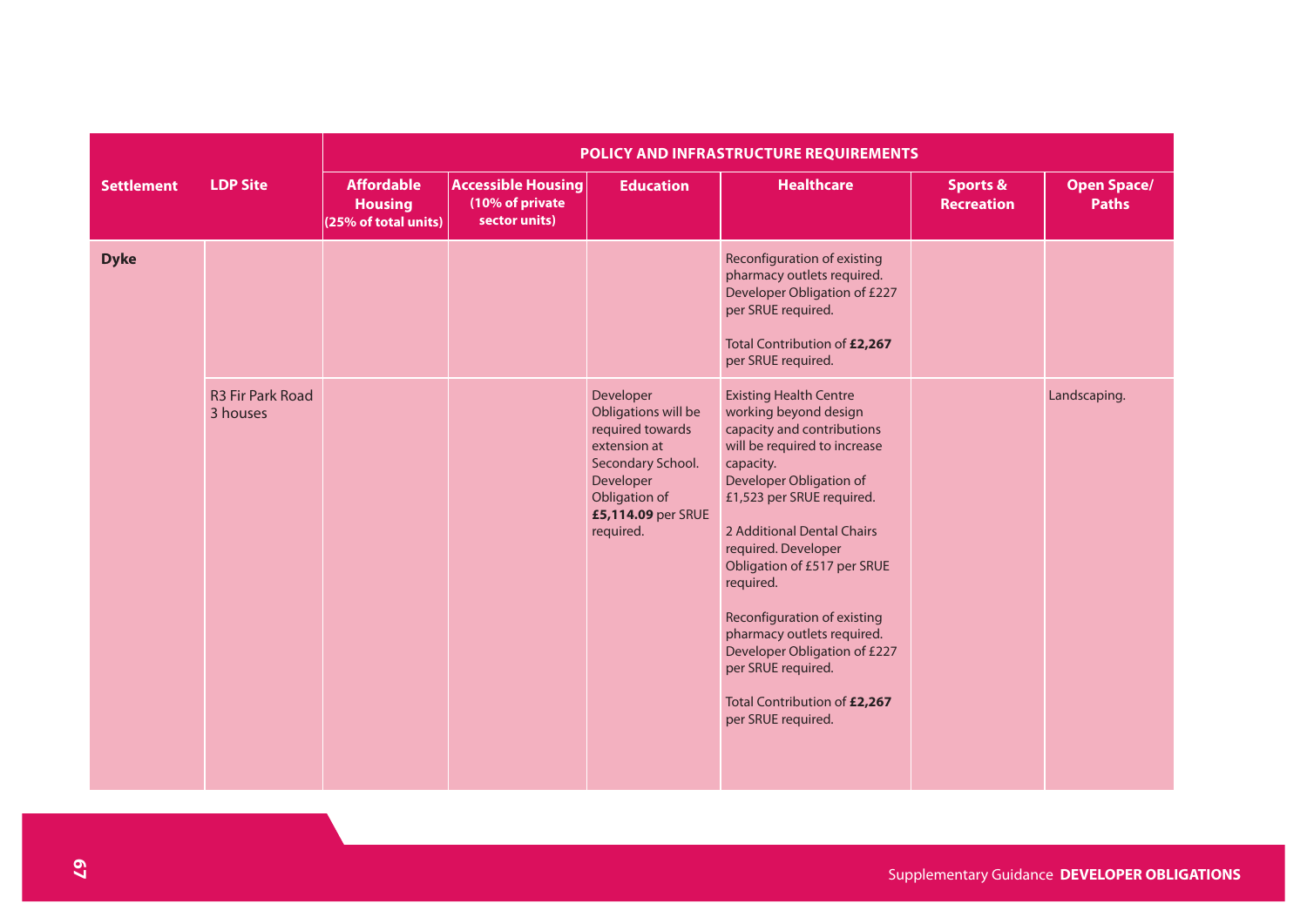|                   |                                          | POLICY AND INFRASTRUCTURE REQUIREMENTS                      |                                                               |                                                                                                                                                                                                                                                                                                                                                                          |                                                                                                                                                                                                                                                                                                                                                                                                                                              |                                          |                                                                                                                                                                                        |  |  |  |
|-------------------|------------------------------------------|-------------------------------------------------------------|---------------------------------------------------------------|--------------------------------------------------------------------------------------------------------------------------------------------------------------------------------------------------------------------------------------------------------------------------------------------------------------------------------------------------------------------------|----------------------------------------------------------------------------------------------------------------------------------------------------------------------------------------------------------------------------------------------------------------------------------------------------------------------------------------------------------------------------------------------------------------------------------------------|------------------------------------------|----------------------------------------------------------------------------------------------------------------------------------------------------------------------------------------|--|--|--|
| <b>Settlement</b> | <b>LDP Site</b>                          | <b>Affordable</b><br><b>Housing</b><br>(25% of total units) | <b>Accessible Housing</b><br>(10% of private<br>sector units) | <b>Education</b>                                                                                                                                                                                                                                                                                                                                                         | <b>Healthcare</b>                                                                                                                                                                                                                                                                                                                                                                                                                            | <b>Sports &amp;</b><br><b>Recreation</b> | <b>Open Space/</b><br><b>Paths</b>                                                                                                                                                     |  |  |  |
|                   | R1<br><b>Bibohall North</b><br>20 houses | 5 houses                                                    | 2 houses                                                      | Developer<br>Obligations will be<br>required towards<br>New Primary School.<br>Developer<br>Obligation of £8,858<br>per SRUE required.<br>Developer<br>Obligations will be<br>required towards<br>extension at<br>Secondary School.<br>Developer<br>Obligation of<br>£5,114.09 per SRUE<br>required.<br><b>Total Contribution of</b><br>£13,972.09 per<br>SRUE required. | <b>Existing Health Centre</b><br>working beyond design<br>capacity and contributions<br>will be required to increase<br>capacity. Developer<br>Obligation of £1,523 per SRUE<br>required.<br>5 Additional Dental Chairs<br>required. Developer<br>Obligation of £517 per SRUE<br>required.<br>1 Additional Pharmacy<br>required. Developer<br>Obligation of £386 per SRUE<br>required.<br>Total Contribution of £2,426<br>per SRUE required. |                                          | 15% open space.                                                                                                                                                                        |  |  |  |
|                   | R <sub>2</sub> Edgar Road<br>75 houses   | 19 houses                                                   | 6 houses                                                      | Developer<br>Obligations will be<br>required towards<br>extension at<br>Secondary School.<br>Developer<br>Obligation of<br>£5,114.09 per SRUE<br>required.                                                                                                                                                                                                               | <b>Existing Health Centre</b><br>working beyond design<br>capacity and contributions<br>will be required to increase<br>capacity. Developer<br>Obligation of £1,523 per SRUE<br>required.<br>5 Additional Dental Chairs<br>required. Developer<br>Obligation of £517 per SRUE<br>required.                                                                                                                                                   |                                          | 20% open space<br>Including a<br>Neighbourhood<br>Park.<br>Provision of path<br>network<br>enhancements<br>including upgrade<br>to Core Path from<br>Wards Road to Elgin<br>Golf Club. |  |  |  |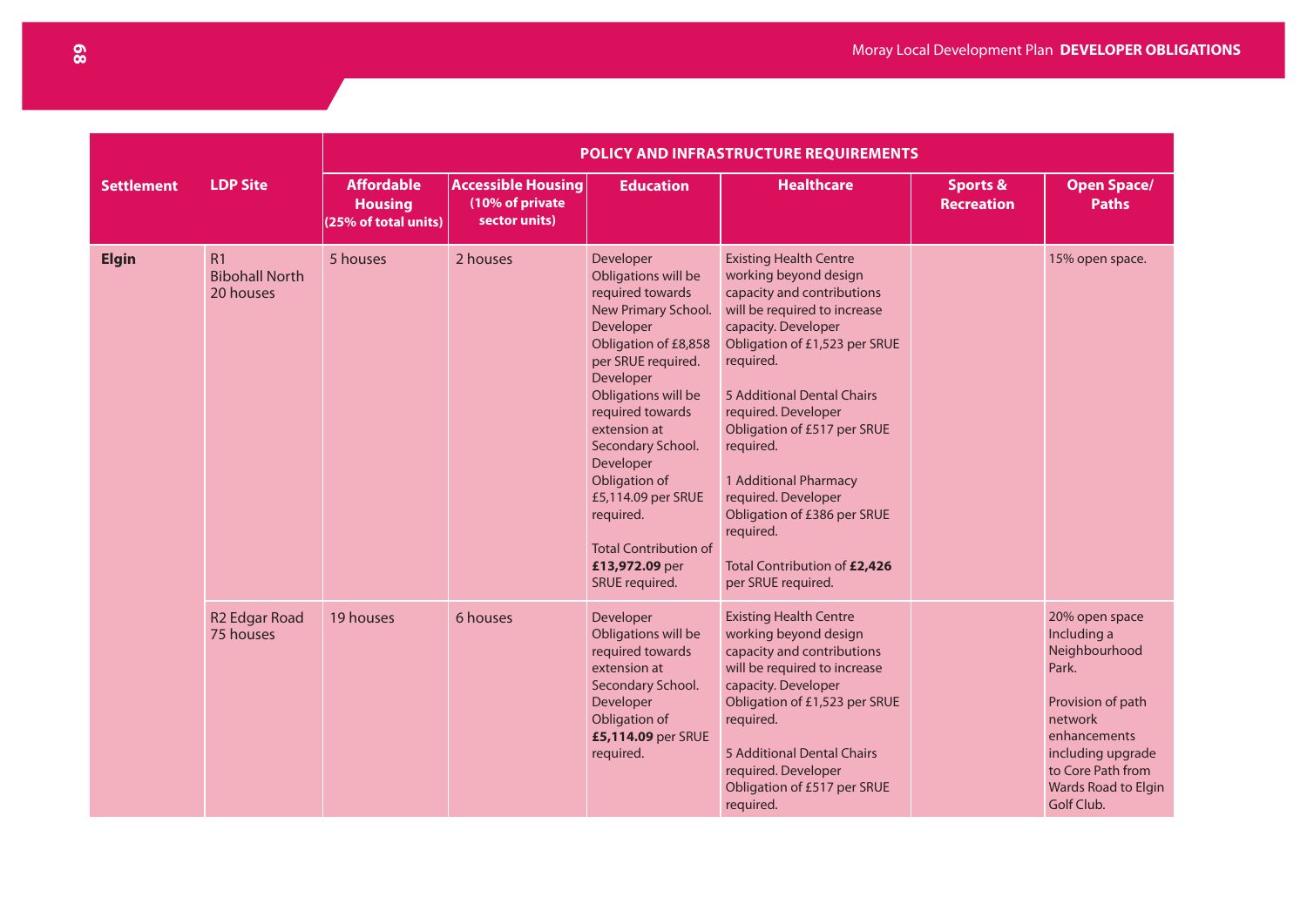|                   |                                            | <b>POLICY AND INFRASTRUCTURE REQUIREMENTS</b>               |                                                               |                                                                                                                                                                                                                                                                                                                                                                          |                                                                                                                                                                                                                                                                                                                                                                                                                                              |                                          |                                                                                                                                                                                                                                                                                        |  |  |  |
|-------------------|--------------------------------------------|-------------------------------------------------------------|---------------------------------------------------------------|--------------------------------------------------------------------------------------------------------------------------------------------------------------------------------------------------------------------------------------------------------------------------------------------------------------------------------------------------------------------------|----------------------------------------------------------------------------------------------------------------------------------------------------------------------------------------------------------------------------------------------------------------------------------------------------------------------------------------------------------------------------------------------------------------------------------------------|------------------------------------------|----------------------------------------------------------------------------------------------------------------------------------------------------------------------------------------------------------------------------------------------------------------------------------------|--|--|--|
| <b>Settlement</b> | <b>LDP Site</b>                            | <b>Affordable</b><br><b>Housing</b><br>(25% of total units) | <b>Accessible Housing</b><br>(10% of private<br>sector units) | <b>Education</b>                                                                                                                                                                                                                                                                                                                                                         | <b>Healthcare</b>                                                                                                                                                                                                                                                                                                                                                                                                                            | <b>Sports &amp;</b><br><b>Recreation</b> | <b>Open Space/</b><br><b>Paths</b>                                                                                                                                                                                                                                                     |  |  |  |
| <b>Elgin</b>      |                                            |                                                             |                                                               |                                                                                                                                                                                                                                                                                                                                                                          | 1 Additional Pharmacy<br>required. Developer<br>Obligation of £386 per SRUE<br>required.<br>Total Contribution of £2,426<br>per SRUE required.                                                                                                                                                                                                                                                                                               |                                          |                                                                                                                                                                                                                                                                                        |  |  |  |
|                   | <b>R3 Bilbohall</b><br>South<br>105 houses | 27 houses                                                   | 8 houses                                                      | Developer<br>Obligations will be<br>required towards<br>New Primary School.<br>Developer<br>Obligation of £8,858<br>per SRUE required.<br>Developer<br>Obligations will be<br>required towards<br>extension at<br>Secondary School.<br>Developer<br>Obligation of<br>£5,114.09 per SRUE<br>required.<br><b>Total Contribution of</b><br>£13,972.09 per<br>SRUE required. | <b>Existing Health Centre</b><br>working beyond design<br>capacity and contributions<br>will be required to increase<br>capacity. Developer<br>Obligation of £1,523 per SRUE<br>required.<br>5 Additional Dental Chairs<br>required. Developer<br>Obligation of £517 per SRUE<br>required.<br>1 Additional Pharmacy<br>required. Developer<br>Obligation of £386 per SRUE<br>required.<br>Total Contribution of £2,426<br>per SRUE required. |                                          | 20% open space.<br>Enhancement of<br>facilities at existing<br><b>Bilbohall playspace</b><br>to form a<br>Neighbourhood<br>Park and provision<br>of path network<br>enhancements<br>including upgrade<br>to Core Path from<br><b>Wards Road TO</b><br>Elgin Golf Club.<br>Landscaping. |  |  |  |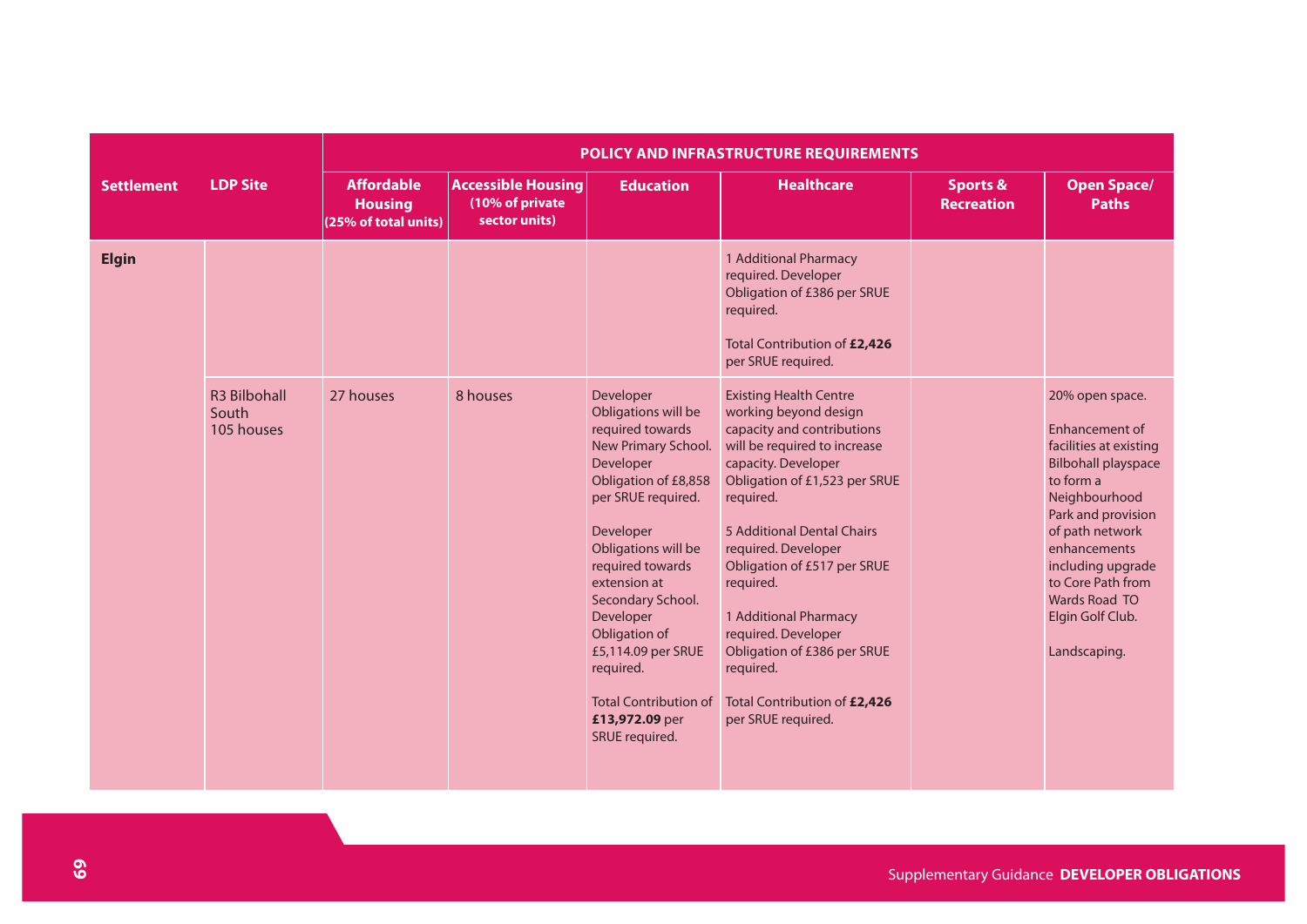|                   |                                                               |                                                             |                                                               |                                                                                                                                                                                                                                                                                                                                                                       | POLICY AND INFRASTRUCTURE REQUIREMENTS                                                                                                                                                                                                                                                                                                                                                                                                       |                                          |                                                                                                                                                                                                                                                                                                                |
|-------------------|---------------------------------------------------------------|-------------------------------------------------------------|---------------------------------------------------------------|-----------------------------------------------------------------------------------------------------------------------------------------------------------------------------------------------------------------------------------------------------------------------------------------------------------------------------------------------------------------------|----------------------------------------------------------------------------------------------------------------------------------------------------------------------------------------------------------------------------------------------------------------------------------------------------------------------------------------------------------------------------------------------------------------------------------------------|------------------------------------------|----------------------------------------------------------------------------------------------------------------------------------------------------------------------------------------------------------------------------------------------------------------------------------------------------------------|
| <b>Settlement</b> | <b>LDP Site</b>                                               | <b>Affordable</b><br><b>Housing</b><br>(25% of total units) | <b>Accessible Housing</b><br>(10% of private<br>sector units) | <b>Education</b>                                                                                                                                                                                                                                                                                                                                                      | <b>Healthcare</b>                                                                                                                                                                                                                                                                                                                                                                                                                            | <b>Sports &amp;</b><br><b>Recreation</b> | <b>Open Space/</b><br><b>Paths</b>                                                                                                                                                                                                                                                                             |
| <b>Elgin</b>      | <b>R4 South West</b><br>of Elgin High<br>School<br>107 houses | 27 houses                                                   | 8 houses                                                      | Developer<br>Obligations will be<br>required towards<br>New Primary School.<br>Developer Obligation<br>of £8,858 per SRUE<br>required.<br>Developer<br>Obligations will be<br>required towards<br>extension at<br>Secondary School.<br>Developer Obligation<br>of £5,114.09 per SRUE<br>required.<br><b>Total Contribution of</b><br>£13,972.09 per SRUE<br>required. | <b>Existing Health Centre</b><br>working beyond design<br>capacity and contributions<br>will be required to increase<br>capacity. Developer<br>Obligation of £1,523 per SRUE<br>required.<br>5 Additional Dental Chairs<br>required. Developer<br>Obligation of £517 per SRUE<br>required.<br>1 Additional Pharmacy<br>required. Developer<br>Obligation of £386 per SRUE<br>required.<br>Total Contribution of £2,426<br>per SRUE required. |                                          | 20% open space<br>including a Pocket<br>Park.<br>Enhancement of<br>facilities at existing<br><b>Bilbohall play space</b><br>to form a<br>Neighbourhood Park<br>required.<br>Provision of path<br>network<br>enhancements<br>including upgrade to<br><b>Core Path from Wards</b><br>Road to Elgin Golf<br>Club. |
|                   | <b>R5 Bilbohall</b><br>West<br>50 houses                      | 13 houses                                                   | 4 houses                                                      | Developer<br>Obligations will be<br>required towards<br>New Primary School.<br><b>Developer Obligation</b><br>of £8,858 per SRUE<br>required.<br>Developer<br>Obligations will be                                                                                                                                                                                     | <b>Existing Health Centre</b><br>working beyond design<br>capacity and contributions<br>will be required to increase<br>capacity. Developer<br>Obligation of £1,523 per SRUE<br>required.<br>5 Additional Dental Chairs<br>required. Developer                                                                                                                                                                                               |                                          | 15% open space<br>including<br>Landscaping.<br><b>Enhancement of</b><br>facilities at existing<br><b>Bilbohall playspace to</b><br>form a<br>Neighbourhood Park.                                                                                                                                               |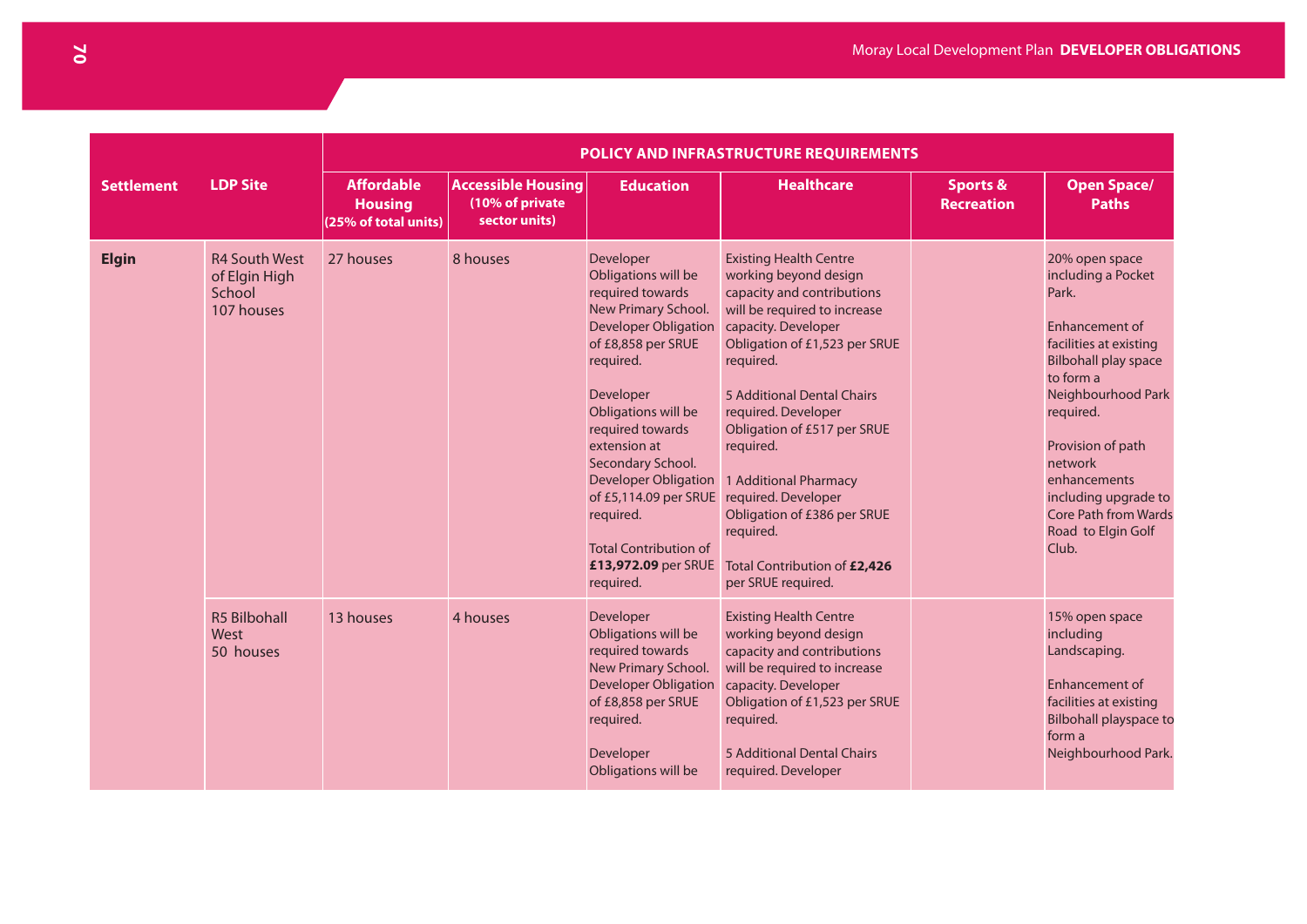|                   |                                                | POLICY AND INFRASTRUCTURE REQUIREMENTS                      |                                                               |                                                                                                                                                                                                                                                                                                                                                                                     |                                                                                                                                                                                                                                                                                                                                                                                                                                              |                                          |                                                                                                                                                                                                                                                                           |  |  |  |
|-------------------|------------------------------------------------|-------------------------------------------------------------|---------------------------------------------------------------|-------------------------------------------------------------------------------------------------------------------------------------------------------------------------------------------------------------------------------------------------------------------------------------------------------------------------------------------------------------------------------------|----------------------------------------------------------------------------------------------------------------------------------------------------------------------------------------------------------------------------------------------------------------------------------------------------------------------------------------------------------------------------------------------------------------------------------------------|------------------------------------------|---------------------------------------------------------------------------------------------------------------------------------------------------------------------------------------------------------------------------------------------------------------------------|--|--|--|
| <b>Settlement</b> | <b>LDP Site</b>                                | <b>Affordable</b><br><b>Housing</b><br>(25% of total units) | <b>Accessible Housing</b><br>(10% of private<br>sector units) | <b>Education</b>                                                                                                                                                                                                                                                                                                                                                                    | <b>Healthcare</b>                                                                                                                                                                                                                                                                                                                                                                                                                            | <b>Sports &amp;</b><br><b>Recreation</b> | <b>Open Space/</b><br><b>Paths</b>                                                                                                                                                                                                                                        |  |  |  |
| <b>Elgin</b>      |                                                |                                                             |                                                               | required towards<br>extension at<br>Secondary School.<br><b>Developer Obligation</b><br>of £5,114.09 per<br>SRUE required.<br><b>Total Contribution of</b><br>£13,972.09 per SRUE<br>required.                                                                                                                                                                                      | Obligation of £517 per SRUE<br>required.<br>1 Additional Pharmacy<br>required. Developer<br>Obligation of £386 per SRUE<br>required.<br>Total Contribution of £2,426<br>per SRUE required.                                                                                                                                                                                                                                                   |                                          | Provision of path<br>network<br>enhancements<br>including upgrade<br>to Core Path from<br>Wards Road to Elgin<br>Golf Club.                                                                                                                                               |  |  |  |
|                   | <b>R6</b><br>Knockmasting<br>Wood<br>85 houses | 22 houses                                                   | 7 houses                                                      | Developer<br>Obligations will be<br>required towards<br>New Primary School.<br><b>Developer Obligation</b><br>of £8,858 per SRUE<br>required.<br>Developer<br>Obligations will be<br>required towards<br>extension at<br>Secondary School.<br><b>Developer Obligation</b><br>of £5,114.09 per<br>SRUE required.<br><b>Total Contribution of</b><br>£13,972.09 per SRUE<br>required. | <b>Existing Health Centre</b><br>working beyond design<br>capacity and contributions<br>will be required to increase<br>capacity. Developer<br>Obligation of £1,523 per SRUE<br>required.<br>5 Additional Dental Chairs<br>required. Developer<br>Obligation of £517 per SRUE<br>required.<br>1 Additional Pharmacy<br>required. Developer<br>Obligation of £386 per SRUE<br>required.<br>Total Contribution of £2,426<br>per SRUE required. |                                          | 20% open space.<br><b>Enhancement of</b><br>facilities at existing<br><b>Bilbohall plays pace</b><br>to form a<br>Neighbourhood<br>Park required.<br><b>Network</b><br>enhancements<br>including upgrade<br>to Core Path from<br><b>Wards Road to Elgin</b><br>Golf Club. |  |  |  |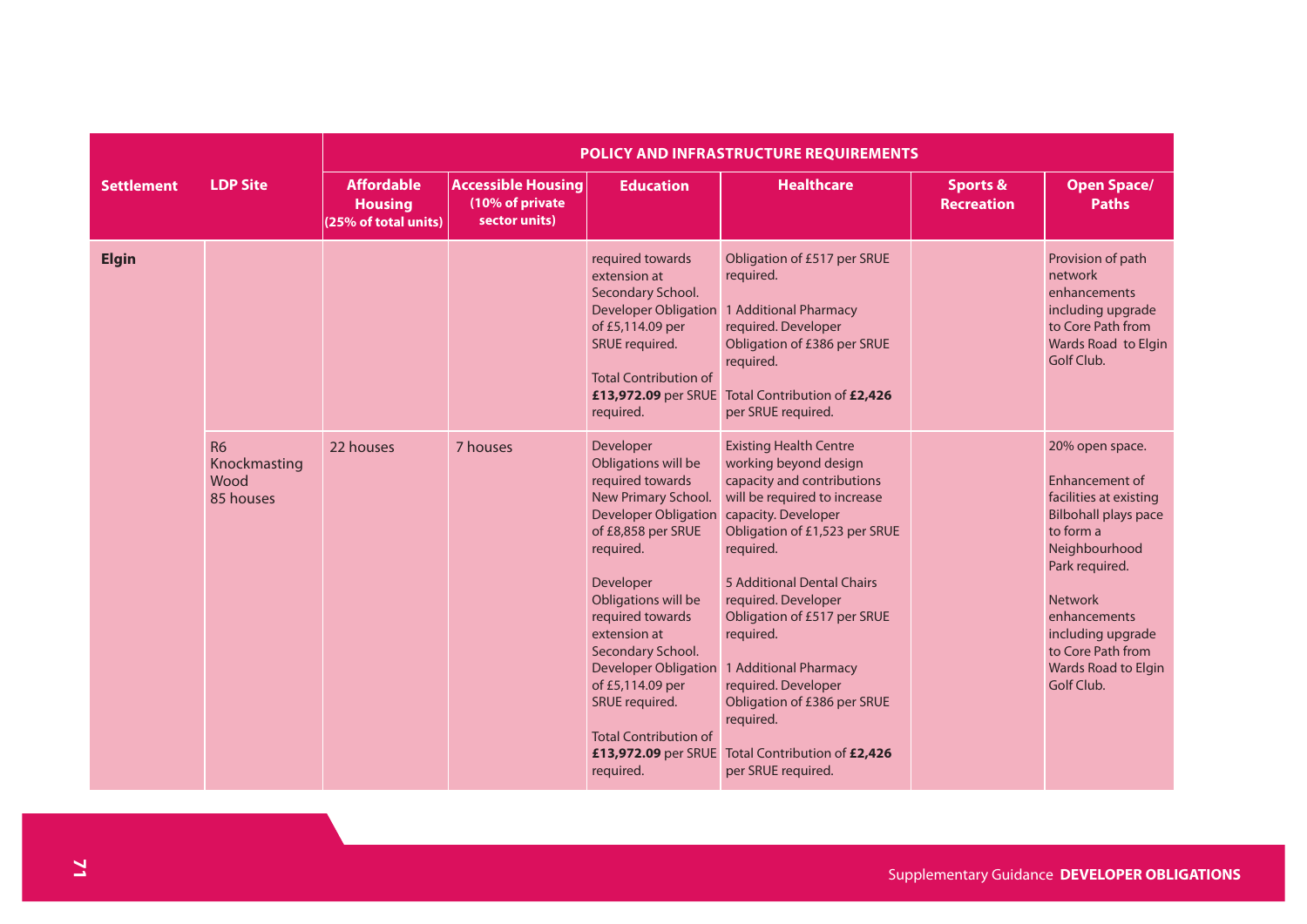|                   |                                  | POLICY AND INFRASTRUCTURE REQUIREMENTS                      |                                                               |                                                                                                                                                                                                                                                                                                                                                                          |                                                                                                                                                                                                                                                                                                                                                                                                                                              |                                          |                                                                                                                                                                                                                                                             |  |  |  |  |
|-------------------|----------------------------------|-------------------------------------------------------------|---------------------------------------------------------------|--------------------------------------------------------------------------------------------------------------------------------------------------------------------------------------------------------------------------------------------------------------------------------------------------------------------------------------------------------------------------|----------------------------------------------------------------------------------------------------------------------------------------------------------------------------------------------------------------------------------------------------------------------------------------------------------------------------------------------------------------------------------------------------------------------------------------------|------------------------------------------|-------------------------------------------------------------------------------------------------------------------------------------------------------------------------------------------------------------------------------------------------------------|--|--|--|--|
| <b>Settlement</b> | <b>LDP Site</b>                  | <b>Affordable</b><br><b>Housing</b><br>(25% of total units) | <b>Accessible Housing</b><br>(10% of private<br>sector units) | <b>Education</b>                                                                                                                                                                                                                                                                                                                                                         | <b>Healthcare</b>                                                                                                                                                                                                                                                                                                                                                                                                                            | <b>Sports &amp;</b><br><b>Recreation</b> | <b>Open Space/</b><br><b>Paths</b>                                                                                                                                                                                                                          |  |  |  |  |
| <b>Elgin</b>      | <b>R7 The Firs</b><br>10 houses  | 3 houses                                                    | 1 house                                                       | Developer<br>Obligations will be<br>required towards<br>New Primary School.<br>Developer<br>Obligation of £8,858<br>per SRUE required.<br>Developer<br>Obligations will be<br>required towards<br>extension at<br>Secondary School.<br>Developer<br>Obligation of<br>£5,114.09 per SRUE<br>required.<br><b>Total Contribution of</b><br>£13,972.09 per<br>SRUE required. | <b>Existing Health Centre</b><br>working beyond design<br>capacity and contributions<br>will be required to increase<br>capacity. Developer<br>Obligation of £1,523 per SRUE<br>required.<br>5 Additional Dental Chairs<br>required. Developer<br>Obligation of £517 per SRUE<br>required.<br>1 Additional Pharmacy<br>required. Developer<br>Obligation of £386 per SRUE<br>required.<br>Total Contribution of £2,426<br>per SRUE required. |                                          | 15% open space.<br>Enhancement of<br>facilities at existing<br><b>Bilbohall plays pace</b><br>to form a<br>Neighbourhood<br>Park required.<br><b>Network</b><br>enhancements<br>including upgrade<br>to Core Path from<br>Wards Road to Elgin<br>Golf Club. |  |  |  |  |
|                   | <b>R8 Alba Place</b><br>6 houses | 2 houses                                                    |                                                               | Developer<br>Obligations will be<br>required towards<br>extension at<br>Secondary School.<br>Developer<br>Obligation of<br>£5,114.09 per SRUE<br>required.                                                                                                                                                                                                               | <b>Existing Health Centre</b><br>working beyond design<br>capacity and contributions<br>will be required to increase<br>capacity. Developer<br>Obligation of £1,523 per SRUE<br>required.<br>5 Additional Dental Chairs                                                                                                                                                                                                                      |                                          | Landscaping.                                                                                                                                                                                                                                                |  |  |  |  |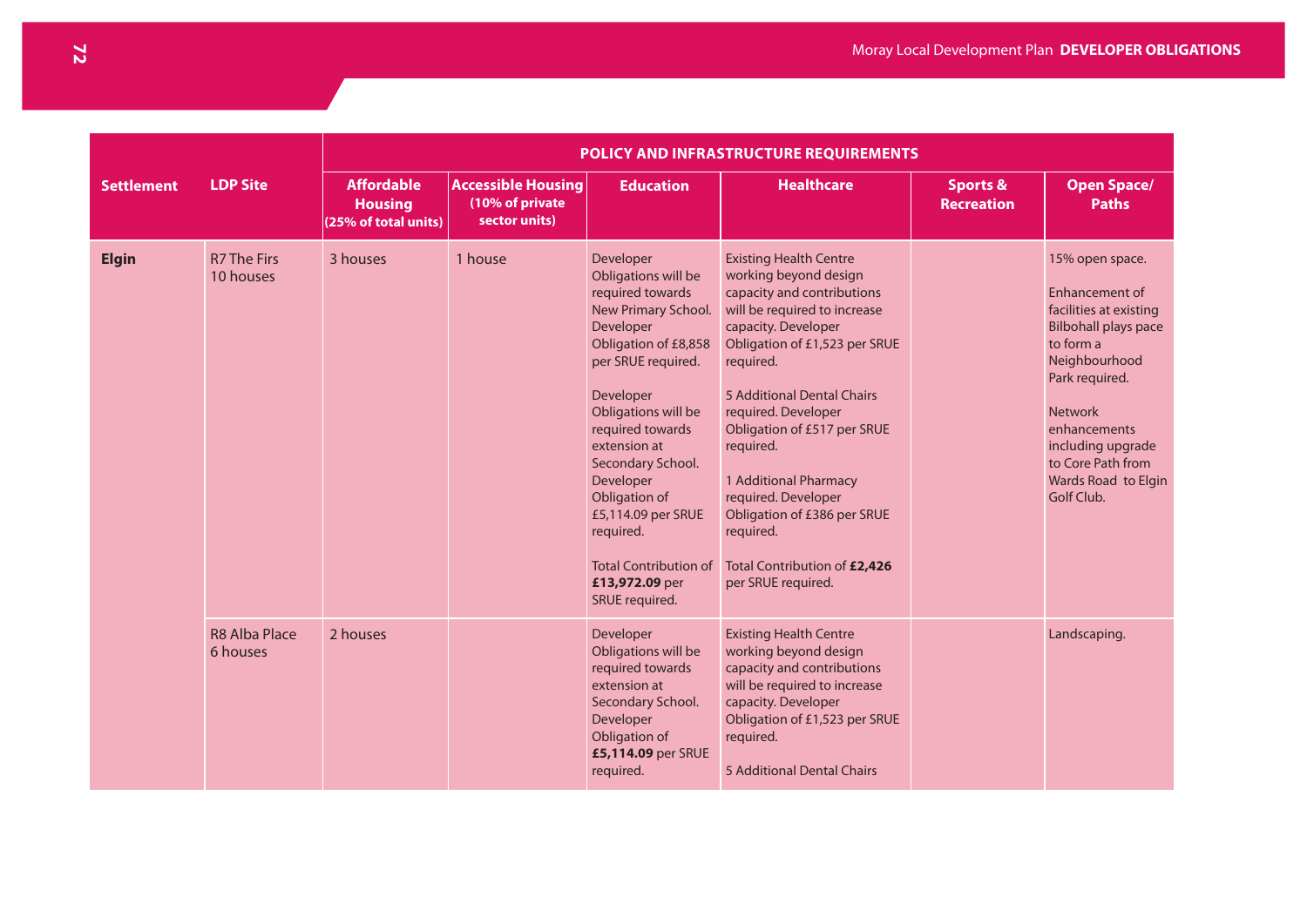|                   |                                                 | POLICY AND INFRASTRUCTURE REQUIREMENTS                      |                                                               |                                                                                                                                                                                                                                                                                                                                                                                           |                                                                                                                                                                                                                                                                                                                                                  |                                          |                                    |  |  |  |  |
|-------------------|-------------------------------------------------|-------------------------------------------------------------|---------------------------------------------------------------|-------------------------------------------------------------------------------------------------------------------------------------------------------------------------------------------------------------------------------------------------------------------------------------------------------------------------------------------------------------------------------------------|--------------------------------------------------------------------------------------------------------------------------------------------------------------------------------------------------------------------------------------------------------------------------------------------------------------------------------------------------|------------------------------------------|------------------------------------|--|--|--|--|
| <b>Settlement</b> | <b>LDP Site</b>                                 | <b>Affordable</b><br><b>Housing</b><br>(25% of total units) | <b>Accessible Housing</b><br>(10% of private<br>sector units) | <b>Education</b>                                                                                                                                                                                                                                                                                                                                                                          | <b>Healthcare</b>                                                                                                                                                                                                                                                                                                                                | <b>Sports &amp;</b><br><b>Recreation</b> | <b>Open Space/</b><br><b>Paths</b> |  |  |  |  |
| <b>Elgin</b>      |                                                 |                                                             |                                                               |                                                                                                                                                                                                                                                                                                                                                                                           | required. Developer<br>Obligation of £517 per SRUE<br>required.<br>Total Contribution of £2,040<br>per SRUE required.                                                                                                                                                                                                                            |                                          |                                    |  |  |  |  |
|                   | <b>R9</b><br><b>Hamilton Drive</b><br>20 houses | 5 houses                                                    | 2 houses                                                      | Developer<br>Obligations will be<br>required towards<br>extension at Primary<br>School. Developer<br>Obligations of<br>£10,712.61 per SRUE<br>required.<br>Developer<br>Obligations will be<br>required towards<br>extension at<br>Secondary School.<br>Developer<br>Obligation of<br>£5,114.09 per SRUE<br>required.<br><b>Total Contribution of</b><br>£15,826.70 per<br>SRUE required. | <b>Existing Health Centre</b><br>working beyond design<br>capacity and contributions<br>will be required to increase<br>capacity. Developer<br>Obligation of £1,523 per SRUE<br>required.<br>5 Additional Dental Chairs<br>required. Developer<br>Obligation of £517 per SRUE<br>required.<br>Total Contribution of £2,040<br>per SRUE required. |                                          | 15% open space.                    |  |  |  |  |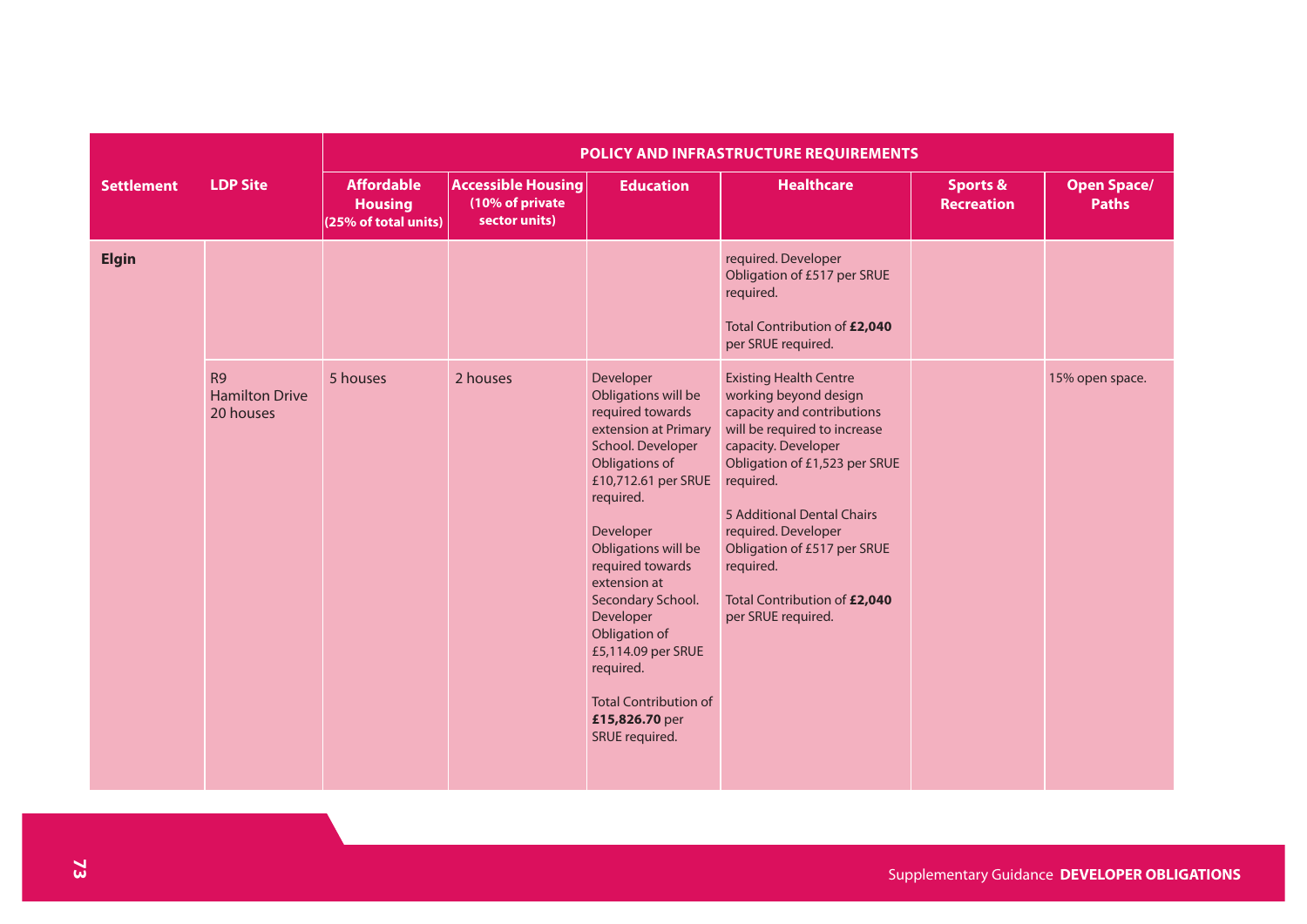|                   |                                                   | POLICY AND INFRASTRUCTURE REQUIREMENTS                      |                                                               |                                                                                                                                                                                                                                                                   |                                                                                                                                                                                                                                                                                                                                                  |                                          |                                                                                                    |  |  |  |  |
|-------------------|---------------------------------------------------|-------------------------------------------------------------|---------------------------------------------------------------|-------------------------------------------------------------------------------------------------------------------------------------------------------------------------------------------------------------------------------------------------------------------|--------------------------------------------------------------------------------------------------------------------------------------------------------------------------------------------------------------------------------------------------------------------------------------------------------------------------------------------------|------------------------------------------|----------------------------------------------------------------------------------------------------|--|--|--|--|
| <b>Settlement</b> | <b>LDP Site</b>                                   | <b>Affordable</b><br><b>Housing</b><br>(25% of total units) | <b>Accessible Housing</b><br>(10% of private<br>sector units) | <b>Education</b>                                                                                                                                                                                                                                                  | <b>Healthcare</b>                                                                                                                                                                                                                                                                                                                                | <b>Sports &amp;</b><br><b>Recreation</b> | <b>Open Space/</b><br><b>Paths</b>                                                                 |  |  |  |  |
| <b>Elgin</b>      | R10 Spynie<br><b>Hospital North</b><br>435 houses | 109 houses                                                  | 33 houses                                                     | Developer<br>Obligations will be<br>required towards<br>extension at<br>Secondary School.<br>Developer<br>Obligation of<br>£5,114.09 per SRUE<br>required.                                                                                                        | <b>Existing Health Centre</b><br>working beyond design<br>capacity and contributions<br>will be required to increase<br>capacity. Developer<br>Obligation of £1,523 per SRUE<br>required.<br>5 Additional Dental Chairs<br>required. Developer<br>Obligation of £517 per SRUE<br>required.<br>Total Contribution of £2,040<br>per SRUE required. |                                          | 30% open space.                                                                                    |  |  |  |  |
|                   | R11 Findrassie<br>1500 houses                     | 375 houses                                                  | 113 houses                                                    | Developer<br>Obligations will be<br>required towards<br>New Primary School.<br>Developer<br>Obligation of £8,858<br>per SRUE required.<br>Developer<br>Obligations will be<br>required towards<br>extension at<br>Secondary School.<br>Developer<br>Obligation of | <b>Existing Health Centre</b><br>working beyond design<br>capacity and contributions<br>will be required to increase<br>capacity. Developer<br>Obligation of £1,523 per SRUE<br>required.<br>5 Additional Dental Chairs<br>required. Developer<br>Obligation of £517 per SRUE<br>required.<br>Total Contribution of £2,040<br>per SRUE required. |                                          | Provision of open<br>and green spaces<br>must be provided in<br>compliance with the<br>Masterplan. |  |  |  |  |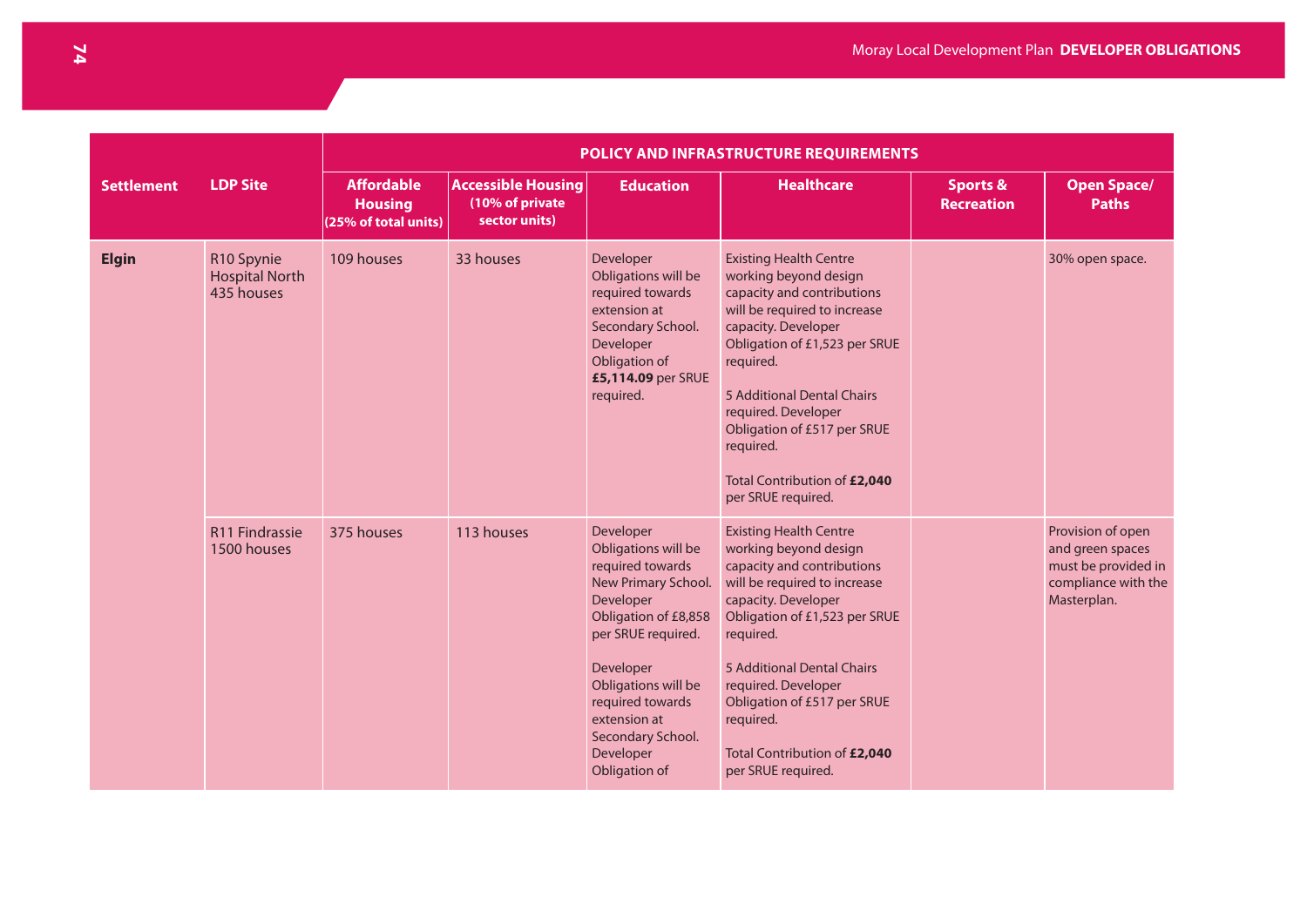|                   |                                                            | POLICY AND INFRASTRUCTURE REQUIREMENTS                      |                                                               |                                                                                                                                                                                                                                                                                                                                                                          |                                                                                                                                                                                                                                                                                                                                            |                                          |                                                               |  |  |  |
|-------------------|------------------------------------------------------------|-------------------------------------------------------------|---------------------------------------------------------------|--------------------------------------------------------------------------------------------------------------------------------------------------------------------------------------------------------------------------------------------------------------------------------------------------------------------------------------------------------------------------|--------------------------------------------------------------------------------------------------------------------------------------------------------------------------------------------------------------------------------------------------------------------------------------------------------------------------------------------|------------------------------------------|---------------------------------------------------------------|--|--|--|
| <b>Settlement</b> | <b>LDP Site</b>                                            | <b>Affordable</b><br><b>Housing</b><br>(25% of total units) | <b>Accessible Housing</b><br>(10% of private<br>sector units) | <b>Education</b>                                                                                                                                                                                                                                                                                                                                                         | <b>Healthcare</b>                                                                                                                                                                                                                                                                                                                          | <b>Sports &amp;</b><br><b>Recreation</b> | <b>Open Space/</b><br><b>Paths</b>                            |  |  |  |
| <b>Elgin</b>      |                                                            |                                                             |                                                               | £5,114.09 per SRUE<br>required.<br><b>Total Contribution of</b><br>£13,972.09 per<br>SRUE required.                                                                                                                                                                                                                                                                      |                                                                                                                                                                                                                                                                                                                                            |                                          |                                                               |  |  |  |
|                   | R12<br>Lossiemouth<br><b>Road North East</b><br>150 houses | 38 houses                                                   | 12 houses                                                     | Developer<br>Obligations will be<br>required towards<br>New Primary School.<br>Developer<br>Obligation of £8,858<br>per SRUE required.<br>Developer<br>Obligations will be<br>required towards<br>extension at<br>Secondary School.<br>Developer<br>Obligation of<br>£5,114.09 per SRUE<br>required.<br><b>Total Contribution of</b><br>£13,972.09 per<br>SRUE required. | <b>Existing Health Centre working</b><br>beyond design capacity and<br>contributions will be required<br>to increase capacity. Developer<br>Obligation of £1,523 per SRUE<br>required.<br>5 Additional Dental Chairs<br>required. Developer Obligation<br>of £517 per SRUE required.<br>Total Contribution of £2,040<br>per SRUE required. |                                          | 20% open space<br>Including a Pocket<br>Park.<br>Landscaping. |  |  |  |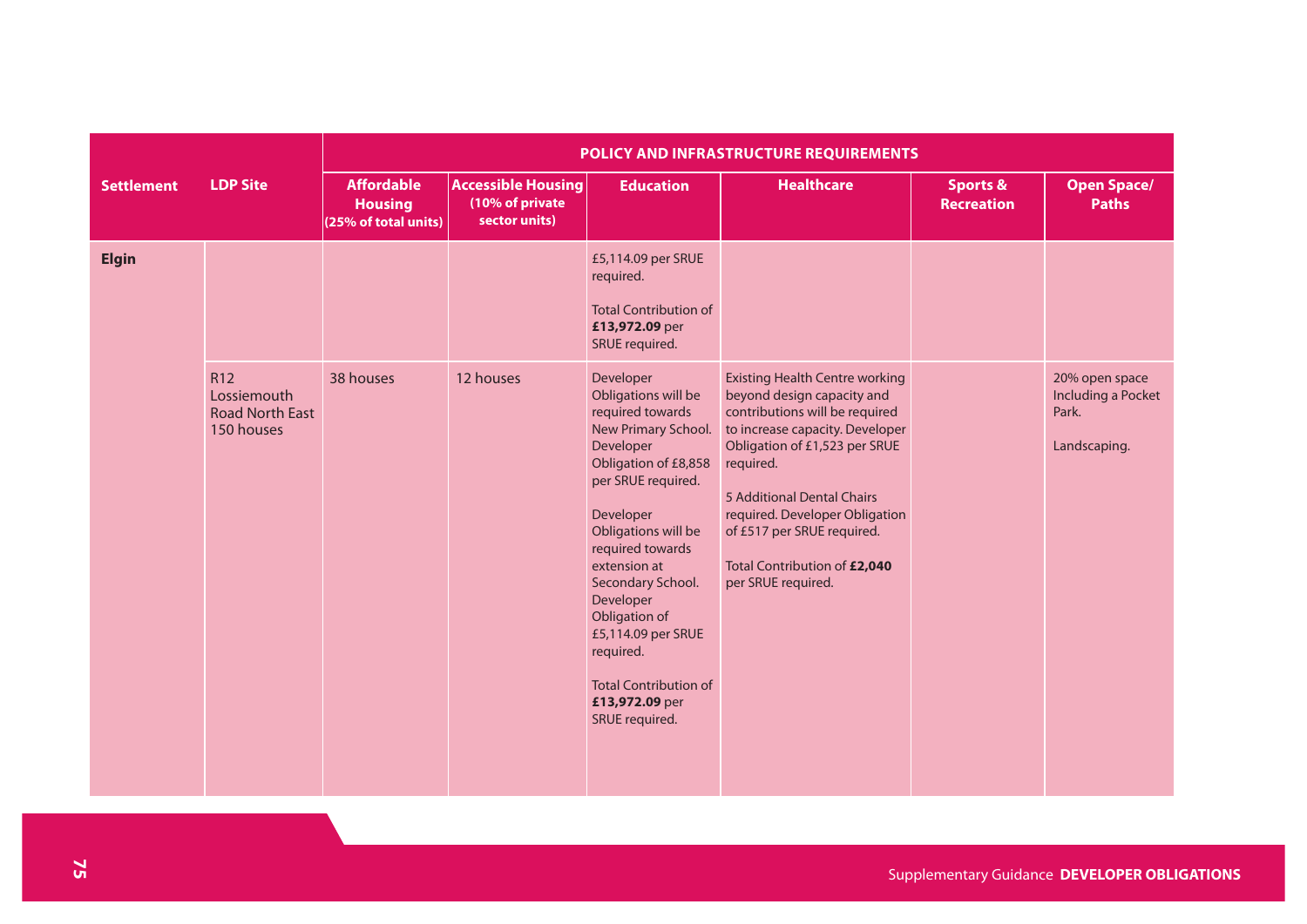|                   |                                             | POLICY AND INFRASTRUCTURE REQUIREMENTS                      |                                                               |                                                                                                                                                                                                                                                                                                                                                                                          |                                                                                                                                                                                                                                                                                                                                                  |                                          |                                                                                                             |  |  |  |
|-------------------|---------------------------------------------|-------------------------------------------------------------|---------------------------------------------------------------|------------------------------------------------------------------------------------------------------------------------------------------------------------------------------------------------------------------------------------------------------------------------------------------------------------------------------------------------------------------------------------------|--------------------------------------------------------------------------------------------------------------------------------------------------------------------------------------------------------------------------------------------------------------------------------------------------------------------------------------------------|------------------------------------------|-------------------------------------------------------------------------------------------------------------|--|--|--|
| <b>Settlement</b> | <b>LDP Site</b>                             | <b>Affordable</b><br><b>Housing</b><br>(25% of total units) | <b>Accessible Housing</b><br>(10% of private<br>sector units) | <b>Education</b>                                                                                                                                                                                                                                                                                                                                                                         | <b>Healthcare</b>                                                                                                                                                                                                                                                                                                                                | <b>Sports &amp;</b><br><b>Recreation</b> | <b>Open Space/</b><br><b>Paths</b>                                                                          |  |  |  |
| <b>Elgin</b>      | R13 Lesmurdie<br><b>Fields</b><br>70 houses | 18 houses                                                   | 6 houses                                                      | Developer<br>Obligations will be<br>required towards<br>extension at Primary<br>School. Developer<br>Obligation of<br>£10,712.61 per SRUE<br>required.<br>Developer<br>Obligations will be<br>required towards<br>extension at<br>Secondary School.<br>Developer<br>Obligation of<br>£5,114.09 per SRUE<br>required.<br><b>Total Contribution of</b><br>£15,826.70 per<br>SRUE required. | <b>Existing Health Centre</b><br>working beyond design<br>capacity and contributions will<br>be required to increase<br>capacity. Developer<br>Obligation of £1,523 per SRUE<br>required.<br>5 Additional Dental Chairs<br>required. Developer<br>Obligation of £517 per SRUE<br>required.<br>Total Contribution of £2,040<br>per SRUE required. |                                          | 20% open space<br>Including a Pocket<br>Park.                                                               |  |  |  |
|                   | R14 South<br>Lesmurdie<br>15 houses         | 4 houses                                                    | 2 houses                                                      | Developer<br>Obligations will be<br>required towards<br>extension at<br>Secondary School.<br>Developer<br>Obligation of<br>£5,114.09 per SRUE<br>required.                                                                                                                                                                                                                               | <b>Existing Health Centre</b><br>working beyond design<br>capacity and contributions will<br>be required to increase<br>capacity. Developer<br>Obligation of £1,523 per SRUE<br>required.                                                                                                                                                        |                                          | 15% open space<br>including a<br>Pocket Park as a<br>replacement for<br>existing play area.<br>Landscaping. |  |  |  |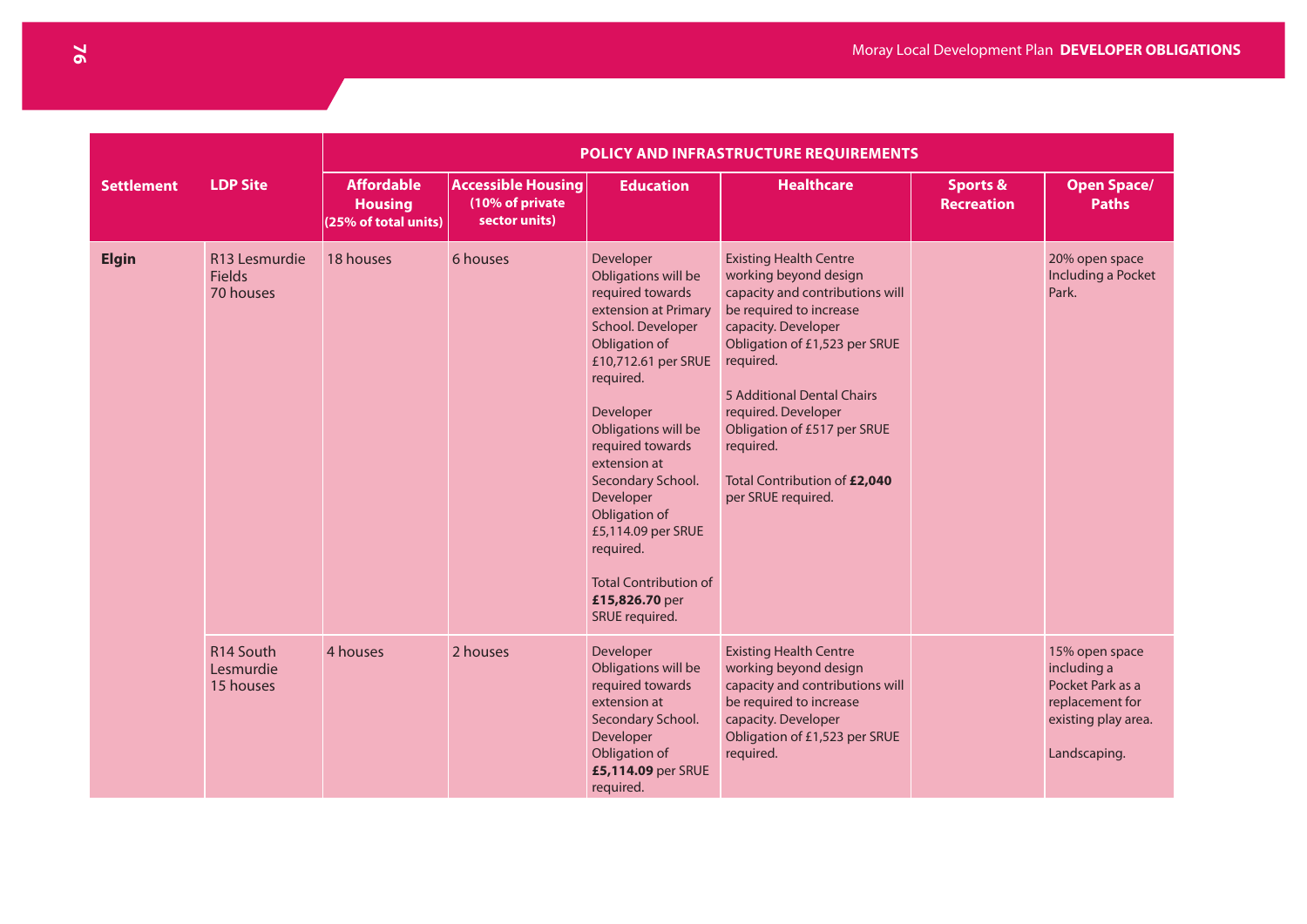|                   |                              | POLICY AND INFRASTRUCTURE REQUIREMENTS                      |                                                               |                                                                                                                                                            |                                                                                                                                                                                                                                                                                                                                                                                                                                     |                                          |                                                               |  |  |  |  |
|-------------------|------------------------------|-------------------------------------------------------------|---------------------------------------------------------------|------------------------------------------------------------------------------------------------------------------------------------------------------------|-------------------------------------------------------------------------------------------------------------------------------------------------------------------------------------------------------------------------------------------------------------------------------------------------------------------------------------------------------------------------------------------------------------------------------------|------------------------------------------|---------------------------------------------------------------|--|--|--|--|
| <b>Settlement</b> | <b>LDP Site</b>              | <b>Affordable</b><br><b>Housing</b><br>(25% of total units) | <b>Accessible Housing</b><br>(10% of private<br>sector units) | <b>Education</b>                                                                                                                                           | <b>Healthcare</b>                                                                                                                                                                                                                                                                                                                                                                                                                   | <b>Sports &amp;</b><br><b>Recreation</b> | <b>Open Space/</b><br><b>Paths</b>                            |  |  |  |  |
| <b>Elgin</b>      |                              |                                                             |                                                               |                                                                                                                                                            | 5 Additional Dental Chairs<br>required. Developer Obligation<br>of £517 per SRUE required.<br>Total Contribution of £2,040<br>per SRUE required.                                                                                                                                                                                                                                                                                    |                                          | Enhanced green<br>corridors and path<br>networks.             |  |  |  |  |
|                   | R15 Pinegrove<br>36 houses   | 9 houses                                                    | 3 houses                                                      | Developer<br>Obligations will be<br>required towards<br>extension at<br>Secondary School.<br>Developer<br>Obligation of<br>£5,114.09 per SRUE<br>required. | <b>Existing Health Centre working</b><br>beyond design capacity and<br>contributions will be required<br>to increase capacity. Developer<br>Obligation of £1,523 per SRUE<br>required.<br>5 Additional Dental Chairs<br>required. Developer Obligation<br>of £517 per SRUE required.<br>1 Additional Pharmacy<br>required. Developer Obligation<br>of £386 per SRUE required.<br>Total Contribution of £2,426<br>per SRUE required. |                                          | 15% open space.                                               |  |  |  |  |
|                   | R16 Barmuckity<br>190 houses | 48 houses                                                   | 15 houses                                                     | Developer<br>Obligations will be<br>required towards<br>extension at<br>Secondary School.<br>Developer                                                     | <b>Existing Health Centre working</b><br>beyond design capacity and<br>contributions will be required<br>to increase capacity. Developer                                                                                                                                                                                                                                                                                            |                                          | 20% open space<br>Including a Pocket<br>Park.<br>Landscaping. |  |  |  |  |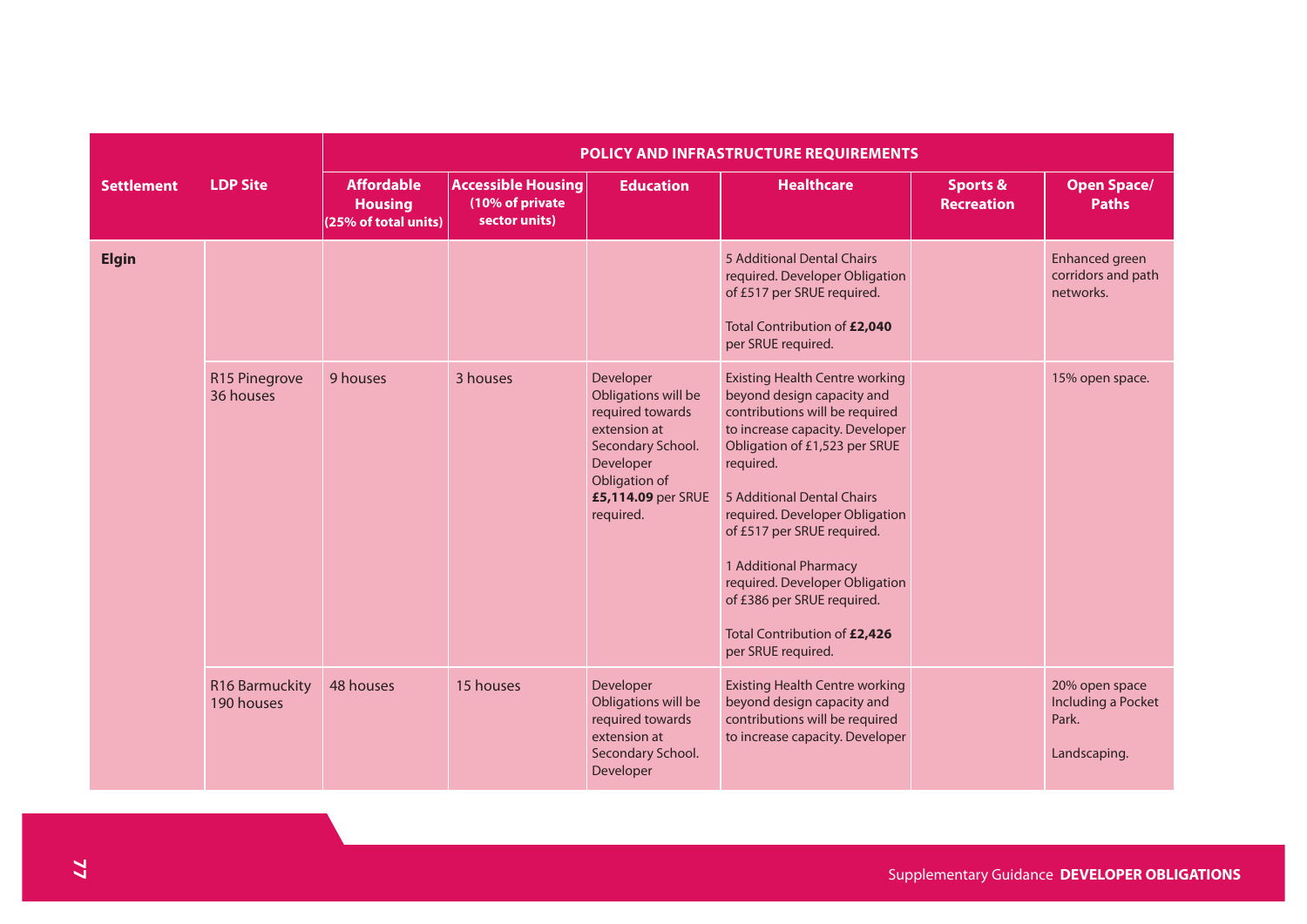|                   |                                                       | POLICY AND INFRASTRUCTURE REQUIREMENTS                      |                                                               |                                                                                                                                                                                                                                                                   |                                                                                                                                                                                                                                                                                                                                            |                                          |                                                       |  |  |  |
|-------------------|-------------------------------------------------------|-------------------------------------------------------------|---------------------------------------------------------------|-------------------------------------------------------------------------------------------------------------------------------------------------------------------------------------------------------------------------------------------------------------------|--------------------------------------------------------------------------------------------------------------------------------------------------------------------------------------------------------------------------------------------------------------------------------------------------------------------------------------------|------------------------------------------|-------------------------------------------------------|--|--|--|
| <b>Settlement</b> | <b>LDP Site</b>                                       | <b>Affordable</b><br><b>Housing</b><br>(25% of total units) | <b>Accessible Housing</b><br>(10% of private<br>sector units) | <b>Education</b>                                                                                                                                                                                                                                                  | <b>Healthcare</b>                                                                                                                                                                                                                                                                                                                          | <b>Sports &amp;</b><br><b>Recreation</b> | <b>Open Space/</b><br><b>Paths</b>                    |  |  |  |
| <b>Elgin</b>      |                                                       |                                                             |                                                               | Obligation of<br>£5,114.09 per SRUE<br>required.                                                                                                                                                                                                                  | Obligation of £1,523 per SRUE<br>required.<br>5 Additional Dental Chairs<br>required. Developer<br>Obligation of £517 per SRUE<br>required.<br>1 Additional Pharmacy<br>required. Developer<br>Obligation of £386 per SRUE<br>required.<br>Total Contribution of £2,426<br>per SRUE required.                                              |                                          | Footpath and cycle<br>connection must be<br>provided. |  |  |  |
|                   | <b>R17 Driving</b><br><b>Range Site</b><br>132 houses | 33 houses                                                   | 10 houses                                                     | Developer<br>Obligations will be<br>required towards<br>New Primary School.<br>Developer<br>Obligation of £8,858<br>per SRUE required.<br>Developer<br>Obligations will be<br>required towards<br>extension at<br>Secondary School.<br>Developer<br>Obligation of | <b>Existing Health Centre</b><br>working beyond design<br>capacity and contributions<br>will be required to increase<br>capacity. Developer<br>Obligation of £1,523 per SRUE<br>required.<br>5 Additional Dental Chairs<br>required. Developer<br>Obligation of £517 per SRUE<br>required.<br>1 Additional Pharmacy<br>required. Developer |                                          | 20% open space.                                       |  |  |  |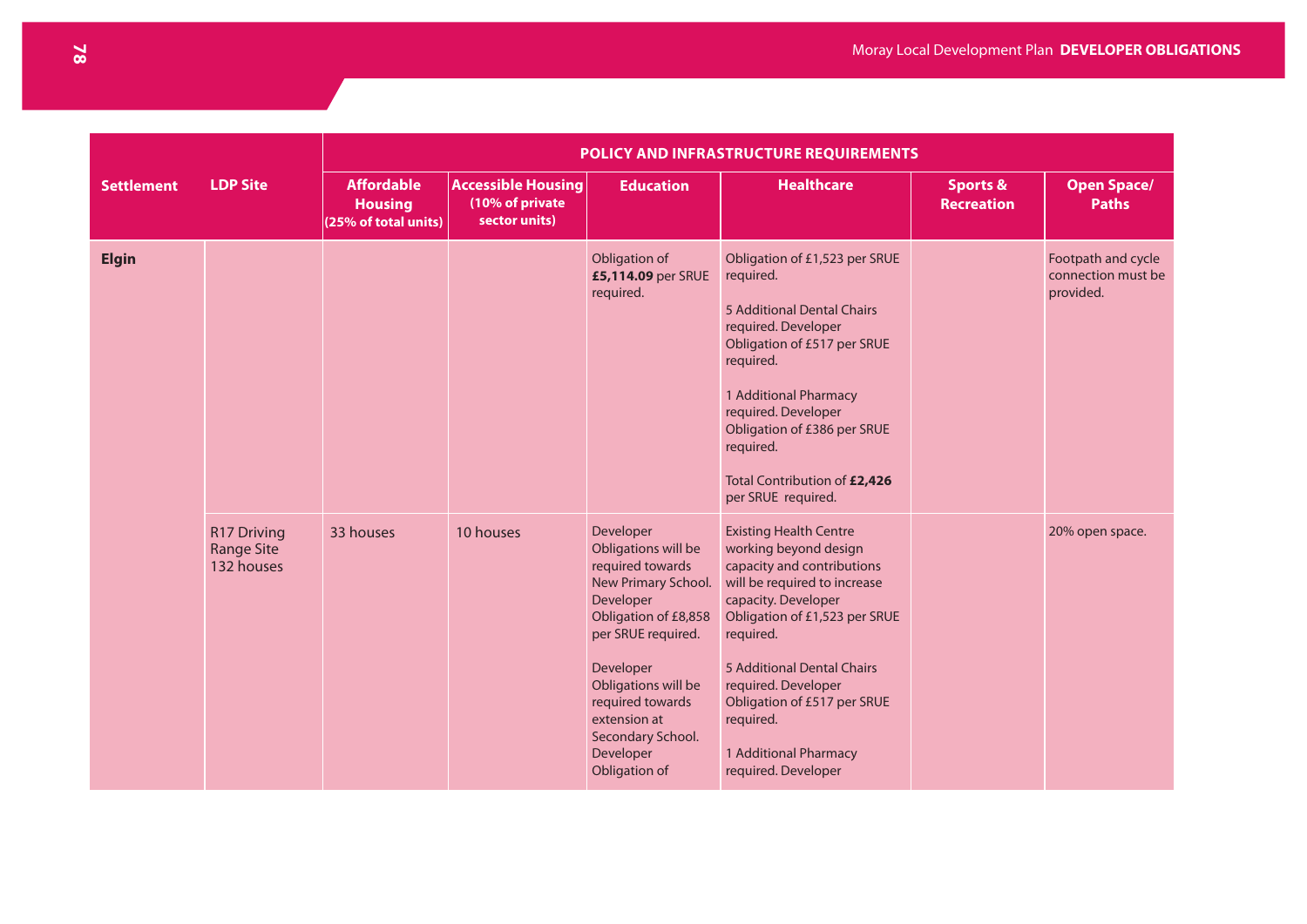|                   |                                                    | POLICY AND INFRASTRUCTURE REQUIREMENTS                      |                                                               |                                                                                                                                                                                                                                                                                                                                                                                 |                                                                                                                                                                                                                                                                                                                                                                                                                                            |                                                                                                             |                                    |  |  |  |  |
|-------------------|----------------------------------------------------|-------------------------------------------------------------|---------------------------------------------------------------|---------------------------------------------------------------------------------------------------------------------------------------------------------------------------------------------------------------------------------------------------------------------------------------------------------------------------------------------------------------------------------|--------------------------------------------------------------------------------------------------------------------------------------------------------------------------------------------------------------------------------------------------------------------------------------------------------------------------------------------------------------------------------------------------------------------------------------------|-------------------------------------------------------------------------------------------------------------|------------------------------------|--|--|--|--|
| <b>Settlement</b> | <b>LDP Site</b>                                    | <b>Affordable</b><br><b>Housing</b><br>(25% of total units) | <b>Accessible Housing</b><br>(10% of private<br>sector units) | <b>Education</b>                                                                                                                                                                                                                                                                                                                                                                | <b>Healthcare</b>                                                                                                                                                                                                                                                                                                                                                                                                                          | <b>Sports &amp;</b><br><b>Recreation</b>                                                                    | <b>Open Space/</b><br><b>Paths</b> |  |  |  |  |
| <b>Elgin</b>      |                                                    |                                                             |                                                               | £5,114.09 per SRUE<br>required.<br>£13,972.09 per SRUE per SRUE required.<br>required.                                                                                                                                                                                                                                                                                          | Obligation of £386 per SRUE<br>required.<br>Total Contribution of Total Contribution of £2,426                                                                                                                                                                                                                                                                                                                                             |                                                                                                             |                                    |  |  |  |  |
|                   | R <sub>18</sub> Linkwood<br>Steading<br>111 houses | 28 houses                                                   | 9 houses                                                      | Developer<br>Obligations will be<br>Primary School.<br><b>Developer Obligation</b><br>of £8,858 per SRUE<br>required.<br>Developer<br>Obligations will be<br>required towards<br>extension at<br>Secondary School.<br><b>Developer Obligation</b><br>of £5,114.09 per SRUE required. Developer<br>required.<br><b>Total Contribution of</b><br>£13,972.09 per SRUE<br>required. | <b>Existing Health Centre</b><br>working beyond design<br>required towards New capacity and contributions<br>will be required to increase<br>capacity. Developer<br>Obligation of £1,523 per SRUE<br>required.<br>5 Additional Dental Chairs<br>required. Developer<br>Obligation of £517 per SRUE<br>required.<br>1 Additional Pharmacy<br>Obligation of £386 per SRUE<br>required.<br>Total Contribution of £2,426<br>per SRUE required. | Enclosed, floodlit<br>synthetic turf (3G)<br>pitch<br>Developer<br>Obligation of £203<br>per SRUE required. | 20% open space.                    |  |  |  |  |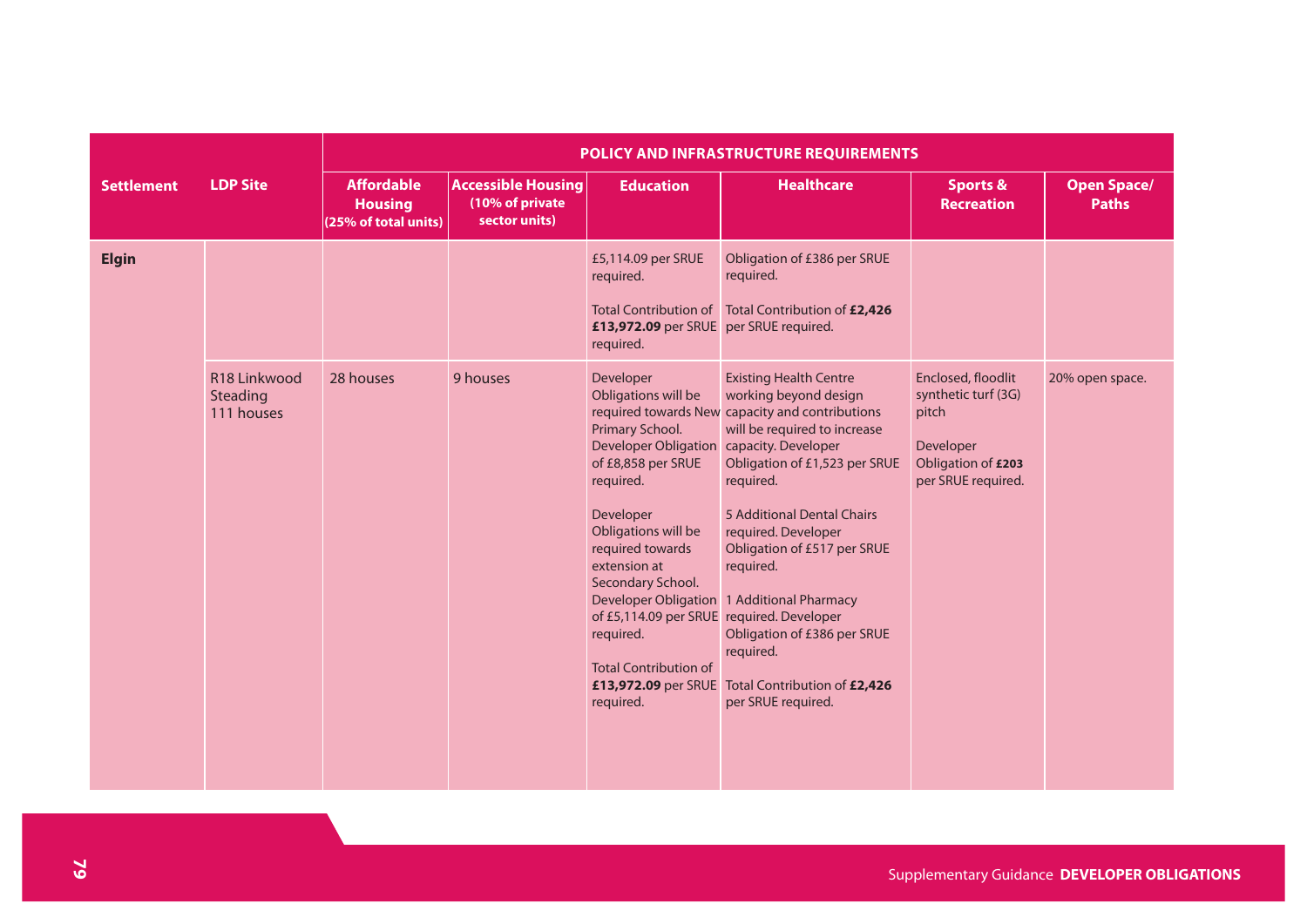|                   |                                                      | POLICY AND INFRASTRUCTURE REQUIREMENTS                      |                                                               |                                                                                                                                                                                                                                                                                                                                                                          |                                                                                                                                                                                                                                                                                                                                                                                                                                              |                                          |                                         |  |  |  |
|-------------------|------------------------------------------------------|-------------------------------------------------------------|---------------------------------------------------------------|--------------------------------------------------------------------------------------------------------------------------------------------------------------------------------------------------------------------------------------------------------------------------------------------------------------------------------------------------------------------------|----------------------------------------------------------------------------------------------------------------------------------------------------------------------------------------------------------------------------------------------------------------------------------------------------------------------------------------------------------------------------------------------------------------------------------------------|------------------------------------------|-----------------------------------------|--|--|--|
| <b>Settlement</b> | <b>LDP Site</b>                                      | <b>Affordable</b><br><b>Housing</b><br>(25% of total units) | <b>Accessible Housing</b><br>(10% of private<br>sector units) | <b>Education</b>                                                                                                                                                                                                                                                                                                                                                         | <b>Healthcare</b>                                                                                                                                                                                                                                                                                                                                                                                                                            | <b>Sports &amp;</b><br><b>Recreation</b> | <b>Open Space/</b><br><b>Paths</b>      |  |  |  |
| <b>Elgin</b>      | R19 Easter<br>Linkwood and<br>Linkwood<br>675 houses | 169 houses                                                  | 51 houses                                                     | Developer<br>Obligations will be<br>required towards<br>New Primary School.<br>Developer<br>Obligation of £8,858<br>per SRUE required.<br>Developer<br>Obligations will be<br>required towards<br>extension at<br>Secondary School.<br>Developer<br>Obligation of<br>£5,114.09 per SRUE<br>required.<br><b>Total Contribution of</b><br>£13,972.09 per<br>SRUE required. | <b>Existing Health Centre</b><br>working beyond design<br>capacity and contributions<br>will be required to increase<br>capacity. Developer<br>Obligation of £1,523 per SRUE<br>required.<br>5 Additional Dental Chairs<br>required. Developer<br>Obligation of £517 per SRUE<br>required.<br>1 Additional Pharmacy<br>required. Developer<br>Obligation of £386 per SRUE<br>required.<br>Total Contribution of £2,426<br>per SRUE required. |                                          | 30% open space<br>including play areas. |  |  |  |
|                   | R20 Glassgreen,<br><b>Elgin South</b><br>195 houses  | 49 houses                                                   | 15 houses                                                     | Developer<br>Obligations will be<br>required towards<br>New Primary School.<br>Developer<br>Obligation of £8,858<br>per SRUE required.                                                                                                                                                                                                                                   | <b>Existing Health Centre</b><br>working beyond design<br>capacity and contributions<br>will be required to increase<br>capacity. Developer<br>Obligation of £1,523 per SRUE<br>required.                                                                                                                                                                                                                                                    |                                          | 20% open space<br>including play areas. |  |  |  |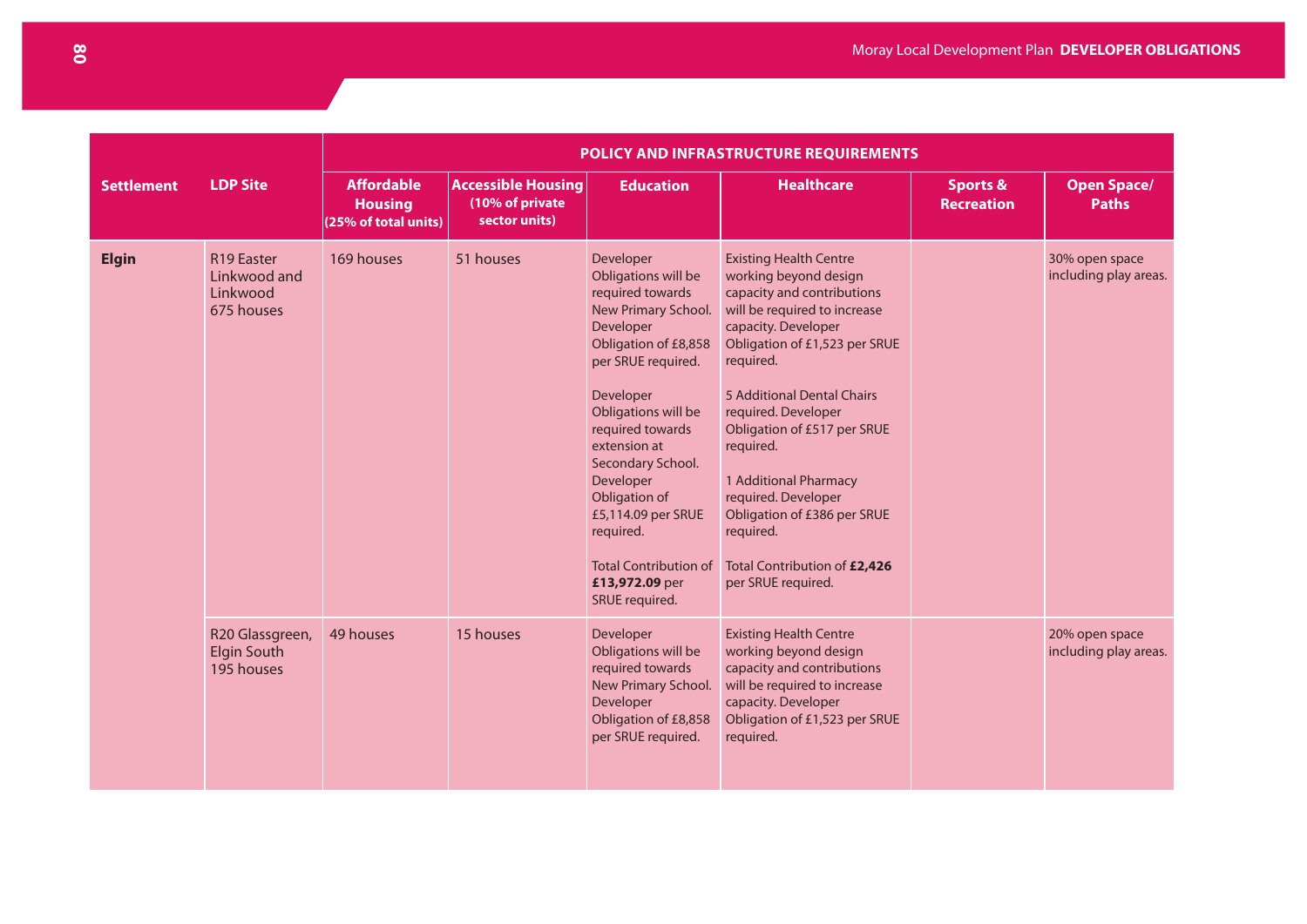|                   |                                                      | POLICY AND INFRASTRUCTURE REQUIREMENTS                      |                                                               |                                                                                                                                                                                                                                                                                                                                 |                                                                                                                                                                                                                                                                                                                                                                                                |                                          |                                    |  |  |  |
|-------------------|------------------------------------------------------|-------------------------------------------------------------|---------------------------------------------------------------|---------------------------------------------------------------------------------------------------------------------------------------------------------------------------------------------------------------------------------------------------------------------------------------------------------------------------------|------------------------------------------------------------------------------------------------------------------------------------------------------------------------------------------------------------------------------------------------------------------------------------------------------------------------------------------------------------------------------------------------|------------------------------------------|------------------------------------|--|--|--|
| <b>Settlement</b> | <b>LDP Site</b>                                      | <b>Affordable</b><br><b>Housing</b><br>(25% of total units) | <b>Accessible Housing</b><br>(10% of private<br>sector units) | <b>Education</b>                                                                                                                                                                                                                                                                                                                | <b>Healthcare</b>                                                                                                                                                                                                                                                                                                                                                                              | <b>Sports &amp;</b><br><b>Recreation</b> | <b>Open Space/</b><br><b>Paths</b> |  |  |  |
| <b>Elgin</b>      | R <sub>21</sub><br><b>Palmers Cross</b><br>20 houses | 5 houses                                                    | 2 houses                                                      | Developer<br>Obligations will be<br>required towards<br>extension at<br>Secondary School.<br><b>Developer Obligation</b><br>of £5,114.09 per<br>SRUE required.<br><b>Total Contribution of</b><br>£13,972.09 per SRUE<br>required.<br>Developer<br>Obligations will be<br>required towards<br>extension at<br>Secondary School. | 5 Additional Dental Chairs<br>required. Developer<br>Obligation of £517 per SRUE<br>required.<br>1 Additional Pharmacy<br>required. Developer<br>Obligation of £386 per SRUE<br>required.<br>Total Contribution of £2,426<br>per SRUE required.<br><b>Existing Health Centre</b><br>working beyond design<br>capacity and contributions<br>will be required to increase<br>capacity. Developer |                                          | 15% open space.                    |  |  |  |
|                   |                                                      |                                                             |                                                               | <b>Developer Obligation</b><br>of £5,114.09 per<br>SRUE required.                                                                                                                                                                                                                                                               | Obligation of £1,523 per SRUE<br>required.<br><b>5 Additional Dental Chairs</b><br>required. Developer<br>Obligation of £517 per SRUE<br>required.<br>Total Contribution of £2,040<br>per SRUE required.                                                                                                                                                                                       |                                          |                                    |  |  |  |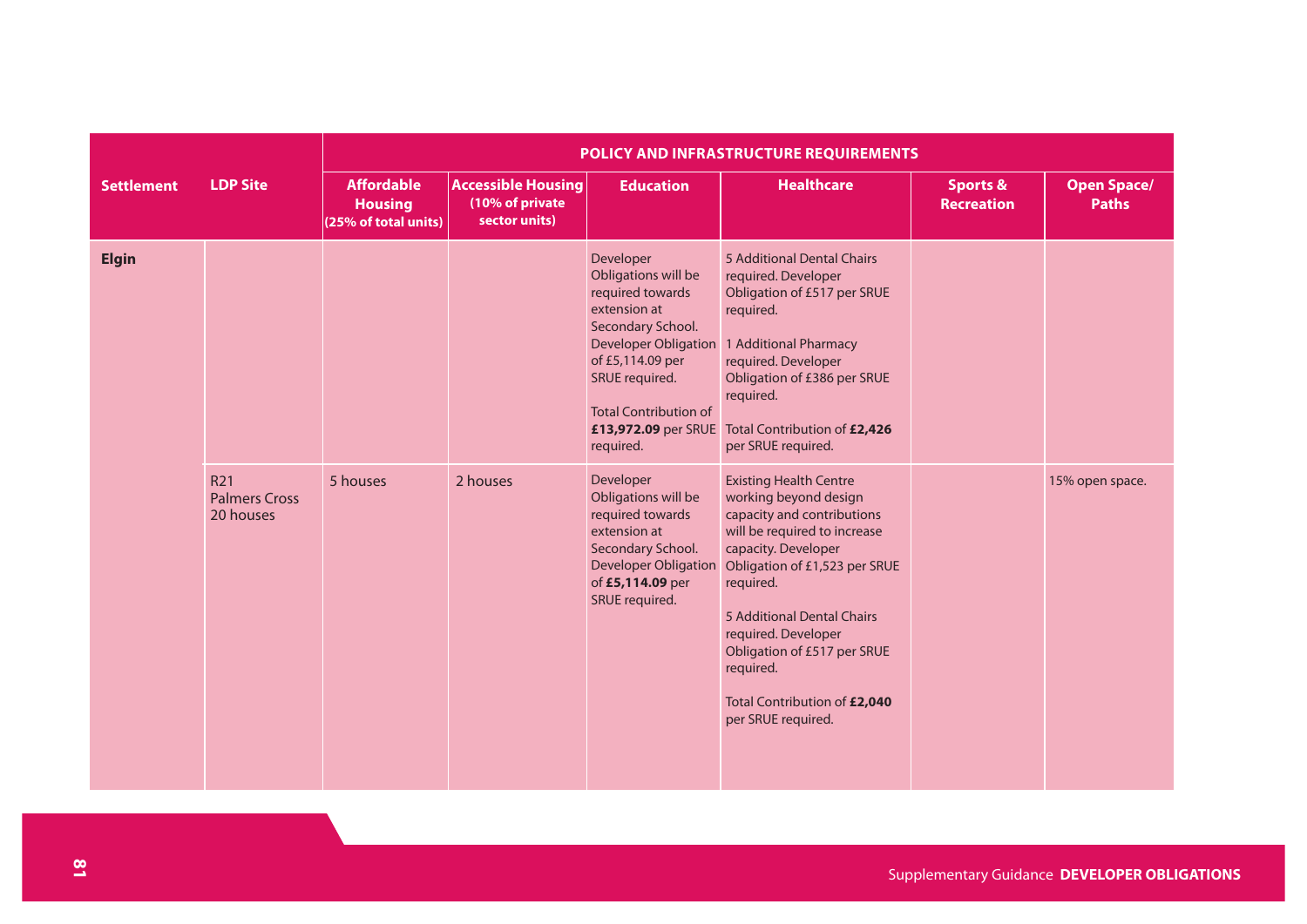|                   | POLICY AND INFRASTRUCTURE REQUIREMENTS |                                                             |                                                               |                                                                                                                                                                                                                                                                                                                                                                                          |                                                                                                                                                                                                                                                                                                                                                  |                                          |                                                                                                                                                                                           |  |
|-------------------|----------------------------------------|-------------------------------------------------------------|---------------------------------------------------------------|------------------------------------------------------------------------------------------------------------------------------------------------------------------------------------------------------------------------------------------------------------------------------------------------------------------------------------------------------------------------------------------|--------------------------------------------------------------------------------------------------------------------------------------------------------------------------------------------------------------------------------------------------------------------------------------------------------------------------------------------------|------------------------------------------|-------------------------------------------------------------------------------------------------------------------------------------------------------------------------------------------|--|
| <b>Settlement</b> | <b>LDP Site</b>                        | <b>Affordable</b><br><b>Housing</b><br>(25% of total units) | <b>Accessible Housing</b><br>(10% of private<br>sector units) | <b>Education</b>                                                                                                                                                                                                                                                                                                                                                                         | <b>Healthcare</b>                                                                                                                                                                                                                                                                                                                                | <b>Sports &amp;</b><br><b>Recreation</b> | <b>Open Space/</b><br><b>Paths</b>                                                                                                                                                        |  |
| <b>Elgin</b>      | R22 Spynie<br>Hospital<br>50 houses    | 13 houses                                                   | 4 houses                                                      | Developer<br>Obligations will be<br>required towards<br>extension at Primary<br>School. Developer<br>Obligation of<br>£10,712.61 per SRUE<br>required.<br>Developer<br>Obligations will be<br>required towards<br>extension at<br>Secondary School.<br>Developer<br>Obligation of<br>£5,114.09 per SRUE<br>required.<br><b>Total Contribution of</b><br>£15,826.70 per<br>SRUE required. | <b>Existing Health Centre</b><br>working beyond design<br>capacity and contributions<br>will be required to increase<br>capacity. Developer<br>Obligation of £1,523 per SRUE<br>required.<br>5 Additional Dental Chairs<br>required. Developer<br>Obligation of £517 per SRUE<br>required.<br>Total Contribution of £2,040<br>per SRUE required. |                                          | 15% open space<br>Including a Pocket<br>Park.<br>Provision of<br>footpath and cycle<br>links from Duffus<br><b>Crescent to Duffus</b><br>Road.<br>Links to Core Path to<br>south of site. |  |
|                   | LONG 1 A/B<br><b>North East</b>        | 25% Affordable<br>Housing                                   | 10% Accessible<br>Housing                                     | Developer<br>Obligations will be<br>required towards<br>extension at<br>Secondary School.<br>Developer<br>Obligation of<br>£5,114.09 per SRUE<br>required.                                                                                                                                                                                                                               | <b>Existing Health Centre</b><br>working beyond design<br>capacity and contributions<br>will be required to increase<br>capacity. Developer<br>Obligation of £1,523 per SRUE<br>required.                                                                                                                                                        |                                          |                                                                                                                                                                                           |  |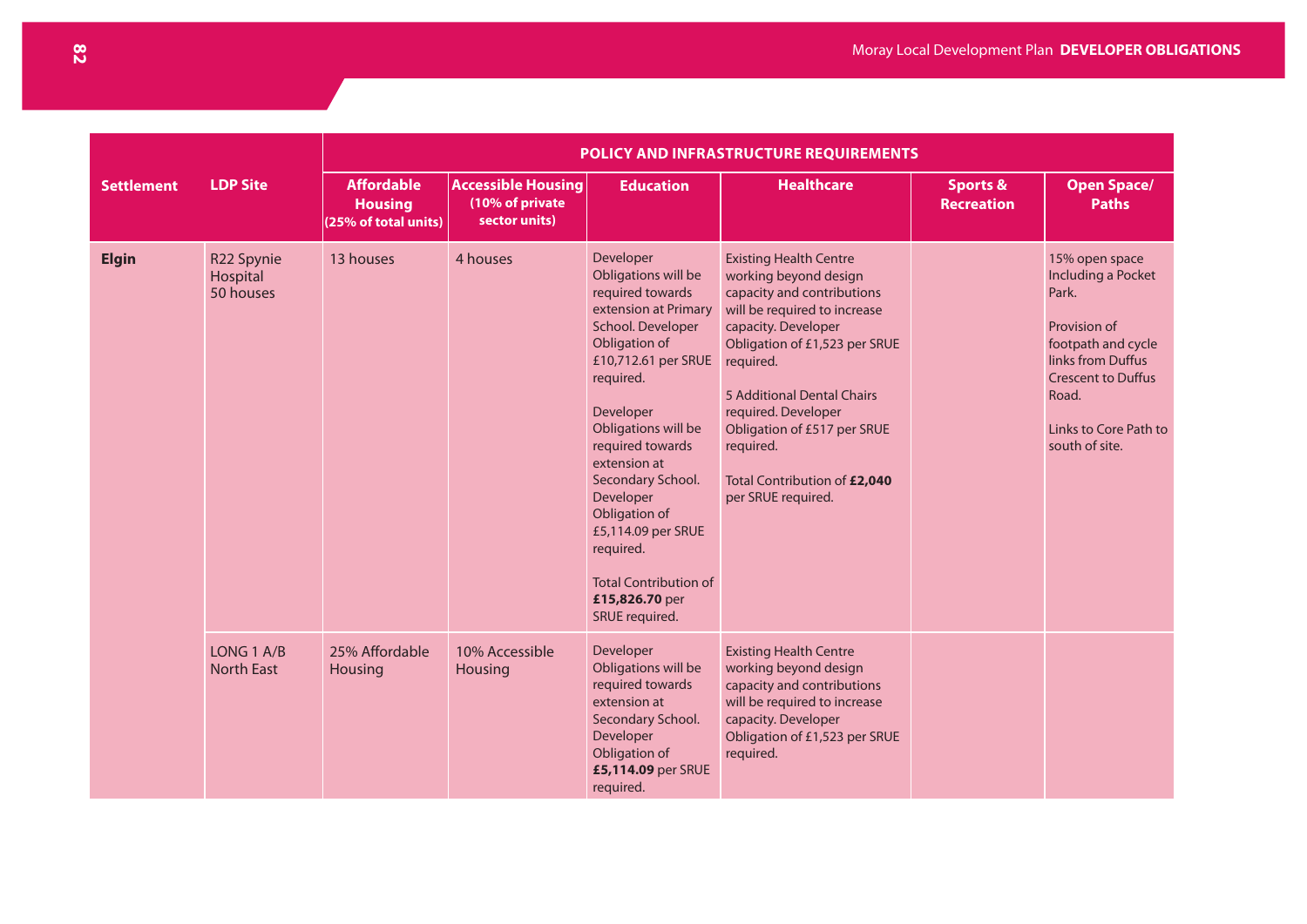|                   |                                         | <b>POLICY AND INFRASTRUCTURE REQUIREMENTS</b>               |                                                               |                                                                                                                                                                                                                                                                                                                                                                          |                                                                                                                                                                                                                                                                                                                                                                                                                                              |                                          |                                    |  |  |  |
|-------------------|-----------------------------------------|-------------------------------------------------------------|---------------------------------------------------------------|--------------------------------------------------------------------------------------------------------------------------------------------------------------------------------------------------------------------------------------------------------------------------------------------------------------------------------------------------------------------------|----------------------------------------------------------------------------------------------------------------------------------------------------------------------------------------------------------------------------------------------------------------------------------------------------------------------------------------------------------------------------------------------------------------------------------------------|------------------------------------------|------------------------------------|--|--|--|
| <b>Settlement</b> | <b>LDP Site</b>                         | <b>Affordable</b><br><b>Housing</b><br>(25% of total units) | <b>Accessible Housing</b><br>(10% of private<br>sector units) | <b>Education</b>                                                                                                                                                                                                                                                                                                                                                         | <b>Healthcare</b>                                                                                                                                                                                                                                                                                                                                                                                                                            | <b>Sports &amp;</b><br><b>Recreation</b> | <b>Open Space/</b><br><b>Paths</b> |  |  |  |
| <b>Elgin</b>      |                                         |                                                             |                                                               |                                                                                                                                                                                                                                                                                                                                                                          | 5 Additional Dental Chairs<br>required. Developer<br>Obligation of £517 per SRUE<br>required.<br>Total Contribution of £2,040<br>per SRUE required.                                                                                                                                                                                                                                                                                          |                                          |                                    |  |  |  |
|                   | LONG <sub>2</sub><br><b>Elgin South</b> | 25% Affordable<br>Housing                                   | 10% Accessible<br>Housing                                     | Developer<br>Obligations will be<br>required towards<br>New Primary School.<br>Developer<br>Obligation of £8,858<br>per SRUE required.<br>Developer<br>Obligations will be<br>required towards<br>extension at<br>Secondary School.<br>Developer<br>Obligation of<br>£5,114.09 per SRUE<br>required.<br><b>Total Contribution of</b><br>£13,972.09 per<br>SRUE required. | <b>Existing Health Centre</b><br>working beyond design<br>capacity and contributions<br>will be required to increase<br>capacity. Developer<br>Obligation of £1,523 per SRUE<br>required.<br>5 Additional Dental Chairs<br>required. Developer<br>Obligation of £517 per SRUE<br>required.<br>1 Additional Pharmacy<br>required. Developer<br>Obligation of £386 per SRUE<br>required.<br>Total Contribution of £2,426<br>per SRUE required. |                                          |                                    |  |  |  |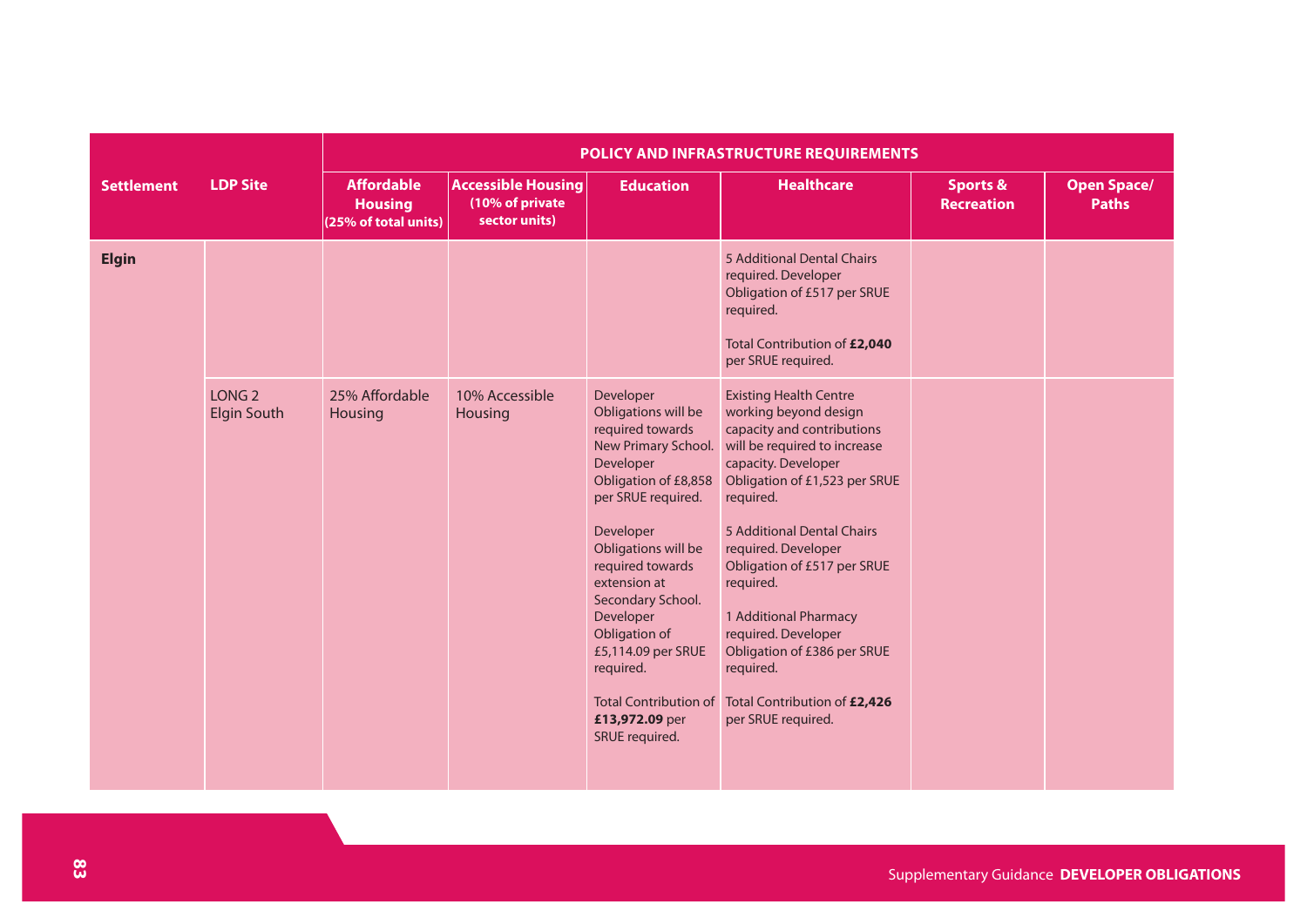|                   |                                             | <b>POLICY AND INFRASTRUCTURE REQUIREMENTS</b>               |                                                               |                                                                                                                                                                                                                                                                                                                      |                                                                                                                                                                                                                                                                                                                                            |                                          |                                    |  |  |  |  |
|-------------------|---------------------------------------------|-------------------------------------------------------------|---------------------------------------------------------------|----------------------------------------------------------------------------------------------------------------------------------------------------------------------------------------------------------------------------------------------------------------------------------------------------------------------|--------------------------------------------------------------------------------------------------------------------------------------------------------------------------------------------------------------------------------------------------------------------------------------------------------------------------------------------|------------------------------------------|------------------------------------|--|--|--|--|
| <b>Settlement</b> | <b>LDP Site</b>                             | <b>Affordable</b><br><b>Housing</b><br>(25% of total units) | <b>Accessible Housing</b><br>(10% of private<br>sector units) | <b>Education</b>                                                                                                                                                                                                                                                                                                     | <b>Healthcare</b>                                                                                                                                                                                                                                                                                                                          | <b>Sports &amp;</b><br><b>Recreation</b> | <b>Open Space/</b><br><b>Paths</b> |  |  |  |  |
| <b>Elgin</b>      | <b>MU1 Riverview</b>                        | 25% Affordable<br><b>Housing</b>                            | 10% Accessible<br><b>Housing</b>                              | Developer<br>Obligations will be<br>required towards<br>extension at<br>Secondary School.<br>Developer<br>Obligation of<br>£5,114.09 per SRUE<br>required.                                                                                                                                                           | <b>Existing Health Centre working</b><br>beyond design capacity and<br>contributions will be required<br>to increase capacity. Developer<br>Obligation of £1,523 per SRUE<br>required.<br>5 Additional Dental Chairs<br>required. Developer Obligation<br>of £517 per SRUE required.<br>Total Contribution of £2,040<br>per SRUE required. |                                          | Pocket Park.<br>Landscaping.       |  |  |  |  |
|                   | MU <sub>2</sub><br>Lossiemouth<br>Road (NE) | 25% Affordable<br><b>Housing</b>                            | 10% Accessible<br><b>Housing</b>                              | Developer<br>Obligations will be<br>required towards<br>extension at Primary<br>School. Developer<br>Obligation of<br>£10,712.61 per SRUE<br>required.<br>Developer<br>Obligations will be<br>required towards<br>extension at<br>Secondary School.<br>Developer<br>Obligation of<br>£5,114.09 per SRUE<br>required. | <b>Existing Health Centre working</b><br>beyond design capacity and<br>contributions will be required<br>to increase capacity. Developer<br>Obligation of £1,523 per SRUE<br>required.<br>5 Additional Dental Chairs<br>required. Developer Obligation<br>of £517 per SRUE required.<br>Total Contribution of £2,040<br>per SRUE required. |                                          | Landscaping.                       |  |  |  |  |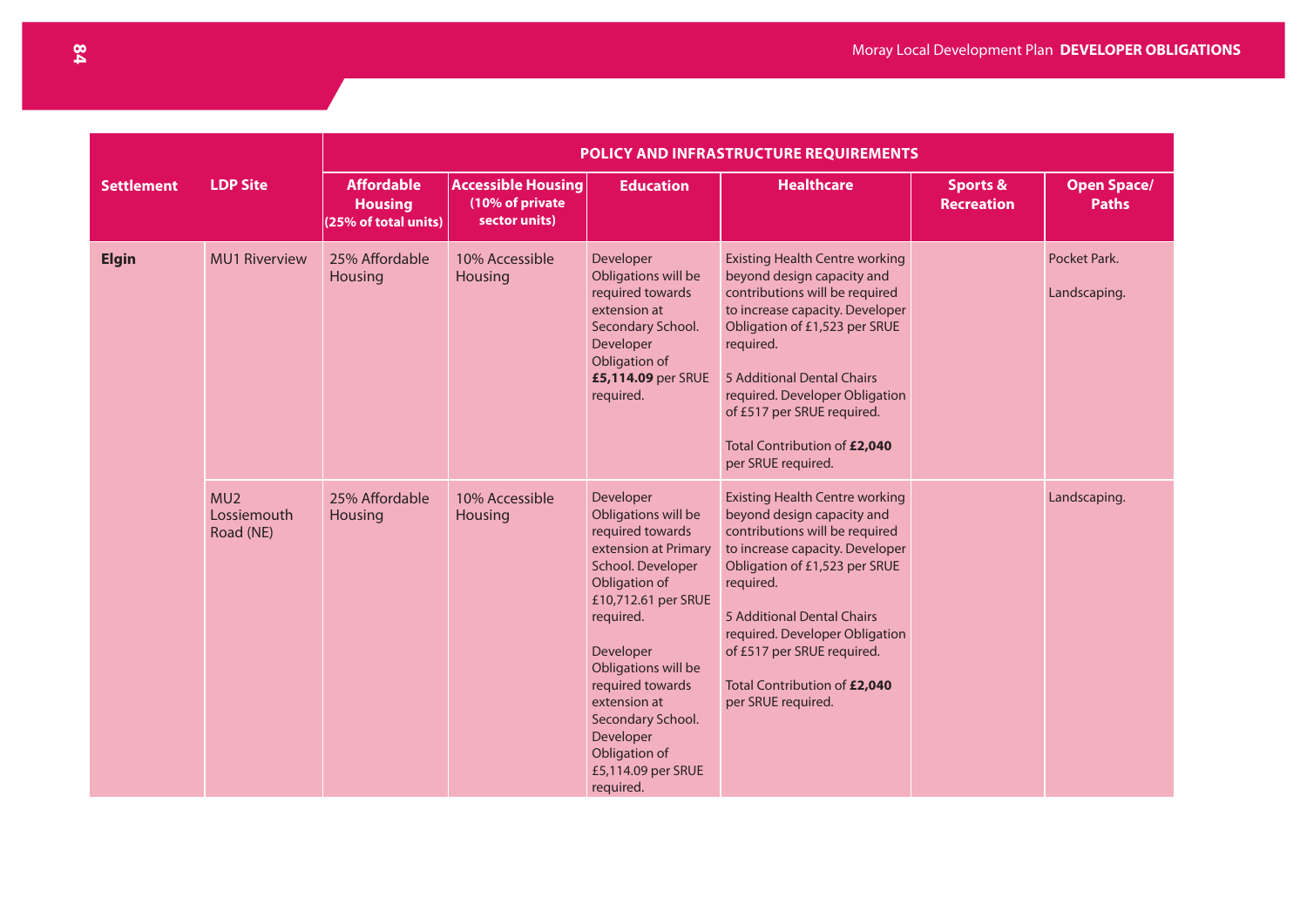|                   |                                                          | POLICY AND INFRASTRUCTURE REQUIREMENTS                      |                                                               |                                                                                                                                                            |                                                                                                                                                                                                                                                                                                                                                                                                                                           |                                          |                                                                    |  |  |  |  |
|-------------------|----------------------------------------------------------|-------------------------------------------------------------|---------------------------------------------------------------|------------------------------------------------------------------------------------------------------------------------------------------------------------|-------------------------------------------------------------------------------------------------------------------------------------------------------------------------------------------------------------------------------------------------------------------------------------------------------------------------------------------------------------------------------------------------------------------------------------------|------------------------------------------|--------------------------------------------------------------------|--|--|--|--|
| <b>Settlement</b> | <b>LDP Site</b>                                          | <b>Affordable</b><br><b>Housing</b><br>(25% of total units) | <b>Accessible Housing</b><br>(10% of private<br>sector units) | <b>Education</b>                                                                                                                                           | <b>Healthcare</b>                                                                                                                                                                                                                                                                                                                                                                                                                         | <b>Sports &amp;</b><br><b>Recreation</b> | <b>Open Space/</b><br><b>Paths</b>                                 |  |  |  |  |
| <b>Elgin</b>      |                                                          |                                                             |                                                               | <b>Total Contribution of</b><br>£15,826.70 per<br>SRUE required.                                                                                           |                                                                                                                                                                                                                                                                                                                                                                                                                                           |                                          |                                                                    |  |  |  |  |
|                   | <b>OPP1 Flemings</b><br>Sawmill,<br><b>Linkwood Road</b> | 25% Affordable<br>Housing                                   | 10% Accessible<br>Housing                                     | Developer<br>Obligations will be<br>required towards<br>extension at<br>Secondary School.<br>Developer<br>Obligation of<br>£5,114.09 per SRUE<br>required. | <b>Existing Health Centre working</b><br>beyond design capacity and<br>contributions will be required<br>to increase capacity.<br>Developer Obligation of<br>£1,523 per SRUE required.<br>5 Additional Dental Chairs<br>required. Developer<br>Obligation of £517 per SRUE<br>required.<br>1 Additional Pharmacy<br>required. Developer<br>Obligation of £386 per SRUE<br>required.<br>Total Contribution of £2,426<br>per SRUE required. |                                          | Improvements to<br>pedestrian/cycle<br>access on Linkwood<br>Road. |  |  |  |  |
|                   | <b>OPP2 Hill</b><br>Street/Ladyhill                      | 25% Affordable<br>Housing                                   | 10% Accessible<br>Housing                                     | Developer<br>Obligations will be<br>required towards<br>extension at<br>Secondary School.<br>Developer<br>Obligation of                                    | <b>Existing Health Centre working</b><br>beyond design capacity and<br>contributions will be required<br>to increase capacity.<br>Developer Obligation of<br>£1,523 per SRUE required.                                                                                                                                                                                                                                                    |                                          |                                                                    |  |  |  |  |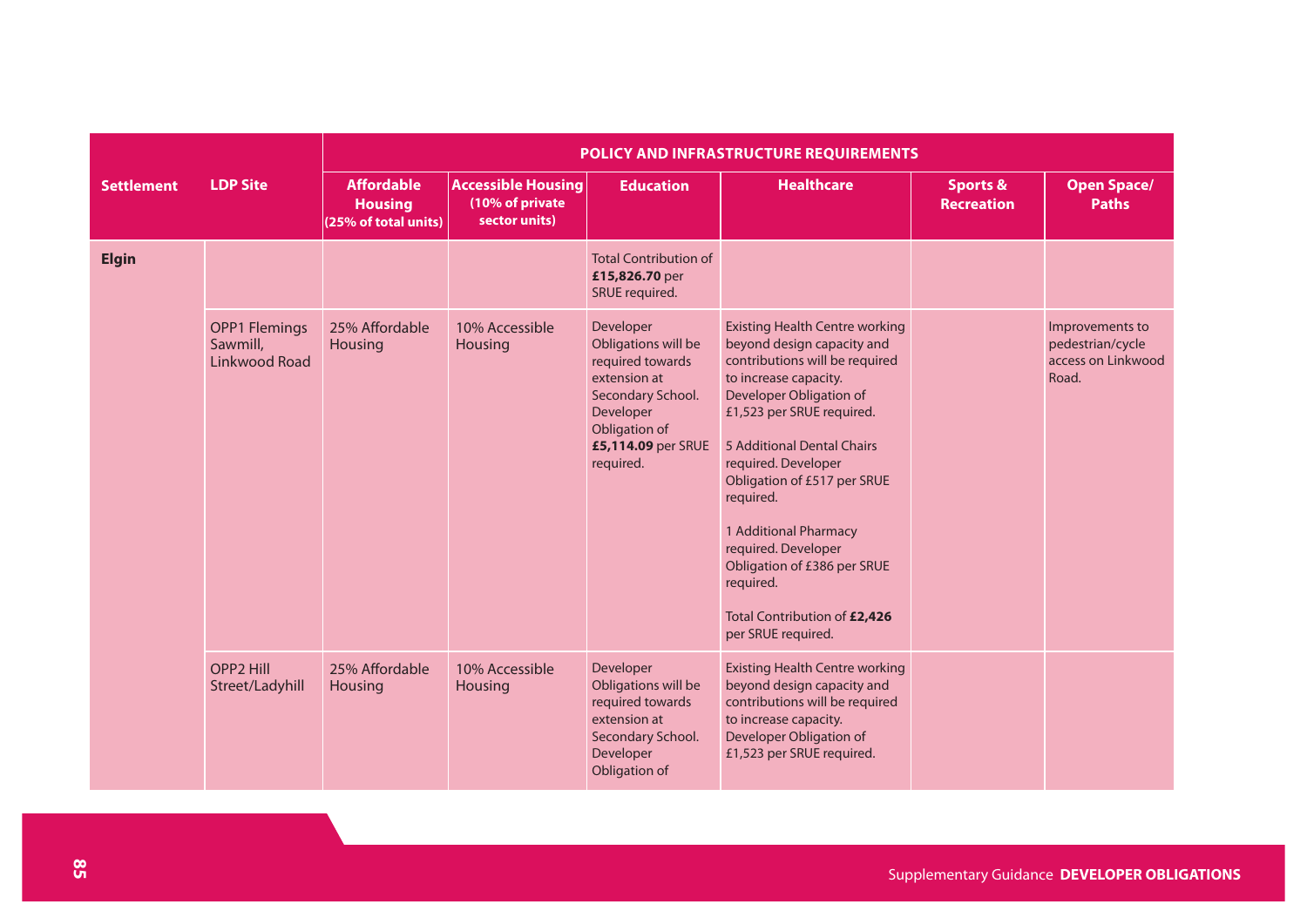|                   |                                       | POLICY AND INFRASTRUCTURE REQUIREMENTS                      |                                                               |                                                                                                                                                            |                                                                                                                                                                                                                                                                                                                                            |                                          |                                    |  |  |  |
|-------------------|---------------------------------------|-------------------------------------------------------------|---------------------------------------------------------------|------------------------------------------------------------------------------------------------------------------------------------------------------------|--------------------------------------------------------------------------------------------------------------------------------------------------------------------------------------------------------------------------------------------------------------------------------------------------------------------------------------------|------------------------------------------|------------------------------------|--|--|--|
| <b>Settlement</b> | <b>LDP Site</b>                       | <b>Affordable</b><br><b>Housing</b><br>(25% of total units) | <b>Accessible Housing</b><br>(10% of private<br>sector units) | <b>Education</b>                                                                                                                                           | <b>Healthcare</b>                                                                                                                                                                                                                                                                                                                          | <b>Sports &amp;</b><br><b>Recreation</b> | <b>Open Space/</b><br><b>Paths</b> |  |  |  |
| <b>Elgin</b>      |                                       |                                                             |                                                               | £5,114.09 per SRUE<br>required.                                                                                                                            | 5 Additional Dental Chairs<br>required. Developer Obligation<br>of £517 per SRUE required.<br>Total Contribution of £2,040<br>per SRUE required.                                                                                                                                                                                           |                                          |                                    |  |  |  |
|                   | OPP <sub>3</sub><br><b>Wards Road</b> | 25% Affordable<br>Housing                                   | 10% Accessible<br>Housing                                     | Developer<br>Obligations will be<br>required towards<br>extension at<br>Secondary School.<br>Developer<br>Obligation of<br>£5,114.09 per SRUE<br>required. | <b>Existing Health Centre working</b><br>beyond design capacity and<br>contributions will be required<br>to increase capacity. Developer<br>Obligation of £1,523 per SRUE<br>required.<br>5 Additional Dental Chairs<br>required. Developer Obligation<br>of £517 per SRUE required.<br>Total Contribution of £2,040<br>per SRUE required. |                                          |                                    |  |  |  |
|                   | OPP4<br><b>Ashgrove Road</b>          | 25% Affordable<br>Housing                                   | 10% Accessible<br>Housing                                     | Developer<br>Obligations will be<br>required towards<br>extension at<br>Secondary School.<br>Developer<br>Obligation of<br>£5,114.09 per SRUE<br>required. | <b>Existing Health Centre working</b><br>beyond design capacity and<br>contributions will be required<br>to increase capacity. Developer<br>Obligation of £1,523 per SRUE<br>required.<br>5 Additional Dental Chairs<br>required. Developer Obligation<br>of £517 per SRUE required.                                                       |                                          |                                    |  |  |  |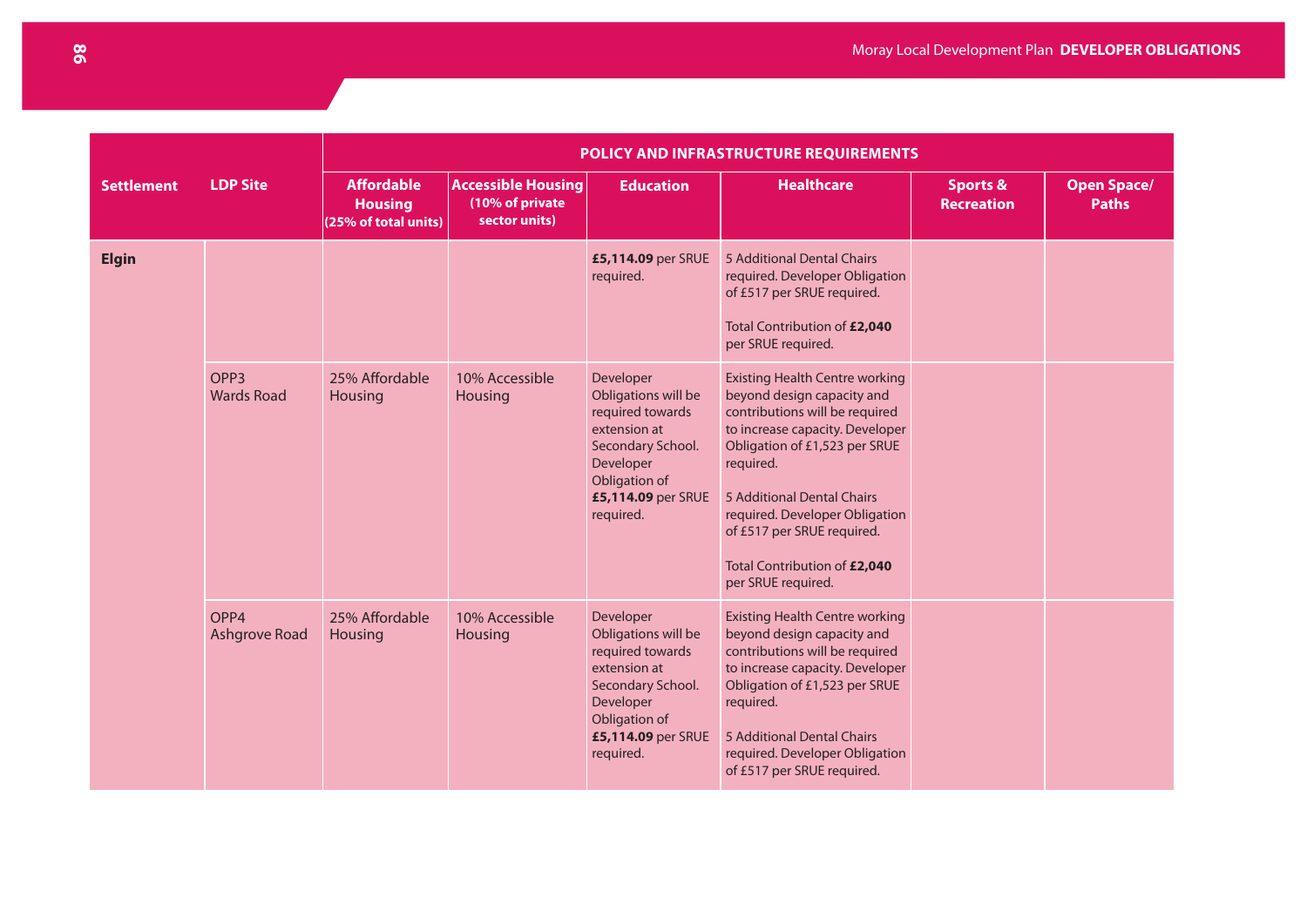|                   |                                                           | POLICY AND INFRASTRUCTURE REQUIREMENTS                      |                                                               |                                                                                                                                                            |                                                                                                                                                                                                                                                                                                                                                                                                                                              |                                                                                                             |                                                                                    |  |  |  |
|-------------------|-----------------------------------------------------------|-------------------------------------------------------------|---------------------------------------------------------------|------------------------------------------------------------------------------------------------------------------------------------------------------------|----------------------------------------------------------------------------------------------------------------------------------------------------------------------------------------------------------------------------------------------------------------------------------------------------------------------------------------------------------------------------------------------------------------------------------------------|-------------------------------------------------------------------------------------------------------------|------------------------------------------------------------------------------------|--|--|--|
| <b>Settlement</b> | <b>LDP Site</b>                                           | <b>Affordable</b><br><b>Housing</b><br>(25% of total units) | <b>Accessible Housing</b><br>(10% of private<br>sector units) | <b>Education</b>                                                                                                                                           | <b>Healthcare</b>                                                                                                                                                                                                                                                                                                                                                                                                                            | <b>Sports &amp;</b><br><b>Recreation</b>                                                                    | <b>Open Space/</b><br><b>Paths</b>                                                 |  |  |  |
| <b>Elgin</b>      |                                                           |                                                             |                                                               |                                                                                                                                                            | Total Contribution of £2,040<br>per SRUE required.                                                                                                                                                                                                                                                                                                                                                                                           |                                                                                                             |                                                                                    |  |  |  |
|                   | OPP <sub>5</sub><br><b>Auction Mart,</b><br>Linkwood Road | 25% Affordable<br>Housing                                   | 10% Accessible<br>Housing                                     | Developer<br>Obligations will be<br>required towards<br>extension at<br>Secondary School.<br>Developer<br>Obligation of<br>£5,114.09 per SRUE<br>required. | <b>Existing Health Centre</b><br>working beyond design<br>capacity and contributions<br>will be required to increase<br>capacity. Developer<br>Obligation of £1,523 per SRUE<br>required.<br>5 Additional Dental Chairs<br>required. Developer<br>Obligation of £517 per SRUE<br>required.<br>1 Additional Pharmacy<br>required. Developer<br>Obligation of £386 per SRUE<br>required.<br>Total Contribution of £2,426<br>per SRUE required. |                                                                                                             | Landscaping.<br>Improvements to<br>pedestrian/cycle<br>access on<br>Linkwood Road. |  |  |  |
| <b>Findhorn</b>   | R1 Heathneuk<br>6 houses                                  | 2 houses                                                    |                                                               | Developer<br>Obligations will be<br>required towards<br>extension at Primary<br>School. Developer<br>Obligation of<br>£10,712.61 per SRUE<br>required.     | <b>Existing Health Centre</b><br>working beyond design<br>capacity and contributions<br>will be required to increase<br>capacity. Developer<br>Obligation of £1,523 per SRUE<br>required.                                                                                                                                                                                                                                                    | Enclosed, floodlit<br>synthetic turf (3G)<br>pitch<br>Developer<br>Obligation of £203<br>per SRUE required. | Landscaping.                                                                       |  |  |  |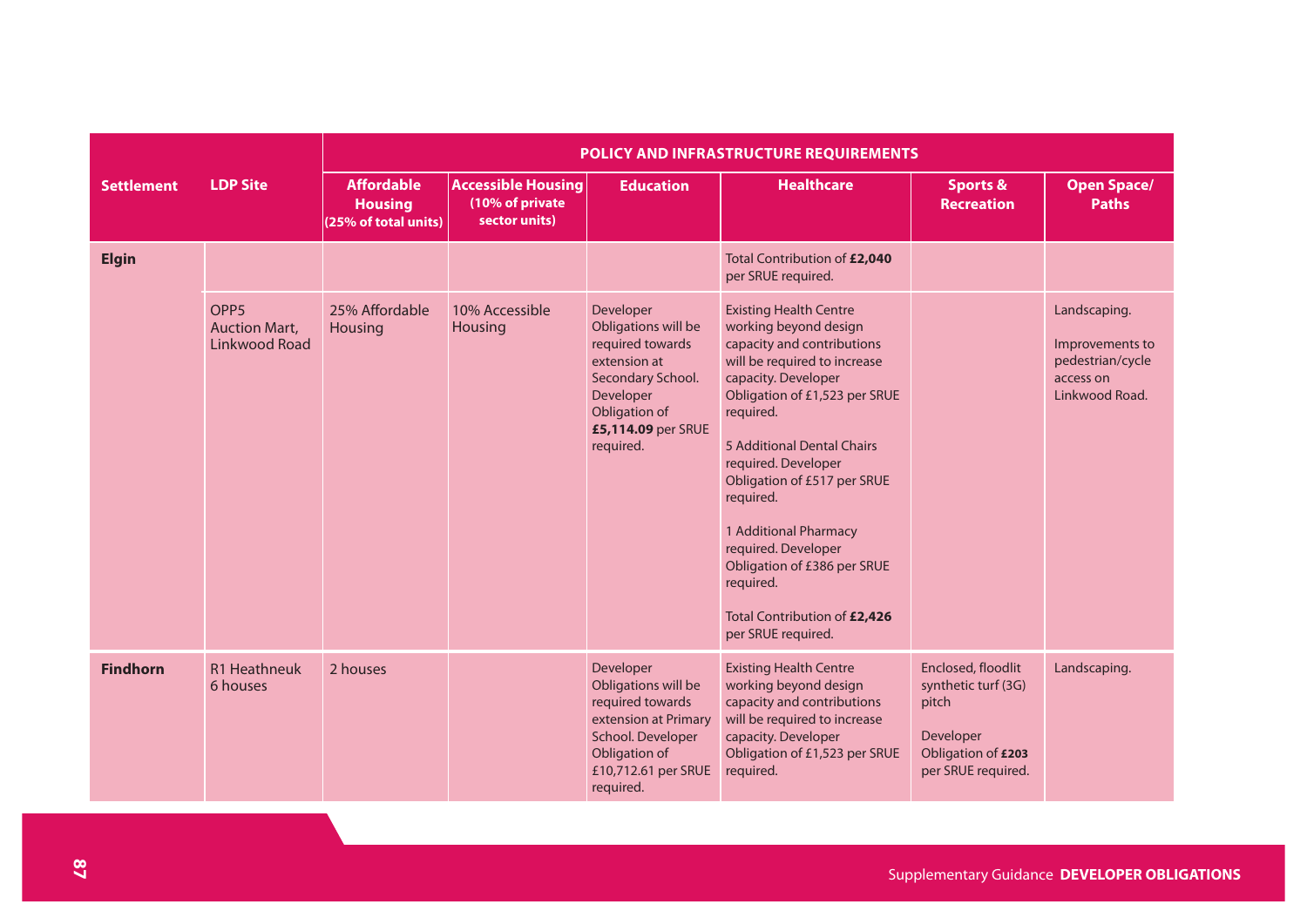|                   |                     | POLICY AND INFRASTRUCTURE REQUIREMENTS                      |                                                               |                                                                                                                                                                                                                                                                                                                      |                                                                                                                                                                                                                                                                                                                                                                                                               |                                                                                                             |                                    |  |  |  |
|-------------------|---------------------|-------------------------------------------------------------|---------------------------------------------------------------|----------------------------------------------------------------------------------------------------------------------------------------------------------------------------------------------------------------------------------------------------------------------------------------------------------------------|---------------------------------------------------------------------------------------------------------------------------------------------------------------------------------------------------------------------------------------------------------------------------------------------------------------------------------------------------------------------------------------------------------------|-------------------------------------------------------------------------------------------------------------|------------------------------------|--|--|--|
| <b>Settlement</b> | <b>LDP Site</b>     | <b>Affordable</b><br><b>Housing</b><br>(25% of total units) | <b>Accessible Housing</b><br>(10% of private<br>sector units) | <b>Education</b>                                                                                                                                                                                                                                                                                                     | <b>Healthcare</b>                                                                                                                                                                                                                                                                                                                                                                                             | <b>Sports &amp;</b><br><b>Recreation</b>                                                                    | <b>Open Space/</b><br><b>Paths</b> |  |  |  |
| <b>Findhorn</b>   |                     |                                                             |                                                               | Developer<br>Obligations will be<br>required towards<br>extension at<br>Secondary School.<br>Developer<br>Obligation of<br>£5,114.09 per SRUE<br>required.<br><b>Total Contribution of</b><br>£15,826.70 per<br>SRUE required.                                                                                       | 2 Additional Dental Chairs<br>required. Developer<br>Obligation of £517 per SRUE<br>required.<br>Reconfiguration of existing<br>pharmacy outlets required.<br>Developer Obligation of £227<br>per SRUE required.<br>Total Contribution of £2,267<br>per SRUE required.                                                                                                                                        |                                                                                                             |                                    |  |  |  |
|                   | <b>R2 Dunelands</b> |                                                             |                                                               | Developer<br>Obligations will be<br>required towards<br>extension at Primary<br>School. Developer<br>Obligation of<br>£10,712.61 per SRUE<br>required.<br>Developer<br>Obligations will be<br>required towards<br>extension at<br>Secondary School.<br>Developer<br>Obligation of<br>£5,114.09 per SRUE<br>required. | <b>Existing Health Centre</b><br>working beyond design<br>capacity and contributions<br>will be required to increase<br>capacity. Developer<br>Obligation of £1,523 per SRUE<br>required.<br>2 Additional Dental Chairs<br>required. Developer<br>Obligation of £517 per SRUE<br>required.<br>Reconfiguration of existing<br>pharmacy outlets required.<br>Developer Obligation of £227<br>per SRUE required. | Enclosed, floodlit<br>synthetic turf (3G)<br>pitch<br>Developer<br>Obligation of £203<br>per SRUE required. |                                    |  |  |  |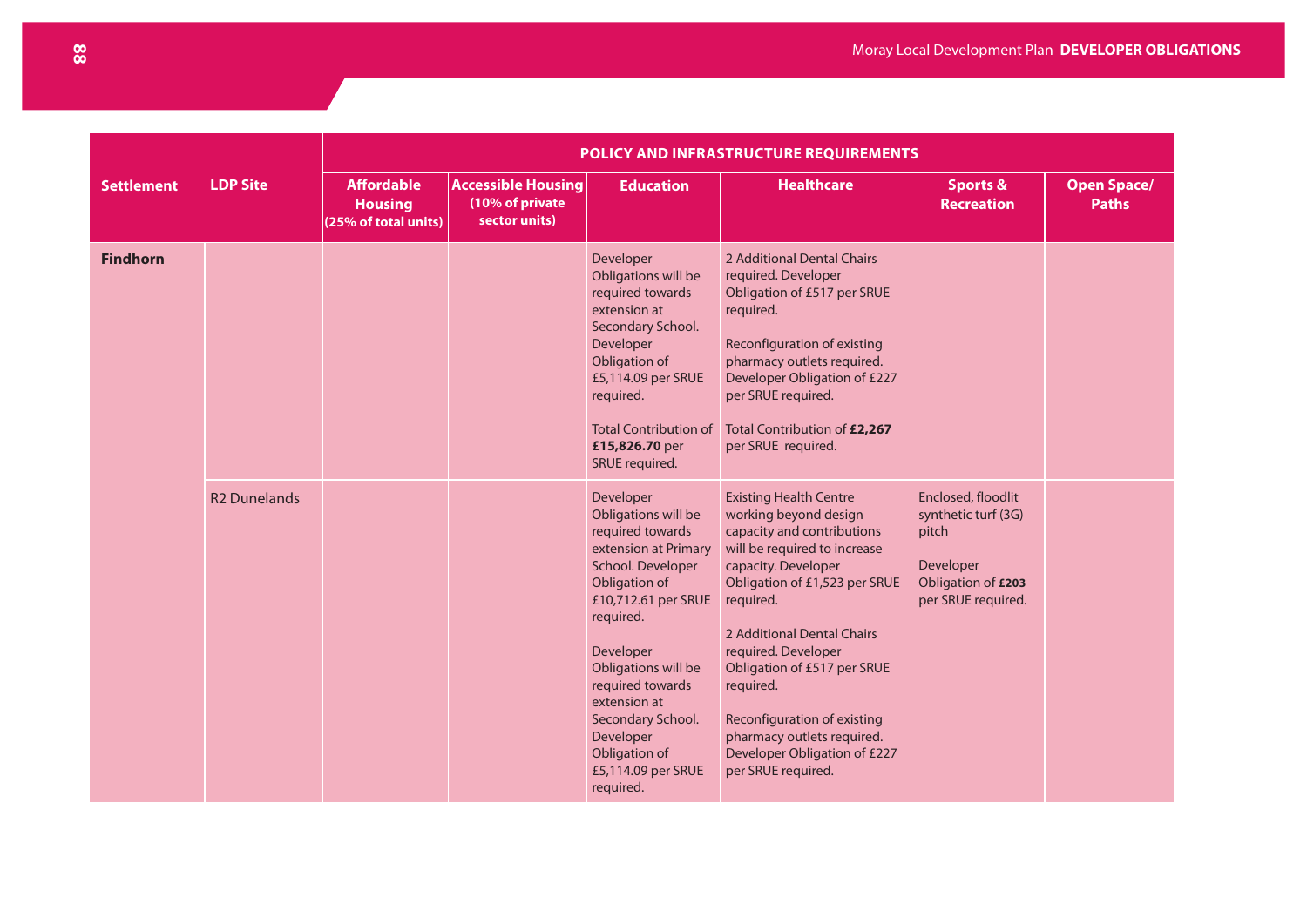|                   |                                                              | POLICY AND INFRASTRUCTURE REQUIREMENTS                      |                                                               |                                                                                                                                                            |                                                                                                                                                                                           |                                          |                                    |  |  |
|-------------------|--------------------------------------------------------------|-------------------------------------------------------------|---------------------------------------------------------------|------------------------------------------------------------------------------------------------------------------------------------------------------------|-------------------------------------------------------------------------------------------------------------------------------------------------------------------------------------------|------------------------------------------|------------------------------------|--|--|
| <b>Settlement</b> | <b>LDP Site</b>                                              | <b>Affordable</b><br><b>Housing</b><br>(25% of total units) | <b>Accessible Housing</b><br>(10% of private<br>sector units) | <b>Education</b>                                                                                                                                           | <b>Healthcare</b>                                                                                                                                                                         | <b>Sports &amp;</b><br><b>Recreation</b> | <b>Open Space/</b><br><b>Paths</b> |  |  |
| <b>Findhorn</b>   |                                                              |                                                             |                                                               | <b>Total Contribution of</b><br>£15,826.70 per<br>SRUE required.                                                                                           | Total Contribution of £2,267<br>per SRUE required.                                                                                                                                        |                                          |                                    |  |  |
| <b>Findochty</b>  | R1 Morven<br>Crescent<br>35 houses                           | 9 houses                                                    | 3 houses                                                      | Developer<br>Obligations will be<br>required towards<br>extension at<br>Secondary School.<br>Developer<br>Obligation of<br>£5,114.09 per SRUE<br>required. | <b>Existing Health Centre</b><br>working beyond design<br>capacity and contributions<br>will be required to increase<br>capacity. Developer<br>Obligation of £1,523 per<br>SRUE required. |                                          | 15% open space.                    |  |  |
|                   | R <sub>2</sub> West of<br><b>Primary School</b><br>20 houses | 5 houses                                                    | 2 houses                                                      | Developer<br>Obligations will be<br>required towards<br>extension at<br>Secondary School.<br>Developer<br>Obligation of<br>£5,114.09 per SRUE<br>required. | <b>Existing Health Centre</b><br>working beyond design<br>capacity and contributions<br>will be required to increase<br>capacity. Developer<br>Obligation of £1,523 per<br>SRUE required. |                                          | 15% open space.<br>Landscaping.    |  |  |
|                   | OPP <sub>1</sub><br>North Beach                              | 25% Affordable<br>Housing                                   | 10% Accessible<br>Housing                                     | Developer<br>Obligations will be<br>required towards<br>extension at<br>Secondary School.<br>Developer                                                     | <b>Existing Health Centre</b><br>working beyond design<br>capacity and contributions<br>will be required to increase<br>capacity. Developer<br>Obligation of £1,523 per<br>SRUE required. |                                          |                                    |  |  |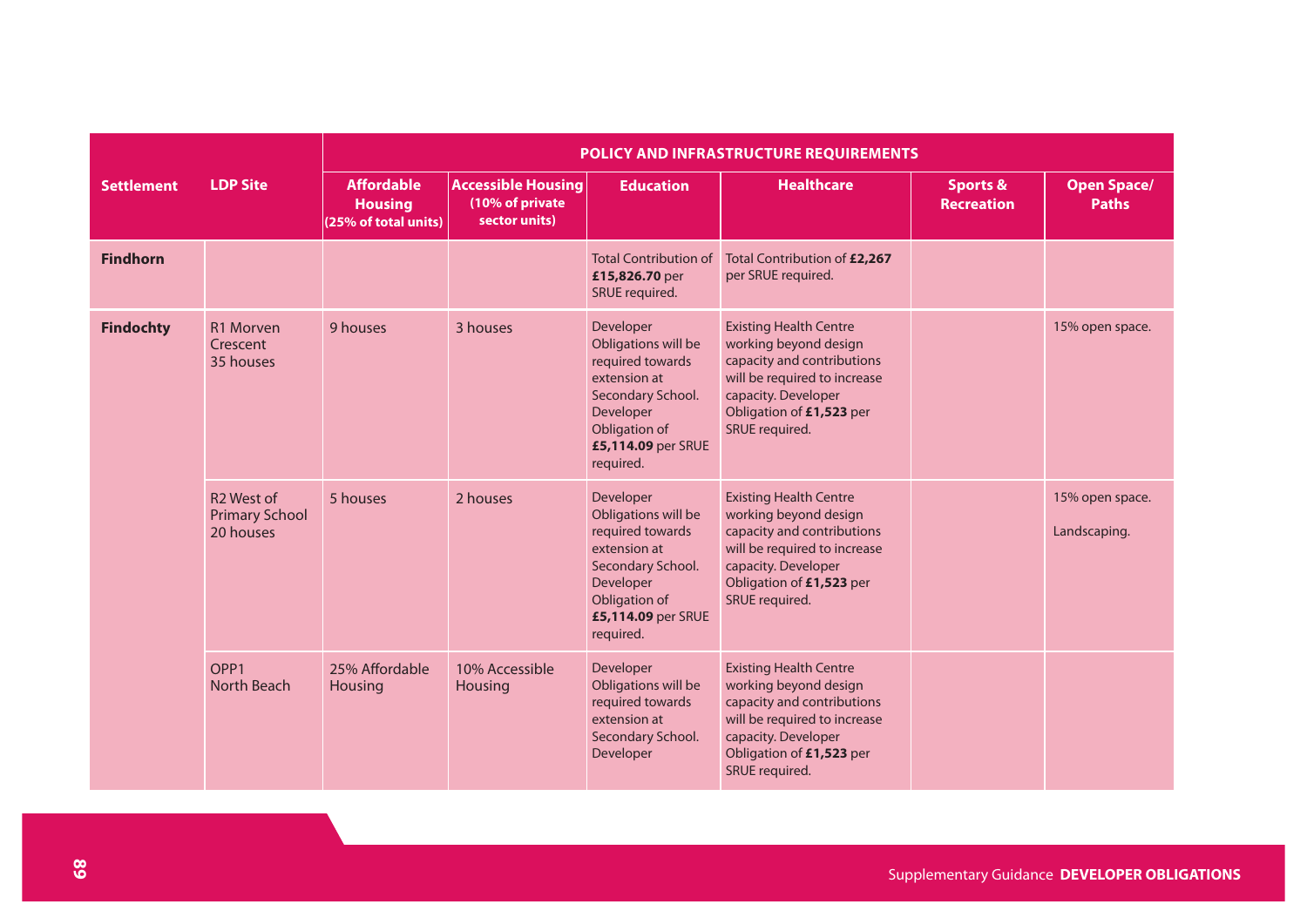|                   |                                                           | POLICY AND INFRASTRUCTURE REQUIREMENTS                      |                                                               |                                                  |                                                                                                                                                                                           |                                          |                                                               |  |  |
|-------------------|-----------------------------------------------------------|-------------------------------------------------------------|---------------------------------------------------------------|--------------------------------------------------|-------------------------------------------------------------------------------------------------------------------------------------------------------------------------------------------|------------------------------------------|---------------------------------------------------------------|--|--|
| <b>Settlement</b> | <b>LDP Site</b>                                           | <b>Affordable</b><br><b>Housing</b><br>(25% of total units) | <b>Accessible Housing</b><br>(10% of private<br>sector units) | <b>Education</b>                                 | <b>Healthcare</b>                                                                                                                                                                         | <b>Sports &amp;</b><br><b>Recreation</b> | <b>Open Space/</b><br><b>Paths</b>                            |  |  |
| <b>Findochty</b>  |                                                           |                                                             |                                                               | Obligation of<br>£5,114.09 per SRUE<br>required. |                                                                                                                                                                                           |                                          |                                                               |  |  |
| <b>Fochabers</b>  | R1<br>Ordiquish Road<br>50 houses                         | 13 houses                                                   | 4 houses                                                      |                                                  | <b>Existing Health Centre</b><br>working beyond design<br>capacity and contributions<br>will be required to increase<br>capacity. Developer<br>Obligation of £1,523 per<br>SRUE required. |                                          | 15% open space<br>Including a Pocket<br>Park.<br>Landscaping. |  |  |
|                   | R <sub>2</sub> Ordiquish<br><b>Road West</b><br>50 houses | 13 houses                                                   | 4 houses                                                      |                                                  | <b>Existing Health Centre</b><br>working beyond design<br>capacity and contributions<br>will be required to increase<br>capacity. Developer<br>Obligation of £1,523 per<br>SRUE required. |                                          | 15% open space.<br>Landscaping.                               |  |  |
|                   | R <sub>3</sub> East of<br>Duncan Avenue<br>42 houses      | 11 houses                                                   | 4 houses                                                      |                                                  | <b>Existing Health Centre</b><br>working beyond design<br>capacity and contributions<br>will be required to increase<br>capacity. Developer<br>Obligation of £1,523 per<br>SRUE required. |                                          | 15% open space.                                               |  |  |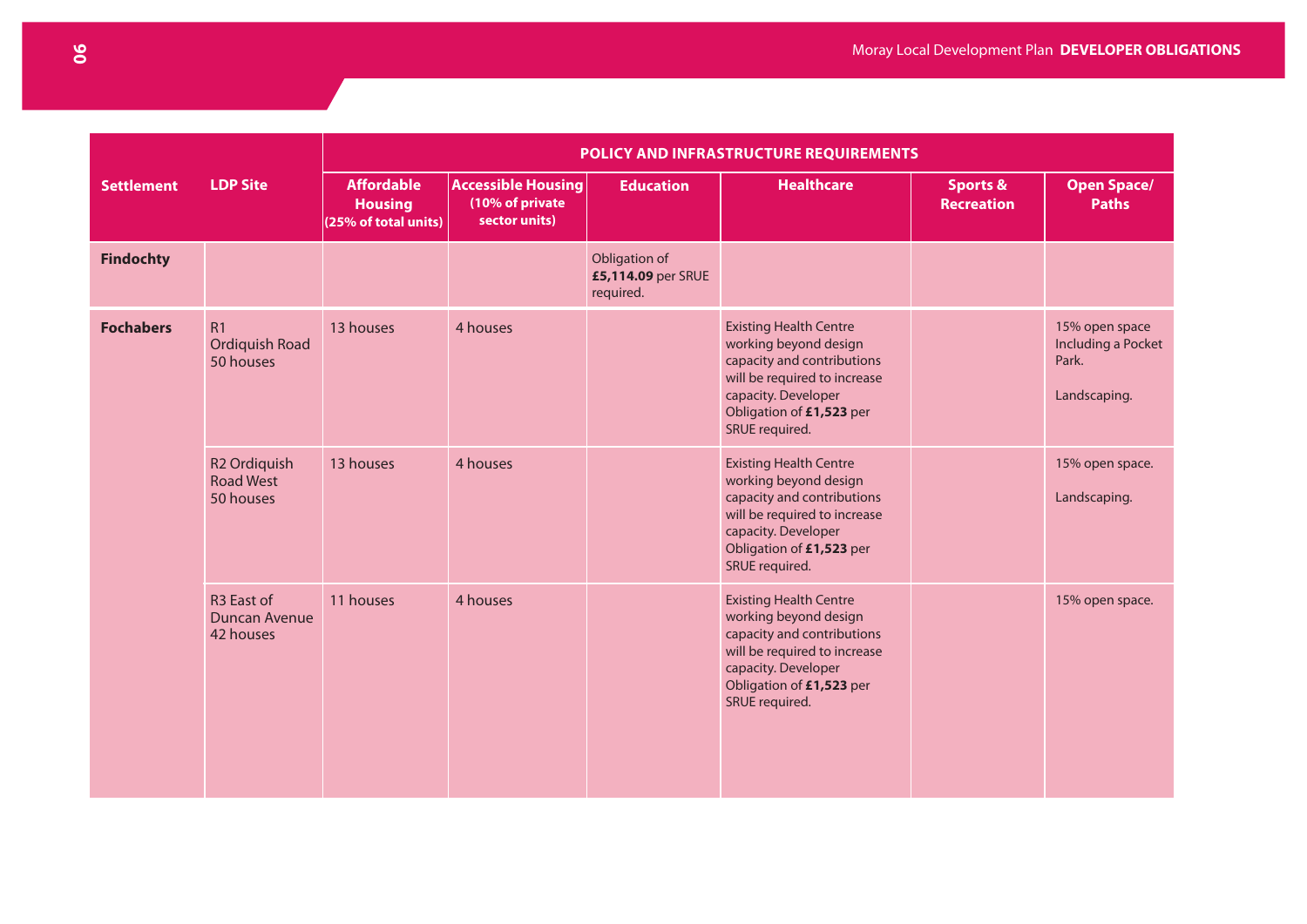|                   |                                                                              | POLICY AND INFRASTRUCTURE REQUIREMENTS                      |                                                               |                  |                                                                                                                                                                                           |                                          |                                                                                  |  |  |  |
|-------------------|------------------------------------------------------------------------------|-------------------------------------------------------------|---------------------------------------------------------------|------------------|-------------------------------------------------------------------------------------------------------------------------------------------------------------------------------------------|------------------------------------------|----------------------------------------------------------------------------------|--|--|--|
| <b>Settlement</b> | <b>LDP Site</b>                                                              | <b>Affordable</b><br><b>Housing</b><br>(25% of total units) | <b>Accessible Housing</b><br>(10% of private<br>sector units) | <b>Education</b> | <b>Healthcare</b>                                                                                                                                                                         | <b>Sports &amp;</b><br><b>Recreation</b> | <b>Open Space/</b><br><b>Paths</b>                                               |  |  |  |
| <b>Fochabers</b>  | R4 Ordiquish<br><b>Road East</b><br>50 houses                                | 13 houses                                                   | 4 houses                                                      |                  | <b>Existing Health Centre</b><br>working beyond design<br>capacity and contributions<br>will be required to increase<br>capacity. Developer<br>Obligation of £1,523 per<br>SRUE required. |                                          | 15% open space.                                                                  |  |  |  |
|                   | LONG Ordiquish<br><b>Road East</b><br>Indicative<br>capacity of 35<br>houses | 9 houses                                                    | 3 houses                                                      |                  | <b>Existing Health Centre</b><br>working beyond design<br>capacity and contributions<br>will be required to increase<br>capacity. Developer<br>Obligation of £1,523 per<br>SRUE required. |                                          | 15% open space.                                                                  |  |  |  |
|                   | <b>OPP1 Institution</b><br>Road                                              | 25% Affordable<br>Housing                                   | 10% Accessible<br>Housing                                     |                  | <b>Existing Health Centre</b><br>working beyond design<br>capacity and contributions<br>will be required to increase<br>capacity. Developer<br>Obligation of £1,523 per<br>SRUE required. |                                          |                                                                                  |  |  |  |
|                   | OPP <sub>2</sub><br>Lennox Crescent Housing                                  | 25% Affordable                                              | 10% Accessible<br>Housing                                     |                  | <b>Existing Health Centre</b><br>working beyond design<br>capacity and contributions<br>will be required to increase<br>capacity. Developer<br>Obligation of £1,523 per<br>SRUE required. |                                          | Footway and<br>Cycleway<br>connections to the<br>existing network<br>and School. |  |  |  |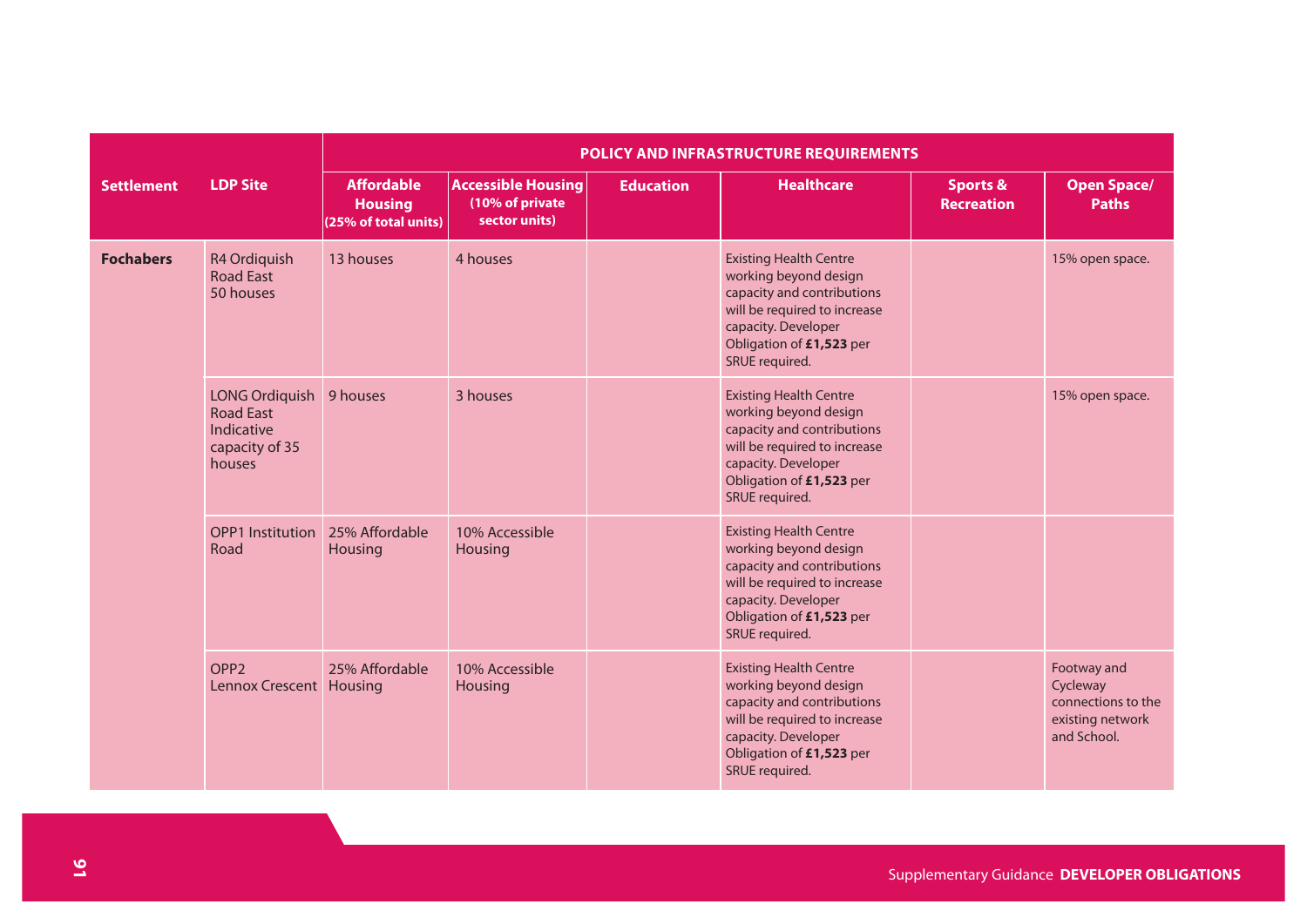|                   |                                       | <b>POLICY AND INFRASTRUCTURE REQUIREMENTS</b>               |                                                               |                                                                                                                                                                                                                                                                                                                                                                                          |                                                                                                                                                                                                                                                                                                                                                                                                                                                                     |                                                                                                             |                                                                                                                                                                         |  |
|-------------------|---------------------------------------|-------------------------------------------------------------|---------------------------------------------------------------|------------------------------------------------------------------------------------------------------------------------------------------------------------------------------------------------------------------------------------------------------------------------------------------------------------------------------------------------------------------------------------------|---------------------------------------------------------------------------------------------------------------------------------------------------------------------------------------------------------------------------------------------------------------------------------------------------------------------------------------------------------------------------------------------------------------------------------------------------------------------|-------------------------------------------------------------------------------------------------------------|-------------------------------------------------------------------------------------------------------------------------------------------------------------------------|--|
| <b>Settlement</b> | <b>LDP Site</b>                       | <b>Affordable</b><br><b>Housing</b><br>(25% of total units) | <b>Accessible Housing</b><br>(10% of private<br>sector units) | <b>Education</b>                                                                                                                                                                                                                                                                                                                                                                         | <b>Healthcare</b>                                                                                                                                                                                                                                                                                                                                                                                                                                                   | <b>Sports &amp;</b><br><b>Recreation</b>                                                                    | <b>Open Space/</b><br><b>Paths</b>                                                                                                                                      |  |
| <b>Forres</b>     | R1 Knockomie<br>100 houses            | 25 houses                                                   | 8 houses                                                      | Developer<br>Obligations will be<br>required towards<br>extension at Primary<br>School. Developer<br>Obligation of<br>£10,712.61 per SRUE<br>required.<br>Developer<br>Obligations will be<br>required towards<br>extension at<br>Secondary School.<br>Developer<br>Obligation of<br>£5,114.09 per SRUE<br>required.<br><b>Total Contribution of</b><br>£15,826.70 per<br>SRUE required. | <b>Existing Health Centre</b><br>working beyond design<br>capacity and contributions<br>will be required to increase<br>capacity. Developer<br>Obligation of £1,523 per SRUE<br>required.<br>2 Additional Dental Chairs<br>required. Developer<br>Obligation of £517 per SRUE<br>required.<br>Reconfiguration of existing<br>pharmacy outlets required.<br>Developer Obligation of £227<br>per SRUE required.<br>Total Contribution of £2,267<br>per SRUE required. | Enclosed, floodlit<br>synthetic turf (3G)<br>pitch<br>Developer<br>Obligation of £203<br>per SRUE required. | 20% open space<br>Including a Pocket<br>Park with playspace<br>and kickabout area.<br>Provision of<br>pedestrian and<br>cycle connections<br>into the wider<br>network. |  |
|                   | R <sub>2</sub> Ferrylea<br>380 houses | 95 houses                                                   | 29 houses                                                     | Developer<br>Obligations will be<br>required towards<br>extension at<br>Secondary School.<br>Developer<br>Obligation of<br>£5,114.09 per SRUE<br>required.                                                                                                                                                                                                                               | <b>Existing Health Centre</b><br>working beyond design<br>capacity and contributions<br>will be required to increase<br>capacity. Developer<br>Obligation of £1,523 per SRUE<br>required.                                                                                                                                                                                                                                                                           | Enclosed, floodlit<br>synthetic turf (3G)<br>pitch<br>Developer<br>Obligation of £203<br>per SRUE required. | 30% open space<br>Including<br>Pocket Park.<br>Landscaping.<br>Provision of path.                                                                                       |  |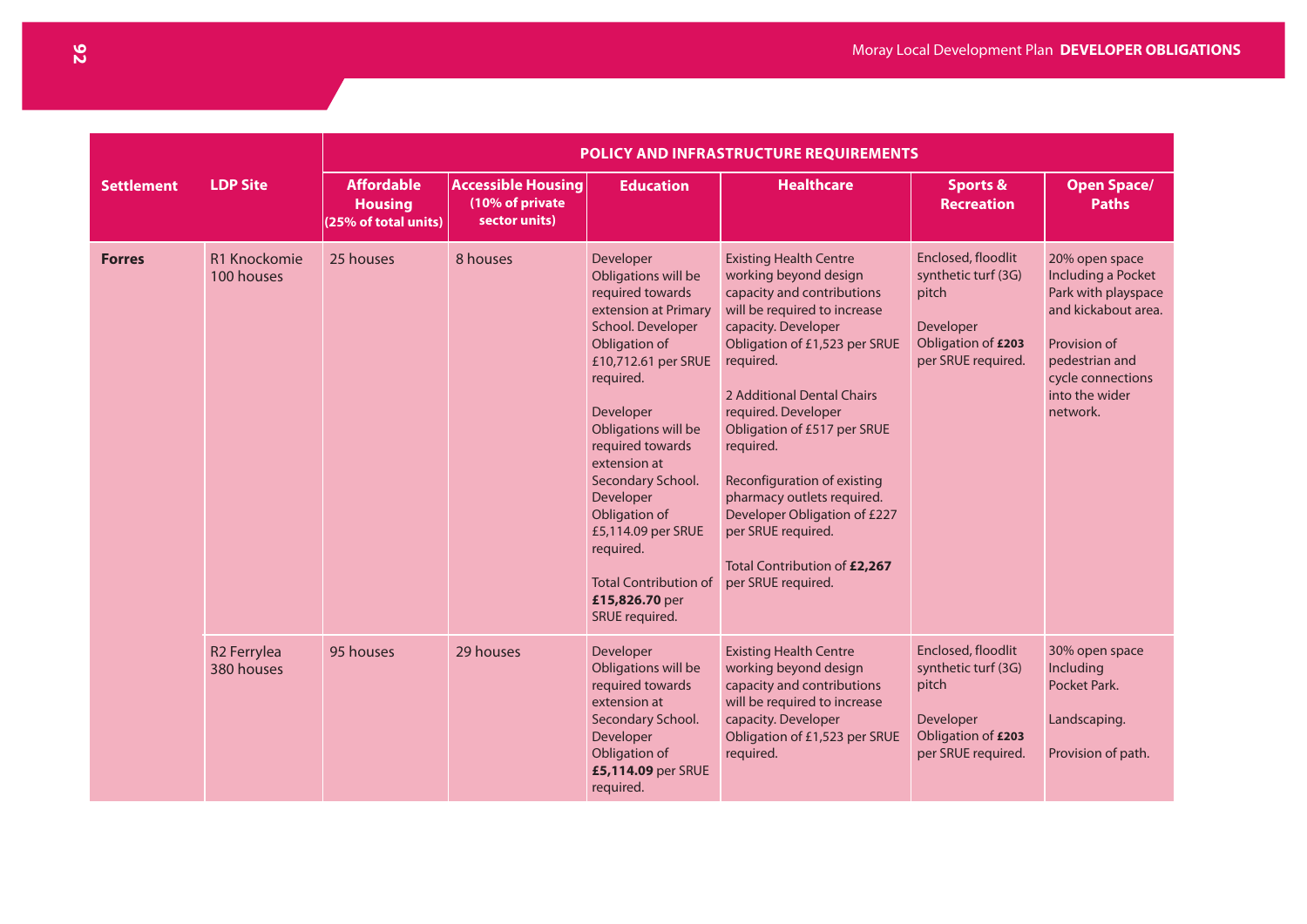|                   |                            | <b>POLICY AND INFRASTRUCTURE REQUIREMENTS</b>               |                                                               |                                                                                                                                                                                                                                                                                                      |                                                                                                                                                                                                                                                                                                                                                                                                                                                               |                                                                                                                                                                          |                                                                                                                                        |  |  |
|-------------------|----------------------------|-------------------------------------------------------------|---------------------------------------------------------------|------------------------------------------------------------------------------------------------------------------------------------------------------------------------------------------------------------------------------------------------------------------------------------------------------|---------------------------------------------------------------------------------------------------------------------------------------------------------------------------------------------------------------------------------------------------------------------------------------------------------------------------------------------------------------------------------------------------------------------------------------------------------------|--------------------------------------------------------------------------------------------------------------------------------------------------------------------------|----------------------------------------------------------------------------------------------------------------------------------------|--|--|
| <b>Settlement</b> | <b>LDP Site</b>            | <b>Affordable</b><br><b>Housing</b><br>(25% of total units) | <b>Accessible Housing</b><br>(10% of private<br>sector units) | <b>Education</b>                                                                                                                                                                                                                                                                                     | <b>Healthcare</b>                                                                                                                                                                                                                                                                                                                                                                                                                                             | <b>Sports &amp;</b><br><b>Recreation</b>                                                                                                                                 | <b>Open Space/</b><br><b>Paths</b>                                                                                                     |  |  |
| <b>Forres</b>     |                            |                                                             |                                                               |                                                                                                                                                                                                                                                                                                      | 2 Additional Dental Chairs<br>required. Developer Obligation<br>of £517 per SRUE required.<br>Reconfiguration of existing<br>pharmacy outlets required.<br>Developer Obligation of £227<br>per SRUE required.<br>Total Contribution of £2,267<br>per SRUE required.                                                                                                                                                                                           |                                                                                                                                                                          | Links to the<br>woodland.                                                                                                              |  |  |
|                   | R3 Lochyhill<br>850 houses | 213 houses                                                  | 64 houses                                                     | Developer<br>Obligations will be<br>required towards<br>New Primary School.<br>Developer<br>Obligation of £8,858<br>per SRUE required.<br>Developer<br>Obligations will be<br>required towards<br>extension at<br>Secondary School.<br>Developer<br>Obligation of<br>£5,114.09 per SRUE<br>required. | <b>Existing Health Centre working</b><br>beyond design capacity and<br>contributions will be required<br>to increase capacity. Developer<br>Obligation of £1,523 per SRUE<br>required.<br>2 Additional Dental Chairs<br>required. Developer Obligation<br>of £517 per SRUE required.<br>Reconfiguration of existing<br>pharmacy outlets required.<br>Developer Obligation of £227<br>per SRUE required.<br>Total Contribution of £2,267<br>per SRUE required. | Enclosed, floodlit<br>synthetic turf (3G)<br>pitch<br>Developer<br>Obligation of £203<br>per SRUE required.<br><b>Floodlit Multi-use</b><br><b>Games Area</b><br>(MUGA). | 30% open space<br>Including<br>a Pocket Park in<br>relation to<br>Neighbourhood<br>Park.<br>Landscaping.<br>Path links to the<br>Wood. |  |  |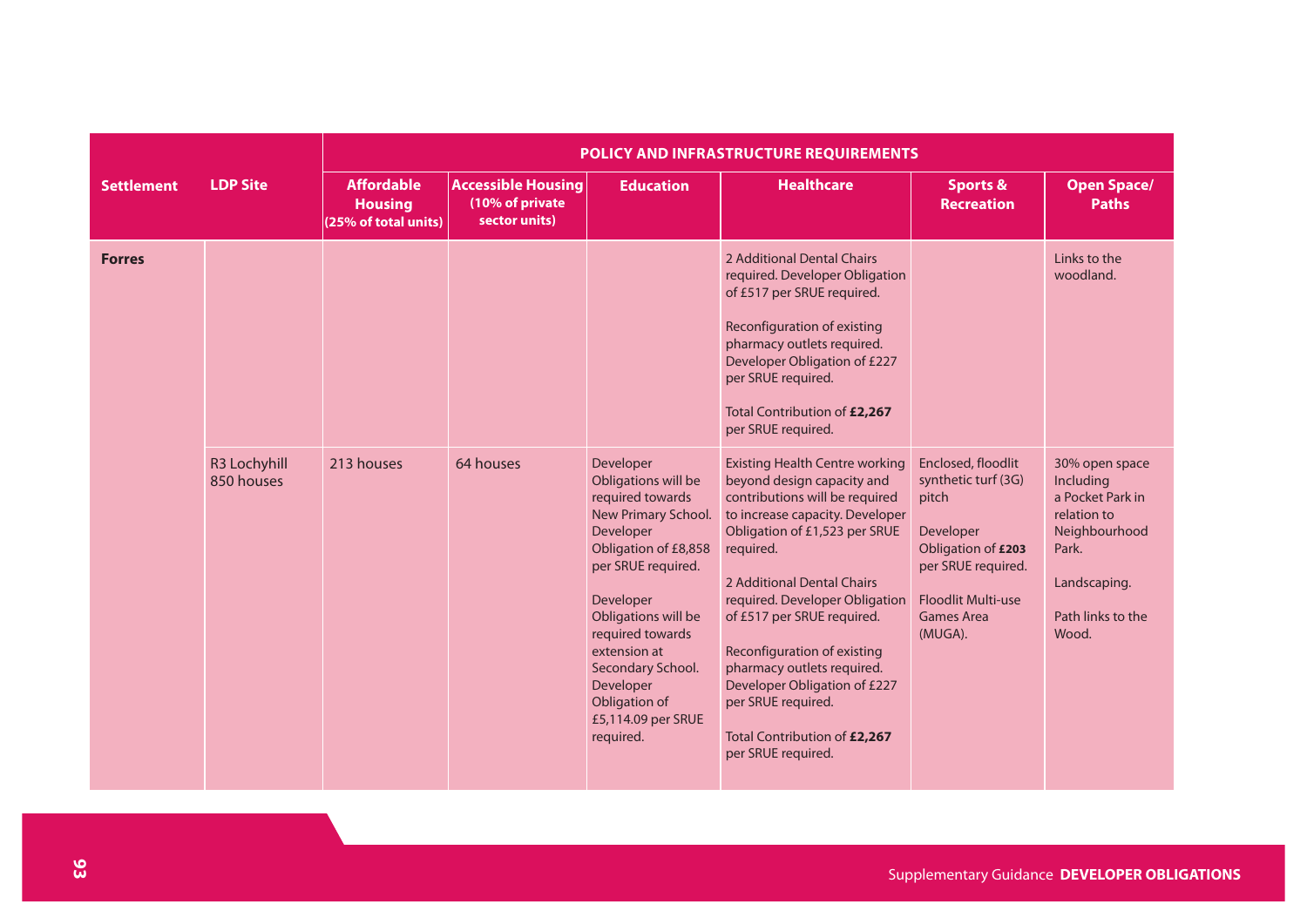|                   |                                   | <b>POLICY AND INFRASTRUCTURE REQUIREMENTS</b>               |                                                               |                                                                                                                                                            |                                                                                                                                                                                                                                                                                                                                                                                                                                                                     |                                                                                                             |                                    |  |  |  |
|-------------------|-----------------------------------|-------------------------------------------------------------|---------------------------------------------------------------|------------------------------------------------------------------------------------------------------------------------------------------------------------|---------------------------------------------------------------------------------------------------------------------------------------------------------------------------------------------------------------------------------------------------------------------------------------------------------------------------------------------------------------------------------------------------------------------------------------------------------------------|-------------------------------------------------------------------------------------------------------------|------------------------------------|--|--|--|
| <b>Settlement</b> | <b>LDP Site</b>                   | <b>Affordable</b><br><b>Housing</b><br>(25% of total units) | <b>Accessible Housing</b><br>(10% of private<br>sector units) | <b>Education</b>                                                                                                                                           | <b>Healthcare</b>                                                                                                                                                                                                                                                                                                                                                                                                                                                   | <b>Sports &amp;</b><br><b>Recreation</b>                                                                    | <b>Open Space/</b><br><b>Paths</b> |  |  |  |
| <b>Forres</b>     |                                   |                                                             |                                                               | <b>Total Contribution of</b><br>£13,972.09 per<br>SRUE required.                                                                                           |                                                                                                                                                                                                                                                                                                                                                                                                                                                                     |                                                                                                             |                                    |  |  |  |
|                   | <b>R4 Mannachie</b><br>40 houses  | 10 houses                                                   | 3 houses                                                      | Developer<br>Obligations will be<br>required towards<br>extension at<br>Secondary School.<br>Developer<br>Obligation of<br>£5,114.09 per SRUE<br>required. | <b>Existing Health Centre</b><br>working beyond design<br>capacity and contributions<br>will be required to increase<br>capacity.<br>Developer Obligation of<br>£1,523 per SRUE required.<br>2 Additional Dental Chairs<br>required. Developer<br>Obligation of £517 per SRUE<br>required.<br>Reconfiguration of existing<br>pharmacy outlets required.<br>Developer Obligation of £227<br>per SRUE required.<br>Total Contribution of £2,267<br>per SRUE required. | Enclosed, floodlit<br>synthetic turf (3G)<br>pitch<br>Developer<br>Obligation of £203<br>per SRUE required. | 15% open space.                    |  |  |  |
|                   | <b>R5 Balnageith</b><br>12 houses | 3 houses                                                    | 1 house                                                       | Developer<br>Obligations will be<br>required towards<br>extension at Primary<br>School. Developer<br>Obligation of                                         | <b>Existing Health Centre</b><br>working beyond design<br>capacity and contributions<br>will be required to increase<br>capacity. Developer<br>Obligation of £1,523 per SRUE<br>required.                                                                                                                                                                                                                                                                           | Enclosed, floodlit<br>synthetic turf (3G)<br>pitch<br>Developer<br>Obligation of £203<br>per SRUE required. | 15% open space.                    |  |  |  |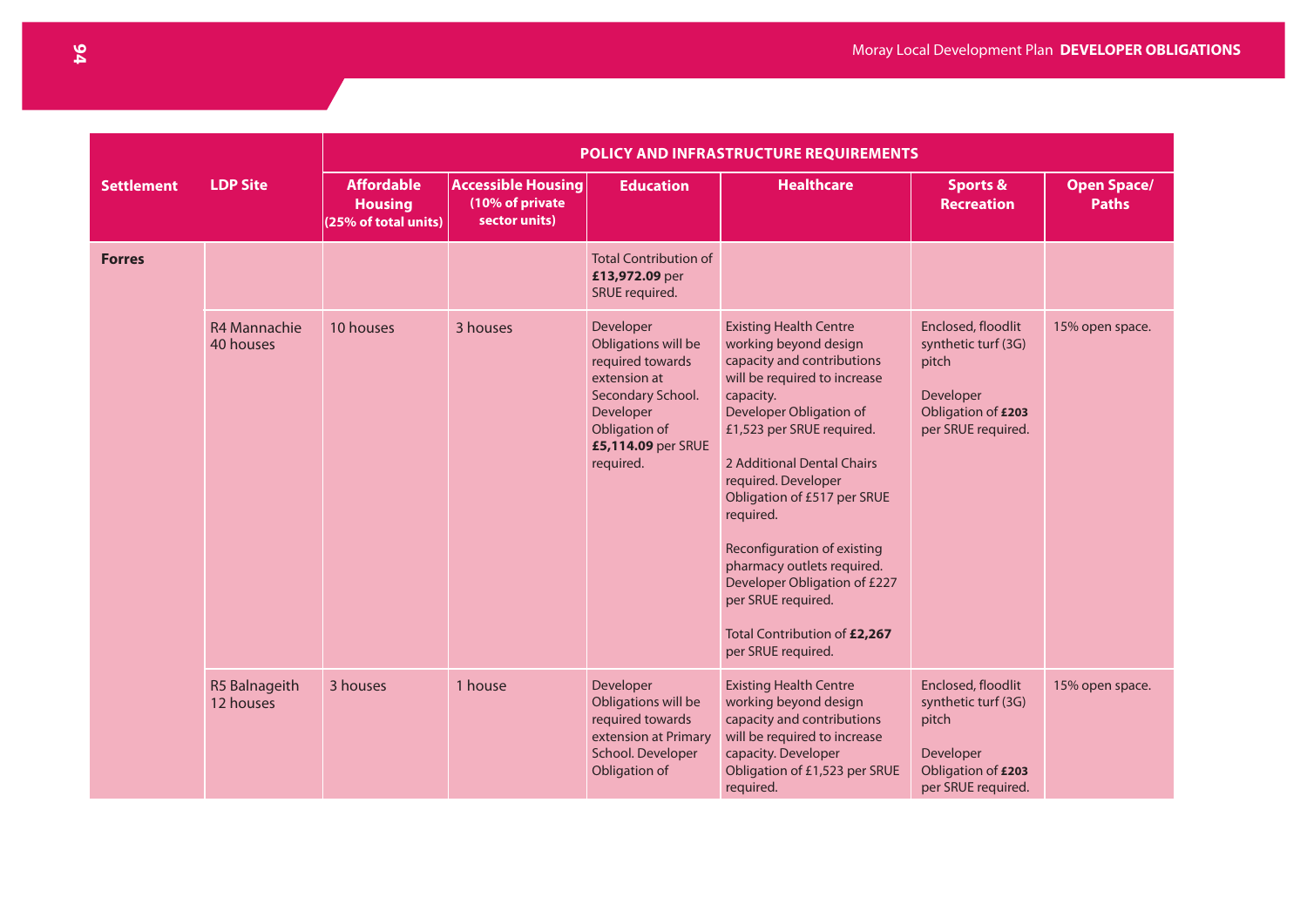|                   |                                    | POLICY AND INFRASTRUCTURE REQUIREMENTS                      |                                                               |                                                                                                                                                                                                                                                                    |                                                                                                                                                                                                                                                                                            |                                                                                                             |                                                                                                                        |  |  |  |
|-------------------|------------------------------------|-------------------------------------------------------------|---------------------------------------------------------------|--------------------------------------------------------------------------------------------------------------------------------------------------------------------------------------------------------------------------------------------------------------------|--------------------------------------------------------------------------------------------------------------------------------------------------------------------------------------------------------------------------------------------------------------------------------------------|-------------------------------------------------------------------------------------------------------------|------------------------------------------------------------------------------------------------------------------------|--|--|--|
| <b>Settlement</b> | <b>LDP Site</b>                    | <b>Affordable</b><br><b>Housing</b><br>(25% of total units) | <b>Accessible Housing</b><br>(10% of private<br>sector units) | <b>Education</b>                                                                                                                                                                                                                                                   | <b>Healthcare</b>                                                                                                                                                                                                                                                                          | <b>Sports &amp;</b><br><b>Recreation</b>                                                                    | <b>Open Space/</b><br><b>Paths</b>                                                                                     |  |  |  |
| <b>Forres</b>     |                                    |                                                             |                                                               | £10,712.61 per SRUE<br>required.<br>Developer<br>Obligations will be<br>required towards<br>extension at<br>Secondary School.<br>Developer<br>Obligation of<br>£5,114.09 per SRUE<br>required.<br><b>Total Contribution of</b><br>£15,826.70 per<br>SRUE required. | 2 Additional Dental Chairs<br>required. Developer<br>Obligation of £517 per SRUE<br>required.<br>Reconfiguration of existing<br>pharmacy outlets required.<br>Developer Obligation of £227<br>per SRUE required.<br>Total Contribution of £2,267<br>per SRUE required.                     |                                                                                                             |                                                                                                                        |  |  |  |
|                   | <b>R6 Dallas Dhu</b><br>136 houses | 34 houses                                                   | 11 houses                                                     | Developer<br>Obligations will be<br>required towards<br>extension at<br>Secondary School.<br>Developer<br>Obligation of<br>£5,114.09 per SRUE<br>required.                                                                                                         | <b>Existing Health Centre</b><br>working beyond design<br>capacity and contributions<br>will be required to increase<br>capacity. Developer<br>Obligation of £1,523 per SRUE<br>required.<br>2 Additional Dental Chairs<br>required. Developer<br>Obligation of £517 per SRUE<br>required. | Enclosed, floodlit<br>synthetic turf (3G)<br>pitch<br>Developer<br>Obligation of £203<br>per SRUE required. | 20% open space<br><b>Including Play</b><br>provision.<br><b>Extension of</b><br>existing pedestrian/<br>cycle network. |  |  |  |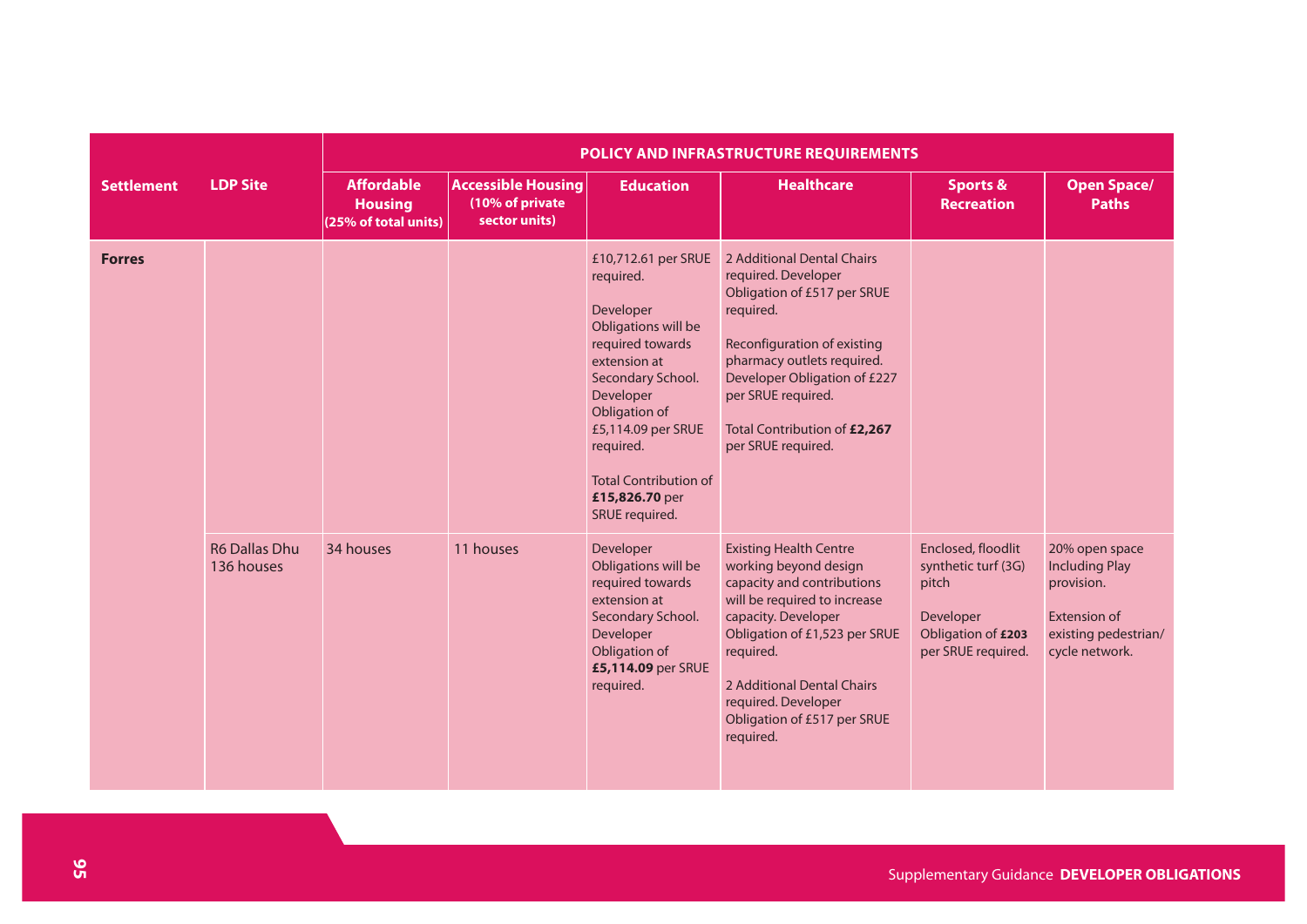|                   |                                             | POLICY AND INFRASTRUCTURE REQUIREMENTS                      |                                                               |                                                                                                                                                                                                                                                                                                                                                                                          |                                                                                                                                                                                                                                                                                                                                                                                                                                                                     |                                                                                                             |                                                         |  |
|-------------------|---------------------------------------------|-------------------------------------------------------------|---------------------------------------------------------------|------------------------------------------------------------------------------------------------------------------------------------------------------------------------------------------------------------------------------------------------------------------------------------------------------------------------------------------------------------------------------------------|---------------------------------------------------------------------------------------------------------------------------------------------------------------------------------------------------------------------------------------------------------------------------------------------------------------------------------------------------------------------------------------------------------------------------------------------------------------------|-------------------------------------------------------------------------------------------------------------|---------------------------------------------------------|--|
| <b>Settlement</b> | <b>LDP Site</b>                             | <b>Affordable</b><br><b>Housing</b><br>(25% of total units) | <b>Accessible Housing</b><br>(10% of private<br>sector units) | <b>Education</b>                                                                                                                                                                                                                                                                                                                                                                         | <b>Healthcare</b>                                                                                                                                                                                                                                                                                                                                                                                                                                                   | <b>Sports &amp;</b><br><b>Recreation</b>                                                                    | <b>Open Space/</b><br><b>Paths</b>                      |  |
| <b>Forres</b>     |                                             |                                                             |                                                               |                                                                                                                                                                                                                                                                                                                                                                                          | Reconfiguration of existing<br>pharmacy outlets required.<br>Developer Obligation of £227<br>per SRUE required.<br>Total Contribution of £2,267<br>per SRUE required.                                                                                                                                                                                                                                                                                               |                                                                                                             |                                                         |  |
|                   | <b>R7 Pilmuir Road</b><br>West<br>40 houses | 10 houses                                                   | 3 houses                                                      | Developer<br>Obligations will be<br>required towards<br>extension at Primary<br>School. Developer<br>Obligation of<br>£10,712.61 per SRUE<br>required.<br>Developer<br>Obligations will be<br>required towards<br>extension at<br>Secondary School.<br>Developer<br>Obligation of<br>£5,114.09 per SRUE<br>required.<br><b>Total Contribution of</b><br>£15,826.70 per<br>SRUE required. | <b>Existing Health Centre</b><br>working beyond design<br>capacity and contributions<br>will be required to increase<br>capacity. Developer<br>Obligation of £1,523 per SRUE<br>required.<br>2 Additional Dental Chairs<br>required. Developer<br>Obligation of £517 per SRUE<br>required.<br>Reconfiguration of existing<br>pharmacy outlets required.<br>Developer Obligation of £227<br>per SRUE required.<br>Total Contribution of £2,267<br>per SRUE required. | Enclosed, floodlit<br>synthetic turf (3G)<br>pitch<br>Developer<br>Obligation of £203<br>per SRUE required. | 15% open space<br>Including Play space.<br>Landscaping. |  |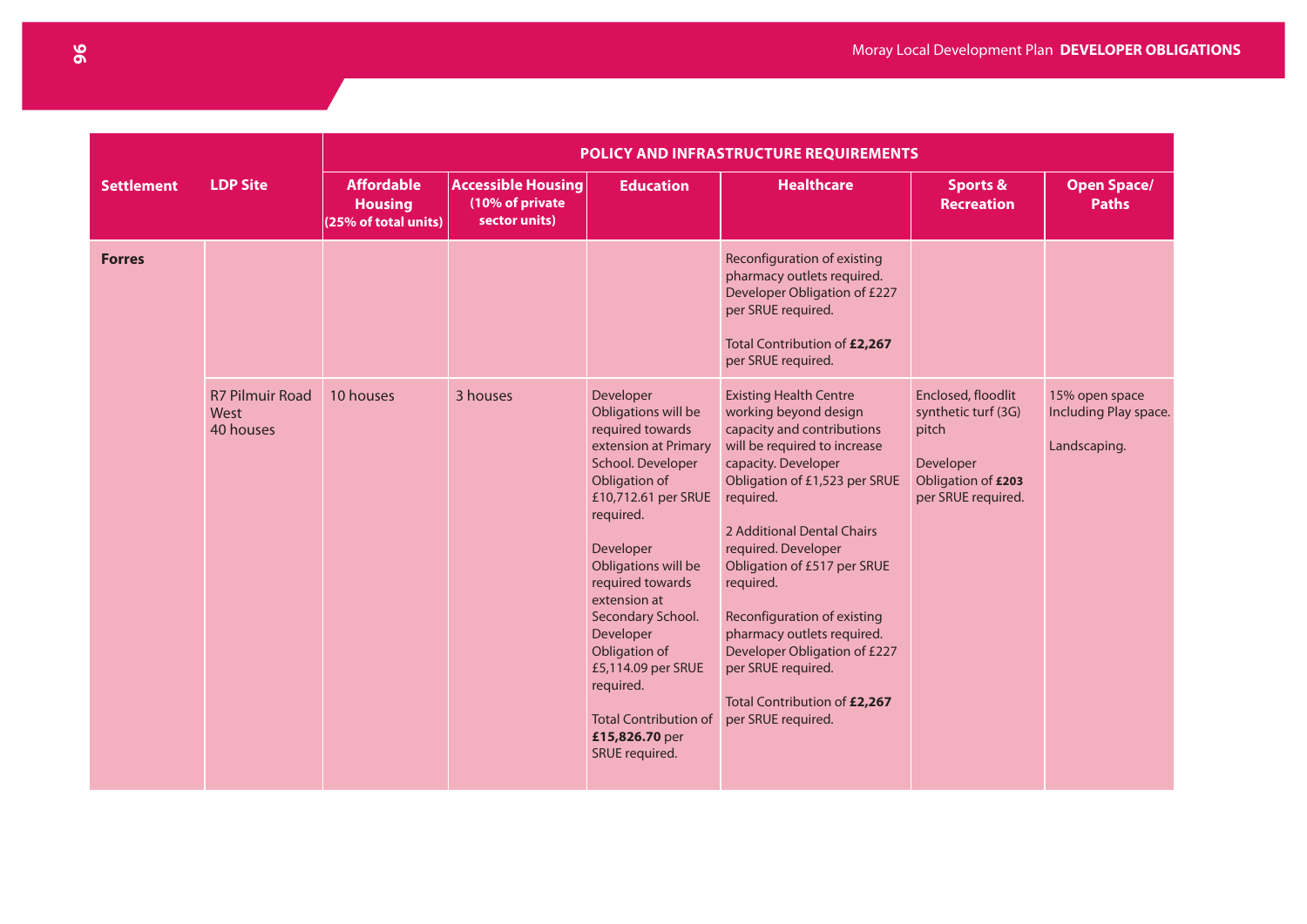|                   |                                            | POLICY AND INFRASTRUCTURE REQUIREMENTS                      |                                                               |                                                                                                                                                                                                                                                                                                                                                                          |                                                                                                                                                                                                                                                                                                                                                                                                                                                               |                                                                                                                                                |                                                                           |  |
|-------------------|--------------------------------------------|-------------------------------------------------------------|---------------------------------------------------------------|--------------------------------------------------------------------------------------------------------------------------------------------------------------------------------------------------------------------------------------------------------------------------------------------------------------------------------------------------------------------------|---------------------------------------------------------------------------------------------------------------------------------------------------------------------------------------------------------------------------------------------------------------------------------------------------------------------------------------------------------------------------------------------------------------------------------------------------------------|------------------------------------------------------------------------------------------------------------------------------------------------|---------------------------------------------------------------------------|--|
| <b>Settlement</b> | <b>LDP Site</b>                            | <b>Affordable</b><br><b>Housing</b><br>(25% of total units) | <b>Accessible Housing</b><br>(10% of private<br>sector units) | <b>Education</b>                                                                                                                                                                                                                                                                                                                                                         | <b>Healthcare</b>                                                                                                                                                                                                                                                                                                                                                                                                                                             | <b>Sports &amp;</b><br><b>Recreation</b>                                                                                                       | <b>Open Space/</b><br><b>Paths</b>                                        |  |
| <b>Forres</b>     | LONG1 Lochyhill                            | 25% Affordable<br>Housing                                   | 10% Accessible<br>Housing                                     | Developer<br>Obligations will be<br>required towards<br>New Primary School.<br>Developer<br>Obligation of £8,858<br>per SRUE required.<br>Developer<br>Obligations will be<br>required towards<br>extension at<br>Secondary School.<br>Developer<br>Obligation of<br>£5,114.09 per SRUE<br>required.<br><b>Total Contribution of</b><br>£13,972.09 per<br>SRUE required. | <b>Existing Health Centre working</b><br>beyond design capacity and<br>contributions will be required<br>to increase capacity. Developer<br>Obligation of £1,523 per SRUE<br>required.<br>2 Additional Dental Chairs<br>required. Developer Obligation<br>of £517 per SRUE required.<br>Reconfiguration of existing<br>pharmacy outlets required.<br>Developer Obligation of £227<br>per SRUE required.<br>Total Contribution of £2,267<br>per SRUE required. | <b>Enclosed Sports</b><br>Pitch<br>Enclosed, floodlit<br>synthetic turf (3G)<br>pitch<br>Developer<br>Obligation of £203<br>per SRUE required. | Neighbourhood<br>Park.                                                    |  |
|                   | OPP <sub>1</sub><br><b>Caroline Street</b> | 25% Affordable<br>Housing                                   | 10% Accessible<br>Housing                                     | Developer<br>Obligations will be<br>required towards<br>extension at<br>Secondary School.<br>Developer<br>Obligation of<br>£5,114.09 per SRUE<br>required.                                                                                                                                                                                                               | <b>Existing Health Centre working</b><br>beyond design capacity and<br>contributions will be required<br>to increase capacity. Developer<br>Obligation of £1,523 per SRUE<br>required.<br>2 Additional Dental Chairs<br>required. Developer Obligation                                                                                                                                                                                                        | Enclosed, floodlit<br>synthetic turf (3G)<br>pitch<br>Developer<br>Obligation of £203<br>per SRUE required.                                    | Improvements to<br>footpaths and<br>crossings.<br>Landscaped<br>boundary. |  |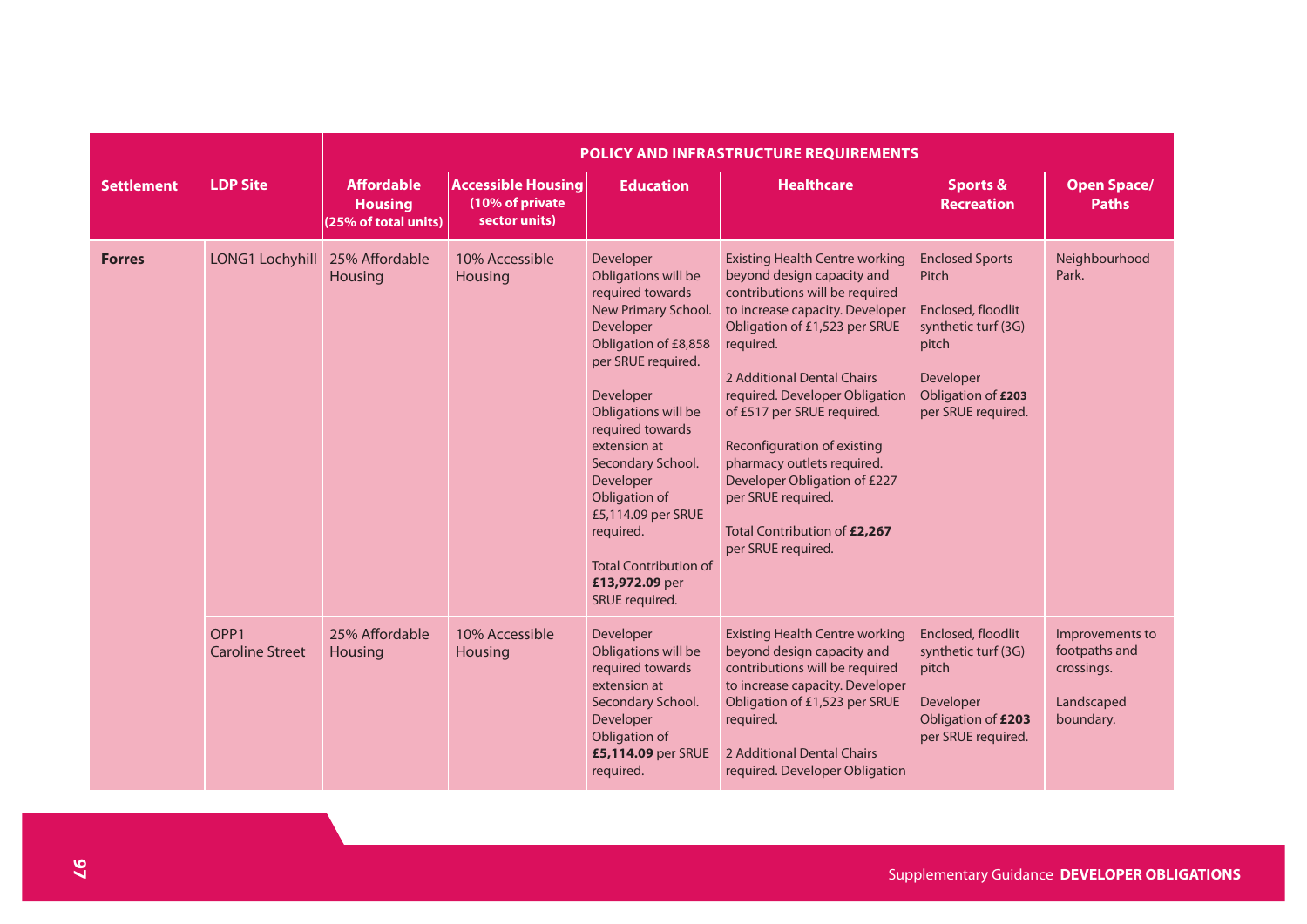|                   |                                      |                                                             |                                                               | POLICY AND INFRASTRUCTURE REQUIREMENTS                                                                                                                     |                                                                                                                                                                                                                                                                                                                                                                                                                                                                     |                                                                                                                    |                                    |  |  |
|-------------------|--------------------------------------|-------------------------------------------------------------|---------------------------------------------------------------|------------------------------------------------------------------------------------------------------------------------------------------------------------|---------------------------------------------------------------------------------------------------------------------------------------------------------------------------------------------------------------------------------------------------------------------------------------------------------------------------------------------------------------------------------------------------------------------------------------------------------------------|--------------------------------------------------------------------------------------------------------------------|------------------------------------|--|--|
| <b>Settlement</b> | <b>LDP Site</b>                      | <b>Affordable</b><br><b>Housing</b><br>(25% of total units) | <b>Accessible Housing</b><br>(10% of private<br>sector units) | <b>Education</b>                                                                                                                                           | <b>Healthcare</b>                                                                                                                                                                                                                                                                                                                                                                                                                                                   | <b>Sports &amp;</b><br><b>Recreation</b>                                                                           | <b>Open Space/</b><br><b>Paths</b> |  |  |
| <b>Forres</b>     |                                      |                                                             |                                                               |                                                                                                                                                            | of £517 per SRUE required.<br>Reconfiguration of existing<br>pharmacy outlets required.<br>Developer Obligation of £227<br>per SRUE required.<br>Total Contribution of £2,267<br>per SRUE required.                                                                                                                                                                                                                                                                 |                                                                                                                    |                                    |  |  |
|                   | OPP <sub>2</sub><br><b>Bus Depot</b> | 25% Affordable<br>Housing                                   | 10% Accessible<br><b>Housing</b>                              | Developer<br>Obligations will be<br>required towards<br>extension at<br>Secondary School.<br>Developer<br>Obligation of<br>£5,114.09 per SRUE<br>required. | <b>Existing Health Centre</b><br>working beyond design<br>capacity and contributions<br>will be required to increase<br>capacity. Developer<br>Obligation of £1,523 per SRUE<br>required.<br>2 Additional Dental Chairs<br>required. Developer<br>Obligation of £517 per SRUE<br>required.<br>Reconfiguration of existing<br>pharmacy outlets required.<br>Developer Obligation of £227<br>per SRUE required.<br>Total Contribution of £2,267<br>per SRUE required. | Enclosed, floodlit<br>synthetic turf (3G)<br>pitch<br><b>Developer</b><br>Obligation of £203<br>per SRUE required. |                                    |  |  |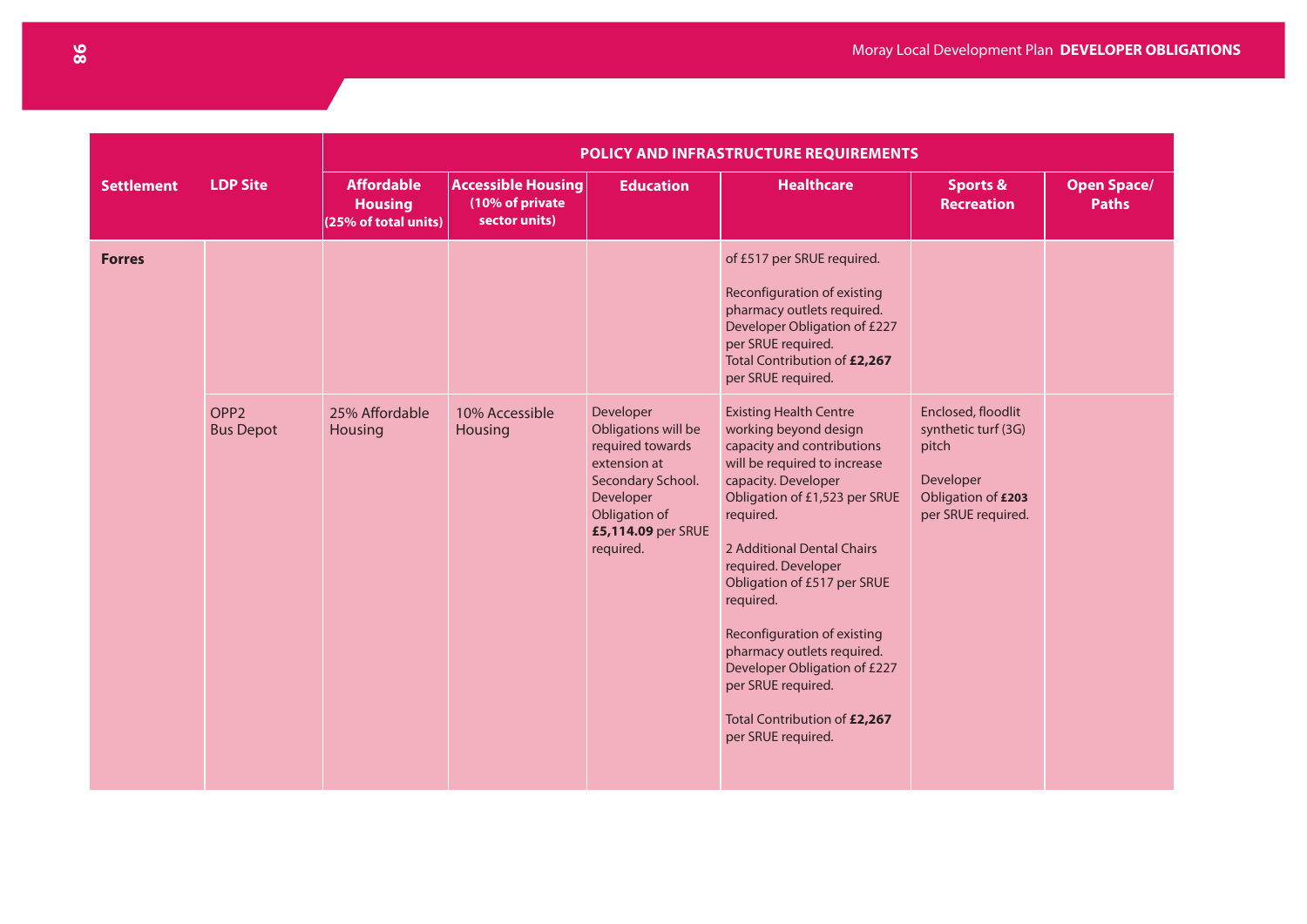|                   |                                                      | POLICY AND INFRASTRUCTURE REQUIREMENTS                      |                                                               |                                                                                                                                                            |                                                                                                                                                                                                                                                                                                                                                                                                                                                                      |                                                                                                             |                                    |  |
|-------------------|------------------------------------------------------|-------------------------------------------------------------|---------------------------------------------------------------|------------------------------------------------------------------------------------------------------------------------------------------------------------|----------------------------------------------------------------------------------------------------------------------------------------------------------------------------------------------------------------------------------------------------------------------------------------------------------------------------------------------------------------------------------------------------------------------------------------------------------------------|-------------------------------------------------------------------------------------------------------------|------------------------------------|--|
| <b>Settlement</b> | <b>LDP Site</b>                                      | <b>Affordable</b><br><b>Housing</b><br>(25% of total units) | <b>Accessible Housing</b><br>(10% of private<br>sector units) | <b>Education</b>                                                                                                                                           | <b>Healthcare</b>                                                                                                                                                                                                                                                                                                                                                                                                                                                    | <b>Sports &amp;</b><br><b>Recreation</b>                                                                    | <b>Open Space/</b><br><b>Paths</b> |  |
| <b>Forres</b>     | OPP <sub>3</sub><br><b>Castlehill Hall</b>           | 25% Affordable<br>Housing                                   | 10% Accessible<br>Housing                                     | Developer<br>Obligations will be<br>required towards<br>extension at<br>Secondary School.<br>Developer<br>Obligation of<br>£5,114.09 per SRUE<br>required. | <b>Existing Health Centre working</b><br>beyond design capacity and<br>contributions will be required<br>to increase capacity. Developer<br>Obligation of £1,523 per SRUE<br>required.<br>2 Additional Dental Chairs<br>required. Developer Obligation<br>of £517 per SRUE required.<br><b>Reconfiguration of existing</b><br>pharmacy outlets required.<br>Developer Obligation of £227<br>per SRUE required.<br>Total Contribution of £2,267<br>per SRUE required. | Enclosed, floodlit<br>synthetic turf (3G)<br>pitch<br>Developer<br>Obligation of £203<br>per SRUE required. |                                    |  |
|                   | OPP4<br><b>Auction Mart.</b><br><b>Tytler Street</b> | 25% Affordable<br>Housing                                   | 10% Accessible<br>Housing                                     | Developer<br>Obligations will be<br>required towards<br>extension at<br>Secondary School.<br>Developer<br>Obligation of<br>£5,114.09 per SRUE<br>required. | <b>Existing Health Centre working</b><br>beyond design capacity and<br>contributions will be required<br>to increase capacity. Developer<br>Obligation of £1,523 per SRUE<br>required.<br>2 Additional Dental Chairs<br>required. Developer Obligation<br>of £517 per SRUE required.<br>Reconfiguration of existing                                                                                                                                                  | Enclosed, floodlit<br>synthetic turf (3G)<br>pitch<br>Developer<br>Obligation of £203<br>per SRUE required. |                                    |  |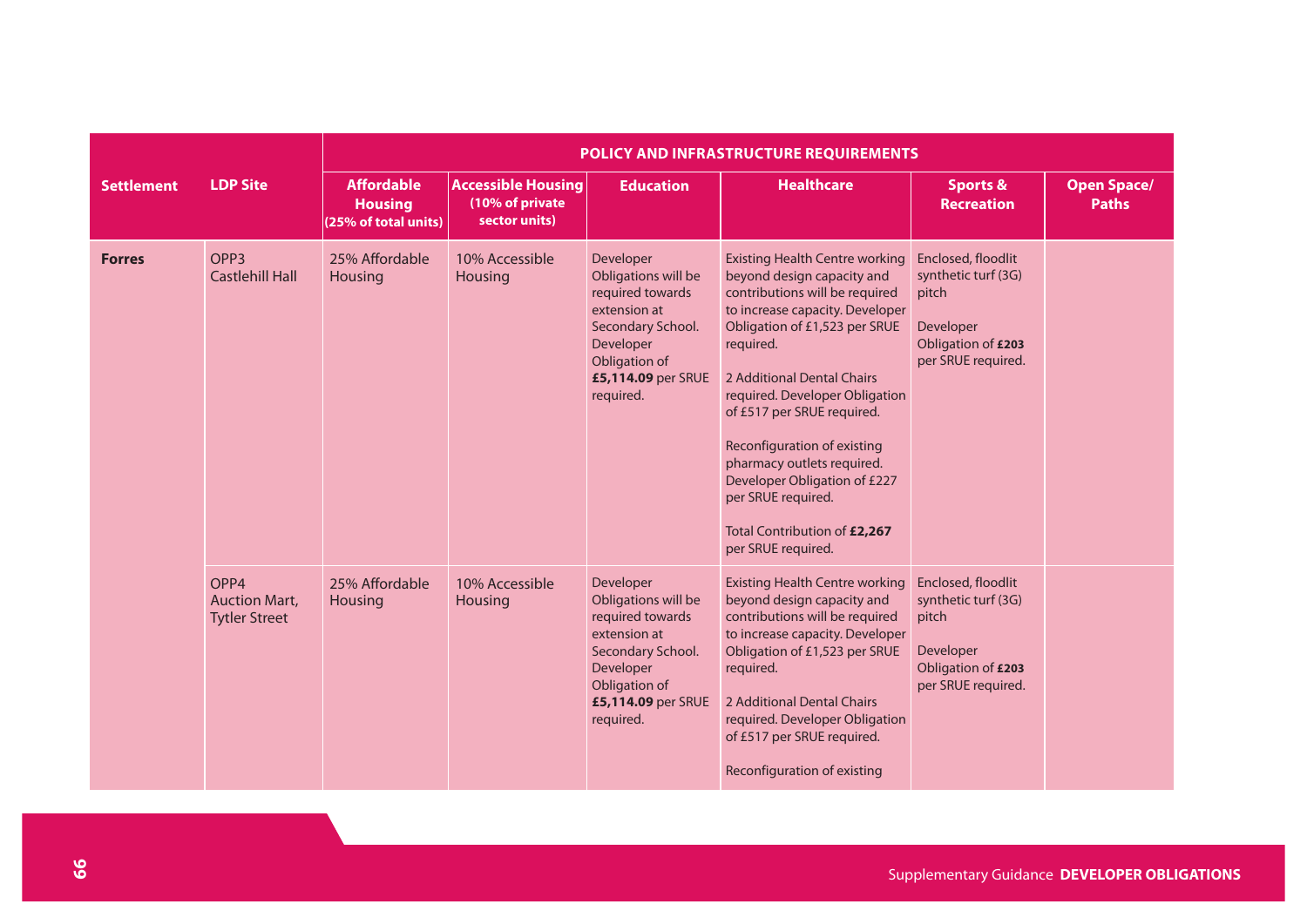|                   |                                          | POLICY AND INFRASTRUCTURE REQUIREMENTS                      |                                                               |                                                                                                                                                            |                                                                                                                                                                                                                                                                                                                                                                                                                                                                     |                                                                                                             |                                    |  |  |  |  |
|-------------------|------------------------------------------|-------------------------------------------------------------|---------------------------------------------------------------|------------------------------------------------------------------------------------------------------------------------------------------------------------|---------------------------------------------------------------------------------------------------------------------------------------------------------------------------------------------------------------------------------------------------------------------------------------------------------------------------------------------------------------------------------------------------------------------------------------------------------------------|-------------------------------------------------------------------------------------------------------------|------------------------------------|--|--|--|--|
| <b>Settlement</b> | <b>LDP Site</b>                          | <b>Affordable</b><br><b>Housing</b><br>(25% of total units) | <b>Accessible Housing</b><br>(10% of private<br>sector units) | <b>Education</b>                                                                                                                                           | <b>Healthcare</b>                                                                                                                                                                                                                                                                                                                                                                                                                                                   | <b>Sports &amp;</b><br><b>Recreation</b>                                                                    | <b>Open Space/</b><br><b>Paths</b> |  |  |  |  |
| <b>Forres</b>     |                                          |                                                             |                                                               |                                                                                                                                                            | pharmacy outlets required.<br>Developer Obligation of £227<br>per SRUE required.<br>Total Contribution of £2,267<br>per SRUE required.                                                                                                                                                                                                                                                                                                                              |                                                                                                             |                                    |  |  |  |  |
|                   | OPP <sub>5</sub><br><b>Edgehill Road</b> | 25% Affordable<br>Housing                                   | 10% Accessible<br>Housing                                     | Developer<br>Obligations will be<br>required towards<br>extension at<br>Secondary School.<br>Developer<br>Obligation of<br>£5,114.09 per SRUE<br>required. | <b>Existing Health Centre</b><br>working beyond design<br>capacity and contributions<br>will be required to increase<br>capacity. Developer<br>Obligation of £1,523 per SRUE<br>required.<br>2 Additional Dental Chairs<br>required. Developer<br>Obligation of £517 per SRUE<br>required.<br>Reconfiguration of existing<br>pharmacy outlets required.<br>Developer Obligation of £227<br>per SRUE required.<br>Total Contribution of £2,267<br>per SRUE required. | Enclosed, floodlit<br>synthetic turf (3G)<br>pitch<br>Developer<br>Obligation of £203<br>per SRUE required. |                                    |  |  |  |  |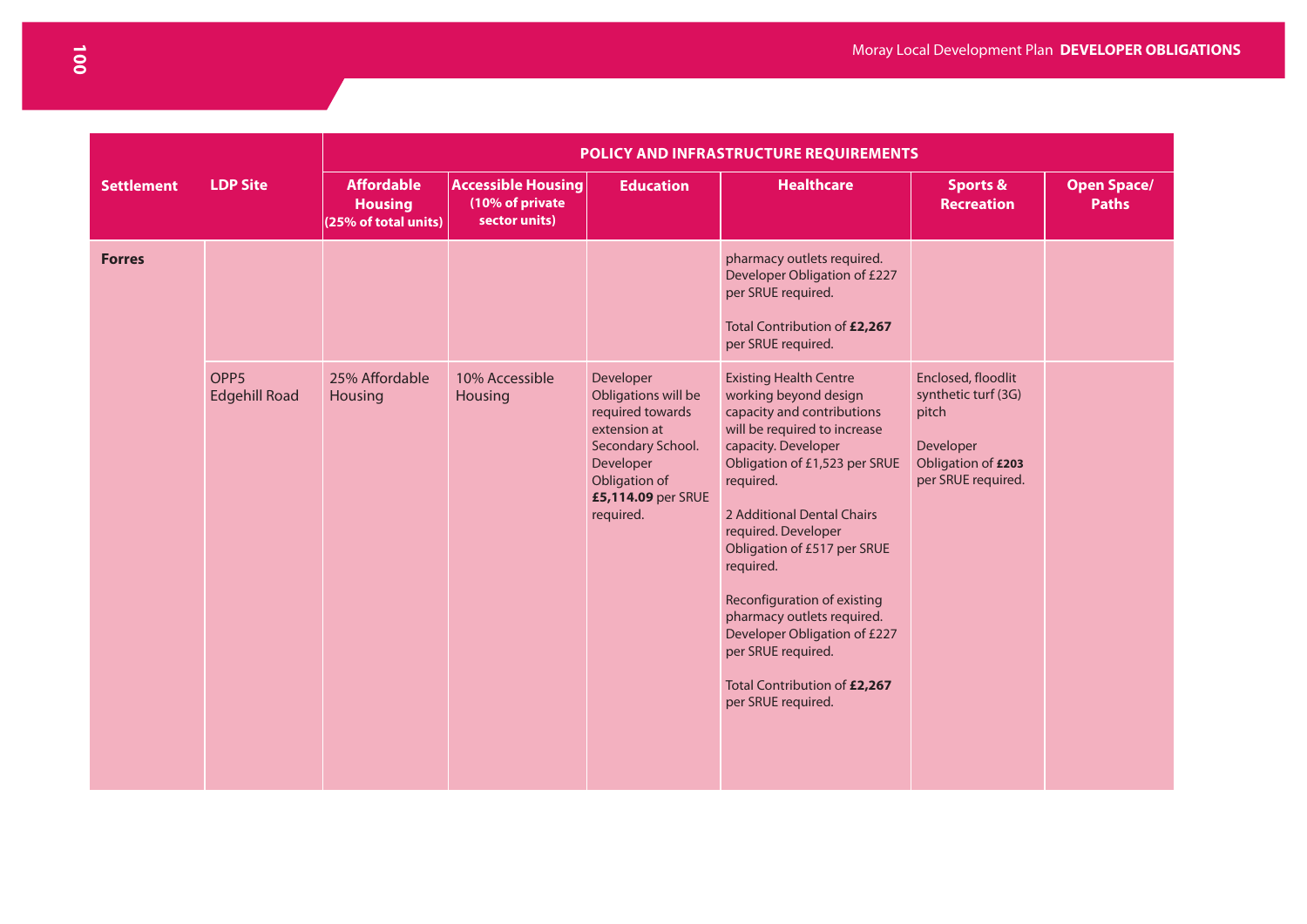|                   |                                   | POLICY AND INFRASTRUCTURE REQUIREMENTS                      |                                                               |                                                                                                                                                                                                                |                                                                                                                                                                                                                                                                                                                                                                                                                                                               |                                                                                                             |                                    |  |
|-------------------|-----------------------------------|-------------------------------------------------------------|---------------------------------------------------------------|----------------------------------------------------------------------------------------------------------------------------------------------------------------------------------------------------------------|---------------------------------------------------------------------------------------------------------------------------------------------------------------------------------------------------------------------------------------------------------------------------------------------------------------------------------------------------------------------------------------------------------------------------------------------------------------|-------------------------------------------------------------------------------------------------------------|------------------------------------|--|
| <b>Settlement</b> | <b>LDP Site</b>                   | <b>Affordable</b><br><b>Housing</b><br>(25% of total units) | <b>Accessible Housing</b><br>(10% of private<br>sector units) | <b>Education</b>                                                                                                                                                                                               | <b>Healthcare</b>                                                                                                                                                                                                                                                                                                                                                                                                                                             | <b>Sports &amp;</b><br><b>Recreation</b>                                                                    | <b>Open Space/</b><br><b>Paths</b> |  |
| <b>Forres</b>     | <b>OPP6 Leanchoil</b><br>Hospital | 25% Affordable<br><b>Housing</b>                            | 10% Accessible<br>Housing                                     | Developer<br>Obligations will be<br>required towards<br>extension at<br>Secondary School.<br>Developer<br>Obligation of<br>£5,114.09 per SRUE<br>required.                                                     | <b>Existing Health Centre working</b><br>beyond design capacity and<br>contributions will be required<br>to increase capacity. Developer<br>Obligation of £1,523 per SRUE<br>required.<br>2 Additional Dental Chairs<br>required. Developer Obligation<br>of £517 per SRUE required.<br>Reconfiguration of existing<br>pharmacy outlets required.<br>Developer Obligation of £227<br>per SRUE required.<br>Total Contribution of £2,267<br>per SRUE required. | Enclosed, floodlit<br>synthetic turf (3G)<br>pitch<br>Developer<br>Obligation of £203<br>per SRUE required. |                                    |  |
|                   | <b>OPP7 Whiterow</b>              | 25% Affordable<br><b>Housing</b>                            | 10% Accessible<br>Housing                                     | Developer<br>Obligations will be<br>required towards<br>extension at Primary<br>School. Developer<br>Obligation of<br>£10,712.61 per SRUE<br>required.<br>Developer<br>Obligations will be<br>required towards | <b>Existing Health Centre working</b><br>beyond design capacity and<br>contributions will be required<br>to increase capacity. Developer<br>Obligation of £1,523 per SRUE<br>required.<br>2 Additional Dental Chairs<br>required. Developer Obligation<br>of £517 per SRUE required.<br>Reconfiguration of existing                                                                                                                                           | Enclosed, floodlit<br>synthetic turf (3G)<br>pitch<br>Developer<br>Obligation of £203<br>per SRUE required. | Landscaping.                       |  |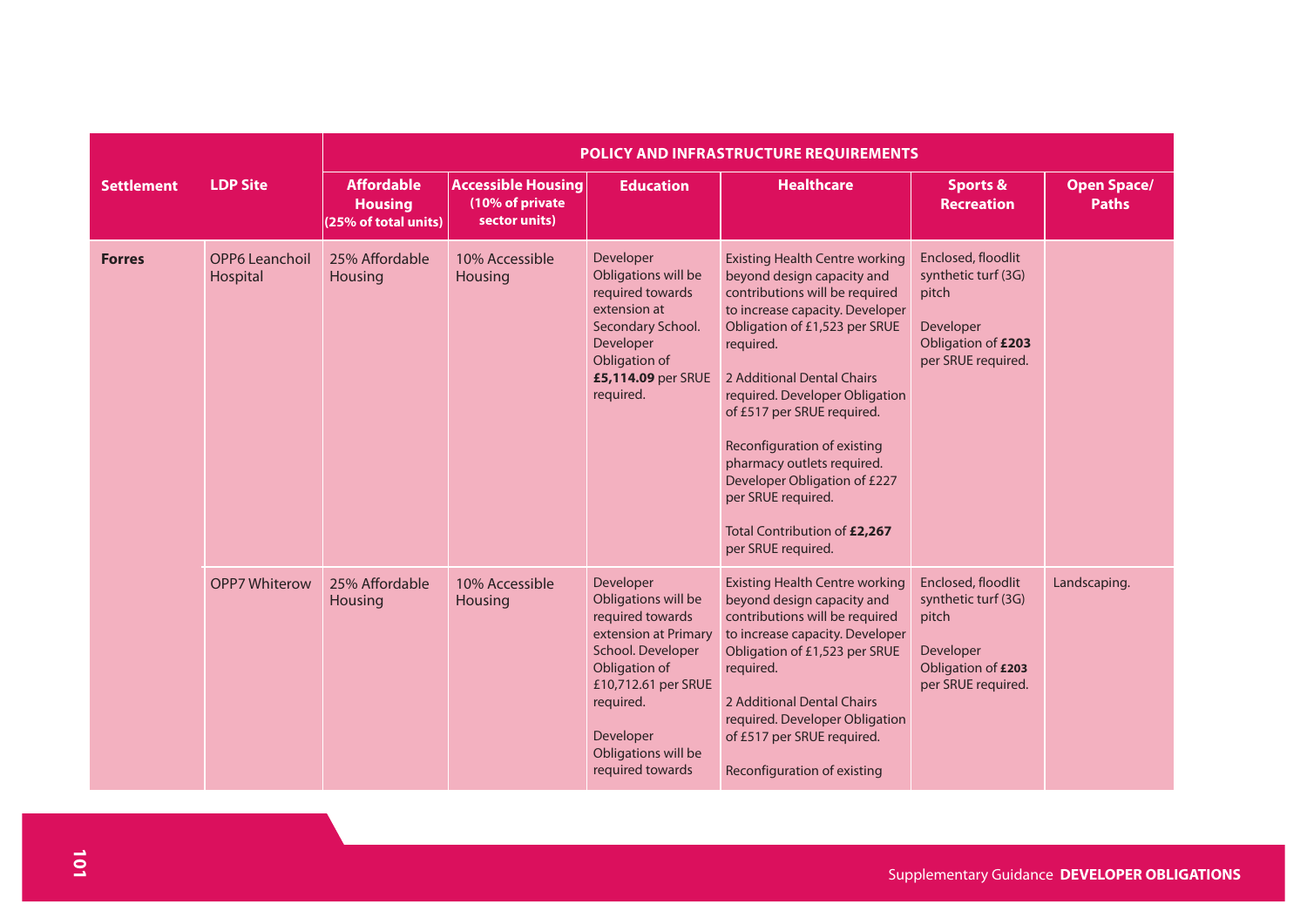|                   |                                               |                                                                 |                                                               |                                                                                                                                                                        | POLICY AND INFRASTRUCTURE REQUIREMENTS                                                                                                                                                    |                                          |                                                                                                      |
|-------------------|-----------------------------------------------|-----------------------------------------------------------------|---------------------------------------------------------------|------------------------------------------------------------------------------------------------------------------------------------------------------------------------|-------------------------------------------------------------------------------------------------------------------------------------------------------------------------------------------|------------------------------------------|------------------------------------------------------------------------------------------------------|
| <b>Settlement</b> | <b>LDP Site</b>                               | <b>Affordable</b><br><b>Housing</b><br>(25% of total units) $ $ | <b>Accessible Housing</b><br>(10% of private<br>sector units) | <b>Education</b>                                                                                                                                                       | <b>Healthcare</b>                                                                                                                                                                         | <b>Sports &amp;</b><br><b>Recreation</b> | <b>Open Space/</b><br><b>Paths</b>                                                                   |
| <b>Forres</b>     |                                               |                                                                 |                                                               | extension at<br>Secondary School.<br>Developer<br>Obligation of<br>£5,114.09 per SRUE<br>required.<br><b>Total Contribution of</b><br>£15,826.70 per<br>SRUE required. | pharmacy outlets required.<br>Developer Obligation of £227<br>per SRUE required.<br>Total Contribution of £2,267<br>per SRUE required.                                                    |                                          |                                                                                                      |
| <b>Garmouth</b>   | R1 South of<br><b>Innes Road</b><br>10 houses | 3 houses                                                        | 1 house                                                       |                                                                                                                                                                        | <b>Existing Health Centre</b><br>working beyond design<br>capacity and contributions<br>will be required to increase<br>capacity. Developer<br>Obligation of £1,523 per<br>SRUE required. |                                          | 15% open space.<br>Landscaping.                                                                      |
| <b>Hopeman</b>    | <b>R1 Manse Road</b><br>75 houses             | 19 houses                                                       | 6 houses                                                      |                                                                                                                                                                        | <b>Existing Health Centre</b><br>working beyond design<br>capacity and contributions<br>will be required to increase<br>capacity. Developer<br>Obligation of £1,523 per<br>SRUE required. |                                          | 20% open space<br>Including a play<br>area.<br>Pedestrian path<br><b>Connection to Core</b><br>Path. |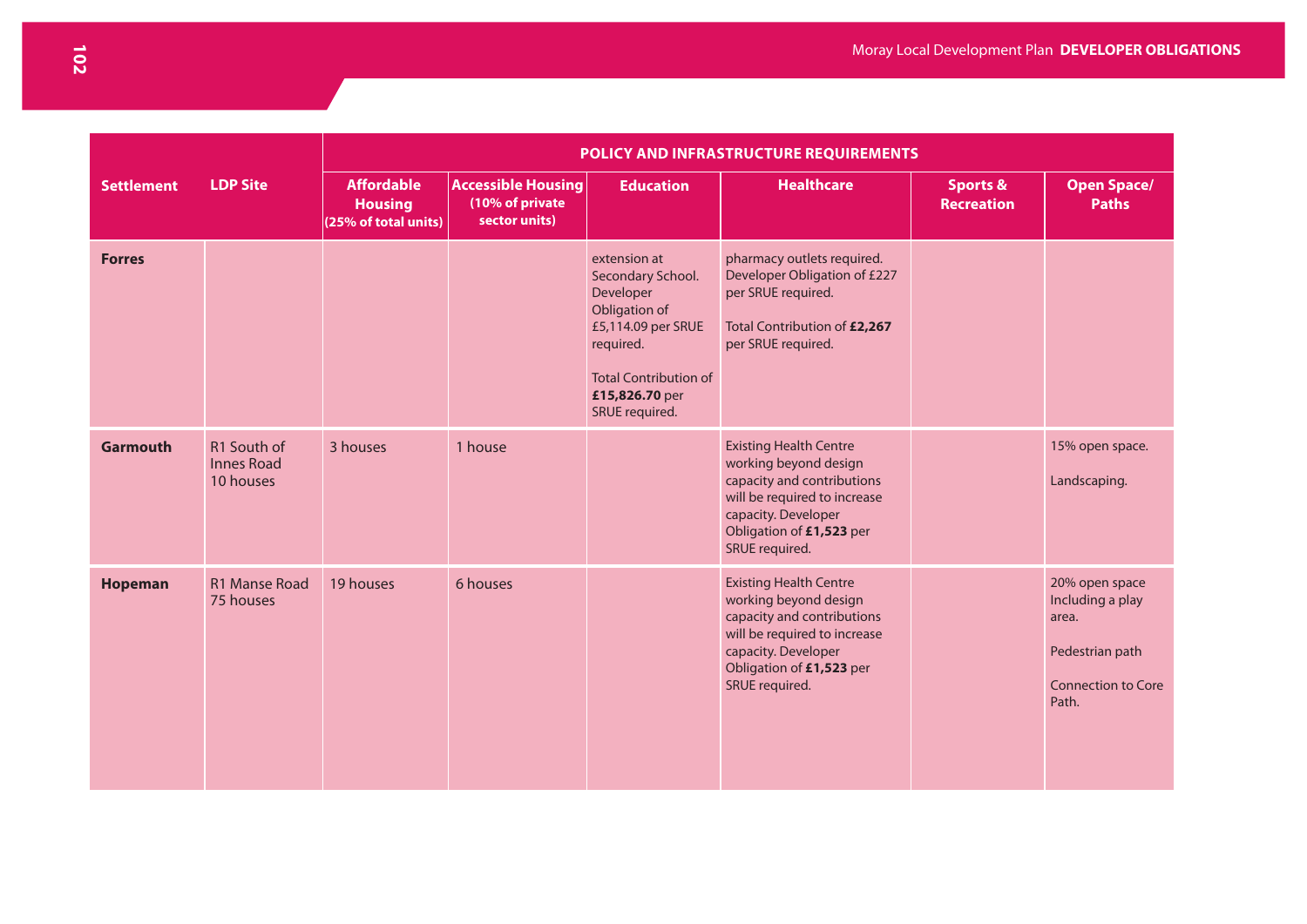|                   |                                                        | POLICY AND INFRASTRUCTURE REQUIREMENTS                      |                                                               |                  |                                                                                                                                                                                           |                                          |                                    |  |  |  |  |
|-------------------|--------------------------------------------------------|-------------------------------------------------------------|---------------------------------------------------------------|------------------|-------------------------------------------------------------------------------------------------------------------------------------------------------------------------------------------|------------------------------------------|------------------------------------|--|--|--|--|
| <b>Settlement</b> | <b>LDP Site</b>                                        | <b>Affordable</b><br><b>Housing</b><br>(25% of total units) | <b>Accessible Housing</b><br>(10% of private<br>sector units) | <b>Education</b> | <b>Healthcare</b>                                                                                                                                                                         | <b>Sports &amp;</b><br><b>Recreation</b> | <b>Open Space/</b><br><b>Paths</b> |  |  |  |  |
| <b>Hopeman</b>    | R <sub>2</sub> Hopeman<br><b>Golf Club</b><br>8 houses | 2 houses                                                    |                                                               |                  | <b>Existing Health Centre</b><br>working beyond design<br>capacity and contributions<br>will be required to increase<br>capacity. Developer<br>Obligation of £1,523 per<br>SRUE required. |                                          | Landscaping.                       |  |  |  |  |
|                   | R <sub>3</sub><br>Forsyth Street<br>22 houses          | 6 houses                                                    | 2 houses                                                      |                  | <b>Existing Health Centre</b><br>working beyond design<br>capacity and contributions<br>will be required to increase<br>capacity. Developer<br>Obligation of £1,523 per<br>SRUE required. |                                          | 15% open space.                    |  |  |  |  |
| <b>Keith</b>      | R <sub>1</sub><br><b>Nelson Terrace</b><br>5 houses    | 2 houses                                                    |                                                               |                  | <b>Existing Health Centre</b><br>working beyond design<br>capacity and contributions<br>will be required to increase<br>capacity. Developer<br>Obligation of £1,523 per<br>SRUE required. |                                          | Landscaping.                       |  |  |  |  |
|                   | R <sub>2</sub> Dunnyduff<br>Road<br>40 houses          | 10 houses                                                   | 3 houses                                                      |                  | <b>Existing Health Centre</b><br>working beyond design<br>capacity and contributions<br>will be required to increase<br>capacity. Developer<br>Obligation of £1,523 per<br>SRUE required. |                                          | 15% open space.                    |  |  |  |  |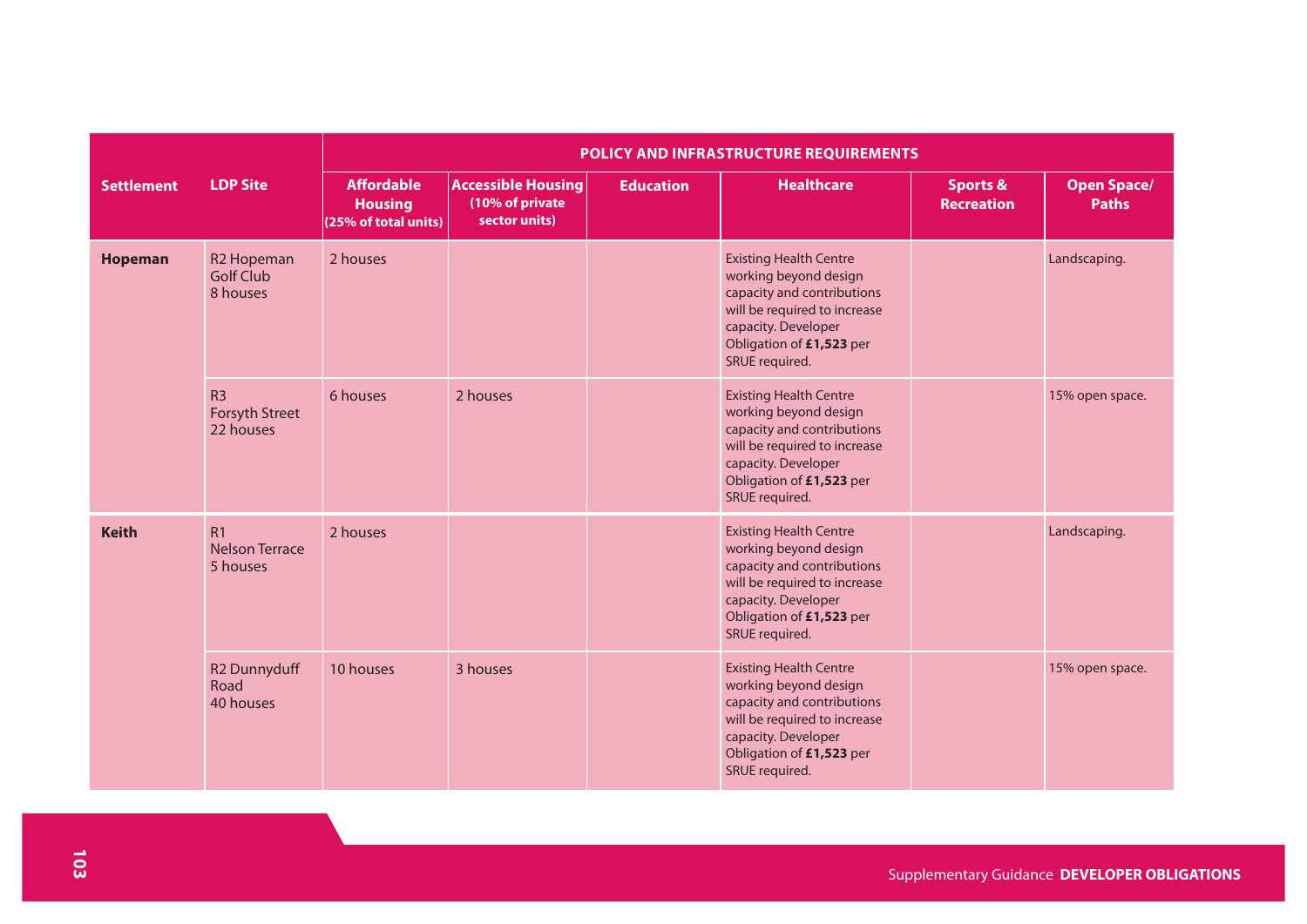|                   |                                                                  | POLICY AND INFRASTRUCTURE REQUIREMENTS                      |                                                               |                  |                                                                                                                                                                                           |                                          |                                                               |  |  |  |  |
|-------------------|------------------------------------------------------------------|-------------------------------------------------------------|---------------------------------------------------------------|------------------|-------------------------------------------------------------------------------------------------------------------------------------------------------------------------------------------|------------------------------------------|---------------------------------------------------------------|--|--|--|--|
| <b>Settlement</b> | <b>LDP Site</b>                                                  | <b>Affordable</b><br><b>Housing</b><br>(25% of total units) | <b>Accessible Housing</b><br>(10% of private<br>sector units) | <b>Education</b> | <b>Healthcare</b>                                                                                                                                                                         | <b>Sports &amp;</b><br><b>Recreation</b> | <b>Open Space/</b><br><b>Paths</b>                            |  |  |  |  |
| <b>Keith</b>      | <b>R3 Balloch Road</b><br>6 houses                               | 2 houses                                                    |                                                               |                  | <b>Existing Health Centre</b><br>working beyond design<br>capacity and contributions<br>will be required to increase<br>capacity. Developer<br>Obligation of £1,523 per<br>SRUE required. |                                          | Landscaping.                                                  |  |  |  |  |
|                   | <b>R4 Banff Road</b><br><b>North</b><br>90 houses                | 23 houses                                                   | 7 houses                                                      |                  | <b>Existing Health Centre</b><br>working beyond design<br>capacity and contributions<br>will be required to increase<br>capacity. Developer<br>Obligation of £1,523 per<br>SRUE required. |                                          | 20% open space<br>Including a Pocket<br>Park.<br>Landscaping. |  |  |  |  |
|                   | R5 Edindiach<br>Road (West)<br>55 houses                         | 14 houses                                                   | 4 houses                                                      |                  | <b>Existing Health Centre</b><br>working beyond design<br>capacity and contributions<br>will be required to increase<br>capacity. Developer<br>Obligation of £1,523 per<br>SRUE required. |                                          | 20% open space.                                               |  |  |  |  |
|                   | <b>R6 Former</b><br>Caravan Site,<br>Dunnyduff Road<br>20 houses | 5 houses                                                    | 2 houses                                                      |                  | <b>Existing Health Centre</b><br>working beyond design<br>capacity and contributions<br>will be required to increase<br>capacity. Developer<br>Obligation of £1,523 per<br>SRUE required. |                                          | 15% open space.                                               |  |  |  |  |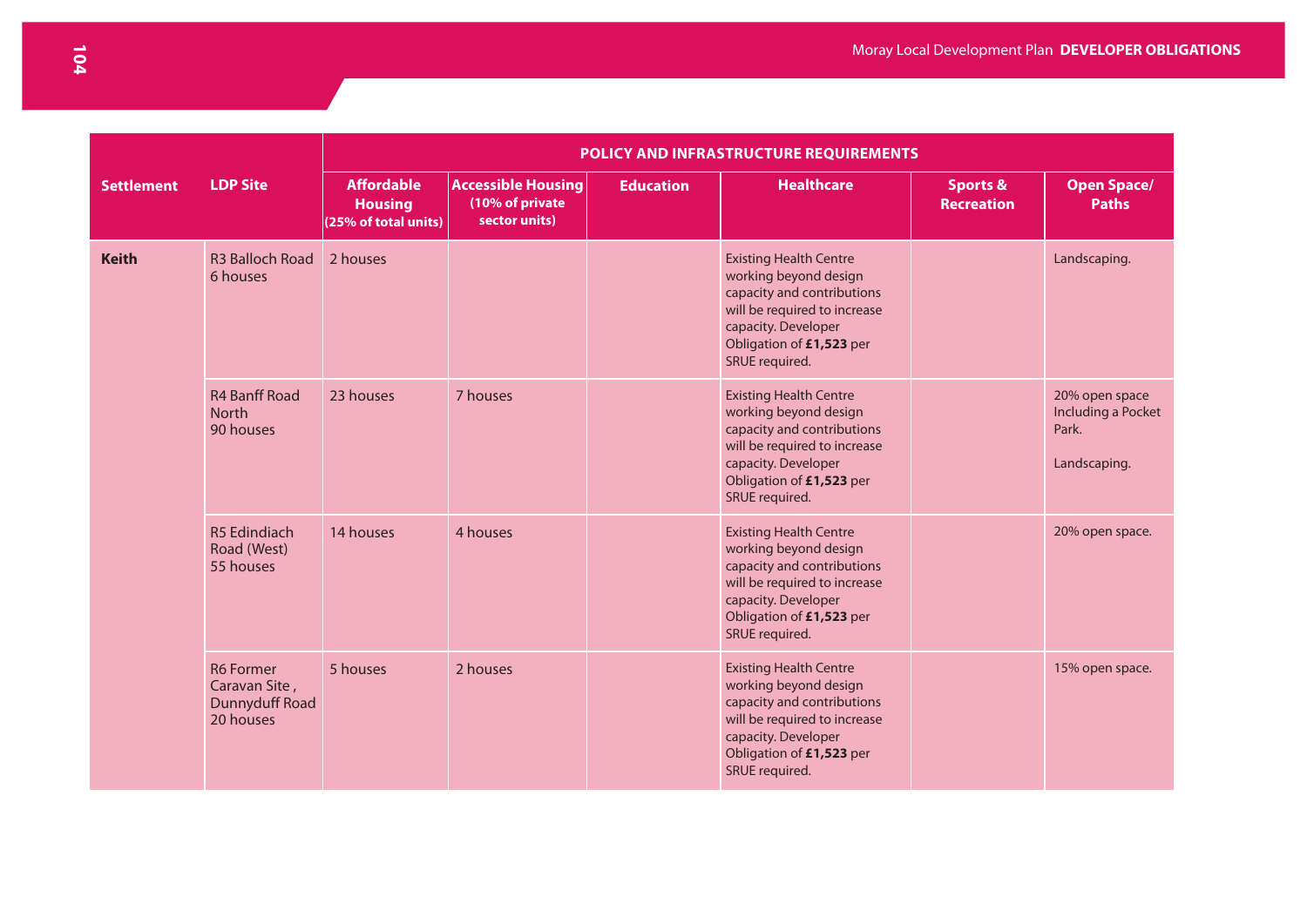|                   |                                                        | POLICY AND INFRASTRUCTURE REQUIREMENTS                      |                                                               |                  |                                                                                                                                                                                           |                                          |                                        |  |  |  |  |
|-------------------|--------------------------------------------------------|-------------------------------------------------------------|---------------------------------------------------------------|------------------|-------------------------------------------------------------------------------------------------------------------------------------------------------------------------------------------|------------------------------------------|----------------------------------------|--|--|--|--|
| <b>Settlement</b> | <b>LDP Site</b>                                        | <b>Affordable</b><br><b>Housing</b><br>(25% of total units) | <b>Accessible Housing</b><br>(10% of private<br>sector units) | <b>Education</b> | <b>Healthcare</b>                                                                                                                                                                         | <b>Sports &amp;</b><br><b>Recreation</b> | <b>Open Space/</b><br><b>Paths</b>     |  |  |  |  |
| <b>Keith</b>      | R7 Jessieman's<br><b>Brae</b><br>6 houses              | 2 houses                                                    |                                                               |                  | <b>Existing Health Centre</b><br>working beyond design<br>capacity and contributions<br>will be required to increase<br>capacity. Developer<br>Obligation of £1,523 per<br>SRUE required. |                                          | Landscaping.                           |  |  |  |  |
|                   | <b>R8</b><br><b>Denwell Road</b>                       | 25% Affordable<br>Housing                                   | 10% Accessible<br>Housing                                     |                  | <b>Existing Health Centre</b><br>working beyond design<br>capacity and contributions<br>will be required to increase<br>capacity. Developer<br>Obligation of £1,523 per<br>SRUE required. |                                          |                                        |  |  |  |  |
|                   | <b>R9 Edindiach</b><br>Road (East)<br>40 houses        | 10 houses                                                   | 3 houses                                                      |                  | <b>Existing Health Centre</b><br>working beyond design<br>capacity and contributions<br>will be required to increase<br>capacity. Developer<br>Obligation of £1,523 per<br>SRUE required. |                                          | 15% open space.<br>Landscaping.        |  |  |  |  |
|                   | LONG <sub>1</sub><br><b>Nursery Field</b><br>70 houses | 18 houses                                                   | 5 houses                                                      |                  | <b>Existing Health Centre</b><br>working beyond design<br>capacity and contributions<br>will be required to increase<br>capacity. Developer<br>Obligation of £1,523 per<br>SRUE required. |                                          | 20% open space<br>including Play area. |  |  |  |  |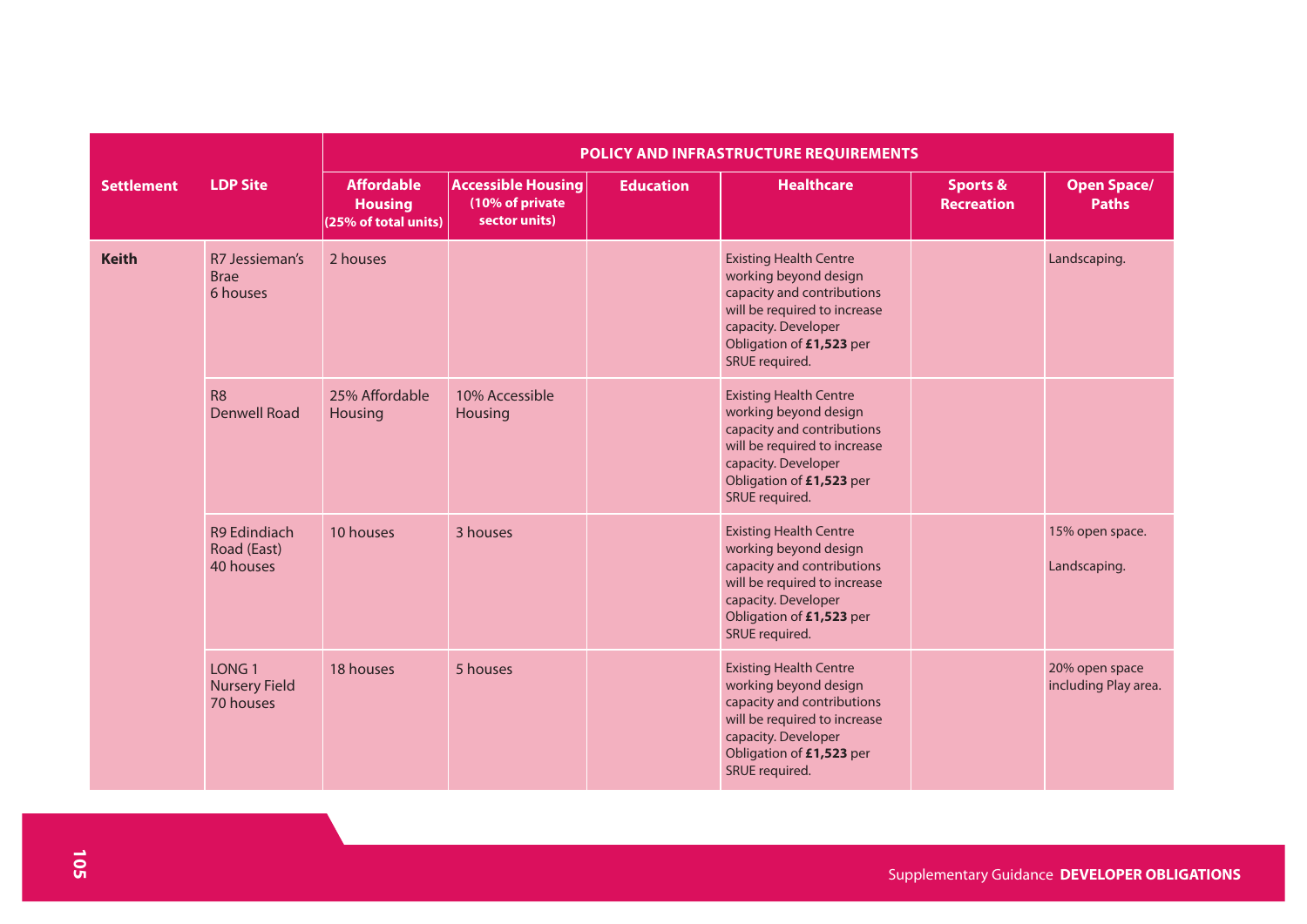|                   |                                                                   | POLICY AND INFRASTRUCTURE REQUIREMENTS                      |                                                               |                  |                                                                                                                                                                                        |                                          |                                    |  |  |  |  |
|-------------------|-------------------------------------------------------------------|-------------------------------------------------------------|---------------------------------------------------------------|------------------|----------------------------------------------------------------------------------------------------------------------------------------------------------------------------------------|------------------------------------------|------------------------------------|--|--|--|--|
| <b>Settlement</b> | <b>LDP Site</b>                                                   | <b>Affordable</b><br><b>Housing</b><br>(25% of total units) | <b>Accessible Housing</b><br>(10% of private<br>sector units) | <b>Education</b> | <b>Healthcare</b>                                                                                                                                                                      | <b>Sports &amp;</b><br><b>Recreation</b> | <b>Open Space/</b><br><b>Paths</b> |  |  |  |  |
| <b>Keith</b>      | <b>MU Banff Road</b><br>South                                     | 25% Affordable<br>Housing                                   | 10% Accessible<br><b>Housing</b>                              |                  | <b>Existing Health Centre working</b><br>beyond design capacity and<br>contributions will be required<br>to increase capacity. Developer<br>Obligation of £1,523 per SRUE<br>required. |                                          |                                    |  |  |  |  |
|                   | OPP <sub>1</sub><br>The Tannery                                   | 25% Affordable<br>Housing                                   | 10% Accessible<br>Housing                                     |                  | <b>Existing Health Centre working</b><br>beyond design capacity and<br>contributions will be required<br>to increase capacity. Developer<br>Obligation of £1,523 per SRUE<br>required. |                                          |                                    |  |  |  |  |
|                   | <b>OPP2 Former</b><br><b>Primary School</b><br><b>Church Road</b> | 25% Affordable<br>Housing                                   | 10% Accessible<br>Housing                                     |                  | <b>Existing Health Centre working</b><br>beyond design capacity and<br>contributions will be required<br>to increase capacity. Developer<br>Obligation of £1,523 per SRUE<br>required. |                                          |                                    |  |  |  |  |
|                   | <b>OPP3 Newmill</b><br>South Road                                 | 25% Affordable<br>Housing                                   | 10% Accessible<br>Housing                                     |                  | <b>Existing Health Centre working</b><br>beyond design capacity and<br>contributions will be required<br>to increase capacity. Developer<br>Obligation of £1,523 per SRUE<br>required. |                                          |                                    |  |  |  |  |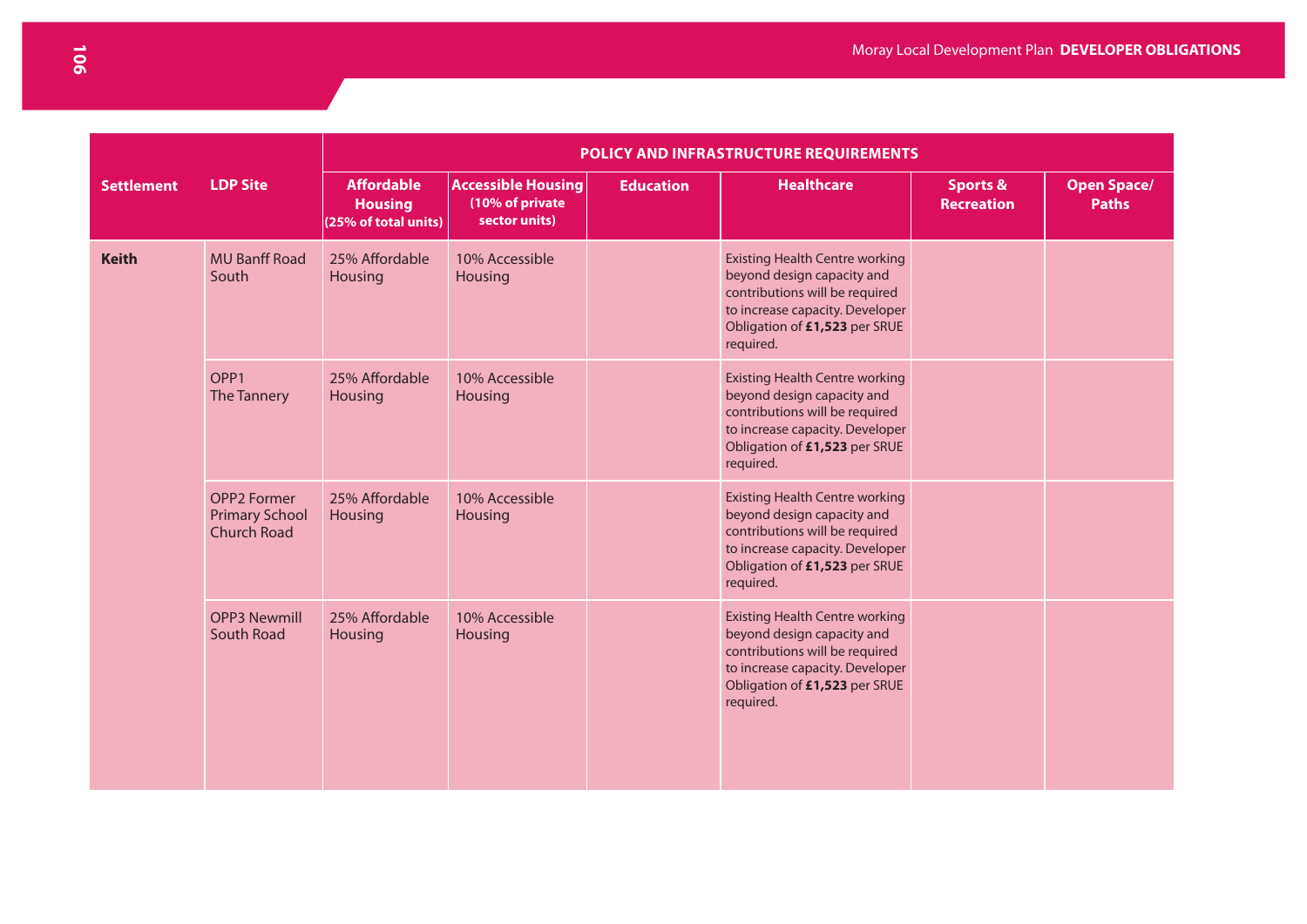|                   |                                                    | POLICY AND INFRASTRUCTURE REQUIREMENTS                      |                                                               |                                                                                                                                                                                                                                                                                                                                                                                          |                                                                                                                                                                                                                                                                                                                                                                                                                                                                     |                                                                                                             |                                    |  |  |
|-------------------|----------------------------------------------------|-------------------------------------------------------------|---------------------------------------------------------------|------------------------------------------------------------------------------------------------------------------------------------------------------------------------------------------------------------------------------------------------------------------------------------------------------------------------------------------------------------------------------------------|---------------------------------------------------------------------------------------------------------------------------------------------------------------------------------------------------------------------------------------------------------------------------------------------------------------------------------------------------------------------------------------------------------------------------------------------------------------------|-------------------------------------------------------------------------------------------------------------|------------------------------------|--|--|
| <b>Settlement</b> | <b>LDP Site</b>                                    | <b>Affordable</b><br><b>Housing</b><br>(25% of total units) | <b>Accessible Housing</b><br>(10% of private<br>sector units) | <b>Education</b>                                                                                                                                                                                                                                                                                                                                                                         | <b>Healthcare</b>                                                                                                                                                                                                                                                                                                                                                                                                                                                   | <b>Sports &amp;</b><br><b>Recreation</b>                                                                    | <b>Open Space/</b><br><b>Paths</b> |  |  |
| <b>Kinloss</b>    | R1 West of<br><b>Seapark House</b><br>6 houses     | 2 houses                                                    |                                                               | Developer<br>Obligations will be<br>required towards<br>extension at Primary<br>School. Developer<br>Obligation of<br>£10,712.61 per SRUE<br>required.<br>Developer<br>Obligations will be<br>required towards<br>extension at<br>Secondary School.<br>Developer<br>Obligation of<br>£5,114.09 per SRUE<br>required.<br><b>Total Contribution of</b><br>£15,826.70 per<br>SRUE required. | <b>Existing Health Centre</b><br>working beyond design<br>capacity and contributions<br>will be required to increase<br>capacity. Developer<br>Obligation of £1,523 per SRUE<br>required.<br>2 Additional Dental Chairs<br>required. Developer<br>Obligation of £517 per SRUE<br>required.<br>Reconfiguration of existing<br>pharmacy outlets required.<br>Developer Obligation of £227<br>per SRUE required.<br>Total Contribution of £2,267<br>per SRUE required. | Enclosed, floodlit<br>synthetic turf (3G)<br>pitch<br>Developer<br>Obligation of £203<br>per SRUE required. | Landscaping.                       |  |  |
|                   | <b>R2 Findhorn</b><br><b>Road West</b><br>6 houses | 2 houses                                                    |                                                               | Developer<br>Obligations will be<br>required towards<br>extension at Primary<br>School. Developer<br>Obligation of<br>£10,712.61 per SRUE<br>required.                                                                                                                                                                                                                                   | <b>Existing Health Centre</b><br>working beyond design<br>capacity and contributions<br>will be required to increase<br>capacity. Developer<br>Obligation of £1,523 per SRUE<br>required.                                                                                                                                                                                                                                                                           | Enclosed, floodlit<br>synthetic turf (3G)<br>pitch<br>Developer<br>Obligation of £203<br>per SRUE required. | Landscaping.                       |  |  |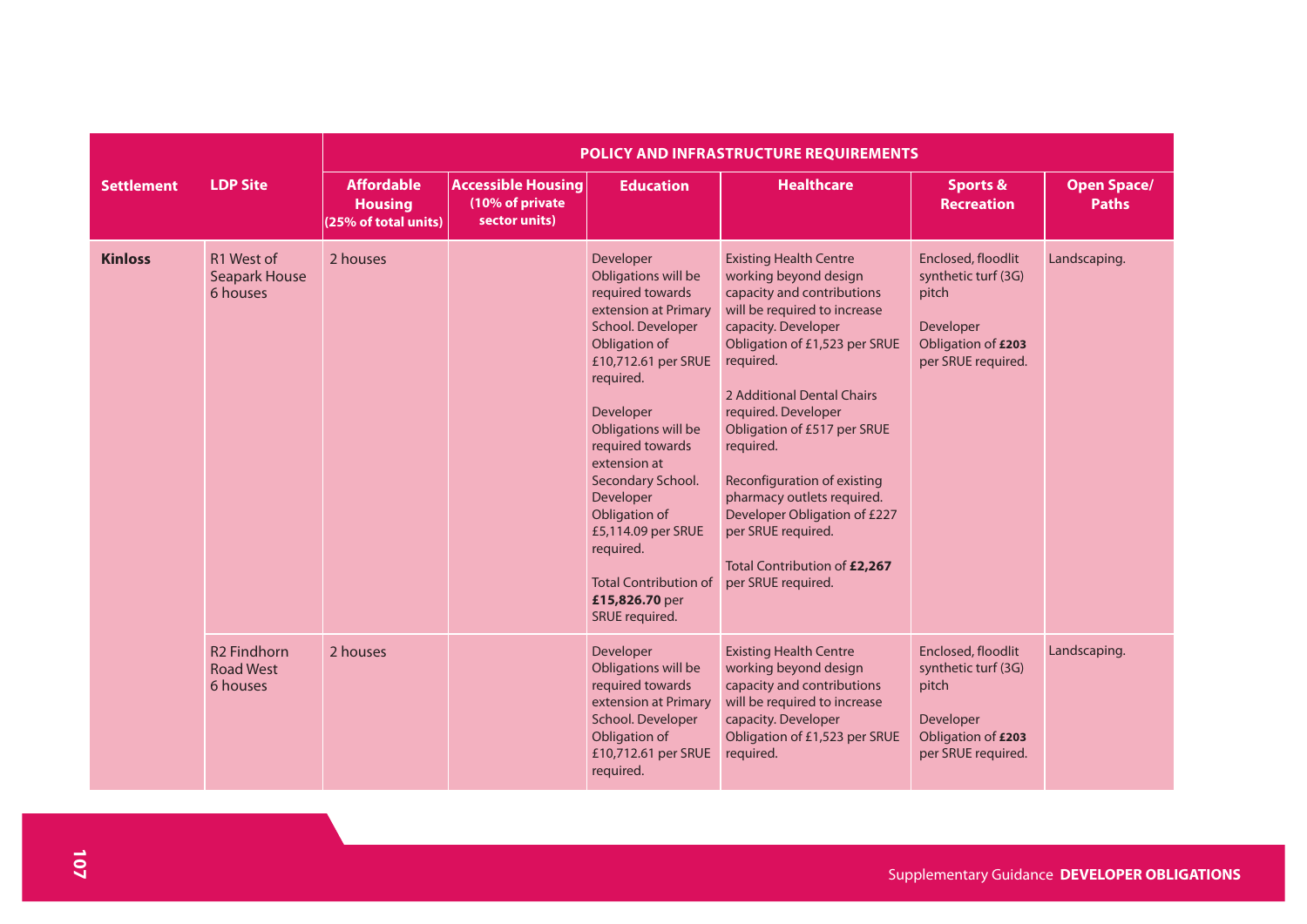|                   |                                | POLICY AND INFRASTRUCTURE REQUIREMENTS                      |                                                               |                                                                                                                                                                                                                                                                                                                      |                                                                                                                                                                                                                                                                                                                                                                                                               |                                                                                                             |                                    |  |  |  |  |
|-------------------|--------------------------------|-------------------------------------------------------------|---------------------------------------------------------------|----------------------------------------------------------------------------------------------------------------------------------------------------------------------------------------------------------------------------------------------------------------------------------------------------------------------|---------------------------------------------------------------------------------------------------------------------------------------------------------------------------------------------------------------------------------------------------------------------------------------------------------------------------------------------------------------------------------------------------------------|-------------------------------------------------------------------------------------------------------------|------------------------------------|--|--|--|--|
| <b>Settlement</b> | <b>LDP Site</b>                | <b>Affordable</b><br><b>Housing</b><br>(25% of total units) | <b>Accessible Housing</b><br>(10% of private<br>sector units) | <b>Education</b>                                                                                                                                                                                                                                                                                                     | <b>Healthcare</b>                                                                                                                                                                                                                                                                                                                                                                                             | <b>Sports &amp;</b><br><b>Recreation</b>                                                                    | <b>Open Space/</b><br><b>Paths</b> |  |  |  |  |
| <b>Kinloss</b>    |                                |                                                             |                                                               | Developer<br>Obligations will be<br>required towards<br>extension at<br>Secondary School.<br>Developer<br>Obligation of<br>£5,114.09 per SRUE<br>required.<br><b>Total Contribution of</b><br>£15,826.70 per<br>SRUE required.                                                                                       | 2 Additional Dental Chairs<br>required. Developer<br>Obligation of £517 per SRUE<br>required.<br>Reconfiguration of existing<br>pharmacy outlets required.<br>Developer Obligation of £227<br>per SRUE required.<br>Total Contribution of £2,267<br>per SRUE required.                                                                                                                                        |                                                                                                             |                                    |  |  |  |  |
|                   | <b>R3 Damhead</b><br>25 houses | 7 houses                                                    | 2 houses                                                      | Developer<br>Obligations will be<br>required towards<br>extension at Primary<br>School. Developer<br>Obligation of<br>£10,712.61 per SRUE<br>required.<br>Developer<br>Obligations will be<br>required towards<br>extension at<br>Secondary School.<br>Developer<br>Obligation of<br>£5,114.09 per SRUE<br>required. | <b>Existing Health Centre</b><br>working beyond design<br>capacity and contributions<br>will be required to increase<br>capacity. Developer<br>Obligation of £1,523 per SRUE<br>required.<br>2 Additional Dental Chairs<br>required. Developer<br>Obligation of £517 per SRUE<br>required.<br>Reconfiguration of existing<br>pharmacy outlets required.<br>Developer Obligation of £227<br>per SRUE required. | Enclosed, floodlit<br>synthetic turf (3G)<br>pitch<br>Developer<br>Obligation of £203<br>per SRUE required. | 15% open space.                    |  |  |  |  |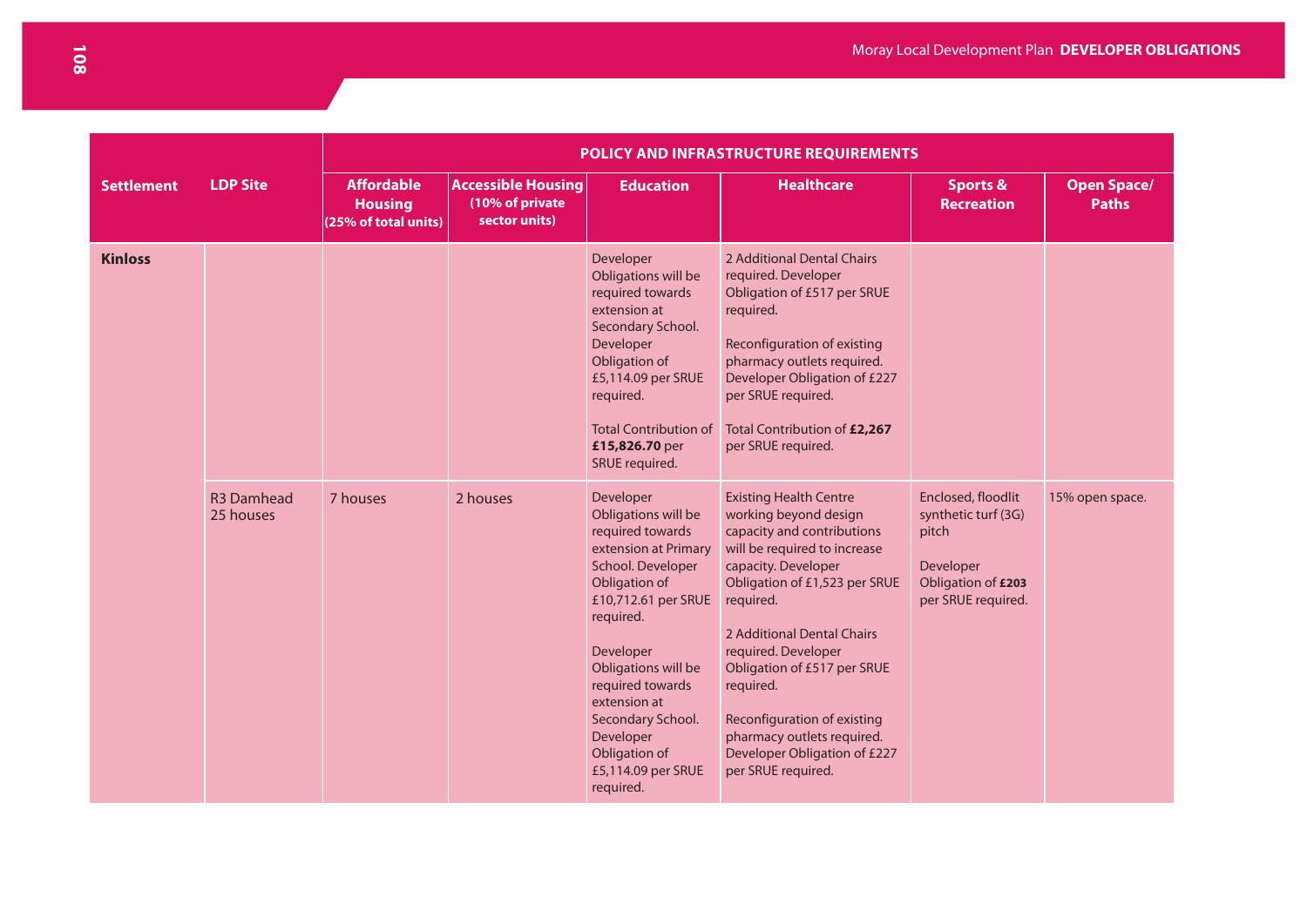|                   |                                                  | POLICY AND INFRASTRUCTURE REQUIREMENTS                      |                                                               |                                                                                                                                                                                                                                                                                                                                                                                          |                                                                                                                                                                                                                                                                                                                                                                                                                                                                     |                                                                                                             |                                    |  |  |  |  |
|-------------------|--------------------------------------------------|-------------------------------------------------------------|---------------------------------------------------------------|------------------------------------------------------------------------------------------------------------------------------------------------------------------------------------------------------------------------------------------------------------------------------------------------------------------------------------------------------------------------------------------|---------------------------------------------------------------------------------------------------------------------------------------------------------------------------------------------------------------------------------------------------------------------------------------------------------------------------------------------------------------------------------------------------------------------------------------------------------------------|-------------------------------------------------------------------------------------------------------------|------------------------------------|--|--|--|--|
| <b>Settlement</b> | <b>LDP Site</b>                                  | <b>Affordable</b><br><b>Housing</b><br>(25% of total units) | <b>Accessible Housing</b><br>(10% of private<br>sector units) | <b>Education</b>                                                                                                                                                                                                                                                                                                                                                                         | <b>Healthcare</b>                                                                                                                                                                                                                                                                                                                                                                                                                                                   | <b>Sports &amp;</b><br><b>Recreation</b>                                                                    | <b>Open Space/</b><br><b>Paths</b> |  |  |  |  |
| <b>Kinloss</b>    |                                                  |                                                             |                                                               | <b>Total Contribution of</b><br>£15,826.70 per<br>SRUE required.                                                                                                                                                                                                                                                                                                                         | Total Contribution of £2,267<br>per SRUE required.                                                                                                                                                                                                                                                                                                                                                                                                                  |                                                                                                             |                                    |  |  |  |  |
|                   | <b>RC Seapark</b><br>Residential<br>Caravan Park | 25% Affordable<br>Housing                                   | 10% Accessible<br>Housing                                     | Developer<br>Obligations will be<br>required towards<br>extension at Primary<br>School. Developer<br>Obligation of<br>£10,712.61 per SRUE<br>required.<br>Developer<br>Obligations will be<br>required towards<br>extension at<br>Secondary School.<br>Developer<br>Obligation of<br>£5,114.09 per SRUE<br>required.<br><b>Total Contribution of</b><br>£15,826.70 per<br>SRUE required. | <b>Existing Health Centre</b><br>working beyond design<br>capacity and contributions<br>will be required to increase<br>capacity. Developer<br>Obligation of £1,523 per SRUE<br>required.<br>2 Additional Dental Chairs<br>required. Developer<br>Obligation of £517 per SRUE<br>required.<br>Reconfiguration of existing<br>pharmacy outlets required.<br>Developer Obligation of £227<br>per SRUE required.<br>Total Contribution of £2,267<br>per SRUE required. | Enclosed, floodlit<br>synthetic turf (3G)<br>pitch<br>Developer<br>Obligation of £203<br>per SRUE required. |                                    |  |  |  |  |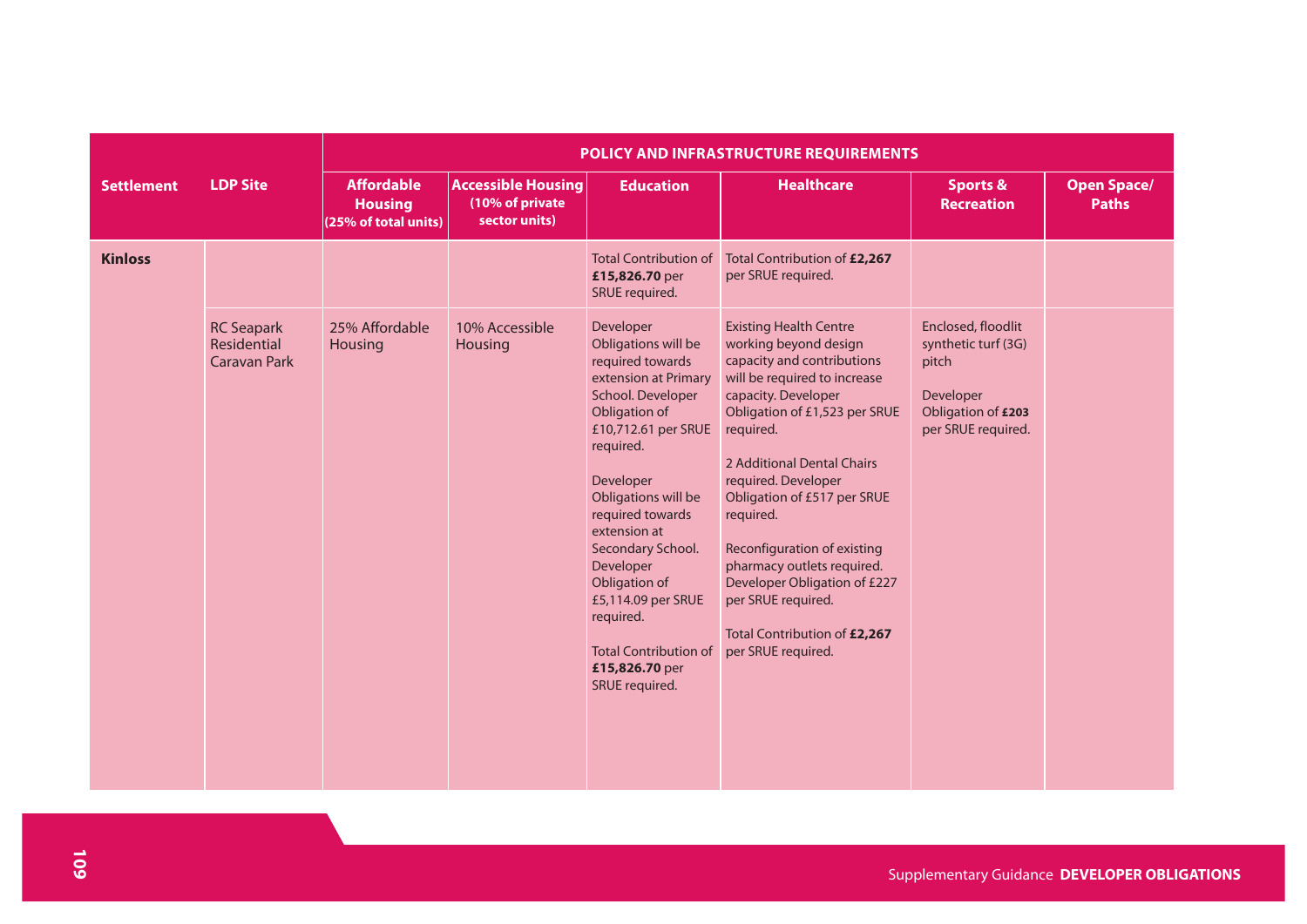|                   |                                                               | POLICY AND INFRASTRUCTURE REQUIREMENTS                      |                                                               |                                                                                                                                                                                                                                                                                                                                                                                          |                                                                                                                                                                                                                                                                                                                                                                                                                                                                     |                                                                                                             |                                               |  |  |  |
|-------------------|---------------------------------------------------------------|-------------------------------------------------------------|---------------------------------------------------------------|------------------------------------------------------------------------------------------------------------------------------------------------------------------------------------------------------------------------------------------------------------------------------------------------------------------------------------------------------------------------------------------|---------------------------------------------------------------------------------------------------------------------------------------------------------------------------------------------------------------------------------------------------------------------------------------------------------------------------------------------------------------------------------------------------------------------------------------------------------------------|-------------------------------------------------------------------------------------------------------------|-----------------------------------------------|--|--|--|
| <b>Settlement</b> | <b>LDP Site</b>                                               | <b>Affordable</b><br><b>Housing</b><br>(25% of total units) | <b>Accessible Housing</b><br>(10% of private<br>sector units) | <b>Education</b>                                                                                                                                                                                                                                                                                                                                                                         | <b>Healthcare</b>                                                                                                                                                                                                                                                                                                                                                                                                                                                   | <b>Sports &amp;</b><br><b>Recreation</b>                                                                    | <b>Open Space/</b><br><b>Paths</b>            |  |  |  |
| <b>Kinloss</b>    | <b>OPP2 Kinloss</b><br>Land at Former<br>Abbeylands<br>School | 25% Affordable<br>Housing                                   | 10% Accessible<br><b>Housing</b>                              | Developer<br>Obligations will be<br>required towards<br>extension at Primary<br>School. Developer<br>Obligation of<br>£10,712.61 per SRUE<br>required.<br>Developer<br>Obligations will be<br>required towards<br>extension at<br>Secondary School.<br>Developer<br>Obligation of<br>£5,114.09 per SRUE<br>required.<br><b>Total Contribution of</b><br>£15,826.70 per<br>SRUE required. | <b>Existing Health Centre</b><br>working beyond design<br>capacity and contributions<br>will be required to increase<br>capacity. Developer<br>Obligation of £1,523 per SRUE<br>required.<br>2 Additional Dental Chairs<br>required. Developer<br>Obligation of £517 per SRUE<br>required.<br>Reconfiguration of existing<br>pharmacy outlets required.<br>Developer Obligation of £227<br>per SRUE required.<br>Total Contribution of £2,267<br>per SRUE required. | Enclosed, floodlit<br>synthetic turf (3G)<br>pitch<br>Developer<br>Obligation of £203<br>per SRUE required. |                                               |  |  |  |
| Lhanbryde         | R1 West of St<br><b>Andrews Road</b><br>65 Houses             | 17 houses                                                   | 5 houses                                                      |                                                                                                                                                                                                                                                                                                                                                                                          | <b>Existing Health Centre</b><br>working beyond design<br>capacity and contributions<br>will be required to increase<br>capacity. Developer<br>Obligation of £1,523 per<br>SRUE required.                                                                                                                                                                                                                                                                           |                                                                                                             | 20% open space<br>Including a Pocket<br>Park. |  |  |  |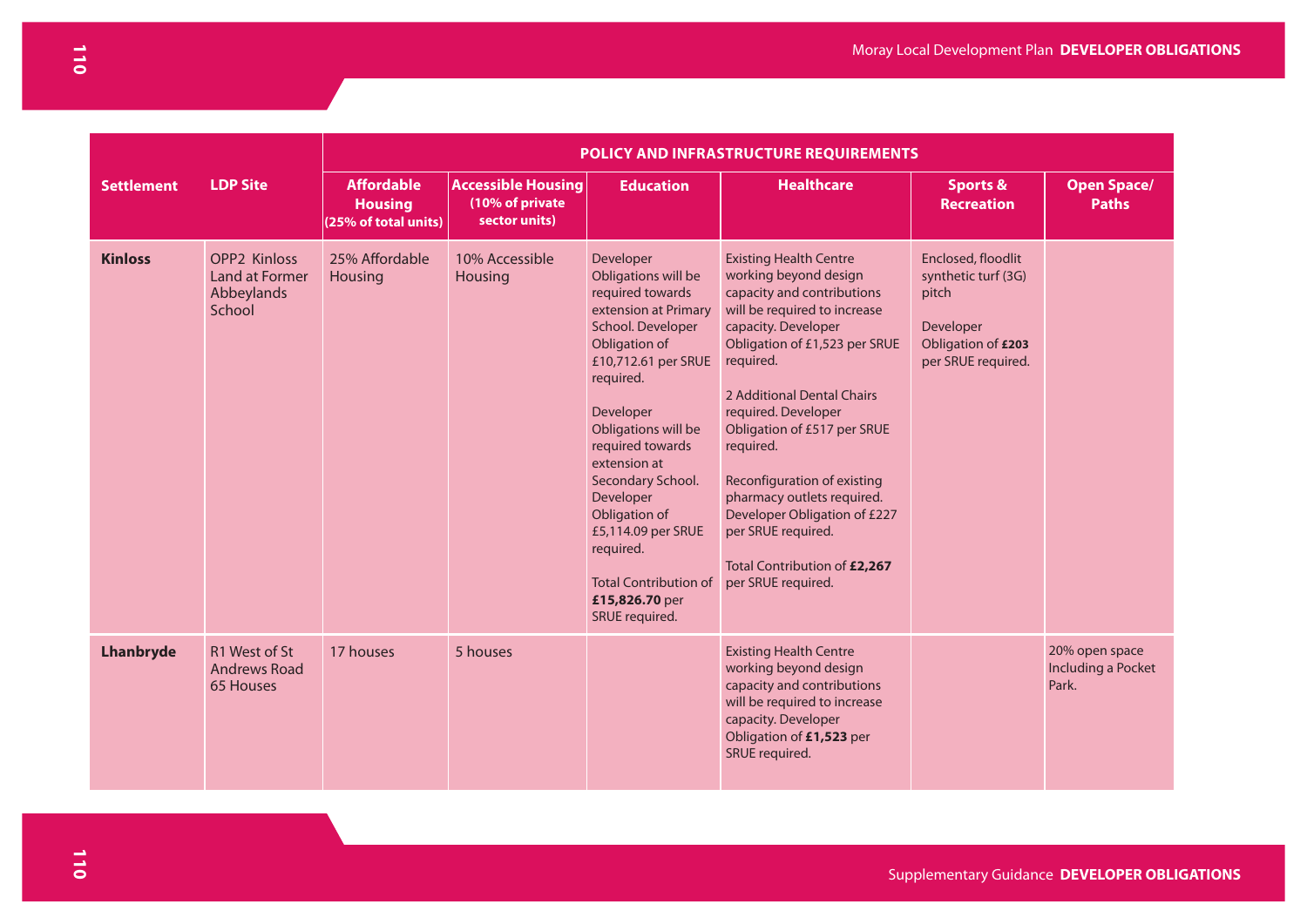|                    |                                                     | POLICY AND INFRASTRUCTURE REQUIREMENTS                      |                                                               |                                                                                                                                                        |                                                                                                                                                                                           |                                          |                                                                                                                                  |  |  |  |
|--------------------|-----------------------------------------------------|-------------------------------------------------------------|---------------------------------------------------------------|--------------------------------------------------------------------------------------------------------------------------------------------------------|-------------------------------------------------------------------------------------------------------------------------------------------------------------------------------------------|------------------------------------------|----------------------------------------------------------------------------------------------------------------------------------|--|--|--|
| <b>Settlement</b>  | <b>LDP Site</b>                                     | <b>Affordable</b><br><b>Housing</b><br>(25% of total units) | <b>Accessible Housing</b><br>(10% of private<br>sector units) | <b>Education</b>                                                                                                                                       | <b>Healthcare</b>                                                                                                                                                                         | <b>Sports &amp;</b><br><b>Recreation</b> | <b>Open Space/</b><br><b>Paths</b>                                                                                               |  |  |  |
| <b>Lhanbryde</b>   | R <sub>2</sub><br><b>Garmouth Road</b><br>35 houses | 9 houses                                                    | 3 houses                                                      |                                                                                                                                                        | <b>Existing Health Centre</b><br>working beyond design<br>capacity and contributions<br>will be required to increase<br>capacity. Developer<br>Obligation of £1,523 per<br>SRUE required. |                                          | 15% open space<br>including a Pocket<br>Park.<br>Connections to the<br>Core Path.<br>Landscaping.                                |  |  |  |
| <b>Lossiemouth</b> | R1 Sunbank/<br>Kinneddar<br>261 houses              | 66 houses                                                   | 20 houses                                                     | Developer<br>Obligations will be<br>required towards<br>extension at Primary<br>School. Developer<br>Obligation of<br>£10,712.61 per<br>SRUE required. | <b>Existing Health Centre</b><br>working beyond design<br>capacity and contributions<br>will be required to increase<br>capacity. Developer<br>Obligation of £1,523 per<br>SRUE required. |                                          | 30% open space<br><b>Including Pocket</b><br>Park and a<br>Neighbourhood<br>Park or Civic area.<br>Landscaping.<br>Path network. |  |  |  |
|                    | R <sub>2</sub><br><b>Stotfield Road</b><br>5 houses | 2 houses                                                    |                                                               | Developer<br>Obligations will be<br>required towards<br>extension at Primary<br>School. Developer<br>Obligation of<br>£10,712.61 per<br>SRUE required. | <b>Existing Health Centre</b><br>working beyond design<br>capacity and contributions<br>will be required to increase<br>capacity. Developer<br>Obligation of £1,523 per<br>SRUE required. |                                          | Landscaping.                                                                                                                     |  |  |  |

Supplementary Guidance **DEVELOPER OBLIGATIONS**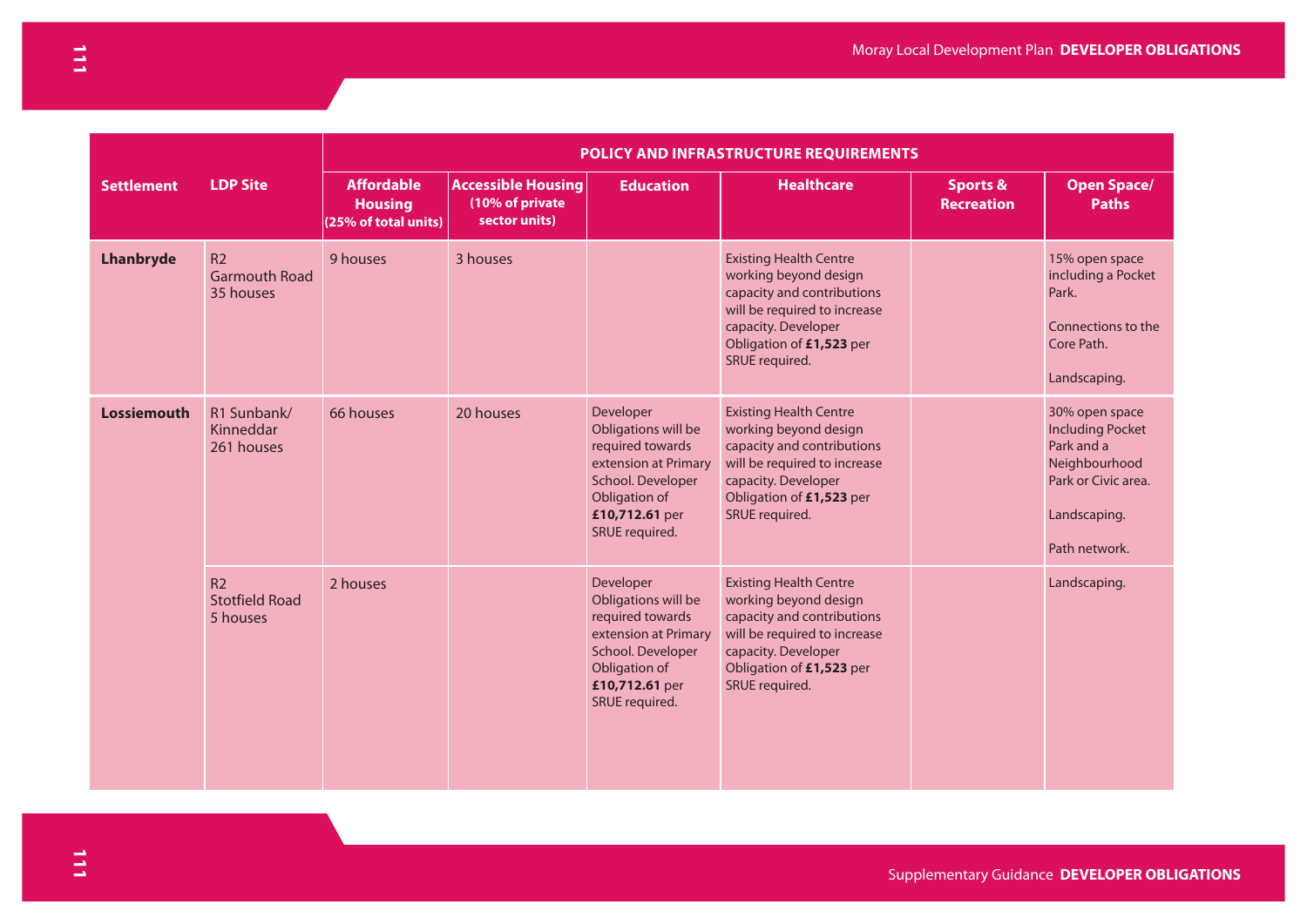|                    |                                                     | <b>POLICY AND INFRASTRUCTURE REQUIREMENTS</b>               |                                                               |                  |                                                                                                                                                                                        |                                          |                                                                                                           |  |  |  |  |
|--------------------|-----------------------------------------------------|-------------------------------------------------------------|---------------------------------------------------------------|------------------|----------------------------------------------------------------------------------------------------------------------------------------------------------------------------------------|------------------------------------------|-----------------------------------------------------------------------------------------------------------|--|--|--|--|
| <b>Settlement</b>  | <b>LDP Site</b>                                     | <b>Affordable</b><br><b>Housing</b><br>(25% of total units) | <b>Accessible Housing</b><br>(10% of private<br>sector units) | <b>Education</b> | <b>Healthcare</b>                                                                                                                                                                      | <b>Sports &amp;</b><br><b>Recreation</b> | <b>Open Space/</b><br><b>Paths</b>                                                                        |  |  |  |  |
| <b>Lossiemouth</b> | R <sub>3</sub> Inchbroom<br>67 houses               | 17 houses                                                   | 5 houses                                                      |                  | <b>Existing Health Centre working</b><br>beyond design capacity and<br>contributions will be required<br>to increase capacity. Developer<br>Obligation of £1,523 per SRUE<br>required. |                                          | 20% open space.                                                                                           |  |  |  |  |
| <b>Mosstodloch</b> | R1 Stynie Road<br>60 houses                         | 15 houses                                                   | 5 houses                                                      |                  | <b>Existing Health Centre working</b><br>beyond design capacity and<br>contributions will be required<br>to increase capacity. Developer<br>Obligation of £1,523 per SRUE<br>required. |                                          | 20% open space<br>Including a Pocket<br>Park.<br>Landscaping.<br>Provision of<br>pedestrian/cycle<br>way. |  |  |  |  |
|                    | R <sub>2</sub><br><b>Garmouth Road</b><br>60 houses | 15 houses                                                   | 5 houses                                                      |                  | <b>Existing Health Centre working</b><br>beyond design capacity and<br>contributions will be required<br>to increase capacity. Developer<br>Obligation of £1,523 per SRUE<br>required. |                                          | 20 % open space<br>Including a Pocket<br>Park.<br>Links to the Core<br>Path to the South.<br>Landscaping. |  |  |  |  |
|                    | <b>R3 Balnacoul</b><br>10 houses                    | 3 houses                                                    | 1 house                                                       |                  | <b>Existing Health Centre working</b><br>beyond design capacity and<br>contributions will be required<br>to increase capacity. Developer<br>Obligation of £1,523 per SRUE<br>required. |                                          | 15% open space.                                                                                           |  |  |  |  |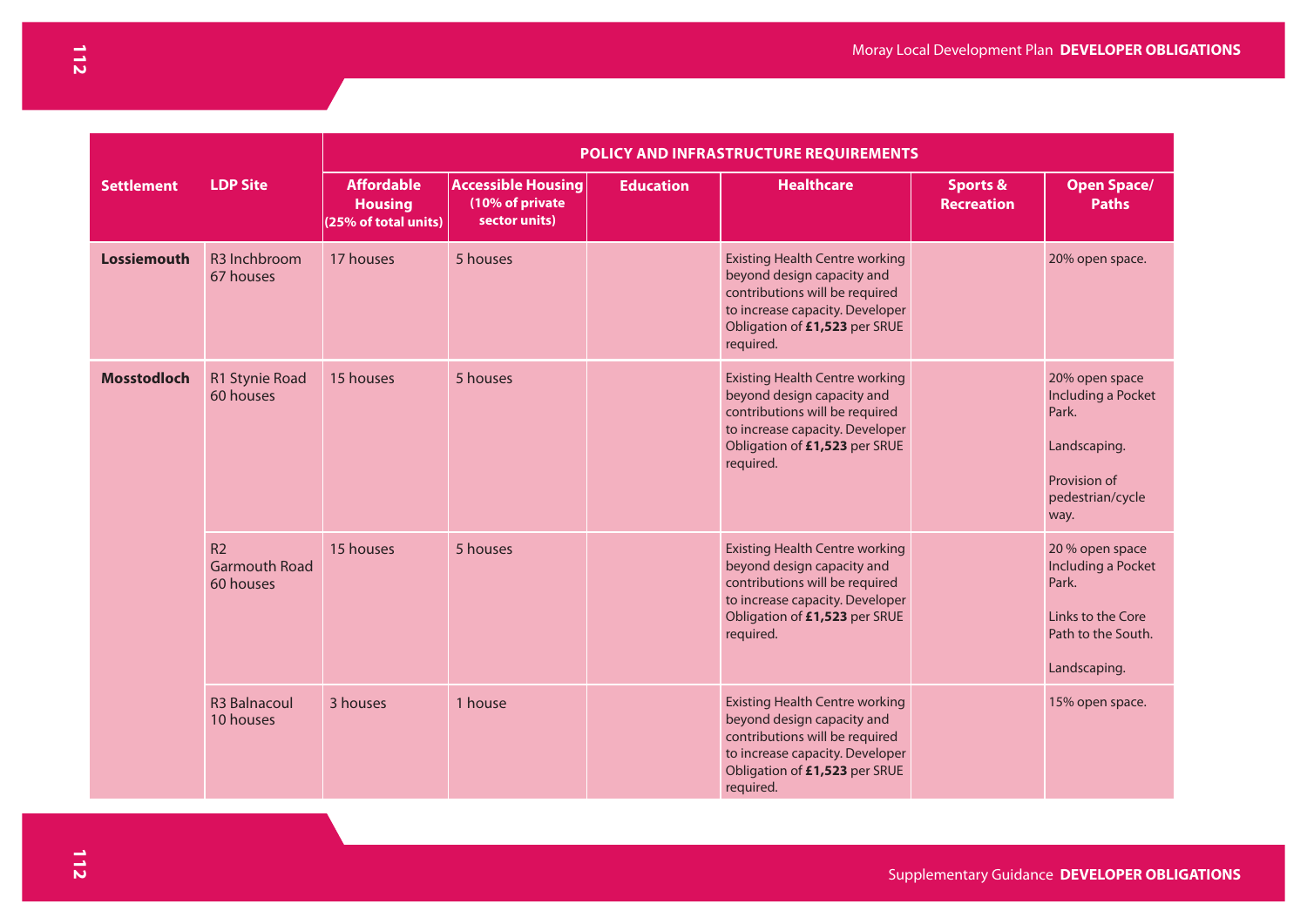|                    |                                                     | <b>POLICY AND INFRASTRUCTURE REQUIREMENTS</b>               |                                                               |                  |                                                                                                                                                                                           |                                          |                                                                    |  |  |  |  |
|--------------------|-----------------------------------------------------|-------------------------------------------------------------|---------------------------------------------------------------|------------------|-------------------------------------------------------------------------------------------------------------------------------------------------------------------------------------------|------------------------------------------|--------------------------------------------------------------------|--|--|--|--|
| <b>Settlement</b>  | <b>LDP Site</b>                                     | <b>Affordable</b><br><b>Housing</b><br>(25% of total units) | <b>Accessible Housing</b><br>(10% of private<br>sector units) | <b>Education</b> | <b>Healthcare</b>                                                                                                                                                                         | <b>Sports &amp;</b><br><b>Recreation</b> | <b>Open Space/</b><br><b>Paths</b>                                 |  |  |  |  |
| <b>Mosstodloch</b> | MU LONG1<br>South of A96                            | 25% Affordable<br>Housing                                   | 10% Accessible<br>Housing                                     |                  | <b>Existing Health Centre</b><br>working beyond design<br>capacity and contributions<br>will be required to increase<br>capacity. Developer<br>Obligation of £1,523 per<br>SRUE required. |                                          | Neighbourhood<br>Park and new cycle<br>path provision<br>required. |  |  |  |  |
| <b>Newmill</b>     | R1 Isla Road<br>6-10 houses                         | 2-3 houses                                                  |                                                               |                  | <b>Existing Health Centre</b><br>working beyond design<br>capacity and contributions<br>will be required to increase<br>capacity. Developer<br>Obligation of £1,523 per<br>SRUE required. |                                          | Landscaping.                                                       |  |  |  |  |
|                    | R <sub>2</sub> Gap<br>Sites/Sub<br><b>Divisions</b> | 25% Affordable<br><b>Housing</b>                            | 10% Accessible<br>Housing                                     |                  | <b>Existing Health Centre</b><br>working beyond design<br>capacity and contributions<br>will be required to increase<br>capacity. Developer<br>Obligation of £1,523 per<br>SRUE required. |                                          |                                                                    |  |  |  |  |
|                    | OPP <sub>1</sub><br>The Square                      | 25% Affordable<br><b>Housing</b>                            | 10% Accessible<br>Housing                                     |                  | <b>Existing Health Centre</b><br>working beyond design<br>capacity and contributions<br>will be required to increase<br>capacity. Developer<br>Obligation of £1,523 per<br>SRUE required. |                                          |                                                                    |  |  |  |  |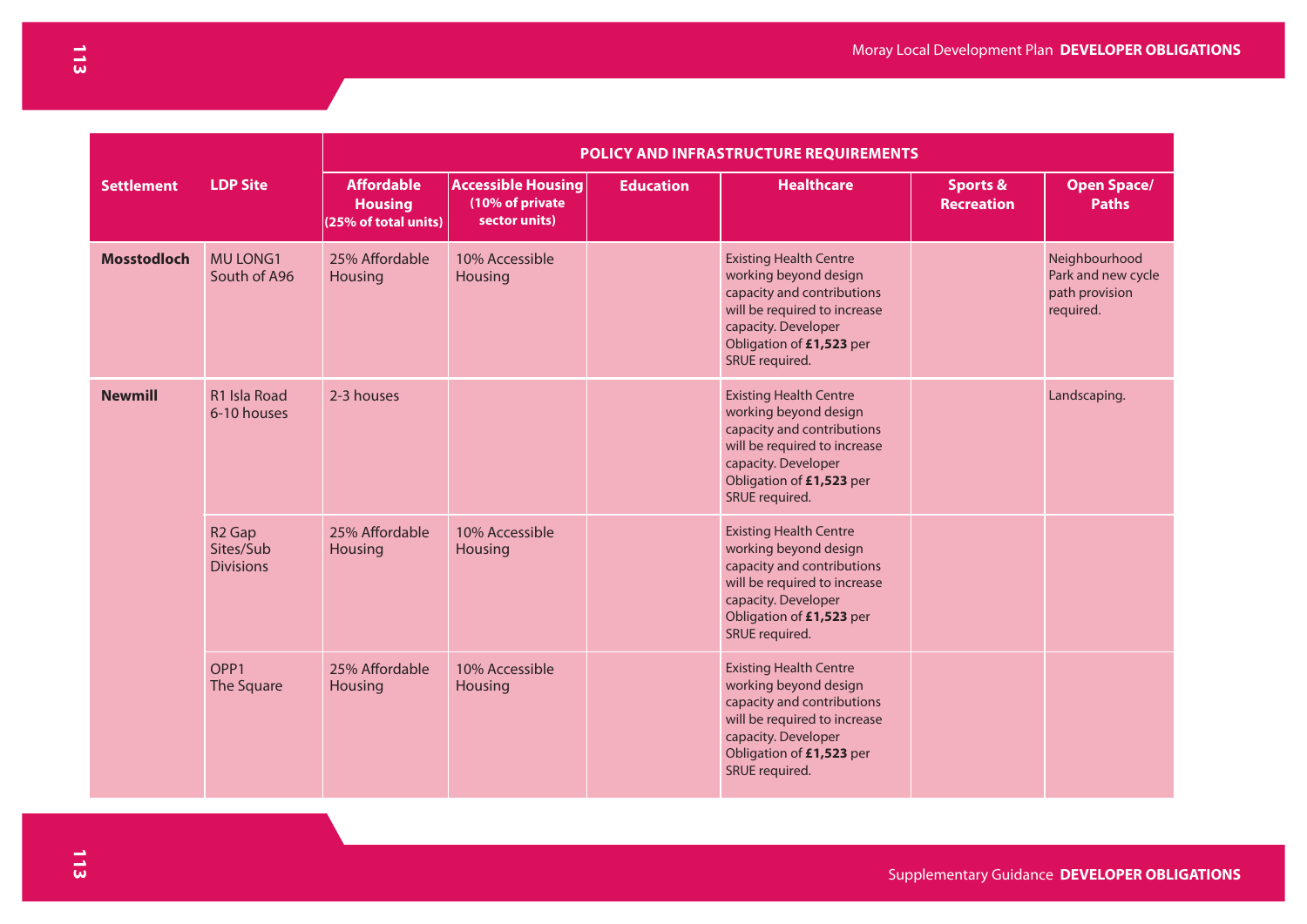|                    |                                                       |                                                             |                                                               |                                                                                                                                                            | POLICY AND INFRASTRUCTURE REQUIREMENTS                                                                                                                                                    |                                          |                                                                                          |
|--------------------|-------------------------------------------------------|-------------------------------------------------------------|---------------------------------------------------------------|------------------------------------------------------------------------------------------------------------------------------------------------------------|-------------------------------------------------------------------------------------------------------------------------------------------------------------------------------------------|------------------------------------------|------------------------------------------------------------------------------------------|
| <b>Settlement</b>  | <b>LDP Site</b>                                       | <b>Affordable</b><br><b>Housing</b><br>(25% of total units) | <b>Accessible Housing</b><br>(10% of private<br>sector units) | <b>Education</b>                                                                                                                                           | <b>Healthcare</b>                                                                                                                                                                         | <b>Sports &amp;</b><br><b>Recreation</b> | <b>Open Space/</b><br><b>Paths</b>                                                       |
| Portgordon         | <b>R1 West of Reid</b><br><b>Terrace</b><br>40 houses | 10 houses                                                   | 3 houses                                                      | Developer<br>Obligations will be<br>required towards<br>extension at<br>Secondary School.<br>Developer<br>Obligation of<br>£5,114.09 per SRUE<br>required. | <b>Existing Health Centre</b><br>working beyond design<br>capacity and contributions<br>will be required to increase<br>capacity. Developer<br>Obligation of £896 per SRUE<br>required.   |                                          | 15% open space.<br>Long term<br>Landscaping.                                             |
| <b>Portknockie</b> | R1 Seabraes<br>50 houses                              | 13 houses                                                   | 4 houses                                                      | Developer<br>Obligations will be<br>required towards<br>extension at<br>Secondary School.<br>Developer<br>Obligation of<br>£5,114.09 per SRUE<br>required. | <b>Existing Health Centre</b><br>working beyond design<br>capacity and contributions<br>will be required to increase<br>capacity. Developer<br>Obligation of £1,523 per<br>SRUE required. |                                          | 15% open space.<br>Including<br>Footpath links to<br>coastal path and<br>playing fields. |
|                    | OPP <sub>1</sub><br><b>Patrol Road</b>                | 25% Affordable<br>Housing                                   | 10% Accessible<br>Housing                                     | Developer<br>Obligations will be<br>required towards<br>extension at<br>Secondary School.<br>Developer<br>Obligation of<br>£5,114.09 per SRUE<br>required. | <b>Existing Health Centre</b><br>working beyond design<br>capacity and contributions<br>will be required to increase<br>capacity. Developer<br>Obligation of £1,523 per<br>SRUE required. |                                          |                                                                                          |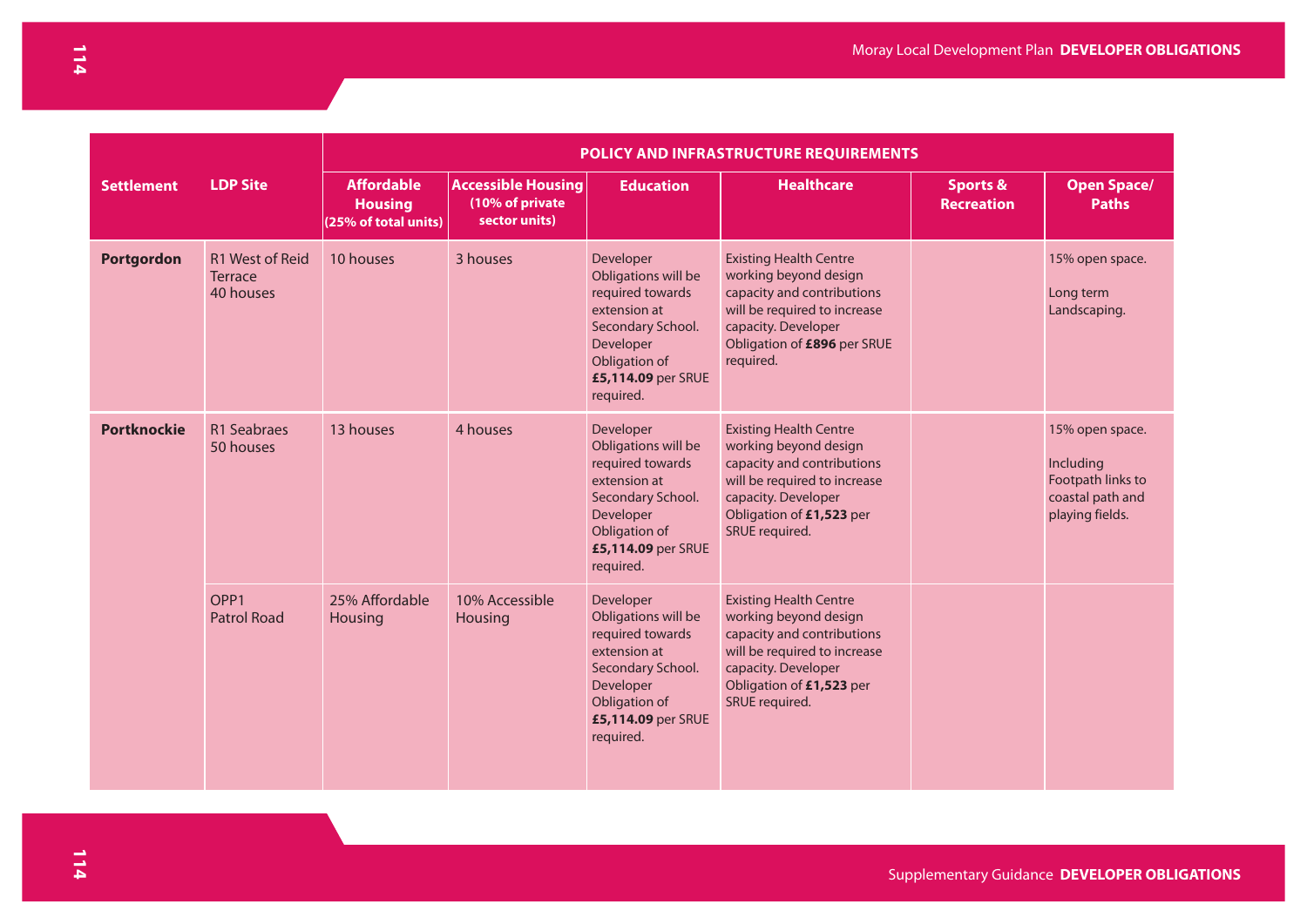| <b>POLICY AND INFRASTRUCTURE REQUIREMENTS</b> |                                     |                                                             |                                                               |                                                                                                                                                            |                                                                                                                                                                                                                                                                                                                                                                                                                                                                     |                                                                                                             |                                    |
|-----------------------------------------------|-------------------------------------|-------------------------------------------------------------|---------------------------------------------------------------|------------------------------------------------------------------------------------------------------------------------------------------------------------|---------------------------------------------------------------------------------------------------------------------------------------------------------------------------------------------------------------------------------------------------------------------------------------------------------------------------------------------------------------------------------------------------------------------------------------------------------------------|-------------------------------------------------------------------------------------------------------------|------------------------------------|
| <b>Settlement</b>                             | <b>LDP Site</b>                     | <b>Affordable</b><br><b>Housing</b><br>(25% of total units) | <b>Accessible Housing</b><br>(10% of private<br>sector units) | <b>Education</b>                                                                                                                                           | <b>Healthcare</b>                                                                                                                                                                                                                                                                                                                                                                                                                                                   | <b>Sports &amp;</b><br><b>Recreation</b>                                                                    | <b>Open Space/</b><br><b>Paths</b> |
| <b>Rafford</b>                                | R1 Brochloch<br>12 houses           | 3 houses                                                    | 1 house                                                       | Developer<br>Obligations will be<br>required towards<br>extension at<br>Secondary School.<br>Developer<br>Obligation of<br>£5,114.09 per SRUE<br>required. | <b>Existing Health Centre</b><br>working beyond design<br>capacity and contributions<br>will be required to increase<br>capacity. Developer<br>Obligation of £1,523 per SRUE<br>required.<br>2 Additional Dental Chairs<br>required. Developer<br>Obligation of £517 per SRUE<br>required.<br>Reconfiguration of existing<br>pharmacy outlets required.<br>Developer Obligation of £227<br>per SRUE required.<br>Total Contribution of £2,267<br>per SRUE required. | Enclosed, floodlit<br>synthetic turf (3G)<br>pitch<br>Developer<br>Obligation of £203<br>per SRUE required. | 15% open space.                    |
| <b>Rothes</b>                                 | R1 Spey Street<br>30 houses         | 8 houses                                                    | 3 houses                                                      |                                                                                                                                                            | 1 Additional Dental Chair<br>required. Developer<br>Obligation of £517 per SRUE<br>required.                                                                                                                                                                                                                                                                                                                                                                        |                                                                                                             | 15% open space.<br>Landscaping.    |
|                                               | <b>R2 Green Street</b><br>40 houses | 10 houses                                                   | 3 houses                                                      |                                                                                                                                                            | 1 Additional Dental Chair<br>required. Developer<br>Obligation of £517 per SRUE<br>required.                                                                                                                                                                                                                                                                                                                                                                        |                                                                                                             | 15% open space.                    |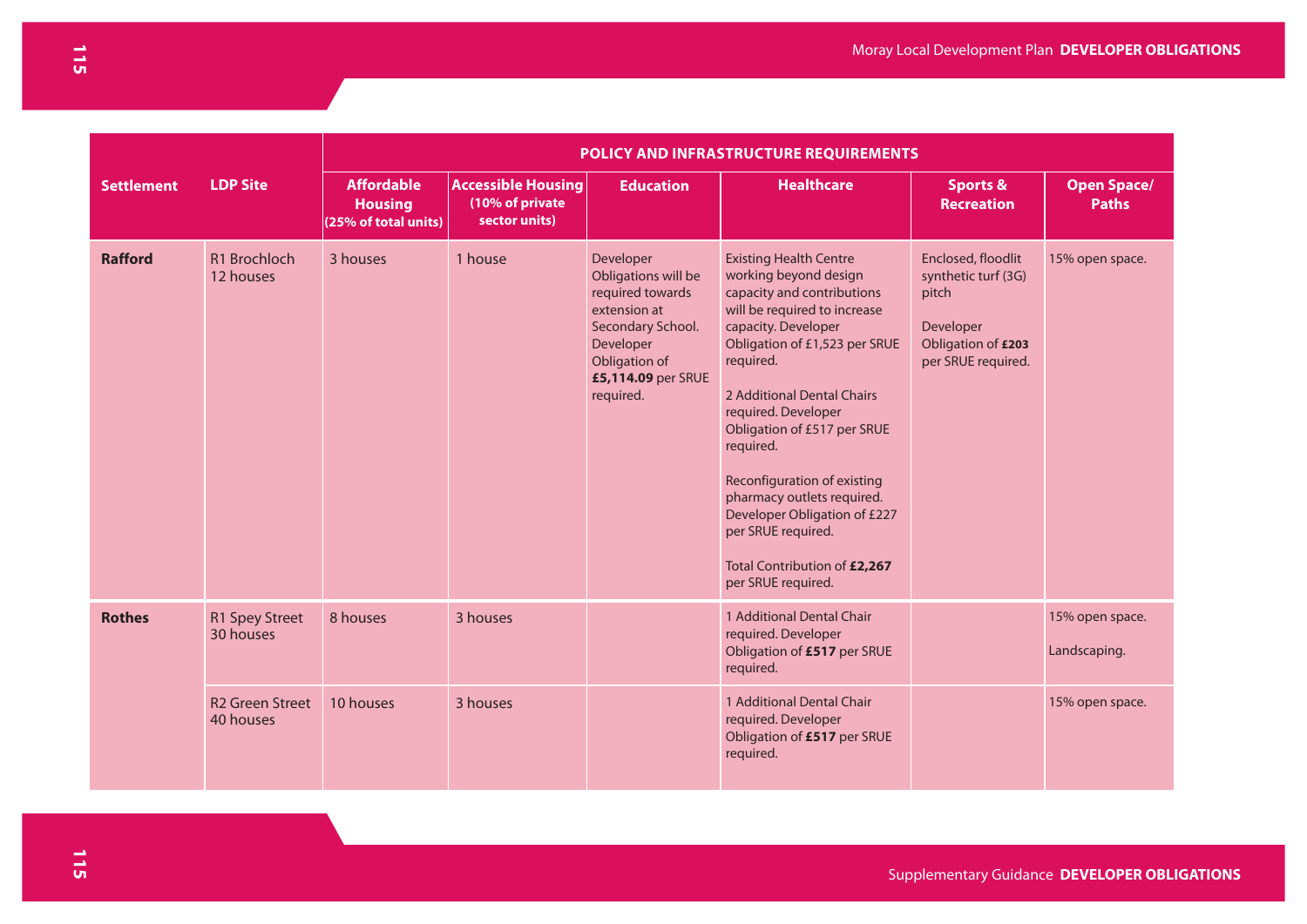|                   |                                                     | POLICY AND INFRASTRUCTURE REQUIREMENTS                      |                                                               |                  |                                                                                                                                                                                           |                                          |                                    |  |
|-------------------|-----------------------------------------------------|-------------------------------------------------------------|---------------------------------------------------------------|------------------|-------------------------------------------------------------------------------------------------------------------------------------------------------------------------------------------|------------------------------------------|------------------------------------|--|
| <b>Settlement</b> | <b>LDP Site</b>                                     | <b>Affordable</b><br><b>Housing</b><br>(25% of total units) | <b>Accessible Housing</b><br>(10% of private<br>sector units) | <b>Education</b> | <b>Healthcare</b>                                                                                                                                                                         | <b>Sports &amp;</b><br><b>Recreation</b> | <b>Open Space/</b><br><b>Paths</b> |  |
| <b>Rothes</b>     | OPP1<br><b>North Street</b>                         | 25% Affordable<br>Housing                                   | 10% Accessible<br>Housing                                     |                  | 1 Additional Dental Chair<br>required. Developer<br>Obligation of £517 per SRUE<br>required.                                                                                              |                                          |                                    |  |
| <b>Rothiemay</b>  | R1 Castle Terrace 4 houses<br>15 houses             |                                                             | 2 houses                                                      |                  | <b>Existing Health Centre</b><br>working beyond design<br>capacity and contributions<br>will be required to increase<br>capacity. Developer<br>Obligation of £1,523 per<br>SRUE required. |                                          | 15% open space.                    |  |
|                   | R <sub>2</sub><br><b>Anderson Drive</b><br>5 houses | 2 houses                                                    |                                                               |                  | <b>Existing Health Centre</b><br>working beyond design<br>capacity and contributions<br>will be required to increase<br>capacity. Developer<br>Obligation of £1,523 per<br>SRUE required. |                                          | Landscaping.                       |  |
|                   | R3 Deveronside<br>Road<br>10 houses                 | 3 houses                                                    | 1 house                                                       |                  | <b>Existing Health Centre</b><br>working beyond design<br>capacity and contributions<br>will be required to increase<br>capacity. Developer<br>Obligation of £1,523 per<br>SRUE required. |                                          | 15% open space.                    |  |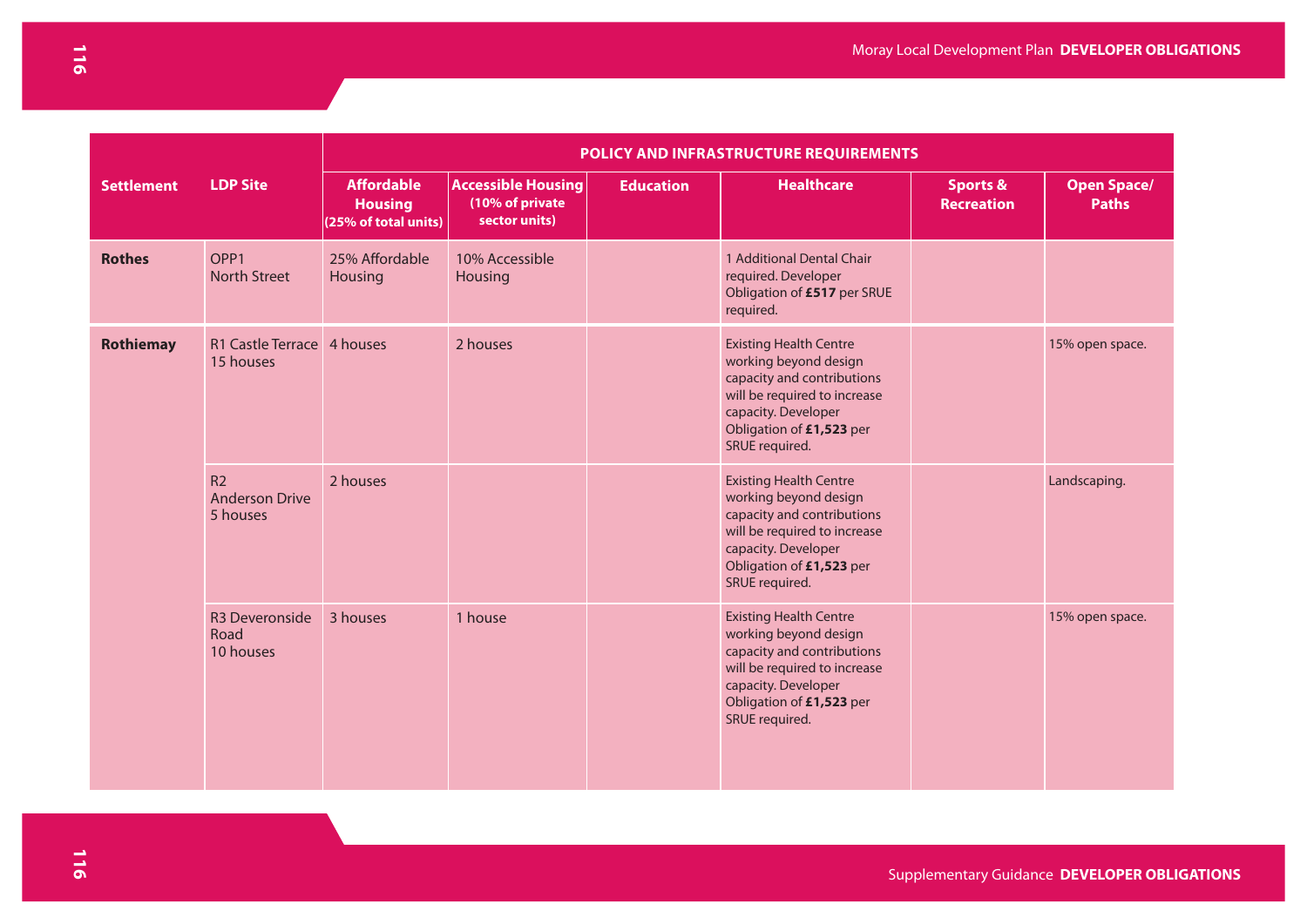|                   |                                                                                    | POLICY AND INFRASTRUCTURE REQUIREMENTS                      |                                                               |                  |                                                                                                                                                                                           |                                          |                                                                |  |
|-------------------|------------------------------------------------------------------------------------|-------------------------------------------------------------|---------------------------------------------------------------|------------------|-------------------------------------------------------------------------------------------------------------------------------------------------------------------------------------------|------------------------------------------|----------------------------------------------------------------|--|
| <b>Settlement</b> | <b>LDP Site</b>                                                                    | <b>Affordable</b><br><b>Housing</b><br>(25% of total units) | <b>Accessible Housing</b><br>(10% of private<br>sector units) | <b>Education</b> | <b>Healthcare</b>                                                                                                                                                                         | <b>Sports &amp;</b><br><b>Recreation</b> | <b>Open Space/</b><br><b>Paths</b>                             |  |
| <b>Urquhart</b>   | R1 Meft Road<br>10 houses                                                          | 3 houses                                                    | 1 house                                                       |                  | <b>Existing Health Centre</b><br>working beyond design<br>capacity and contributions<br>will be required to increase<br>capacity. Developer<br>Obligation of £1,523 per<br>SRUE required. |                                          | 15% open space.                                                |  |
|                   | <b>R2 Station Road</b><br>8 houses                                                 | 2 houses                                                    |                                                               |                  | <b>Existing Health Centre</b><br>working beyond design<br>capacity and contributions<br>will be required to increase<br>capacity. Developer<br>Obligation of £1,523 per<br>SRUE required. |                                          | Landscaping.                                                   |  |
|                   | LONG <sub>1</sub><br><b>Meft Road</b><br>Indicative<br>capacity of 10<br>houses    | 3 houses                                                    | 1 house                                                       |                  | <b>Existing Health Centre</b><br>working beyond design<br>capacity and contributions<br>will be required to increase<br>capacity. Developer<br>Obligation of £1,523 per<br>SRUE required. |                                          | 15% open space.<br>Landscaping.                                |  |
|                   | LONG <sub>2</sub><br><b>Station Road</b><br>Indicative<br>capacity of 25<br>houses | 7 houses                                                    | 2 houses                                                      |                  | <b>Existing Health Centre</b><br>working beyond design<br>capacity and contributions<br>will be required to increase<br>capacity. Developer<br>Obligation of £1,523 per<br>SRUE required. |                                          | 15% open space.<br>Including a Pocket<br>Park.<br>Landscaping. |  |